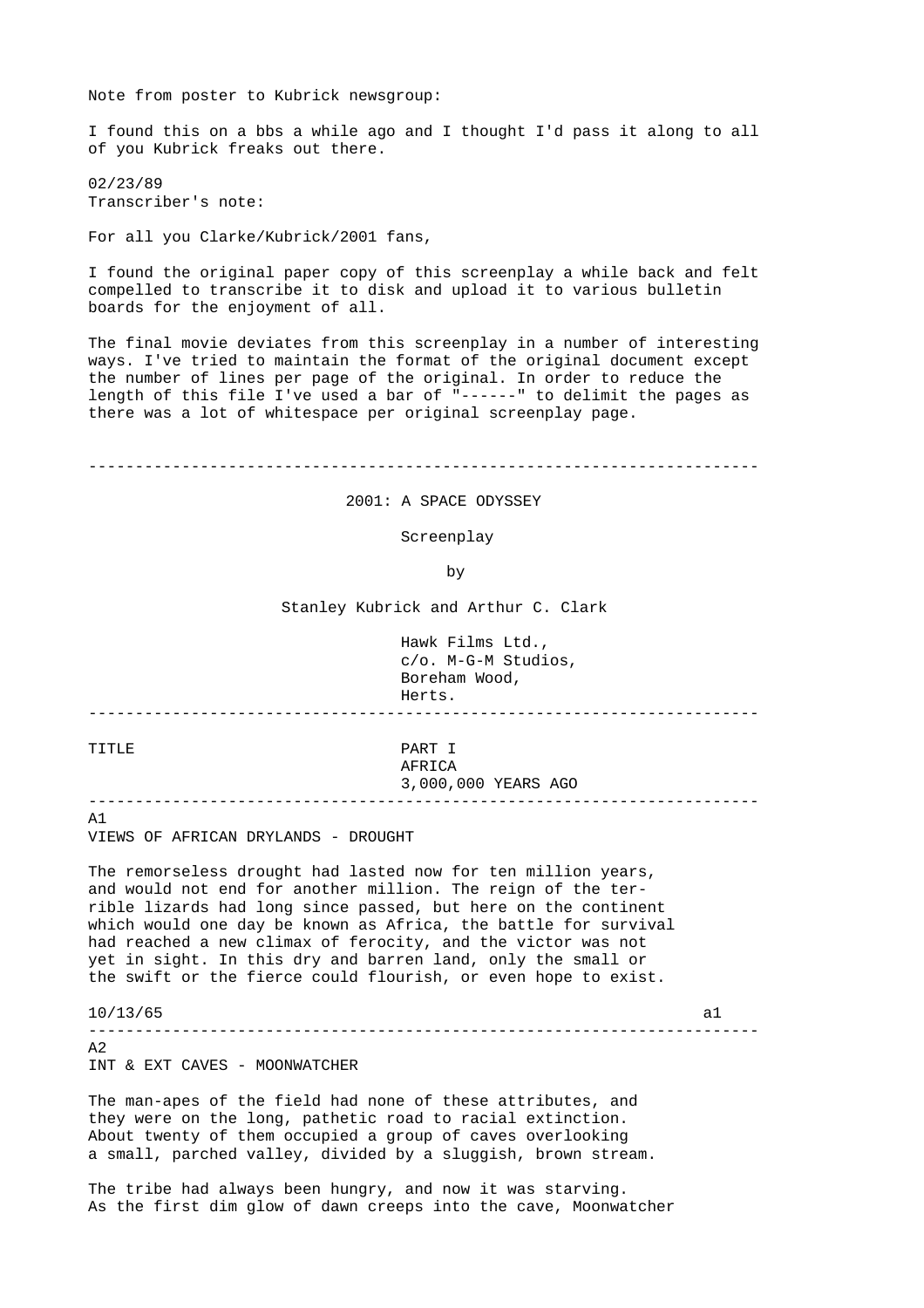discovers that his father has died during the night. He did not know the Old One was his father, for such a relationship was beyond his understanding. but as he stands looking down at the emaciated body he feels something, something akin to sadness. Then he carries his dead father out of the cave, and leaves him for the hyenas. Among his kind, Moonwatcher is almost a giant. He is nearly five feet high, and though badly undernourished, weighs over a hundred pounds. His hairy, muscular body is quite man-like, and his head is already nearer man than ape. The forehead is low, and there are great ridges over the eye-sockets, yet he unmistakably holds in his genes the promise of humanity. As he looks out now upon the hostile world, there is already 10/13/65 a2 ------------------------------------------------------------------------ A2 CONTINUED something in his gaze beyond the grasp of any ape. In those dark, deep-set eyes is a dawning awareness-the first intimations of an intelligence which would not fulfill itself for another two million years.  $10/13/65$  a3 ------------------------------------------------------------------------  $A3$ EXT THE STREAM - THE OTHERS As the dawn sky brightens, Moonwatcher and his tribe reach the shallow stream. The Others are already there. They were there on the other side every day - that did not make it any less annoying. There are eighteen of them, and it is impossible to distinguish them from the members of Moonwatcher's own tribe. As they see him coming, the Others begin to angrily dance and shriek on their side of the stream, and his own people reply In kind. The confrontation lasts a few minutes - then the display dies out as quickly as it has begun, and everyone drinks his fill of the muddy water. Honor has been satisfied - each group has staked its claim to its own territory.  $10/13/65$  a and a set of  $\sim$  and a set of  $\sim$  and  $\sim$  and  $\sim$  and  $\sim$  and  $\sim$  and  $\sim$  and  $\sim$  and  $\sim$  and  $\sim$  and  $\sim$  and  $\sim$  and  $\sim$  and  $\sim$  and  $\sim$  and  $\sim$  and  $\sim$  and  $\sim$  and  $\sim$  and  $\sim$  and  $\sim$  a ------------------------------------------------------------------------ A4 EXT AFRICAN PLAIN - HERBIVORES Moonwatcher and his companions search for berries, fruit and leaves, and fight off pangs of hunger, while all around them, competing with them for the samr fodder, is a potential source of more food than they could ever hope to eat. Yet all the thousands of tons of meat roaming over the parched savanna and through the brush is not only beyond their reach; the idea of eating it is beyond their imagination. They are slowly starving to death in the midst of plenty.  $10/13/65$  as a set of  $\sim$  and  $\sim$  and  $\sim$  and  $\sim$  and  $\sim$  and  $\sim$  and  $\sim$  and  $\sim$  and  $\sim$  and  $\sim$  and  $\sim$  and  $\sim$  and  $\sim$  and  $\sim$  and  $\sim$  and  $\sim$  and  $\sim$  and  $\sim$  and  $\sim$  and  $\sim$  and  $\sim$  and  $\sim$  and ------------------------------------------------------------------------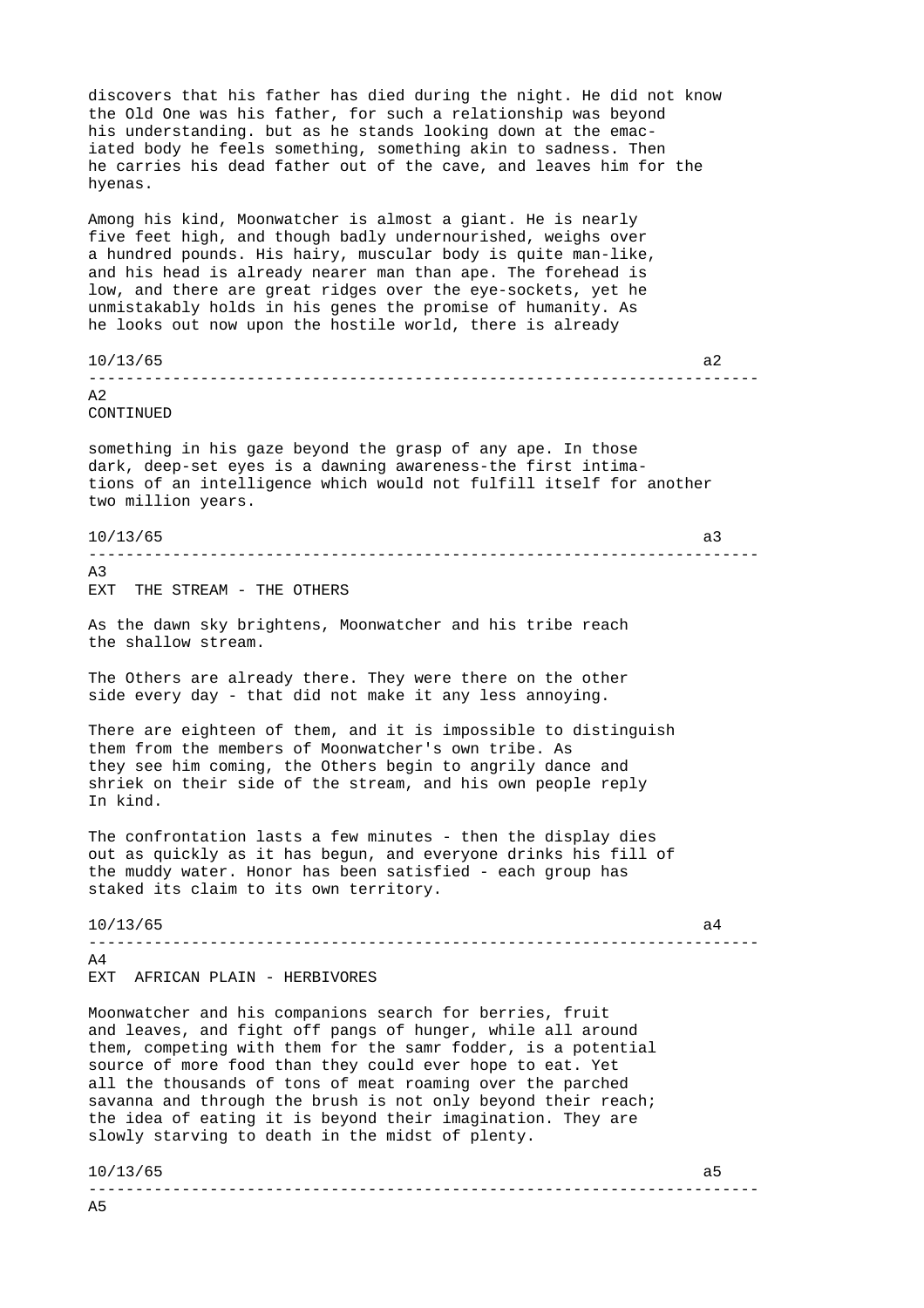EXT PARCHED COUNTRYSIDE - THE LION The tribe slowly wanders across the bare, flat countryside foraging for roots and occasional berries. Eight of them are irregularly strung out on the open plain, about fifty feet apart. The ground is flat for miles around. Suddenly, Moonwatcher becomes aware of a lion, stalking them about 300 yards away. Defenceless and with nowhere to hide, they scatter in all directions, but the lion brings one to the ground.  $10/13/65$  a6 ------------------------------------------------------------------------ A6 EXT DEAD TREE - FINDS HONEY It had not been a good day, though as Moonwatcher had no real remembrance of the past he could not compare one day with another. But on the way back to the caves he finds a hive of bees in the stump of a dead tree, and so enjoys the finest delicacy his people could ever know. Of course, he also collects a good many stings, but he scacely notices them. He is now as near to contentment as he is ever likely to be; for thought he is still hungry, he is not actually weak with hunger. That was the most that any hominid could hope for.  $10/13/65$  a $7$ ------------------------------------------------------------------------ A7 INT & EXT CAVES - NIGHT TERRORS Over the valley, a full moon rises, and a cold wind blows down from the distant mountains. It would be very cold tonight but cold, like hunger, was not a matter for any real concern; it was merely part of the background of life. This Little Sun, that only shone at night and gave no warmth, was dangerous; there would be enemies abroad. Moonwatcher crawls out of the cave, clambers on to a large boulder besides the entrance, and squats there where he can survey the valley. If any hunting beast approached, he would have time to get back to the relative safety of the cave. Of all the creatures who had ever lived on Earth, Moonwatcher's race was the first to raise their eyes with interest to the Moon, and though he could not remember it, when he was young, Moonwatcher would reach out and try to touch its ghostly face. Now he new he would have to find a tree that was high enough. He stirs when shrieks and screams echo up the slope from one of the lower caves, and he does not need to hear the  $10/13/65$  as a set of  $\sim$  and  $\sim$  and  $\sim$  and  $\sim$  and  $\sim$  and  $\sim$  and  $\sim$  and  $\sim$  and  $\sim$  and  $\sim$  and  $\sim$  and  $\sim$  and  $\sim$  and  $\sim$  and  $\sim$  and  $\sim$  and  $\sim$  and  $\sim$  and  $\sim$  and  $\sim$  and  $\sim$  and  $\sim$  and ------------------------------------------------------------------------ A7 CONTINUED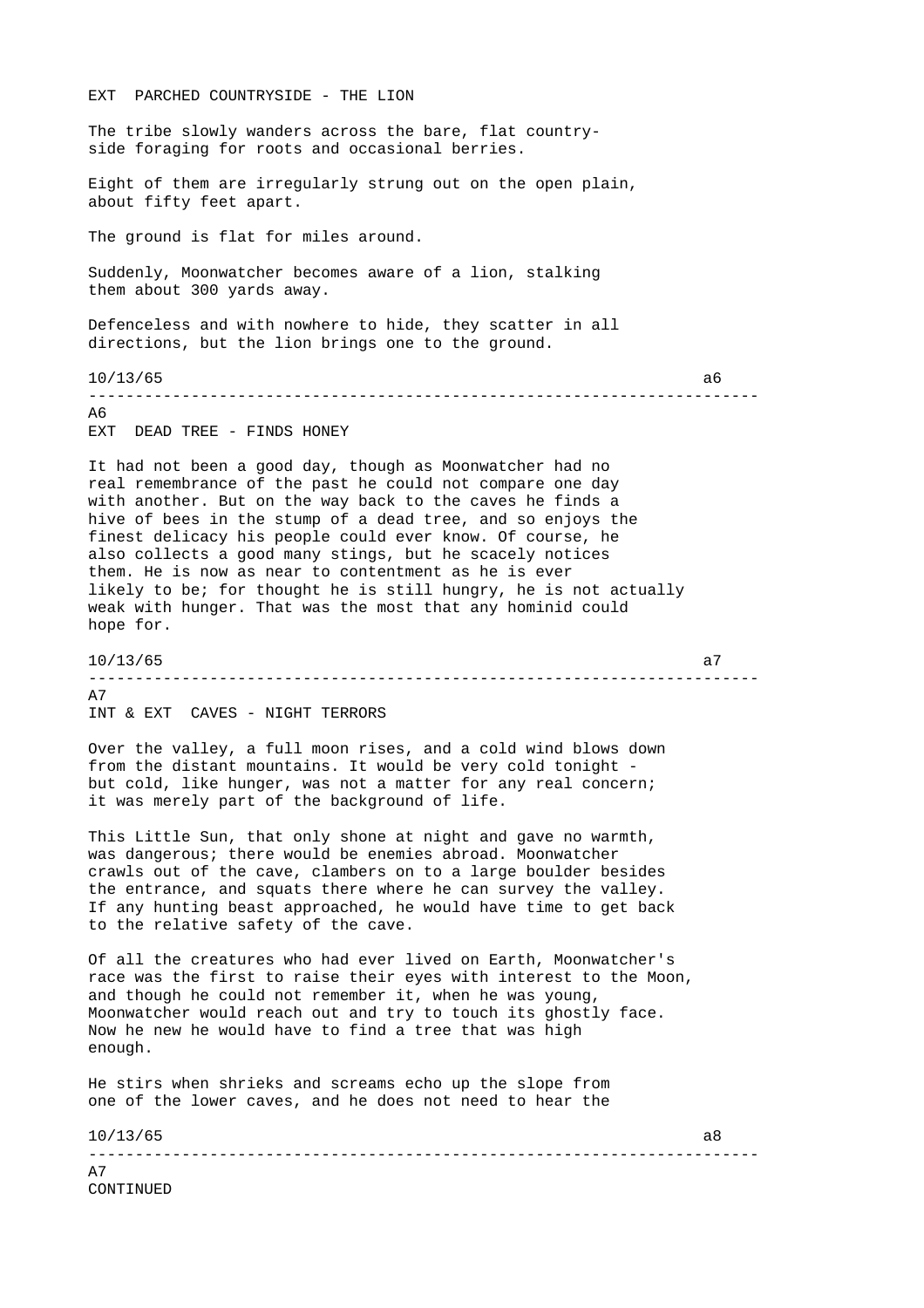occasional growl of the lion to know what is happening. Down there in the darkness, old One-Eye and his family are dying, and the thought that he might help in some way never crosses Moonwatcher's mind. The harsh logic of survival rules out such fancies. Every cave is silent, lest it attract disaster.

And in the caves, in tortured spells of fitful dozing and fearful waiting, were gathered the nightmares of generations yet to come.

 $10/13/65$  a9 ------------------------------------------------------------------------ A8 EXT THE STREAM - INVASION

The Others are growing desperate; the forage on their side of the valley is almost exhausted. Perhaps they realise that Moonwatcher's tribe has lost three of its numbers during the night, for they choose this mourning to break the truce. When they meet at the river in the still, misty dawn, there is a deeper and more menacing note in their challenge. The noisy but usually harmless confrontation lasts only a few seconds before the invasion begins.

In an uncertainly-moving horde, the Others cross the river, shieking threats and hunched for the attack. They are led by a big-toothed hominid of Moonwatcher's own size and age.

Startled and frightened, the tribe retreats before the first advance, throwing nothing more substantial than imprecations at the invaders. Moonwatcher moves with them, his mind a mist of rage and confusion. To be driven from their own territory is a great badness, but to lose the river is death. He does not know what to do; it is a situation beyond his experience.

Then he becomes dimly aware that the Others are slowing

10/13/65 a10

------------------------------------------------------------------------

A8

CONTINUED

down, and advancing with obvious reluctance. The further they move from their own side, the more uncertain and unhappy they become. Only Big-Tooth still retains any of his original drive, and he is rapidly being seperated from his followers.

As he sees this, Moonwatcher's own morale immediately revives. He slows down his retreat, and begins to make reassuring noises to his companions. Novel sensations fill his dim mind - the first faint precursors of bravery and leadership.

Before he realizes it, he is face to face with Big-Tooth, and the two tribes come to a halt many paces away.

The disorganized and unscientific conflict could have ended quickly if either had used his fist as a club, but this innovation still lay hundreds of thousands of years in the future. Instead, the slowly weakening fighters claw and scratch and try to bite each other.

Rolling over and over, they come to a patch of stony ground,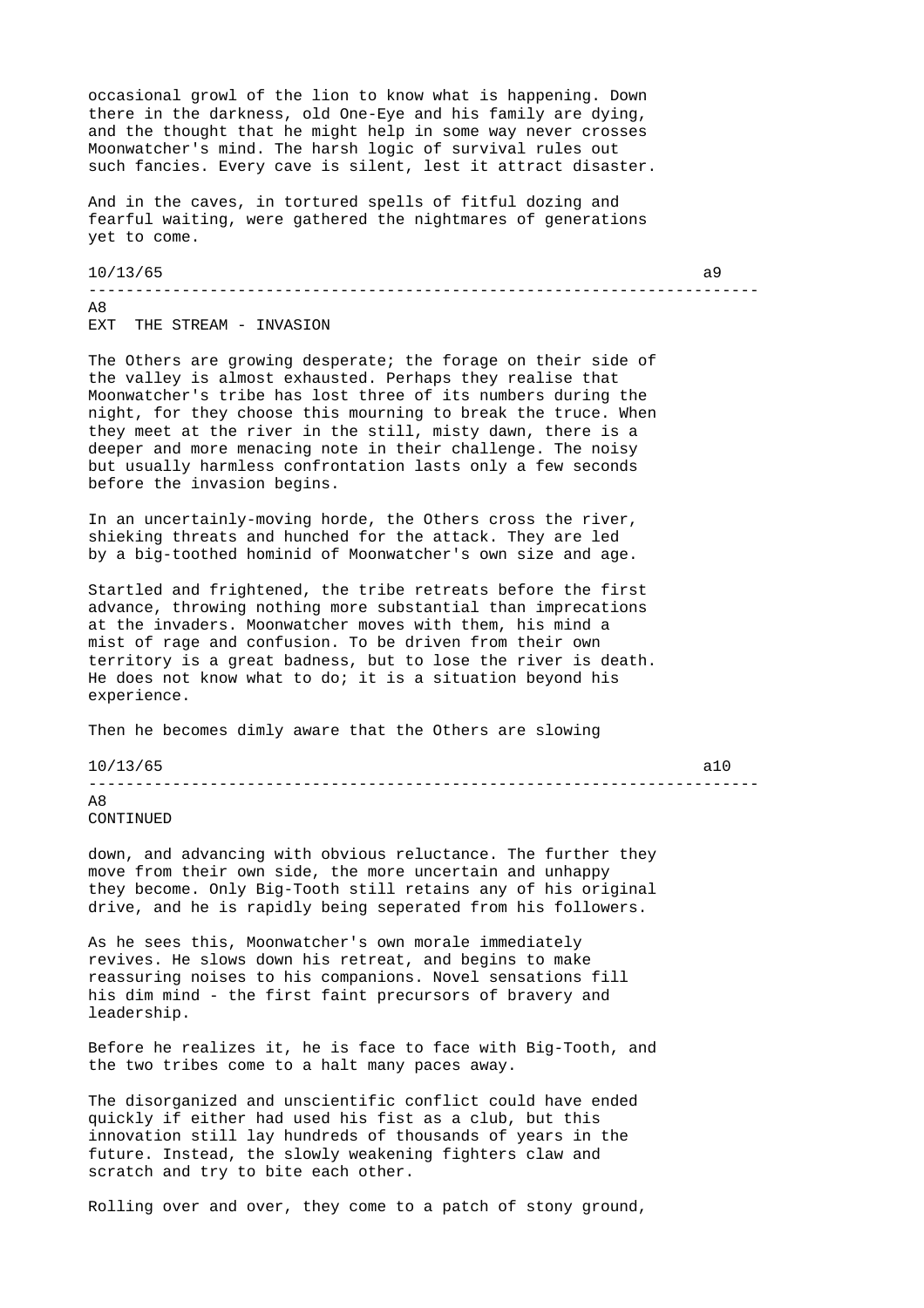and when they reach it Moonwatcher is on top. By chance, 10/13/65 a11 ------------------------------------------------------------------------  $\Delta$ 8 **CONTINUED** he chooses this moment to grab the hair on Big-Tooth's scalp, and bang his head on the ground. The resulting CRACK is so satisfactory, and produces such an immediate weakening In Big - Tooth's resistance, that he quickly repeats it. Even when Big-Tooth ceases to move for some time, Moonwatcher keeps up the exhilirating game. With shrieks of panic, the Others retreat back, across the stream. The defenders cautiously pursue them as far as The water's edge. 10/13/65 a12 ------------------------------------------------------------------------ EXT CAVE - NEW SOUND Dozing fitfully and weakened by his stuggle, Moonwatcher is startled by a sound. He sits up in the fetid darkness of the cave, straining his senses out into the night, and fear creeps slowly into his soul. Never in his life - already twice as long as most members of his species could expect - has he heard a sound like this. The great cats approached in silence, and the only thing that betrayed them was a rare slide of earth, or the occasional cracking of a twig. Yet this is a continuing crunching noise that grows steadily louder. It seemed that some enormous beast was moving through the night, making no attempt at concealment, and ignoring all obstacles. And then there came a sound which Moonwatcher could not possibly have identified, for it had never been heard before in the history of this planet. 10/13/65 a13 ------------------------------------------------------------------------ A10 EXT CAVE - NEW ROCK Moonwatcher comes face to face with the New Rock when he leads the tribe down to the river in the first light of morning. He had almost forgotten the terror of the night, because nothing had happened after that initial noise, so he does not even associate this strange thing with danger or with fear. There is nothing in the least alarming about it. It is a cube about fifteen feet on a side, and it is made of some completely transparent material; indeed, it is not easy to see except when the light of the sun glints on its edges.

There are no natural objects to which Moonwatcher can compare this apparition. Though he is wisely cautious of most new things, he does not hesitate to walk up to it. As nothing happens, he puts out his hand, and feels a warm, hard surface.

After several minutes of intense thought, he arrives at a brilliant explanation. It is a rock, of course, and it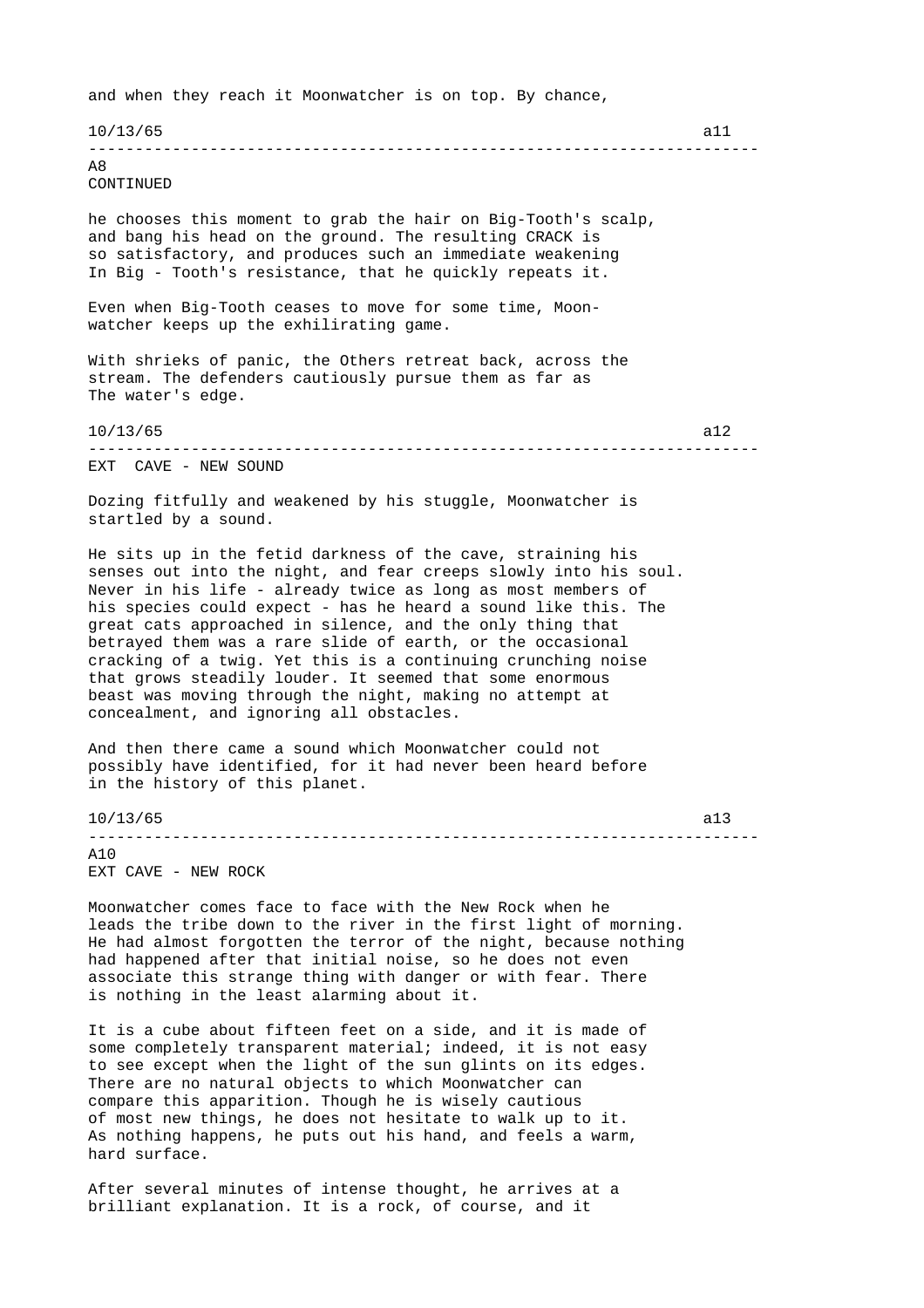must have grown during the night. There are many plants that do this - white, pulpy things shaped like pebbles, that seem to shoot up in the hours of darkness. It is true that they are small and round, whereas this is large and square; 10/13/65 a14 ------------------------------------------------------------------------ A10 CONTINUED but greater and later philosophers than Moonwatcher would be prepared to overlook equally striking exceptions to their laws. This really superb piece of abstract thinking leads Moonwatcher to a deduction which he immediately puts to the test. The white, round pebble-plants are very tasty (though there were a few that made one violently sick); perhaps this square one...? A few licks and attempted nibbles quickly disillusion him. There is no nourishment here; so like a sensible hominid, he continues on his way to the river and forgets all about the Cube. 10/13/65 a15 ------------------------------------------------------------------------ A11 EXT CUBE - FIRST LESSON They are still a hundred yards from the New Rock when the sound begins. It is quite soft, and it stops them in their tracks, so that they stand paralyzed on the trail with their jaws hanging. A simple, maddeningly repetitious rhythm pulses out of the crystal cube and hypnotises all who come within its spell. For the first time - and the last, for two million year - the sound of drumming is heard in Africa. The throbbing grows louder, more insistent. Presently the hominids begin to move forward like sleep-walkers, towards the source of that magnetic sound. Sometimes they take little dancing steps, as their blood responds to the rhythms that their descendants will not create for ages yet. Totally entranced, they gather around the Cube, forgetting the hardships of the day, the perils of the approaching dusk, and the hunger in their bellies. Now, spinning wheels of light begin to merge, and the spokes fuse into luminous bars that slowly recede into the distance, 10/13/65 a16 ------------------------------------------------------------------------ A11 CONTINUED rotating on their axes as they do; and the hominids watch, wideeyed, mesmerized captives of the Crystal Cube. Then by some magic - though it was no more magical than all that had gone on before - a perfectly normal scene appears. It is as if a cubical block had been carved out of the day and shifted into the night. Inside that block is a group of four hominids, who might have been members of Moonwatcher's

own tribe, eating chunks of meat. The carcass of a wart-hog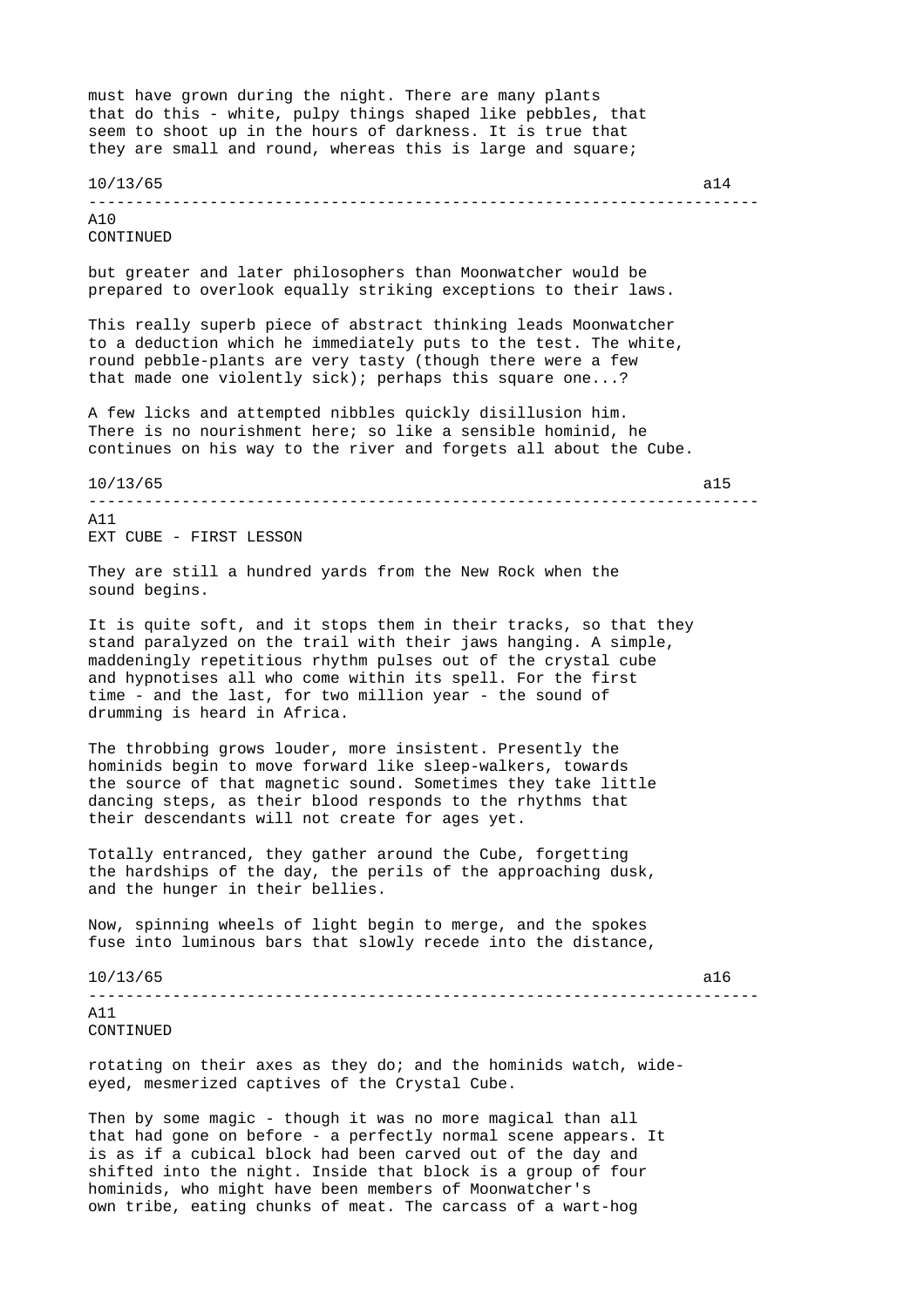lies near them.

This little family of male and female and two children is gorged and replete, with sleek and glossy pelts - and this was a condition of life that Moonwatcher had never imagined. From time to time they stir lazily, as they loll at ease near the entrance of their cave, apparently at peace with the world. The spectacle of domestic bliss merges into a totally different scene.

The family is no longer reposing peacefully outside its cave; it is foraging, searching for food like any normal hominids.

10/13/65 a17 ------------------------------------------------------------------------ A11 CONTINUED

A small wart-hog ambles past the group of browsing humanoids without giving them more than a glance, for they had never been the slightest danger to its species.

But that happy state of affairs is about to end. The big male suddenly bends down, picks up a heavy stone lying at his feet and hurls it upon the unfortunate pig. The stone descends upon its skull, making exactly the same noise that Moonwatcher had produced in his now almost forgotten encounter with Big-Tooth. And the result, too, is much the same - the warthog gives one amazed, indignant squeal, and collapses in a motionless heap.

Then the whole sequence begins again, but this time it unfolds itself with incredible slowness. Every detail of the movement can be followed; the stone arches leisurely through the air, the pig crumples up and sinks to the ground. There the scene freezes for long moments, the slayer standing motionless above the slain, the first of all weapons in his hand.

The scene suddenly fades out. The cube is no more than a glimmering outline in the darkness; the hominids stir, as if

10/13/65 a18 ------------------------------------------------------------------------

A11

CONTINUED

awakening from a dream, realise where they are, and scuttle back to their caves.

They have no concious memory of what they had seen; but that night, as he sits brooding at the entrance of his lair, his ears attuned to the noises of the world around him, Moonwatcher feels the first faint twinges of a new and potent emotion - the urge to kill. He had taken his first step towards humanity.

10/13/65 a19

------------------------------------------------------------------------ A12 EXT cave AND PLAINS - Utopia

Babies were born and sometimes lived; feeble, toothless thirtyyear-olds died; the lion took its toll in the night; the Others threatened daily across the river - and the trib prospered. In the course of a single year, Moonwatcher and his companions had changed almost beyond recognition.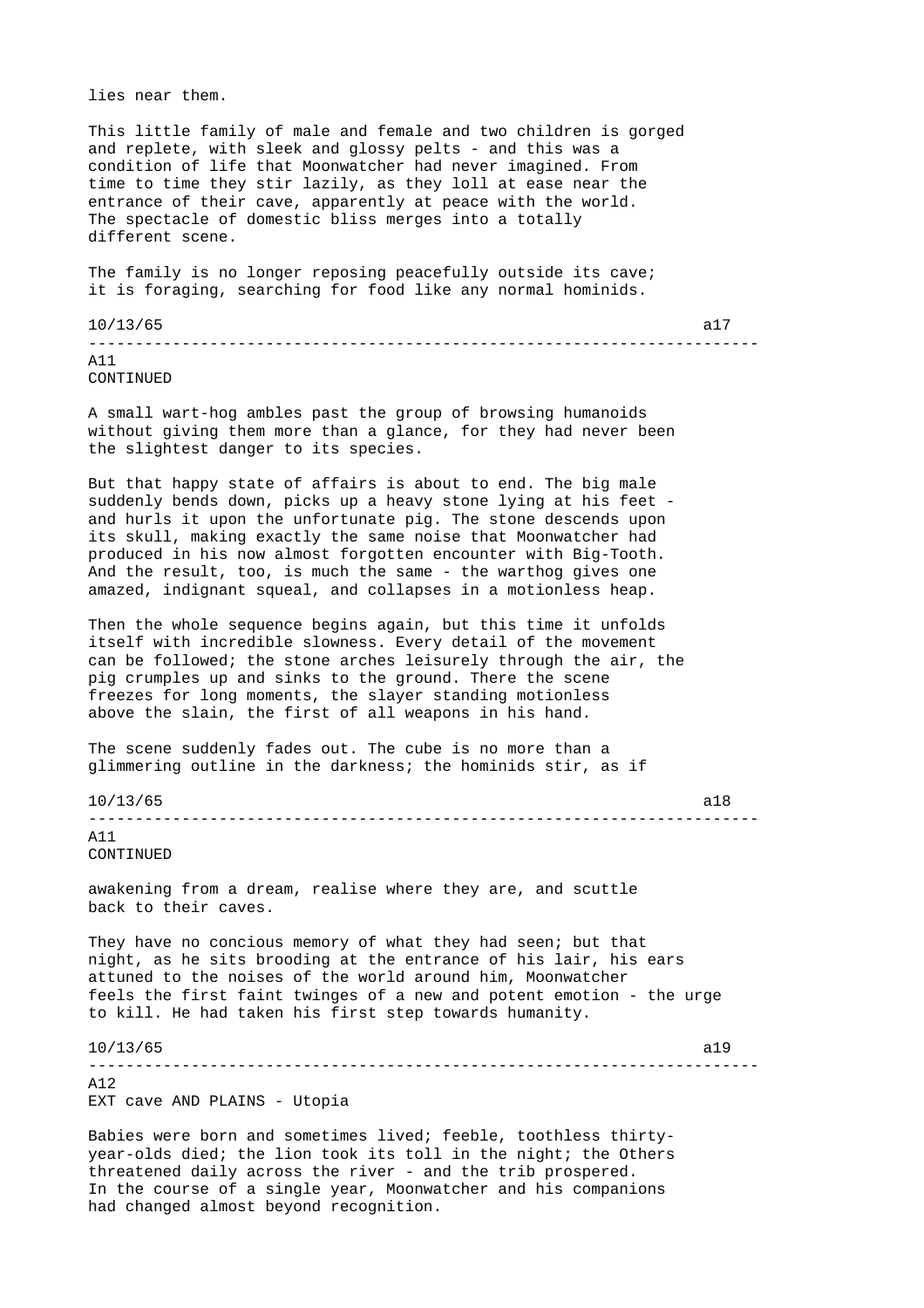They had become as plump as the family in the Cave, who no longer haunted their dreams. They had learned their lessons well; now they could handle all the stone tools and weapons that the Cube had revealed to them. They were no longer half-numbed with starvation, and they had time both for leisure and for the first rudiments of thought. Their new way of life was casually accepted, and they did not associate it in any way with the crystal cube still standing outside their cave. But no Utopia is perfect, and this one had two blemishes. The first was the marauding lion, whose passion for hominids seemed to have grown even stronger now that they were better nourished. The second was the tribe across the river; for 10/13/65 a20 ------------------------------------------------------------------------ A12 CONTINUED somehow the Others had survived, and had stubbornly refused to die of starvation. 10/13/65 a21 ------------------------------------------------------------------------ A13 EXT CAVES - KILLING THE LION With the partly devoured carcass of a warthog laid out on the ground at the point he hope the boulder would impact, Moonwatcher and three of his bravest companions wait for two consecutive nights. On the third the lion comes, betraying his presences by a small pebble slide. When they can here the lion below, softly tearing at the meat, they strain themselves against the massive boulder. The sound of the lion stops; he is listening. Again they silently heave against the enormous stone, exerting the final limits of their strength. The rock begin to tip to a new balance point. The lion twitches alert to this sound, but having no fear of these creatures, he makes the first of two mistakes which will cost him his life; he goes back to his meal. The rock moves slowly over the ledge, picking up speed with amazing suddeness. It strikes a projection in the cliff about fifteen feet above the ground, which deflects its path outward. Just at this instant, the lion reacts instinctively and leaps away from the face of the cliff directly into the path of the 10/13/65 a22 ------------------------------------------------------------------------ A13 CONTINUED onrushing boulder. He has combined the errors of overconfidence and bad luck.

The next morning they find the lion in front of the cave. They also find one of their tribe who had incautiously peeped out to see what was happening, and was apparently killed by a small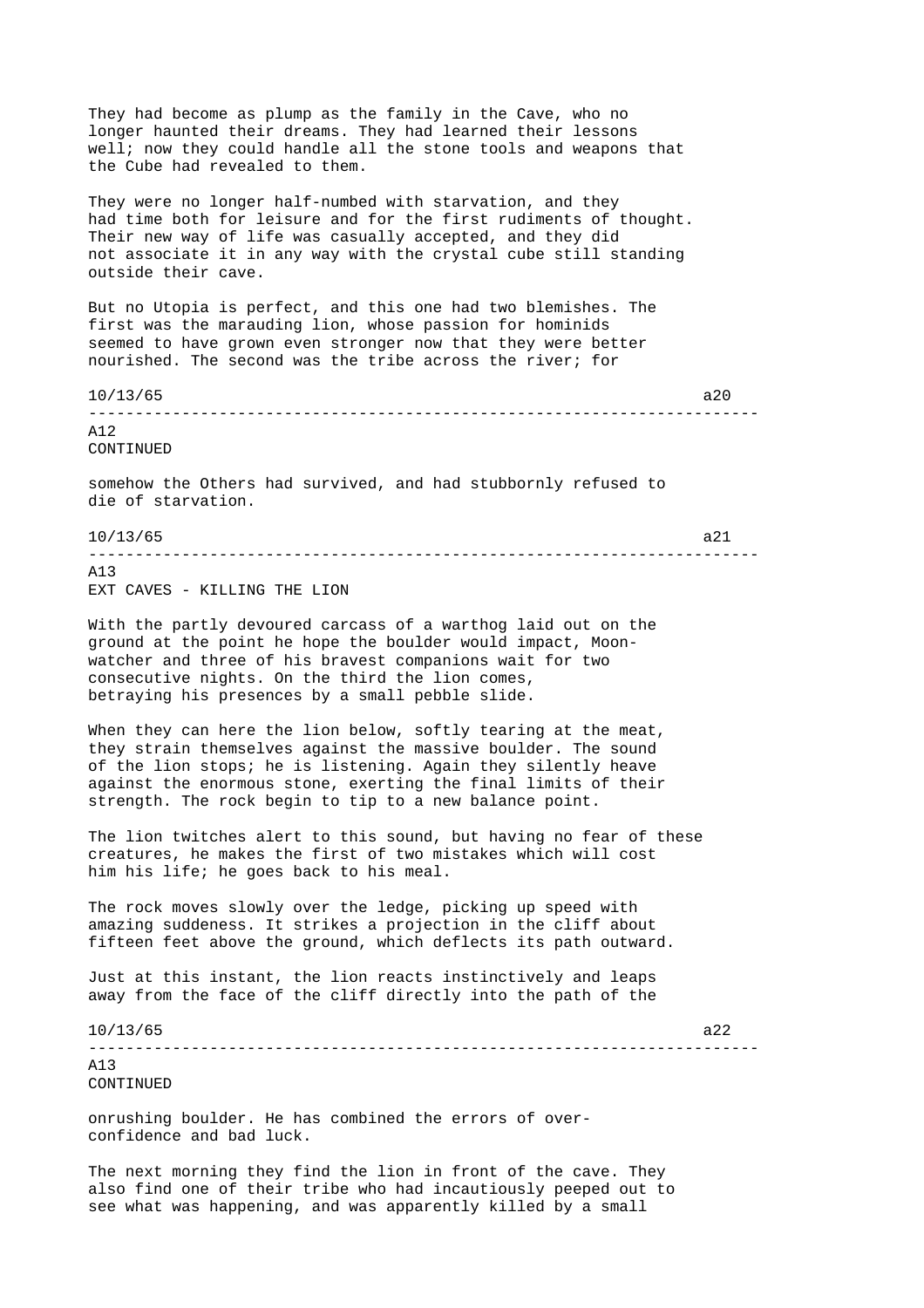rock torn loose by the boulder; but this was a small price to pay for such a great victory.

\* \* \* \* \* \* \* \*

And then one night the crystal cube was gone, and not even Moonwatcher ever thought of it again. He was still wholly unaware of all that it had done.

10/13/65 a23 ------------------------------------------------------------------------  $A14$ EXT STREAM - MASTER OF THE WORLD

From their side of the stream, in the never violated safety of their own territory, the Others see Moonwatcher and fourteen males of his tribe appear from behind a small hillock overlooking the stream, silhouetted against the dawn sky.

The Others begin to scream their daily challenge. But today something is different, though the Others do not immediatly recognize this fact.

Instead of joining the verbal onslaught, as they had always done, Moonwatcher and his small band decended from the rise, and begin to move forward to the stream with a quiet purposefulness never befor seen.

As the Others watch the figures silently approaching in the morning mist, they become aware of the terrible strangness of this encounter, and their rage gradually subsides down to an uneasy silence.

At the water's edge, Moonwatcher and his band stop. They carry their bone clubs and bone knives.

10/13/65 a24 ------------------------------------------------------------------------ A14

CONTINUED

Led by One-ear, the Others half-heartly resume the battlechant. But they are suddenly confrunted with a vision that cuts the sound from their throats, and strikes terror into their hearts.

Moonwatcher, who had been partly concealed by two males who walked before him, thrusts his arm high into the air. In his hand he holds a stoud tree branch. Mounted atop the branch is the bloody head of the lion, its mouth jammed open with a stick, displaying its frightful fangs.

The Others gape in fearful disbelief at this display of power.

Moonwatchers stands motionless, thrusting the lion's head high. Then with majestic deliberation, still carrying his mangled standard above his head, he begins to cross the stream, followed by his band.

The Others fade back from the stream, seeming to lack even the ability to flee.

Moonwatcher steps ashore and walks to One-Ear, who stands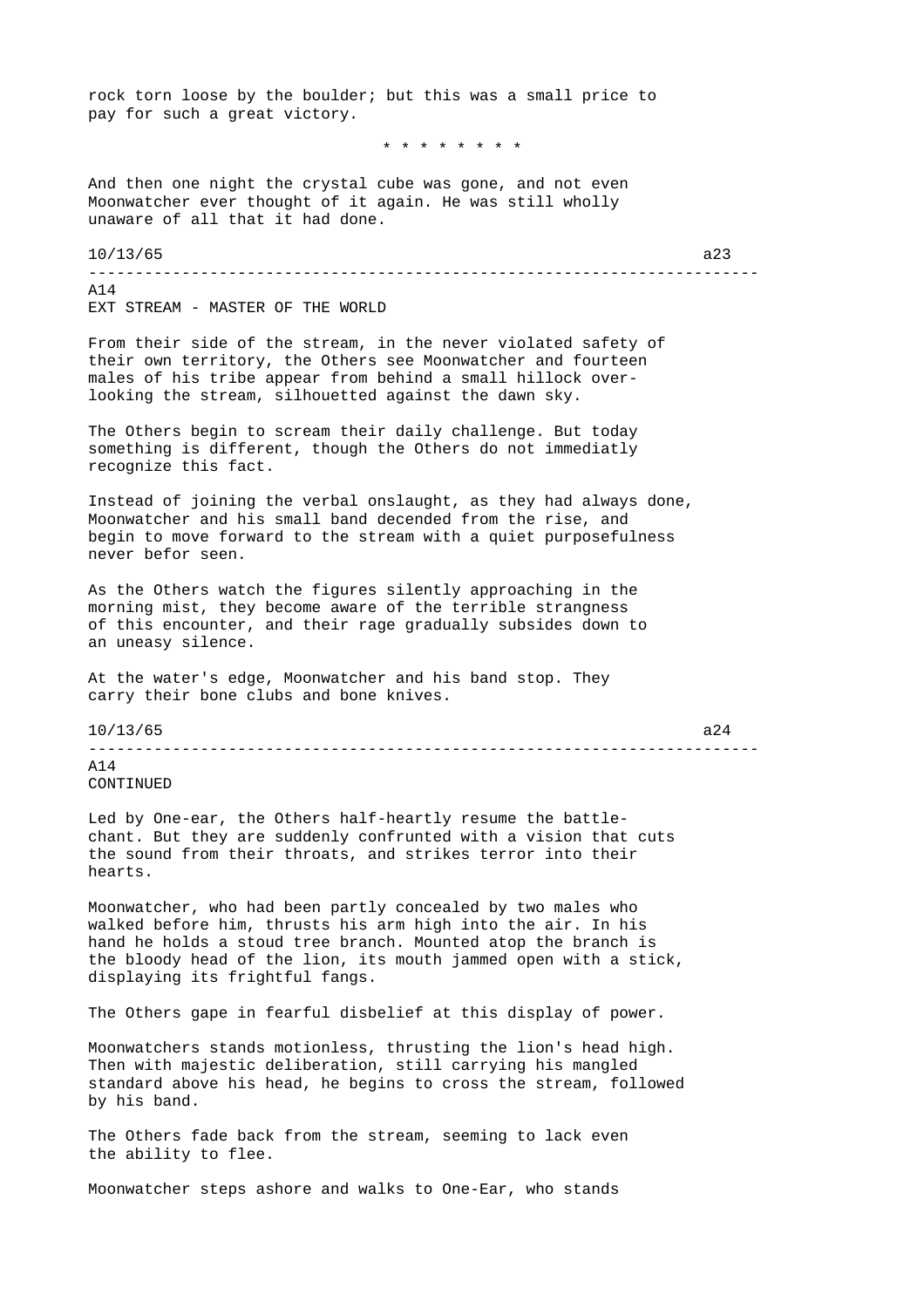| 10/13/65                                                                                                                                              |                                                                                                                                                                                                                                                                                                                                        | a25  |
|-------------------------------------------------------------------------------------------------------------------------------------------------------|----------------------------------------------------------------------------------------------------------------------------------------------------------------------------------------------------------------------------------------------------------------------------------------------------------------------------------------|------|
| A14<br>CONTINUED                                                                                                                                      |                                                                                                                                                                                                                                                                                                                                        |      |
| unsurely in front of his band.                                                                                                                        |                                                                                                                                                                                                                                                                                                                                        |      |
| down around him.                                                                                                                                      | Though he is a veteran of numerous combats at the water's edge,<br>One-Ear has never been attacked by an enemy who had not first<br>displayed his fighting rage; and he had never before been attacked<br>with a weapon. One-Ear, merely looks up at the raised club<br>until the heavey thigh bone of an antelope brings the darkness |      |
| The Others stare in wonder at Moonwatcher's power.                                                                                                    |                                                                                                                                                                                                                                                                                                                                        |      |
| think of something.                                                                                                                                   | Moonwatcher surveys the scene. Now he was master of the<br>world, and he was not sure what to do next. But he would                                                                                                                                                                                                                    |      |
| 10/13/65                                                                                                                                              |                                                                                                                                                                                                                                                                                                                                        | a26  |
|                                                                                                                                                       | A SECTION TIMING                                                                                                                                                                                                                                                                                                                       |      |
| A1<br>A2<br>A3<br>A4<br>A5<br>A6<br>A7<br>A8<br>A9<br>A10<br>A11<br>A12<br>A13<br>A14                                                                 | 00.30<br>00.45<br>01.30<br>00.30<br>01.00<br>01.00<br>01.00<br>03.00<br>00.45<br>02.00<br>04.00<br>02.00<br>02.30<br>02.30                                                                                                                                                                                                             |      |
|                                                                                                                                                       | A SECTION TOTAL: @23 MIN. 00 SECS                                                                                                                                                                                                                                                                                                      |      |
| <b>TITLE</b>                                                                                                                                          | PART II                                                                                                                                                                                                                                                                                                                                |      |
|                                                                                                                                                       | <b>YEAR 2001</b>                                                                                                                                                                                                                                                                                                                       |      |
|                                                                                                                                                       |                                                                                                                                                                                                                                                                                                                                        | a26a |
| B1<br>EARTH FROM 200 MILES UP<br>B1a<br>THOUSAND MEGATON<br>NUCLEAR BOMB IN ORBIT<br>ABOVE THE EARTH,<br>RUSSIAN INSIGNIA AND<br><b>CCCP MARKINGS</b> | <b>NARRATOR</b><br>By the year 2001, overpopulation has<br>replaced the problem of starvation<br>but this was ominously offset by the<br>absolute and utter perfection of the<br>weapon.                                                                                                                                               |      |
| B1b<br>AMERICAN THOUSAND<br>MEGATON BOMB IN ORBIT<br>ABOVE THE EARTH.                                                                                 | <b>NARRATOR</b><br>Hundreds of giant bombs had been<br>placed in perpetual orbit above the<br>Earth. They were capable of<br>incinerating the entire Earth's<br>surface from an altitude of 100<br>miles.                                                                                                                              |      |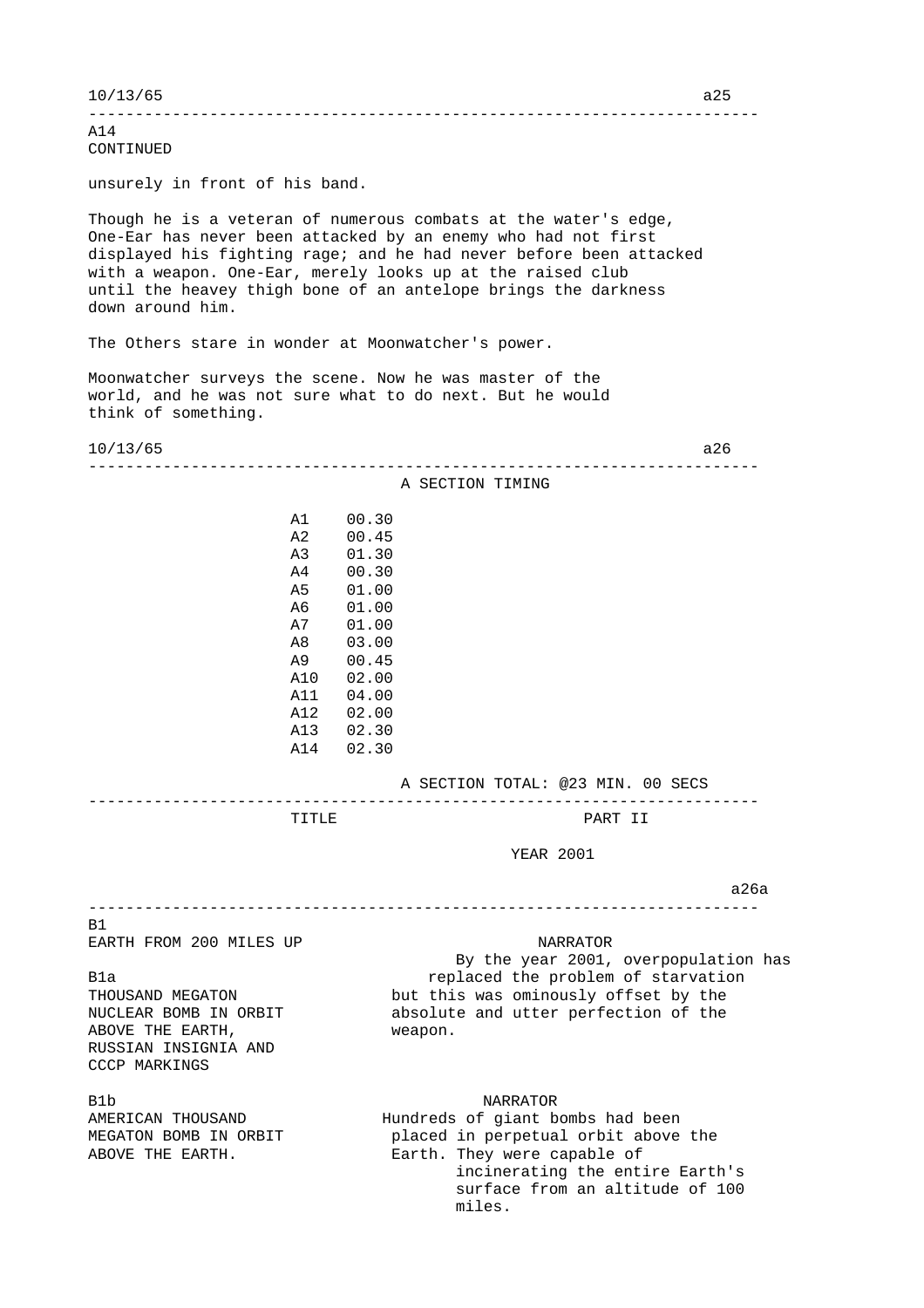B1c FRENCH BOMB NARRATOR Matters were further complicated by the presence of twenty-seven nations in the nuclear club. There had been no deliberate or acciden-B1d tal use of nuclear weapons since World War II and some people felt sercure in this knowledge. But to others, the situation seemed comparible to an airline with a B1f **B1f** perfect safety record; in showed CHINESE BOMB admirable care and skill but no one expected it to last forever. 10/4/65 b1 ------------------------------------------------------------------------ B2 ORION-III SPACECRAFT IN FIGHT AWAY FROM EARTH, 200 MILES ALTITUDE. 10/4/65 b2 ------------------------------------------------------------------------ B<sub>3</sub> ORION-III PASSENGER AREA. DR. HEYWOOD FLOYD IS THE ONLY PASSENGER IN THE ELEGANT CABIN DESIGNED FOR 30 PEOPLE. HE IS ASLEEP. HIS PEN FLOATS NEAR HIS HAND.  $10/4/65$  b3 ------------------------------------------------------------------------  $B4$ ORION-III COCKPIT. PILOT, CO-PILOT. FLOYD CAN BE SEEN ASLEEP ON A SMALL TV MONITOR. STEWARDESS IS PUTTING ON LIPSTICK. SHE SEES PEN. 10/4/65 b4 ------------------------------------------------------------------------ B5 STEWARDESS GOES BACK TO PASSENGER AREA, RESCUES PEN AND CLIPS IT BACK IN FLOYD'S POCKET. 10/4/65 b5 ------------------------------------------------------------------------ B6 SPACE STATION-5. THE RAW SUNLIGHT OF SPACE DAZZLES FROM THE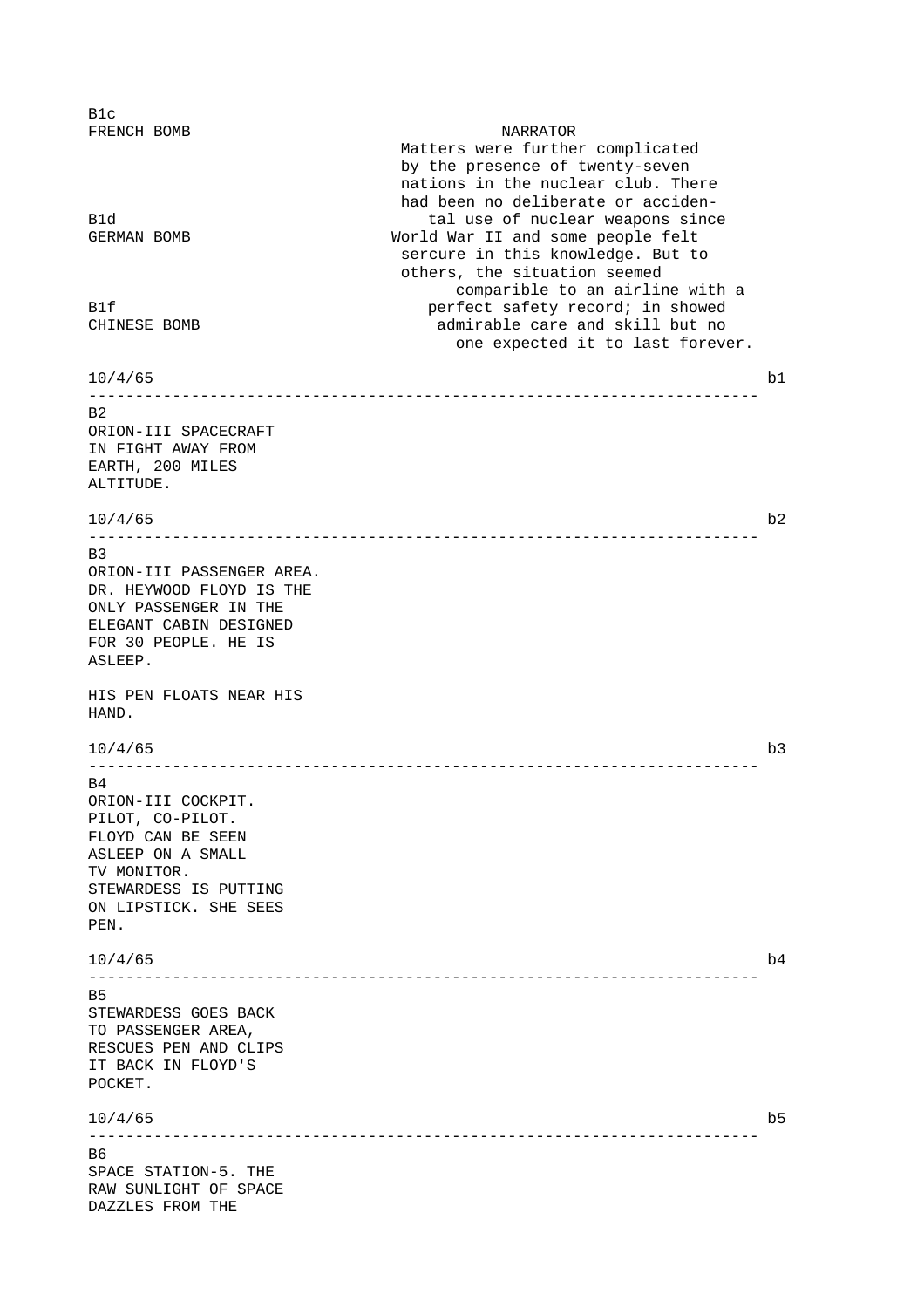POLISHED METAL SURFACES OF THE SLOWLY REVOLVING, THOUSAND-FOOT DIAMETER SPACE STATION. DRIFTING IN THE SAME ORBIT, WE SEE SWEPT-BACK TITOV-V SPACECRAFT. ALSO THE ALMOST SPHERICAL ARIES-IB 10/4/65 b6 ------------------------------------------------------------------------ **B7** ORION-III PASSENGER AREA FLOYD AWAKE BUT GROGGY, LOOKS OUT OF WINDOW. 10/4/65 b7 ------------------------------------------------------------------------ B8 ORION-III COCKPIT. THE CO-PILOT IN RADIO COMMUNICATION WITH THE SPACE STATION. 10/4/65 b8 ------------------------------------------------------------------------ R<sub>9</sub> THE ORION-III SPACECRAFT IN DOCKING APPROACH. THE EARTH IS SEEN IN BREATH-TAKING VIEW IN B.G. 10/4/65 b9 ------------------------------------------------------------------------ B10 INSIDE DOCKING CONTROL. WE SEE ORION-III MANO-UVERING. IN BACKGROUND. 10/4/65 b10 ------------------------------------------------------------------------ B11 FROM DOCKING PORT WE SEE THE ORION-III INCHING IN TO COMPLETE ITS DOCKING. WE SEE VARIOUS WINDOWED BOOTHS INSIDE DOCKING PORT. WE SEE THE PILOT AND CO-PILOT INSIDE THE ORION-III COCKPIT. 10/4/65 b11 ------------------------------------------------------------------------ R<sub>12</sub> SPACE STATION RECEPTION AREA RECEPTIONIST AT DESK. MILLER ENTERS, HUR-RYING. HE GOES TO THE ELEVATOR AND PRESSES BUTTON. HE WAITS IMPATIENTLY.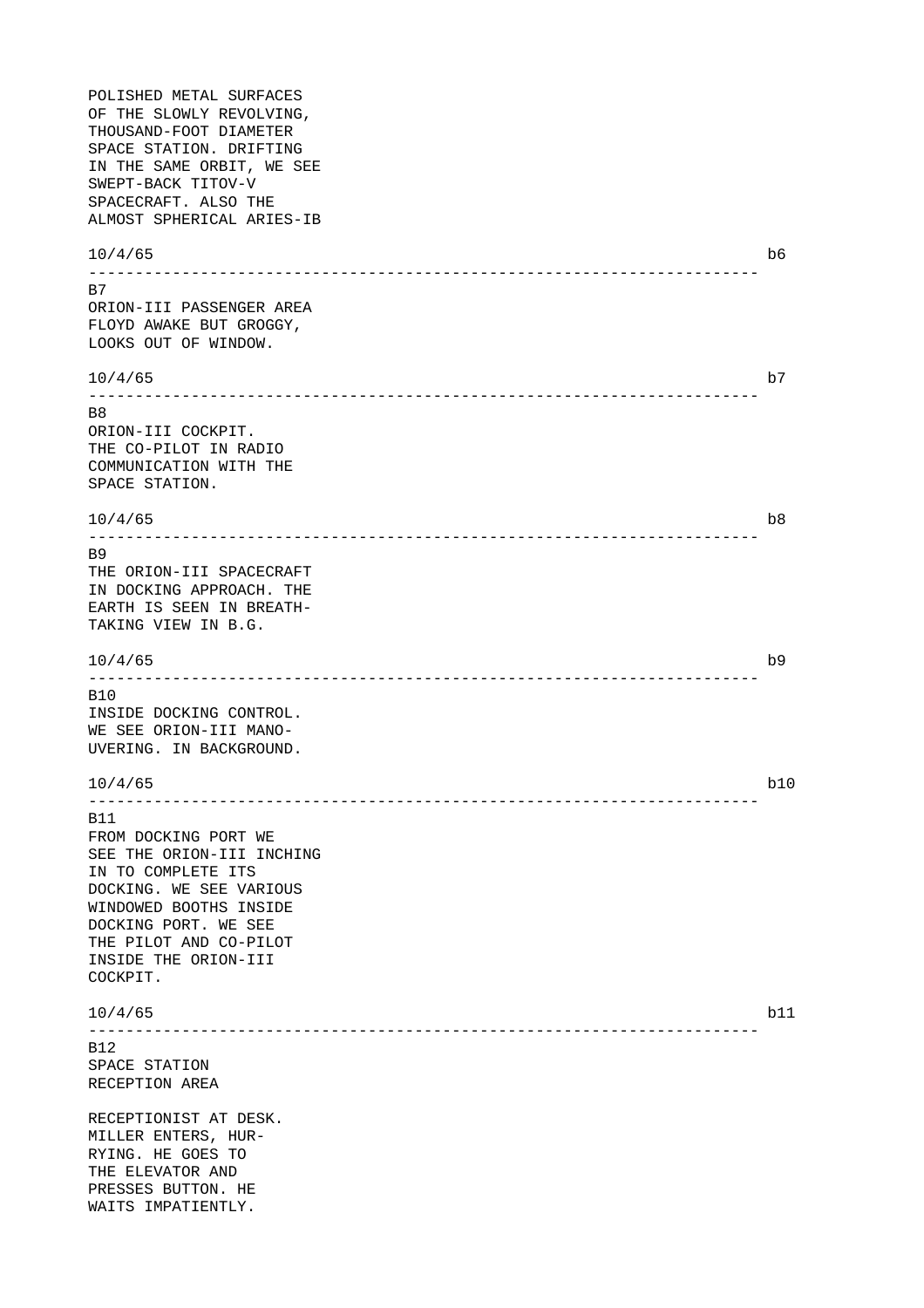| 12/7/65                                                                                  | b13                                                                                                                                                                                                             |     |
|------------------------------------------------------------------------------------------|-----------------------------------------------------------------------------------------------------------------------------------------------------------------------------------------------------------------|-----|
|                                                                                          | MILLER<br>Thank you, Miss Turner.                                                                                                                                                                               |     |
|                                                                                          | RECEPTIONIST<br>Will you use number eight,<br>please?                                                                                                                                                           |     |
|                                                                                          | <b>FLOYD</b><br>Fine.                                                                                                                                                                                           |     |
|                                                                                          | MILLER<br>Well, shall we go through<br>Documentation?                                                                                                                                                           |     |
|                                                                                          | <b>FLOYD</b><br>Yes, very pleasant.                                                                                                                                                                             |     |
|                                                                                          | MILLER<br>Well Did you have a pleaant<br>flight?                                                                                                                                                                |     |
|                                                                                          | FLOYD<br>Please, it really doesn't matter.                                                                                                                                                                      |     |
|                                                                                          | MILLER<br>Well, thank you very much for<br>being so understanding.                                                                                                                                              |     |
|                                                                                          | <b>FLOYD</b><br>Oh, please don't worry about it.                                                                                                                                                                |     |
| <b>B12</b><br>CONTINUED                                                                  |                                                                                                                                                                                                                 |     |
| 12/7/65                                                                                  |                                                                                                                                                                                                                 | b12 |
|                                                                                          | MILLER<br>I'm terribly sorry. I was just<br>on my way down to meet you. I<br>saw your ship dock and I knew I<br>had plenty of time, and I was on<br>my way out of the office when,<br>suddenly, the phone rang. |     |
|                                                                                          | <b>FLOYD</b><br>How do you do, Mr. Miller?                                                                                                                                                                      |     |
| SEATED BY THE DOOR                                                                       | MILLER<br>Oh, good morning, Dr. Floyd.<br>I'm Nick Miller.                                                                                                                                                      |     |
| ELEVATOR DOOR OPENS<br>AND FLOYD IS SEEN<br>UNSTRAPPING HIMSELF.<br>THE ELEVATOR GIRL IS |                                                                                                                                                                                                                 |     |
| WE SEE ELEVATOR<br>INDICATOR WORKING                                                     |                                                                                                                                                                                                                 |     |

## CONTINUED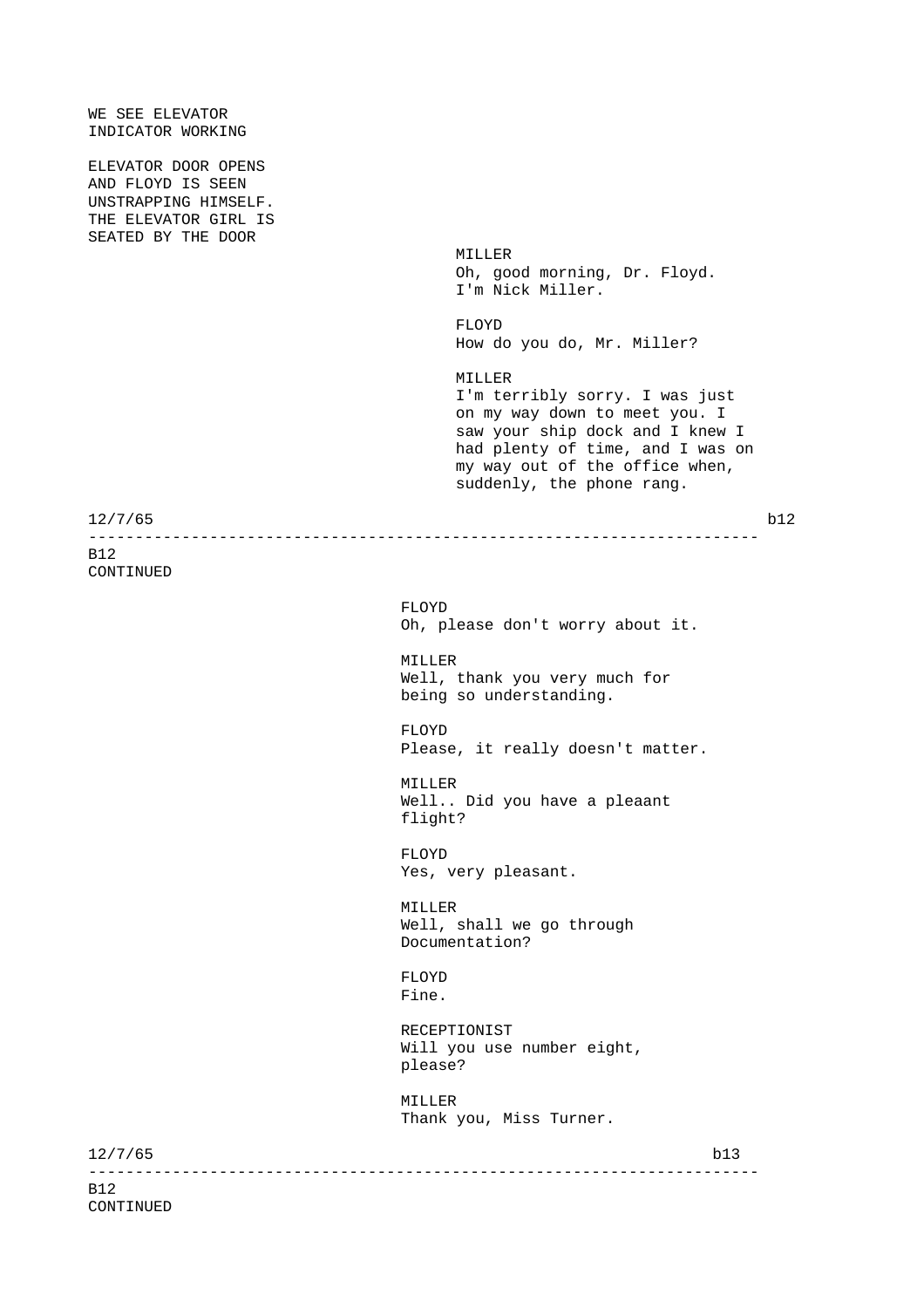THEY ENTER PASSPORT AREA RECEPTIONIST PRESSES "ENGLISH" BAR ON HER CONSOLE AND SMILES AS FLOYD GOES THROUGH. 12/7/65 b13a ------------------------------------------------------------------------ IN AUTOMATED PASSPORT SECTION. THEY STOP IN FRONT OF A BOOTH FEATURING A TV SCREEN PASSPORT GIRL (TV) Good morning and welcome to voice Print Identification. When you see the red light go on would you please state in the following order; your desitination, your nationality and your full name. Surname first, christian name and initial. For example: Moon, American, Smith, John, D. Thank you. THERE IS A PAUSE AND A RED BAR LIGHTS UP FLOYD Moon, American, Floyd, Heywood, R. THE RED LIGHT GOES OFF. THERE IS A DELAY OF ABOUT TWO SECONDS AND THE WOMAN'S FACE REAPPEARS FLOYD I've always wondered.... 12/7/65 b14 ------------------------------------------------------------------------ B13 CONTINUED PASSPORT GIRL (TV) (Interrupting) Thank you. Despite and excellent and continually improving safety record there are certain risks inherent in space travel and an extremely high cost of pay load. Because of this it is necessary for the Space Carrier to advise you that it cannot be responsible for the return of your body to Earth should you become deceased on the Moon or en route to the Moon. However, it wishes to advise you that insurance covering this contingency is available in the Main Lounge.

Thank you. You are cleared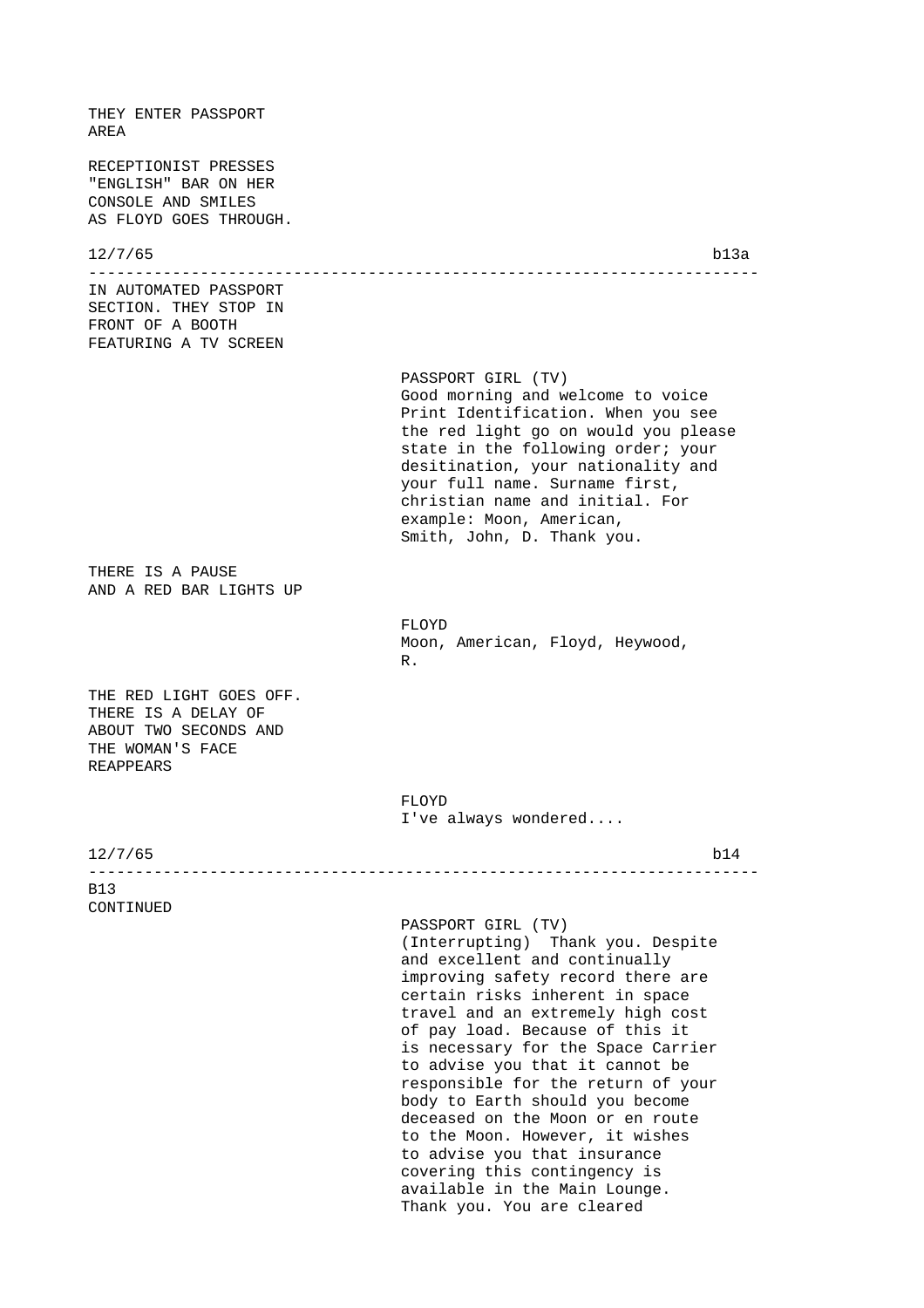THE LIGHTS GO OFF AND THE WOMAN'S FACE DISAPPEARS THE MEN EXIT THE PASSPORT AREA MILLER I've reserved a table for you in the Earth Light room. Your connecting flight will be leaving in about one hour. 12/7/65 b15 ------------------------------------------------------------------------ B13 CONTINUED FLOYD Oh, that's wonderful. 12/7/65 b16 ------------------------------------------------------------------------ B14 INT SPACE STATION - LOUNGE FLOYD AND MILLER WALKING MILLER Let's see, we haven't had the pleasure of a visit from you not since... It was about eight or nine months ago, wasn't it? FLOYD Yes, I think so. Just about then. MILLER I suppose you saw the work on our new section while you were docking. FLOYD Yes, it's coming along very well. THEY PASS THE VISION PHONE BOOTH FLOYD Oh, look, I've got to make a phone call. Why don't you go on into the Restaurant and I'll meet you in there. 12/7/65 b17 ------------------------------------------------------------------------ B14 CONTINUED

> MILLER Fine. I'll see you at the bar.

through Voice Print Identification.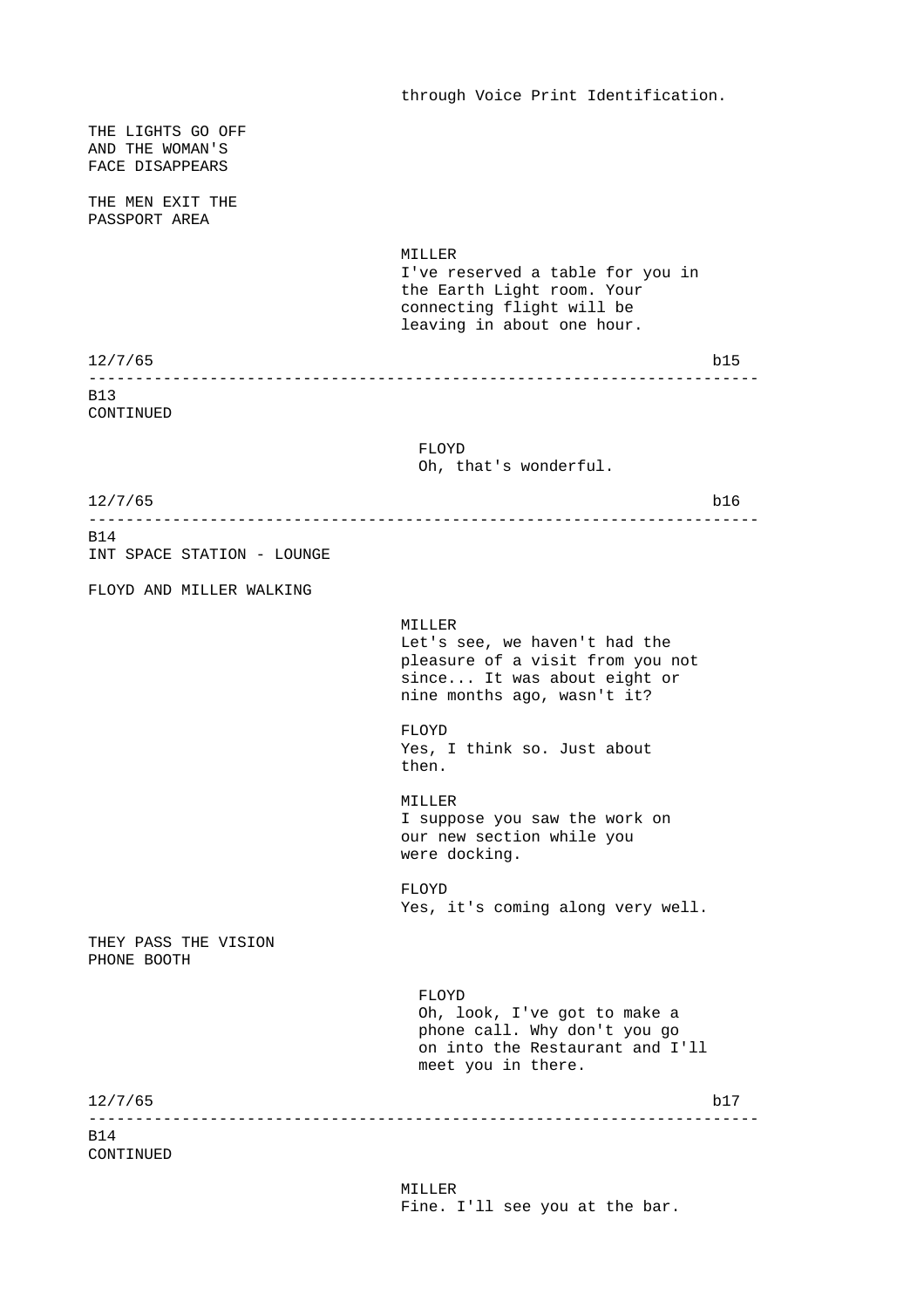FLOYD ENTERS PHONE BOOTH. SIGN ON VISION PHONE SCREEN "SORRY, TEMPORARILY OUT OF ORDER." HE ENTERS THE SECOND BOOTH AND SITS DOWN 12/7/65 b18 ------------------------------------------------------------------------ B15 DELETED B16 DELETED PAGES b19 - b22 DELETED 12/7/65 ------------------------------------------------------------------------ B17 FLOYD IN VISION PHONE LITTLE GIRL OF FIVE ANSWERS CHILD Hello. VISION PHONE SCREEN DISPLAY SIGN 'YOUR PARTY HAS NOT CONNECTED VISION' A FEW SECONDS LATER, THE SCREEN CHANGES TO AN IMAGE OF THE CHILD FLOYD Hello, darling, how are you? CHILD Hello Daddy. Where are you? FLOYD I'm at Space Station Five, darling. How are you? CHILD I'm fine, Daddy. When are you coming home?  $12/6/65$  b23 ------------------------------------------------------------------------ B17 CONTINUED FLOYD

 Well, I hope in a few days, sweetheart.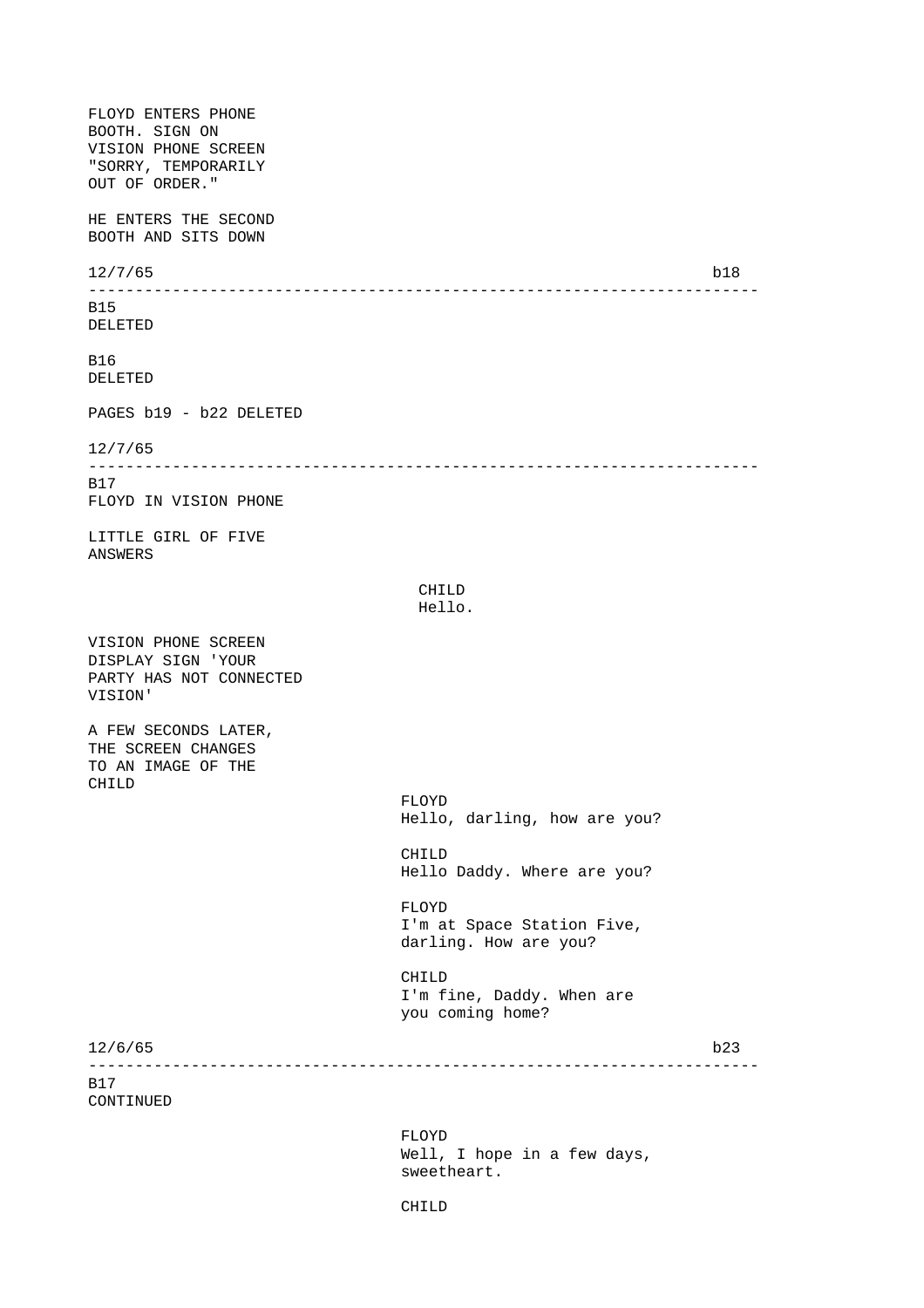I'm having a party tomorrow. FLOYD Yes, I know that sweetheart. **CHILD**  Are you coming to my party? FLOYD No, I'm sorry, darling, I told you I won't be home for a few days. CHILD When are you coming home? FLOYD In three days, darling, I hope. FLOYD HOLDS UP THREE FINGERS. 12/6/65 b24 ------------------------------------------------------------------------ B17 FLOYD One, two, three. Can I speak to Mommy? CHILD Mommy's out to the hair dresser. FLOYD Where is Mrs. Brown? CHILD She's in the bathroom. FLOYD Okay, sweetheart. Well, I have to go now. Tell Mommy that I called. CHILD How many days until you come home? FLOYD Three, darling. One... two ... three. Be sure to tell Mommy I called. 12/6/65 b24a ------------------------------------------------------------------------ B17 CONTINUED CHILD I will, Daddy.

FLOYD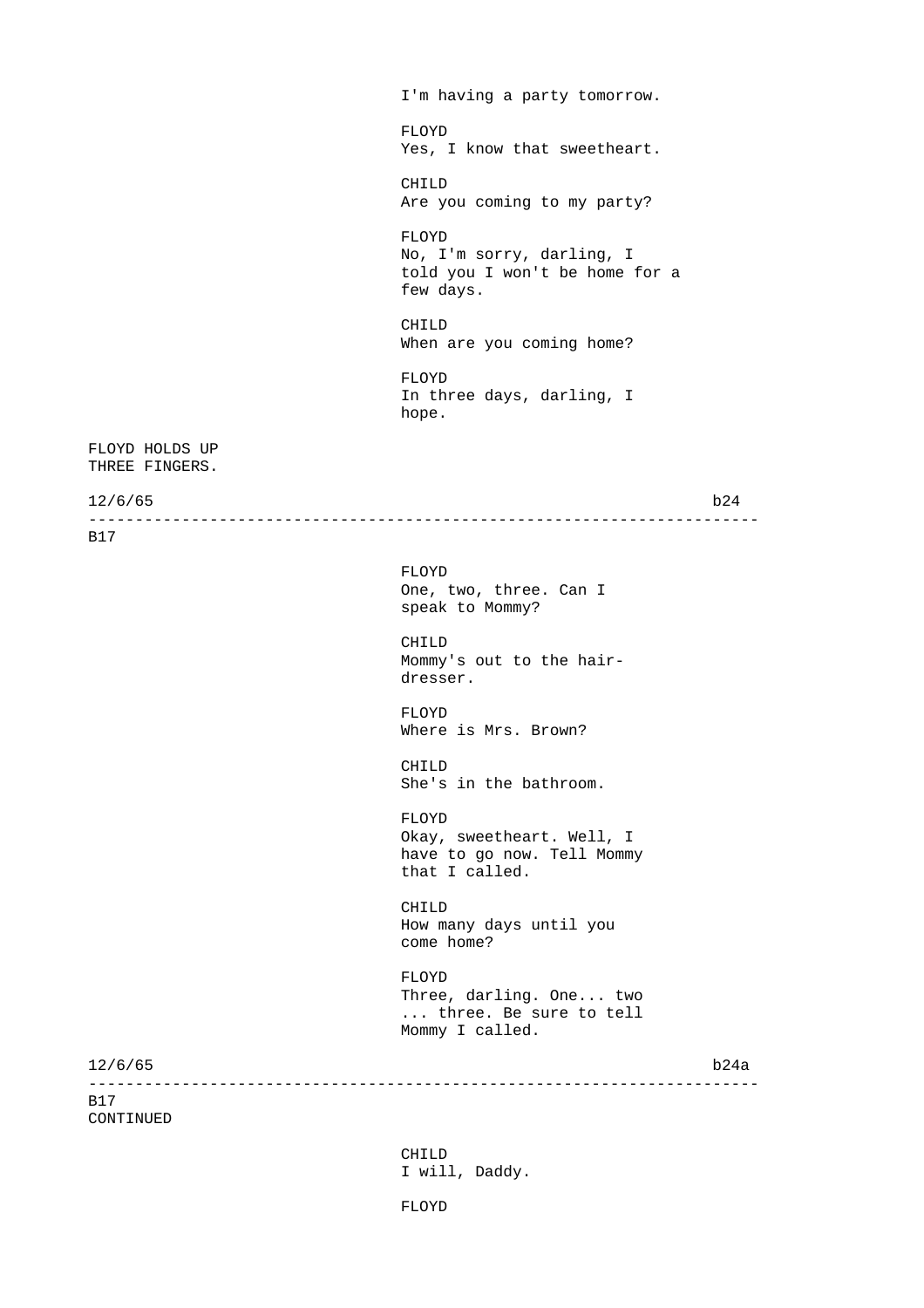Okay, sweetheart. Have a lovely Birthday Party tomorrow. **CHILD**  Thank you, Daddy. FLOYD I'll wish you a happy Birthday now and I'll see you soon. All right, Darling? CHILD Yes, Daddy. FLOYD 'Bye, 'bye, now, sweetheart. CHILD Goodbye, Daddy. 12/6/65 b24b ------------------------------------------------------------------------ B18 VISION PHONE PROCEDURE FOR INFORMATION VISION PHONE PROCEDURE FOR DIALLING OPERATOR Good morning, Macy's. FLOYD Good morning. I'd like the Vision shopper for the Pet Shop, please. OPERATOR Just one moment. 12/7/65 b25 ------------------------------------------------------------------------ B19 THE PICTURE FLIPS AND WE SEE A WOMAN STANDING IN FORN OF A SPECIALLY-DESIGNED DISPLAY SCREEN VISION SALES GIRL Good morning, sir, may I help you? FLOYD Yes, I'd like to buy a bush baby. VISION SALES GIRL Just a moment, sir. THE GIRL KEYS SOME INPUTS AND A MOVING PICTURE APPEARS ON THE SCREEN OF A CAGE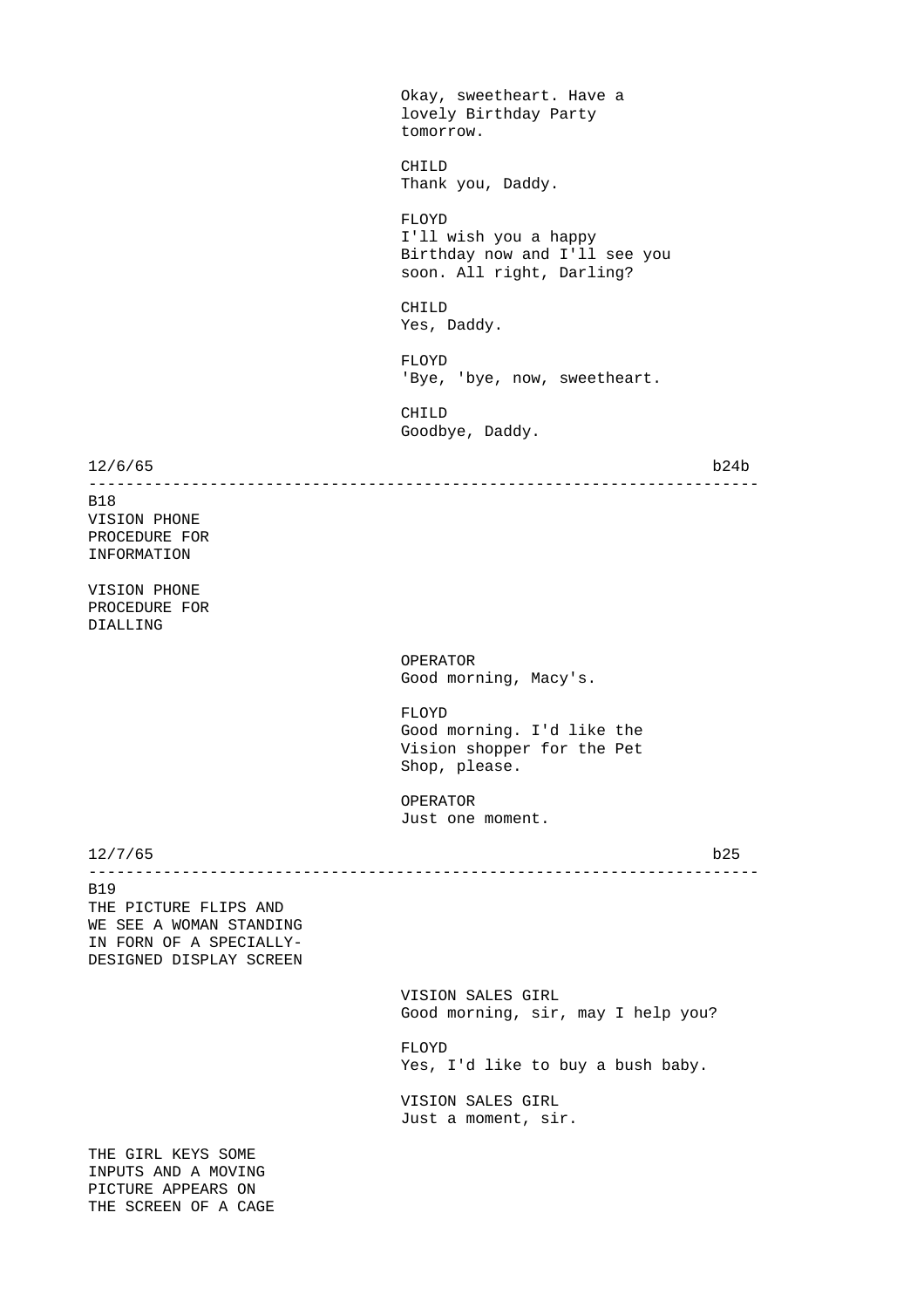CONTAINING ABOUT SIX BUSH BABIES, BEAUTIFULLY DISPLAYED AGAINST A WHITE BACK-GROUND VISION SALES GIRL Here you are, sir. Here is a lovely assortment of African bush babies. They are twenty Dollars each.  $12/7/65$  b26 ------------------------------------------------------------------------ B19 CONTINUED FLOYD Yes, well... Pick out a nice one for me, a friendly one, and I'd like it delivered tomorrow. VISION SALES GIRL Certainly, sir. Just let us have your name and Bank identification for V.P.I., and then give the name and address of the person you'd like the pet delivered to and it will be delivered tomorrow. SOME TIME DURING THIS CONVERSATION, FLOYD SEE ELENA, SMYSLOV AND THE OTHER TWO RUSSIANS PASS HIS VISION PHONE WINDOW. ELENA TAPS AND MIMES "HELLO", GESTURING TOWARD A TABLE BEHIND FLOYD WHERE THEY ALL SIT DOWN FLOYD Thank you very much. Floyd, Heywood, R., First National Bank of Washington. Please deliver to Miss Josephine Floyd, 9423 Dupre Avenue, N.W.14. 12/7/65 b27 ------------------------------------------------------------------------ B19 **CONTINUED**  VISION SALES GIRL Thank you very much, sir. It will be delivered tomorrow. 12/7/65 b27a ------------------------------------------------------------------------ **B20** SPACE STATTION 5 - LOUNGE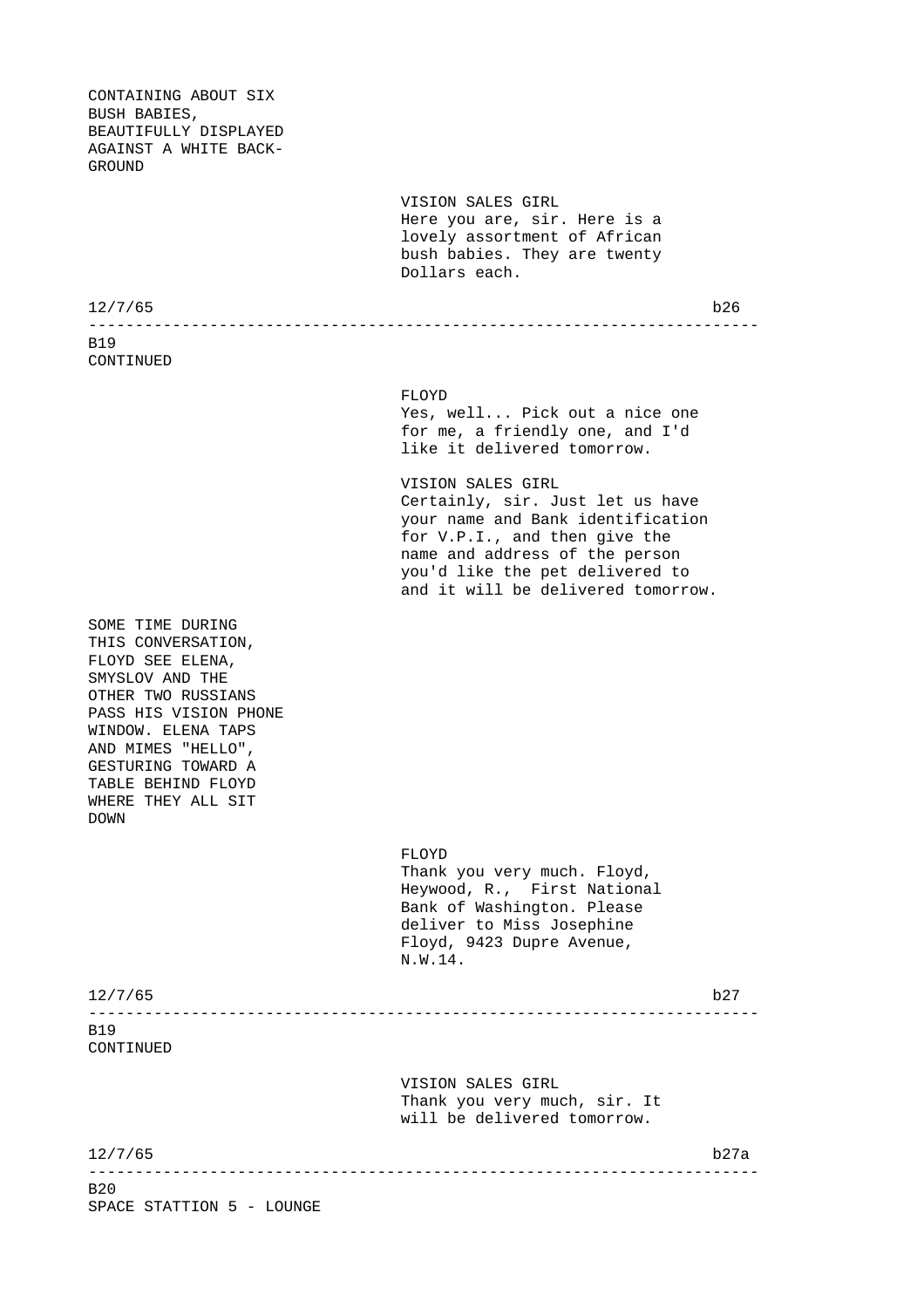FLOYD Well, how nice to see you again, Elena. You're looking wonderful. **FLENA**  How nice to see you, Hyewood. This is my good friend, Dr. Heywood Floyd. I'd like you to meet Andre Smyslov... SMYSLOV AND THE TWO OTHER RUSSIAN WOMEN STAND UP AND SMILE THEY SHAKE HANDS AFTER INTRODUCTION AND AD-LIB 'HELLOS' ELENA And this is Dr. Kalinan... Stretyneva... THE RUSSIANS ARE VERY WARM AND FRIENDLY. SMYSLOV Dr. Floyd, won't you join us for a drink? 12/7/65 b28 ------------------------------------------------------------------------ B20 CONTINUED FLOYD I'm afraid I've only got a few minutes, but I'd love to. THERE IS A BIT OF CONFUSION AS ALL REALISE THERE IS NOT ENOUGH ROOM FOR ANOTHER PERSON AT THE TABLE. SMYSLOV OFFERS FLOYD HIS CHAIR AND BORROWS ANOTHER FROM A NEARBY TABLE **SYMYSLOV**  What would you like to drink? FLOYD Oh, I really don't have time for a drink. If it's all right I'll just sit for a minute and then I've got to be off. **SMYSLOV**  Are you quite sure? FLOYD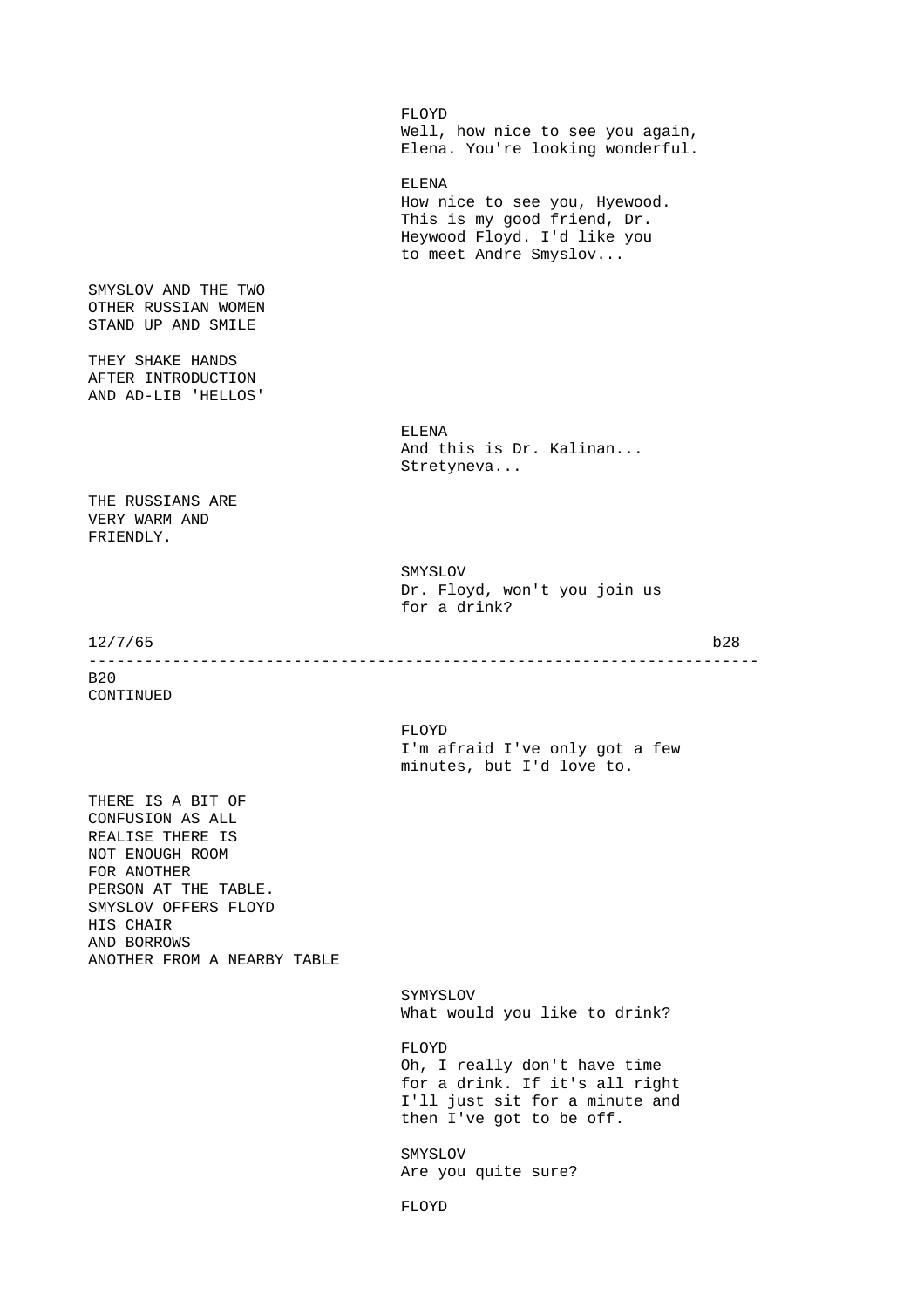Yes, really, thank you very much. ELENA Well... How's your lovely wife? 12/7/65 b29 ------------------------------------------------------------------------ **B20** CONTINUED FLOYD She's wonderful. ELENA And your charming little daughter? FLOYD Oh, she's growing up very fast. As a matter of fact, she's six tomorrow. ELENA Oh, that's such a delightful age. FLOYD How is gregor? ELENA He's fine. But I'm afraid we don't get a chance to see each other very much these days. POLITE LAUGHTER FLOYD Well, where are all of you off to?  $12/7/65$  b30 ------------------------------------------------------------------------ B20 CONTINUED ELENA Actually, we're on our way back from the moon. We've just spent three months calibrating the new antenna at Tchalinko. And what about you? FLOYD Well, as it happens, I'm on my way up to the moon **SMYSLOV**  Are you, by any chance, going up to your base at Clavius? FLOYD Yes,as a matter of fact, I am.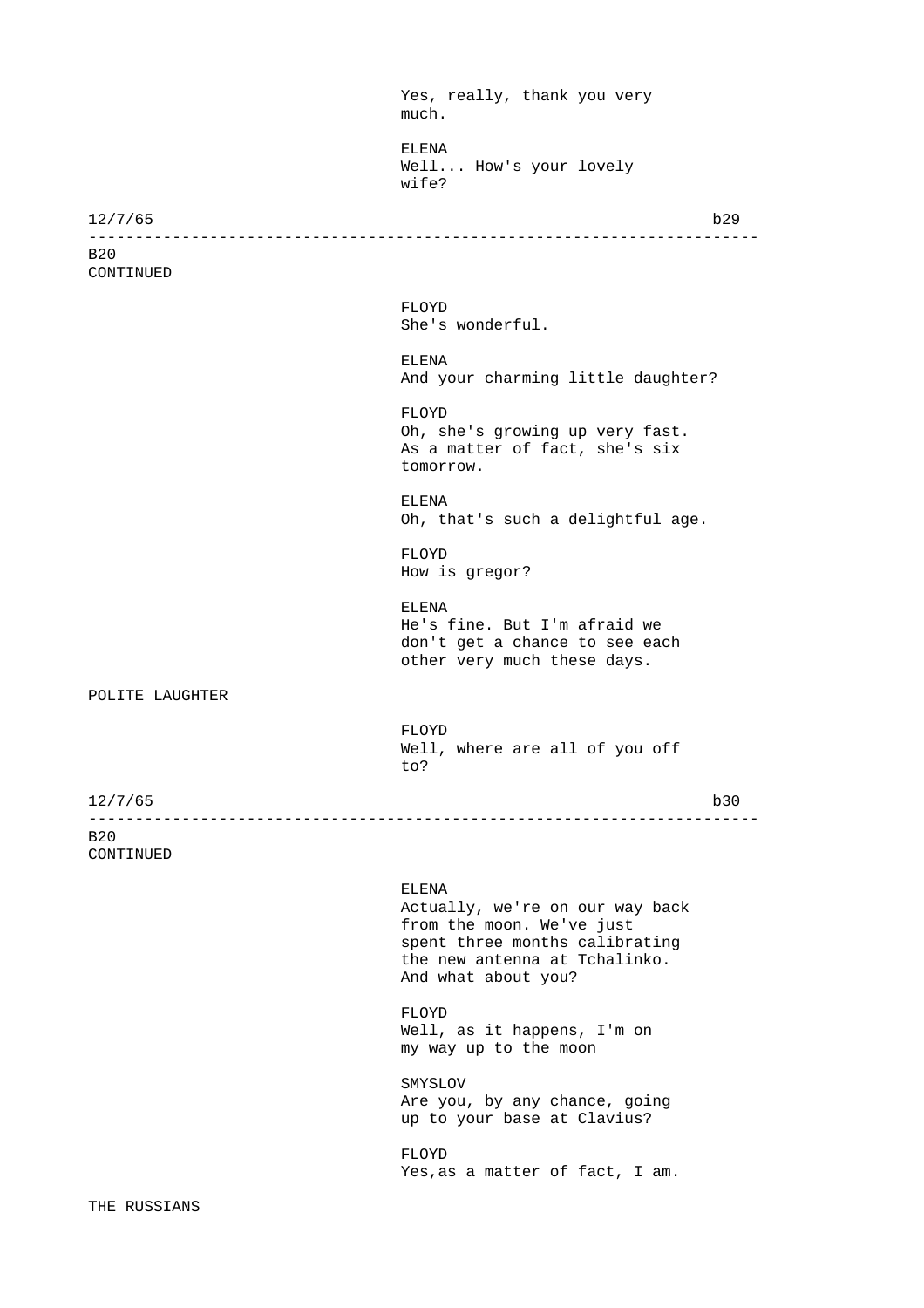EXCHANGE SIGNIFICANT GLANCES

|                         | <b>FLOYD</b><br>Is there any particular reason<br>why you ask?                                                                                                                                |
|-------------------------|-----------------------------------------------------------------------------------------------------------------------------------------------------------------------------------------------|
| 12/7/65                 | b31                                                                                                                                                                                           |
| B20<br>CONTINUED        |                                                                                                                                                                                               |
|                         | <b>SMYSLOV</b><br>(pleasantly) Well, Dr. Floyd,<br>I hope that you don't think I'm<br>too inquisitive, but perhaps<br>you can clear up the mystery<br>about what's been going on up<br>there. |
|                         | FLOYD<br>I'm sorry, but I'm not sure<br>I know what you mean.                                                                                                                                 |
|                         | <b>SMYSLOV</b><br>Well, it's just for the past<br>two weeks there have been<br>some extremely odd things<br>happening at Clavius.                                                             |
|                         | FLOYD<br>Really?                                                                                                                                                                              |
|                         | <b>SMYSLOV</b><br>Yes. Well, for one thing,<br>whenever you phone the base,<br>all you can get is a recording<br>which repeats that the phone<br>lines are temporarily out of<br>order.       |
| 12/7/65                 | b32                                                                                                                                                                                           |
| <b>B20</b><br>CONTINUED |                                                                                                                                                                                               |
|                         | <b>FLOYD</b><br>Well, I suppose they've been<br>having a bit of trouble with<br>some of the equipment.                                                                                        |
|                         | <b>SMYSLOV</b><br>Yes, well at first we thought<br>that was the explanation, but<br>it's been going on for the past<br>ten days.                                                              |
|                         | <b>FLOYD</b><br>You mean you haven't been able<br>to get anyone at the base for ten<br>days?                                                                                                  |
|                         | SMYSLOV                                                                                                                                                                                       |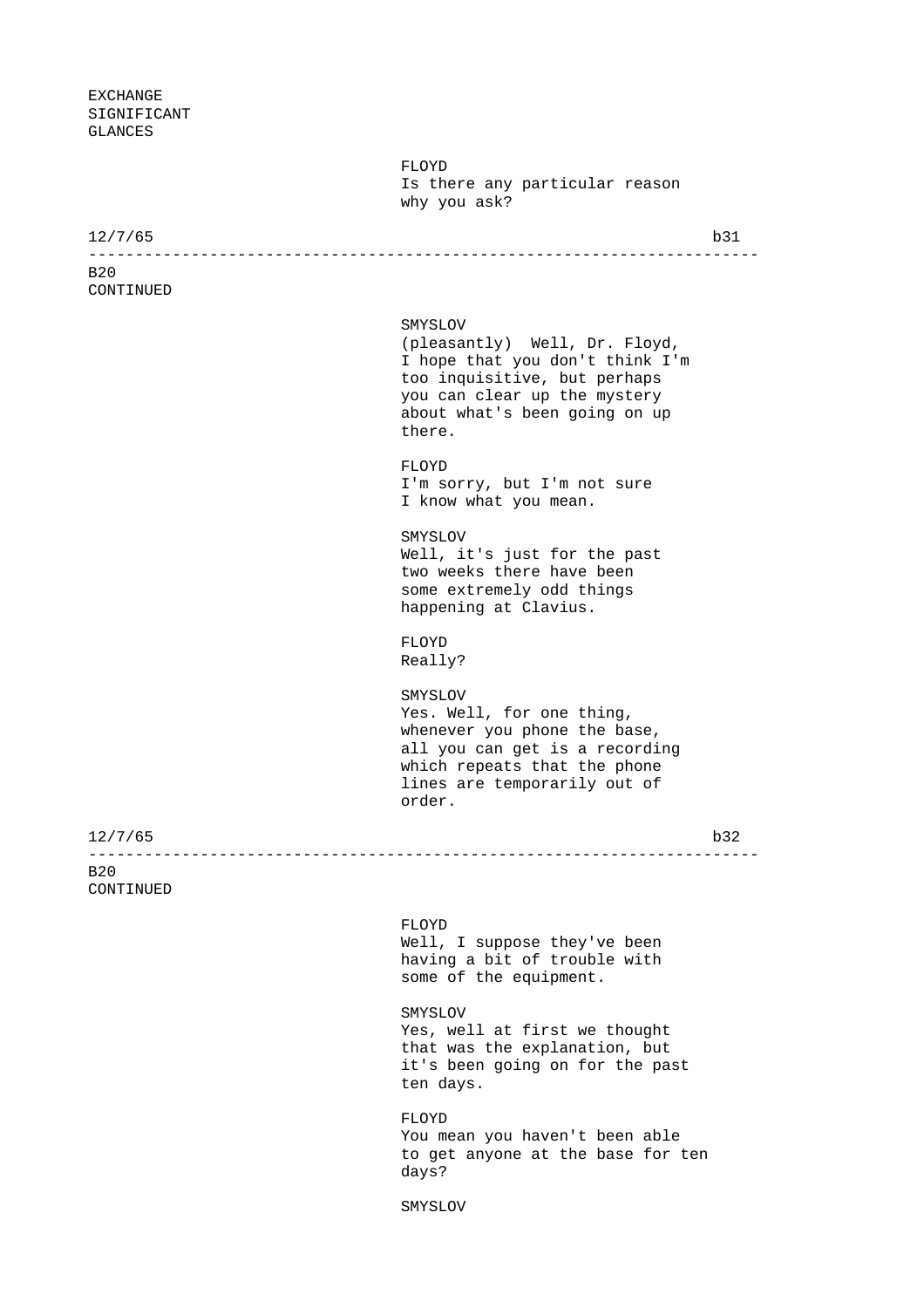That's right. FLOYD I see. ELENA Another thing, Heywood, two days ago, one of our rocket buses was denied permission for an emergency landing at Clavius. 12/7/65 b33 ------------------------------------------------------------------------ B20 CONTINUED FLOYD How did they manage to do that without any communication? ELENA Clavius Control came on the air just long enough to transmit their refusal. FLOYD Well, that does sound very odd. **SMYSLOV**  Yes, and I'm afaid there's going to be a bit of a row about it. Denying the men permission to land was a direct violation of the I.A.S. convention. FLOYD Yes... Well, I hope the crew got back safely. **SMYSLOV**  Fortunately, they did. FLOYD Well, I'm glad about that. 12/7/65 b33a ------------------------------------------------------------------------ B20 CONTINUED THE RUSSIANS EXCHANGE MORE GLANCES. ONE OF THE WOMEN OFFERS AROUND A PILL BOX. ELENA AND ANOTHER RUSSIAN TAKE ONE AND THE THIRD RUSSIAN DELCINES. **SMYSLOV**  Dr. Floyd, at the risk of pressing you on a point you seem reticent to discuss, may I ask you a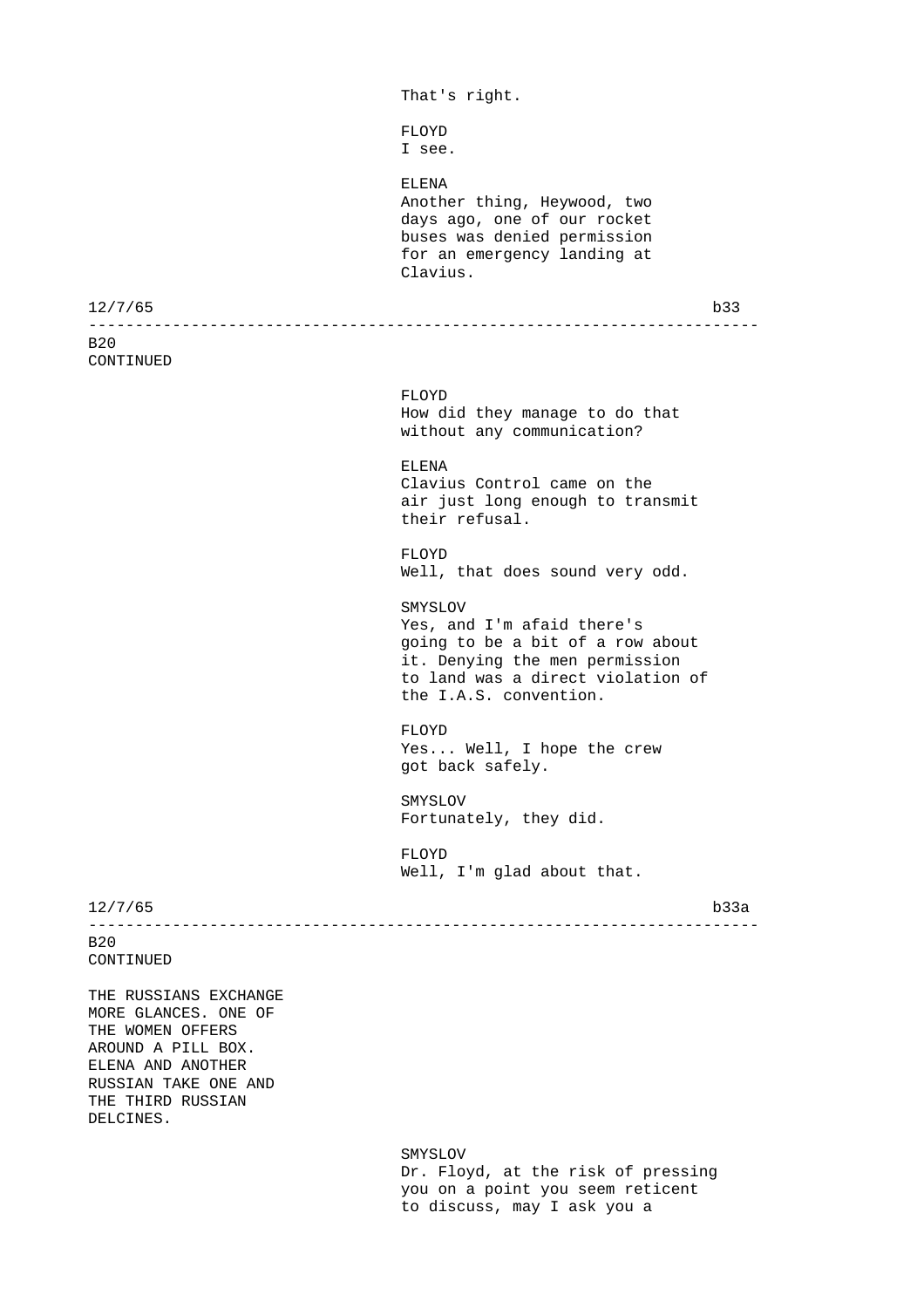straightforward question? FLOYD Certainly. SMYSLOV Quite frankly, we have had some very reliable intelligence reports that a quite serious epidemic has broken out at Clavius. Something, apperently, of an unknown origin. Is this, in fact, what has happened? A LONG, AWKWARD PAUSE 12/7/65 b33b ------------------------------------------------------------------------ B20 CONTINUED FLOYD I'm sorry, Dr. Smyslov, but I'm really not at liberty to discuss this. SMYSLOV This epidemic could easily spread to our base, Dr. Floyd. We should be given all the facts. LONG PAUSE FLOYD Dr. Smyslov... I'm not permitted to discuss this. ELENA Are you sure you won't change your mind about a drink? FLOYD No, thank you... and I'm afraid now I really must be going. ELENA Well, I hope that you and your wife can come to the I.A.C. conference in June. 12/7/65 b33c ------------------------------------------------------------------------ **B20** CONTINUED FLOYD We're trying to get there. I hope we can. ELENA Well, Gregor and I will look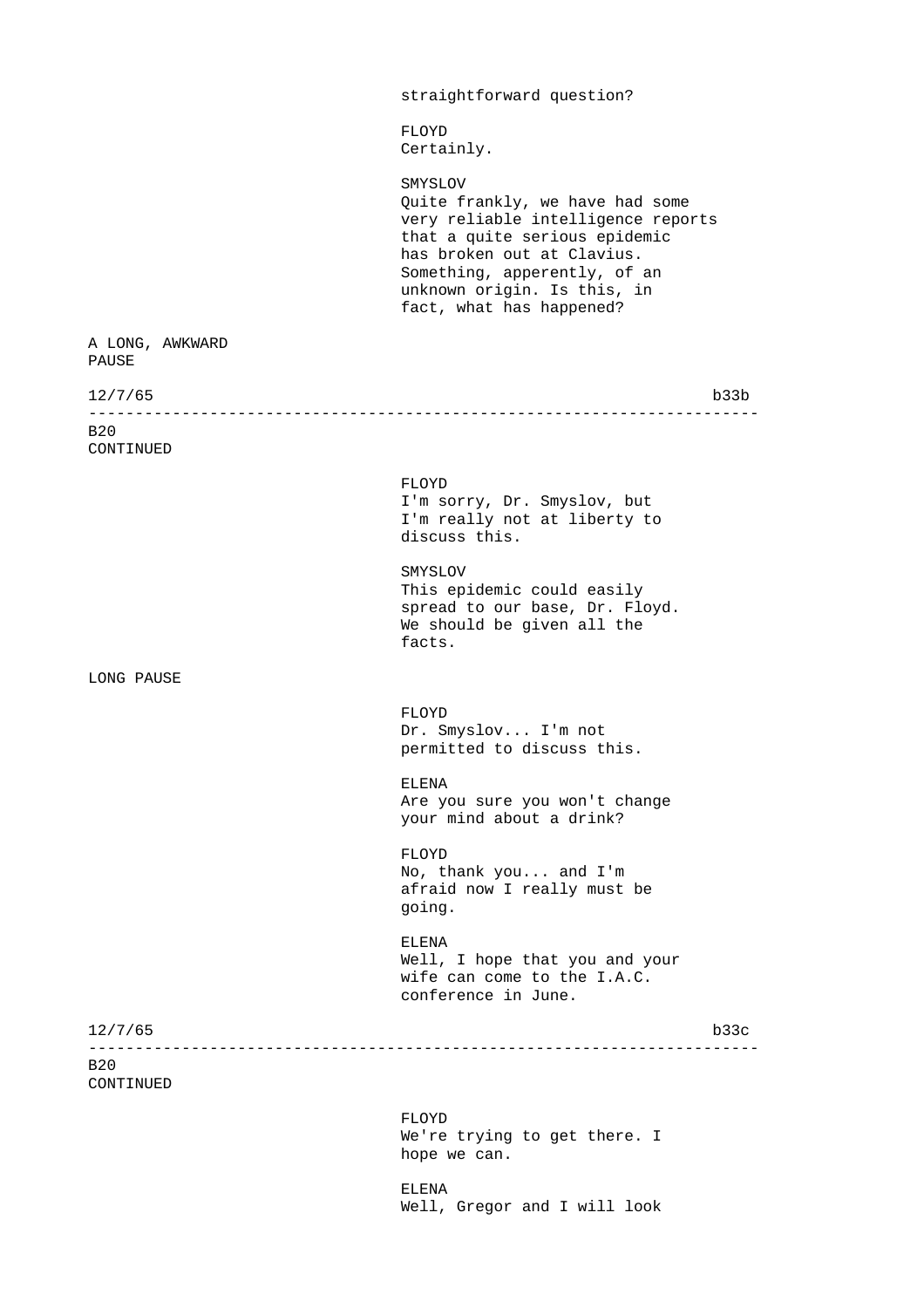forward to seeing you.

 FLOYD Thank you. It's been a great pleasure to meet all of you... Dr. Smyslov.

THE RUSSIANS ALL RISE AND THERE ARE AD-LIBS OF **COURTESY** FLOYD SHAKES HANDS AND EXITS THE RUSSIANS EXCHANGE A FEW SERIOUS PARA-GRAPHES IN RUSSIAN 12/7/65 b33d ------------------------------------------------------------------------ B21 ARIES-IB IN SPACE. EARTH MUCH SMALLER THAN AS SEEN FROM SPACE STATION NARRATOR The Aries-IB has become the standard Space-Station-to-Lunar surface vehicle. It was powered by low-thrust plasma jets which would continue the mild acceler ation for fifteen minutes. Then the ship would break the bonds of gravity and be a free and indepen dent planet, circling the Sun in an orbit of its own. 10/4/65 b34 ------------------------------------------------------------------------ B21a ARIES PASSENGER AREA. FLOYD IS ASLEEP, STRETCHED OUT IN THE CHAIR, COVERED WITH BLANKETS WHICH ARE HELD SECURE BY STRAPS A STEWARDESS SITS AT THE OTHER SIDE OF THE CABIN, WATCHING A KARATE EXHIBITION BETWEEN TWO WOMEN ON TELEVISION THE ELEVATOR ENTRANCE DOOR OPENS AND THE SECOND STEWARDESS ENTERS CARRYING A TRAY OF FOOD SHE BRINGS IT TO THE OTHER **STEWARDESS**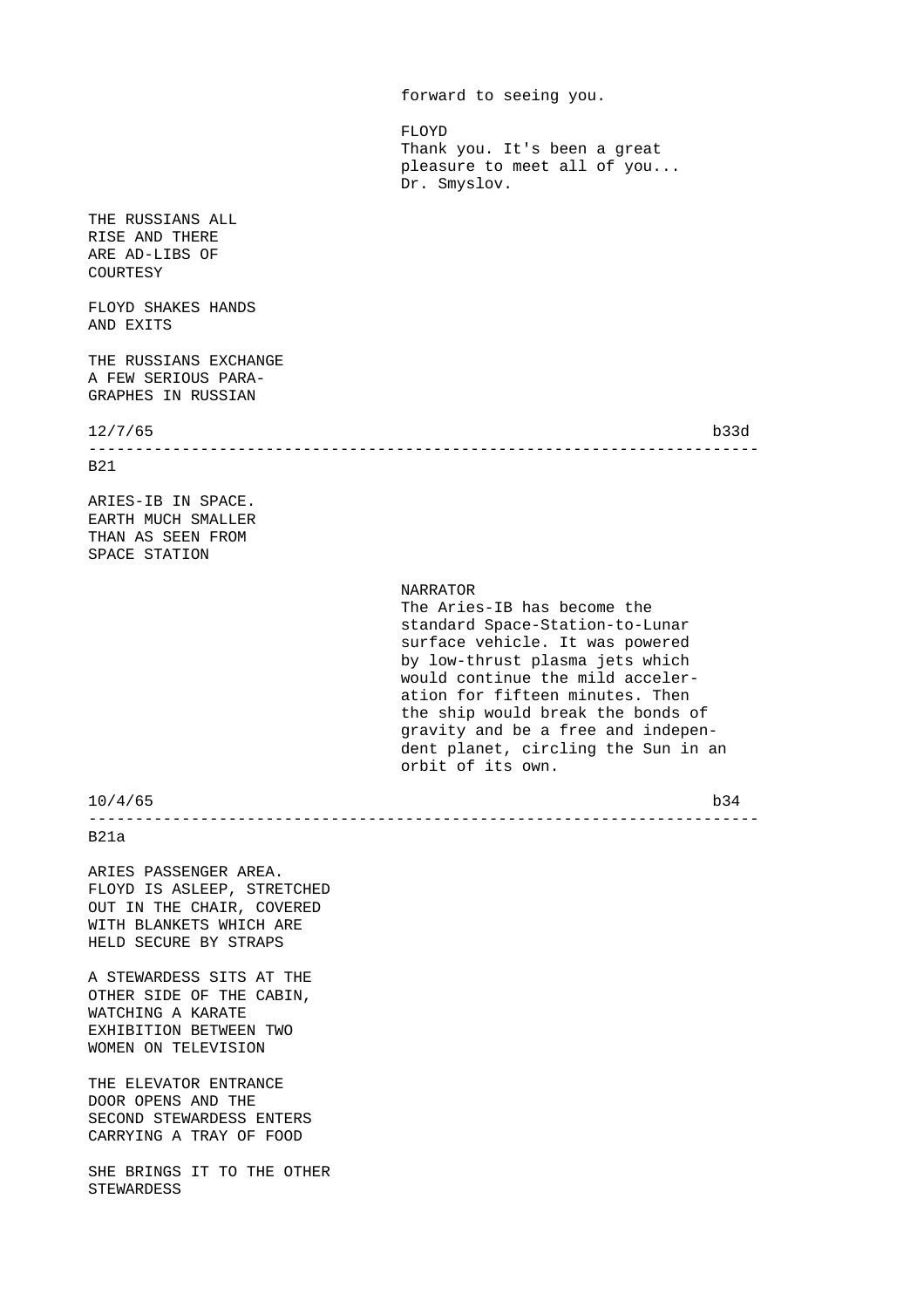STEWARDESS ONE Oh, thank you very much. STEWARDESS TWO I see he's still asleep. STEWARDESS ONE Yes. He hasn't moved since we left. STEWARDESS TWO EXITS, INTO ELEVATOR 12/6/65 b34a ------------------------------------------------------------------------ B21b ARIES GALLEY AREA. STEWARDESS EXITS FROM ELEVATOR, GOES TO KITCHEN SECTION, REMOVES TWO TRAYS, WALKS UP TO THE SIDE OF THE WALL AND ENTERS PILOT'S COMPARTMENT 12/6/65 b34b ------------------------------------------------------------------------ B22 ARIES-IB COCKPIT. PILOT, CO-PILOT. STEWARDESS ENTERS, CARRYING FOOD PILOT Oh, thank you very much. CO-PILOT Thank you. STEWARDESS SMILES. PILOT (sighs) Well, how's it going back there? **STEWARDESS**  Fine. Very quiet. He's been asleep since we left. PILOT Well, no one can say that he's not enjoying the wonders of Space. CO-PILOT Well, whatever's going on up there, he's going to arrive fresh and ready to go.  $12/14/65$  b35 ------------------------------------------------------------------------ **B22** CONTINUED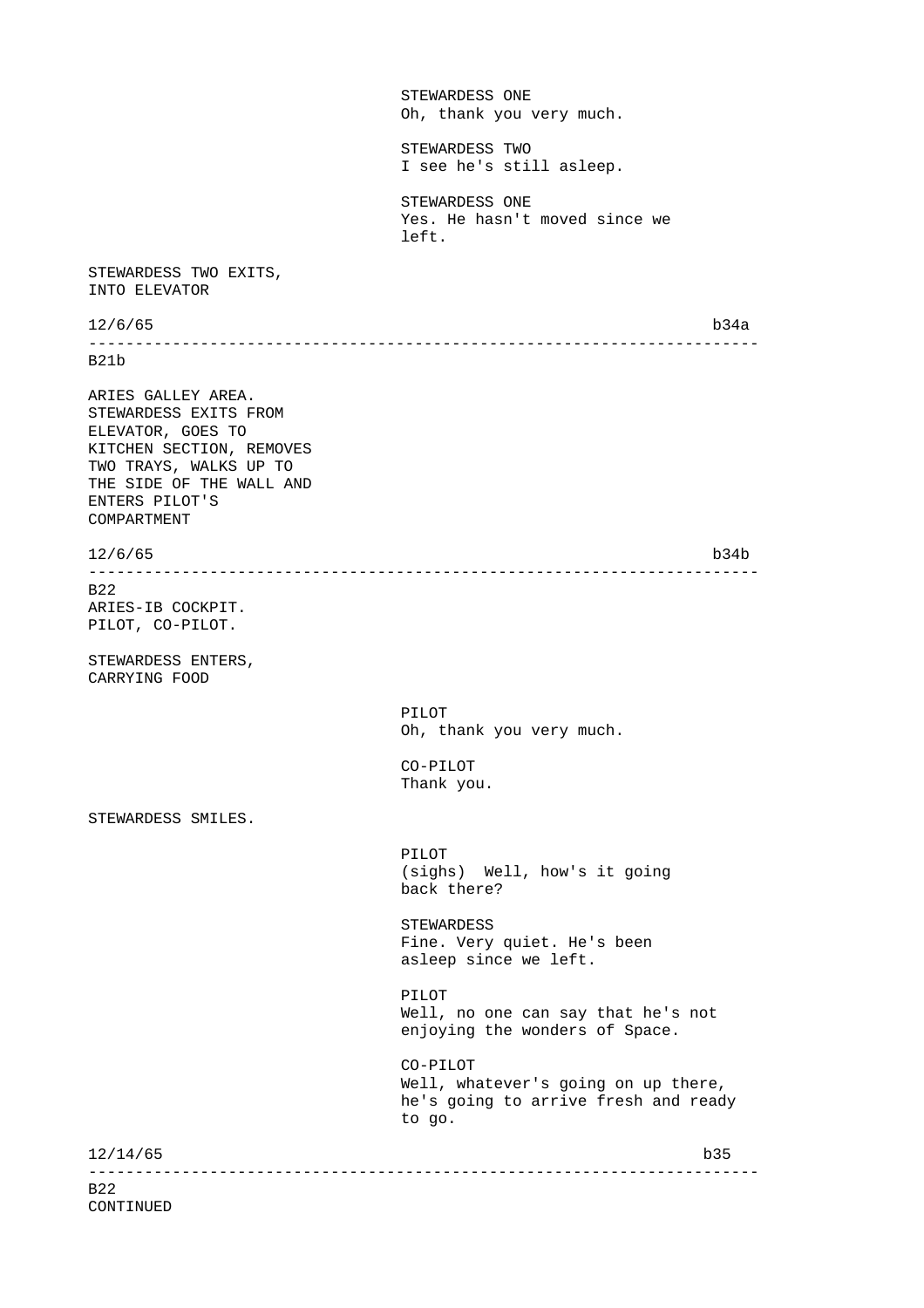PILOT I wonder what really IS going on up there? CO-PILOT Well, I've heard more and more people talk of an epidemic. PILOT I suppose it was bound to happen sooner or later. CO-PILOT Berkeley told me that they think it came from contamination on a returning Mars flight. PILOT Yes, well, whatever it is, they're certainly not fooling around. This is the first flight they allowed in for more than a week. CO-PILOT I was working out what this trip must cost, taking him up there by himself and coming back empty. PTI<sub>OT</sub> I'll bet it's a fortune.  $12/14/65$  b36 ------------------------------------------------------------------------ B22 CONTINUED CO-PILOT Well, at ten thousand dollars a ticket, it comes to the better part of six hundred thousand dollars. PILOT Well, as soon as he wakes up, I'm going to go back and talk to him. I must say, I'd like to find out what's going on. 12/14/65 b36a ------------------------------------------------------------------------ B23 ARIES-IB IN SPACE. MOON VERY LARGE. 10/4/65 b37 ------------------------------------------------------------------------  $R24$ ARIES-IB PASSENGER AREA. FLOYD FINISHING BREAKFAST. PILOT ENTERS.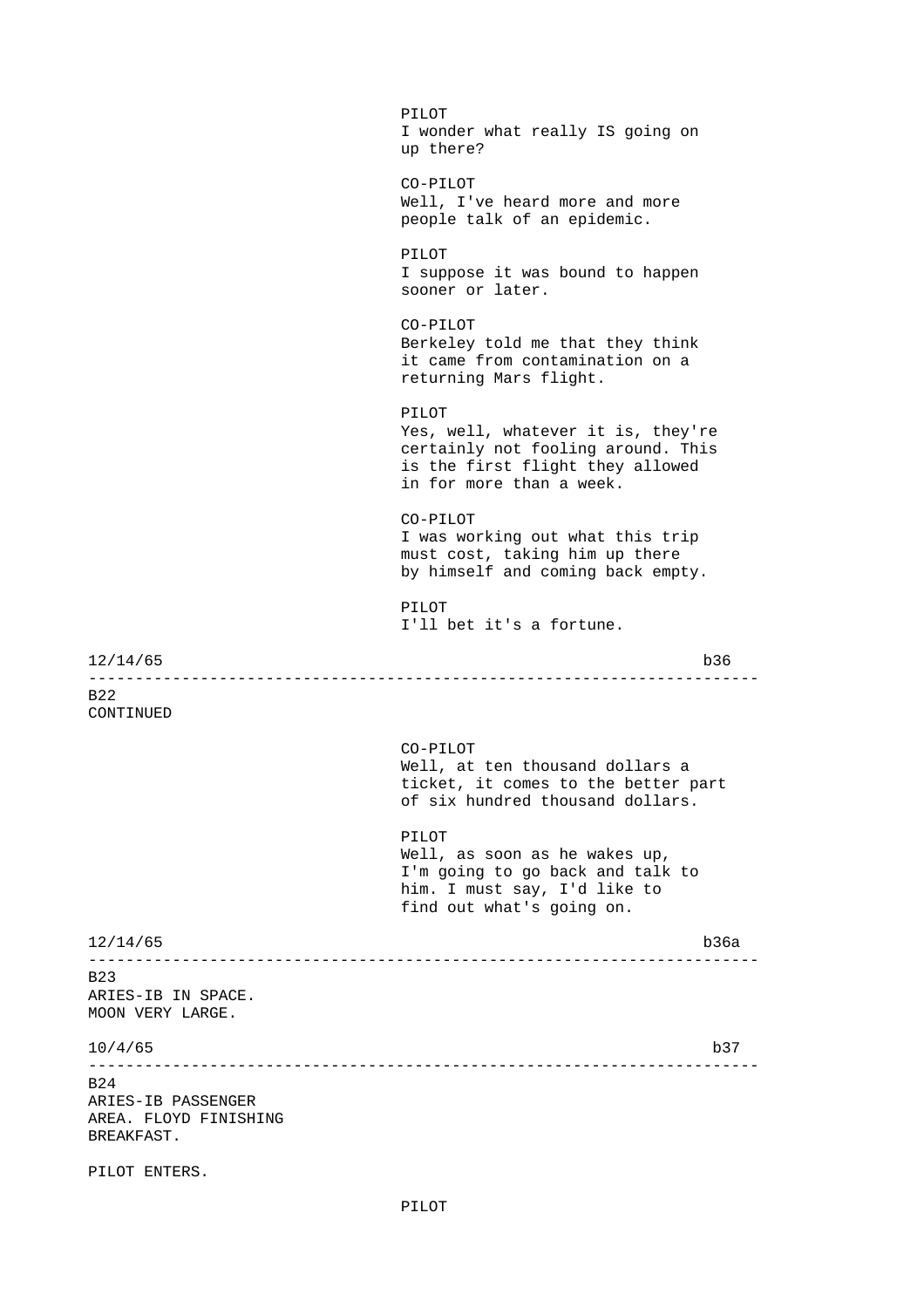Well, good afternoon, Dr. Floyd. Did you have a good rest? FLOYD Oh, marvellous. It's the first real sleep I've had for the past two days. PILOT There's nothing like weightless sleep for a complete rest. FLOYD When do we arrive at Clavius? PILOT We're scheduled to dock in about seven hours. Is there anything we can do for you? FLOYD Oh, no, thank you. The two girls have taken wonderful care of me. I'm just fine.  $12/14/65$  b38 ------------------------------------------------------------------------ B24 CONTINUED PILOT Well, if there is anything that you wnat, just give a holler. FLOYD Thank you. PILOT Incidentally, Dr. Floyd, I wonder if I can have a word with you about the security arrangements? FLOYD What do you mean? PILOT Well... the crew is confined to the ship when we land at Clavius. We have to stay inside for the time it take to refit - about twenty-four hours. And then we're going to back empty. FLOYD I see. PILOT I take it this is something to do with the trouble they're having up at Clavius?  $12/14/65$  b39 ------------------------------------------------------------------------ B24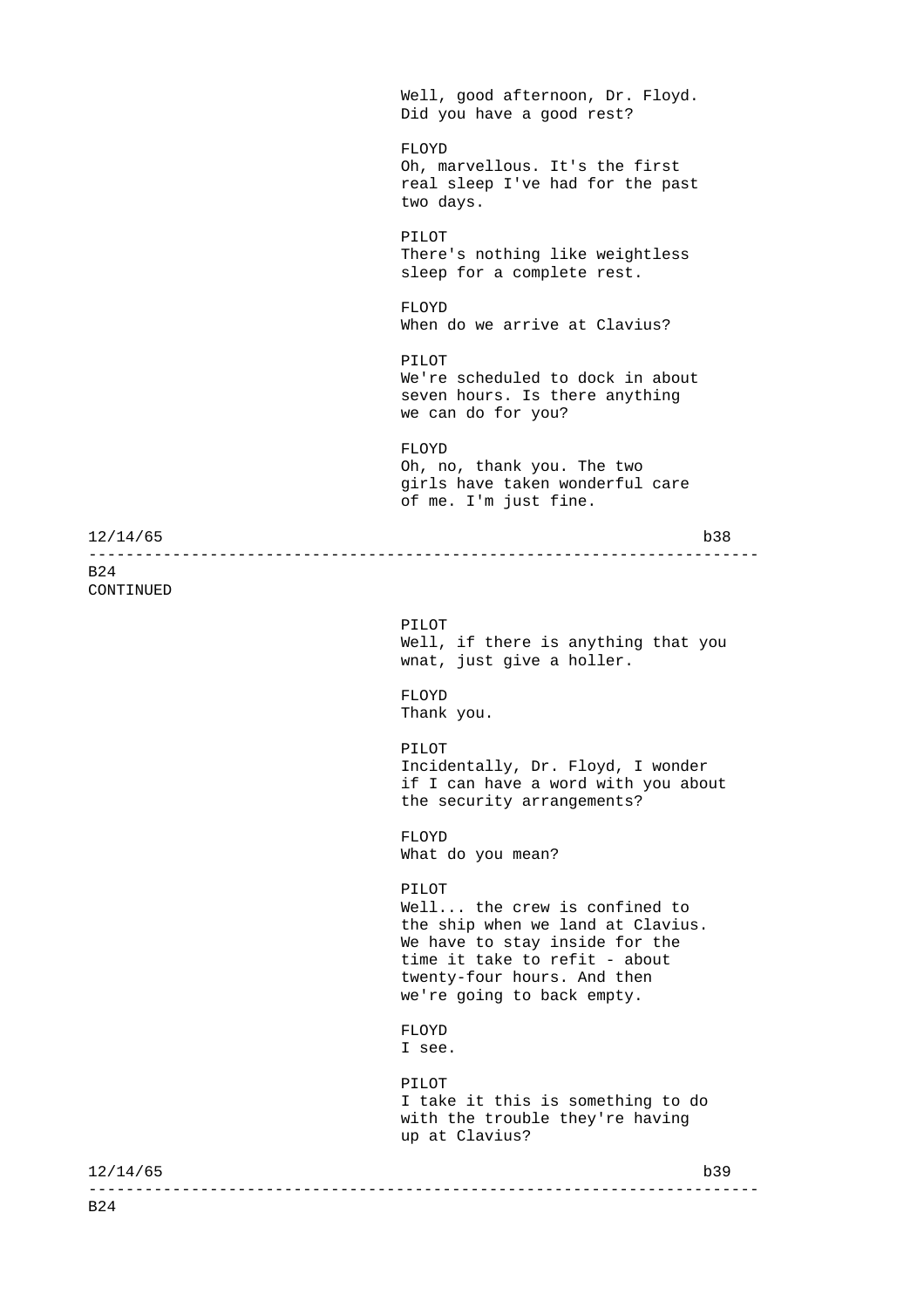## CONTINUED

| B26.                           |                                                                                                                                                                                                                                                                                                                 |
|--------------------------------|-----------------------------------------------------------------------------------------------------------------------------------------------------------------------------------------------------------------------------------------------------------------------------------------------------------------|
| 10/4/65                        | b41                                                                                                                                                                                                                                                                                                             |
| B25<br>ARIES-IB CLOSER TO MOON |                                                                                                                                                                                                                                                                                                                 |
| 12/14/65                       | b40a                                                                                                                                                                                                                                                                                                            |
|                                | PILOT<br>Well, thank you very much, and<br>please let us know if there is<br>anything we can do to make your<br>trip more comfortable.                                                                                                                                                                          |
|                                | FLOYD<br>No, of course, Captain, I can<br>understand your concern.                                                                                                                                                                                                                                              |
|                                | PILOT<br>Well, fine. Thanks very much,<br>anyway, and I hope you don't<br>mind me asking?                                                                                                                                                                                                                       |
|                                | <b>FLOYD</b><br>I wish I could be more helpful,<br>Captain, but as I've said, I don't<br>think there's any cause for<br>alarm.                                                                                                                                                                                  |
| B24<br>CONTINUED               |                                                                                                                                                                                                                                                                                                                 |
| 12/14/65                       | b40                                                                                                                                                                                                                                                                                                             |
|                                | PILOT<br>Yes, well, I wouldn't have been<br>too concerned about it, except<br>I've heard these stories about the<br>epidemic and, as a matter of fact,<br>I've heard that ten people have<br>died already.                                                                                                      |
|                                | <b>FLOYD</b><br>I see. Well, I'm sorry about that.<br>I wouldn't think there's any cause<br>for alarm.                                                                                                                                                                                                          |
|                                | PILOT<br>Well, I'll tell you why I ask. You<br>see, I've got a girl who works in<br>the Auditing Department of the<br>Territorial Administrator and I<br>haven't been able to get her on<br>the phone for the past week or so,<br>and with all these stories one<br>hears, I'm a little concerned<br>about her. |
|                                | FLOYD<br>I'm afraid that's out of my depart-<br>ment, Captain.                                                                                                                                                                                                                                                  |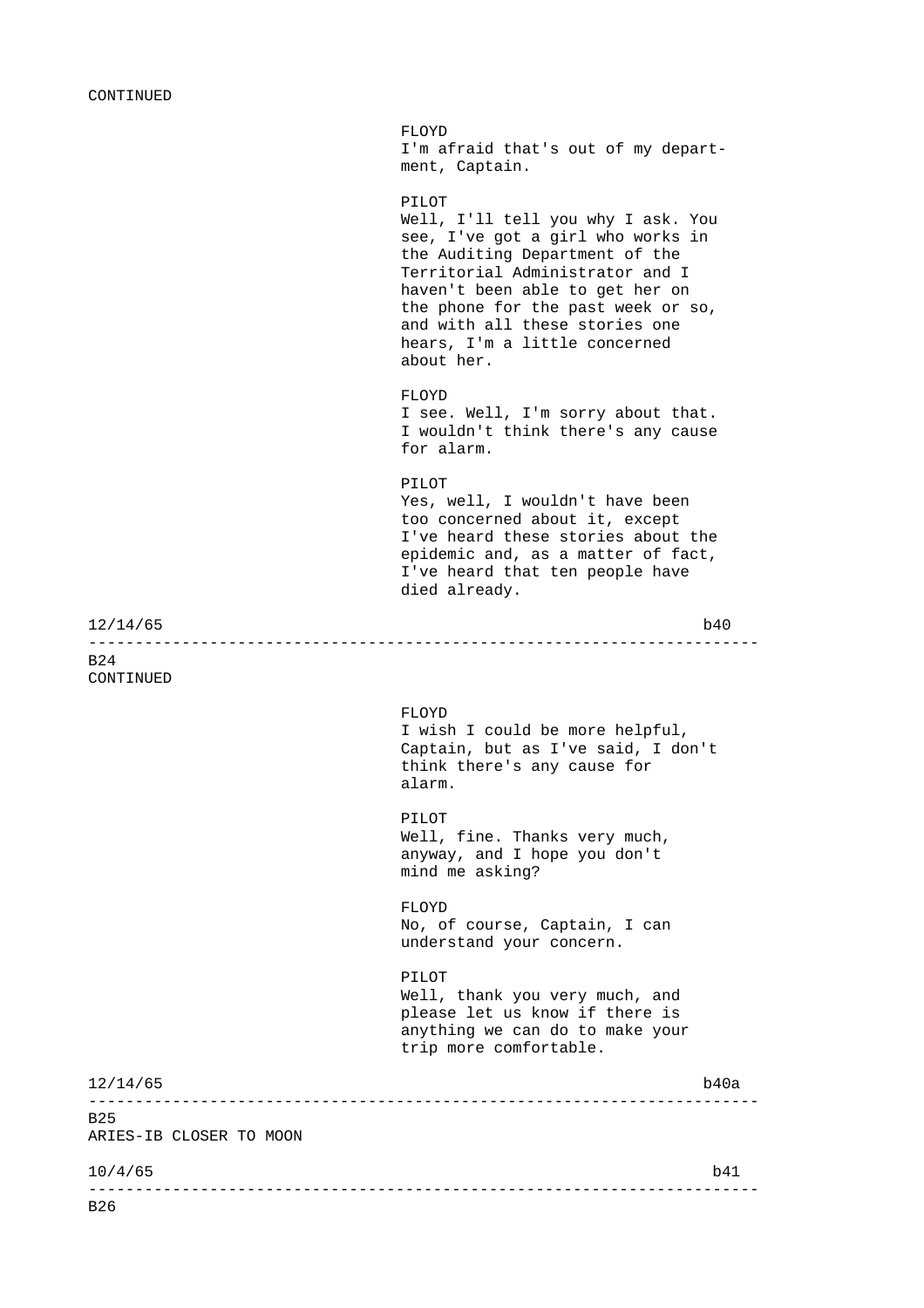FLOYD GOES TO ARIES-IB WASHROOM AND LOOKS AT THE VERY LONG LIST OF COMPLICATED INSTRUCTIONS 10/4/65 b42 ------------------------------------------------------------------------ **B27** ARIES-IB CLOSER TO MOON DISSOLVE: 10/4/65 b43 ------------------------------------------------------------------------ B28 FLOYD VISITING ARIES-IB COCKPIT. WEIGHTLESS TRICK ENTRANCE. 10/4/65 b44 ------------------------------------------------------------------------ B29 ARIES-IB ORBITING MOON. NARRATOR The laws of Earthly aesthetics did not apply here, this world had been shaped and molded by other than terrestrial forces, operating over aeons of time unknown to the young, verdant Earth, with its fleeting Ice-Ages, its swiftly rising and falling seas, its mountain ranges dissolving like mists before the dawn. Here was age inconceivable - but not death, for the Moon had never lived until now. 10/4/65 b45 ------------------------------------------------------------------------ B30 ARIES-IB COCKPIT - THE CREW AND DOCKING CONTROL PEOPLE ON THE MOON GO THROUGH THEIR DOCKING ROUTINE. THIS HAS THE RITUALISTIC TONE AND CADENCE OF PRESENT-DAY JET LANDING PROCEDURE. WE ONLY HEAR DOCKING CONTROL. 10/4/65 b46 ------------------------------------------------------------------------ B31 ARIES-IB DECENDING. SEE AIR VIEW OF BASE. NARRATOR The Base at Clavius was the first American Lunar Settlement that could, in an emergency, be entirely self-supporting.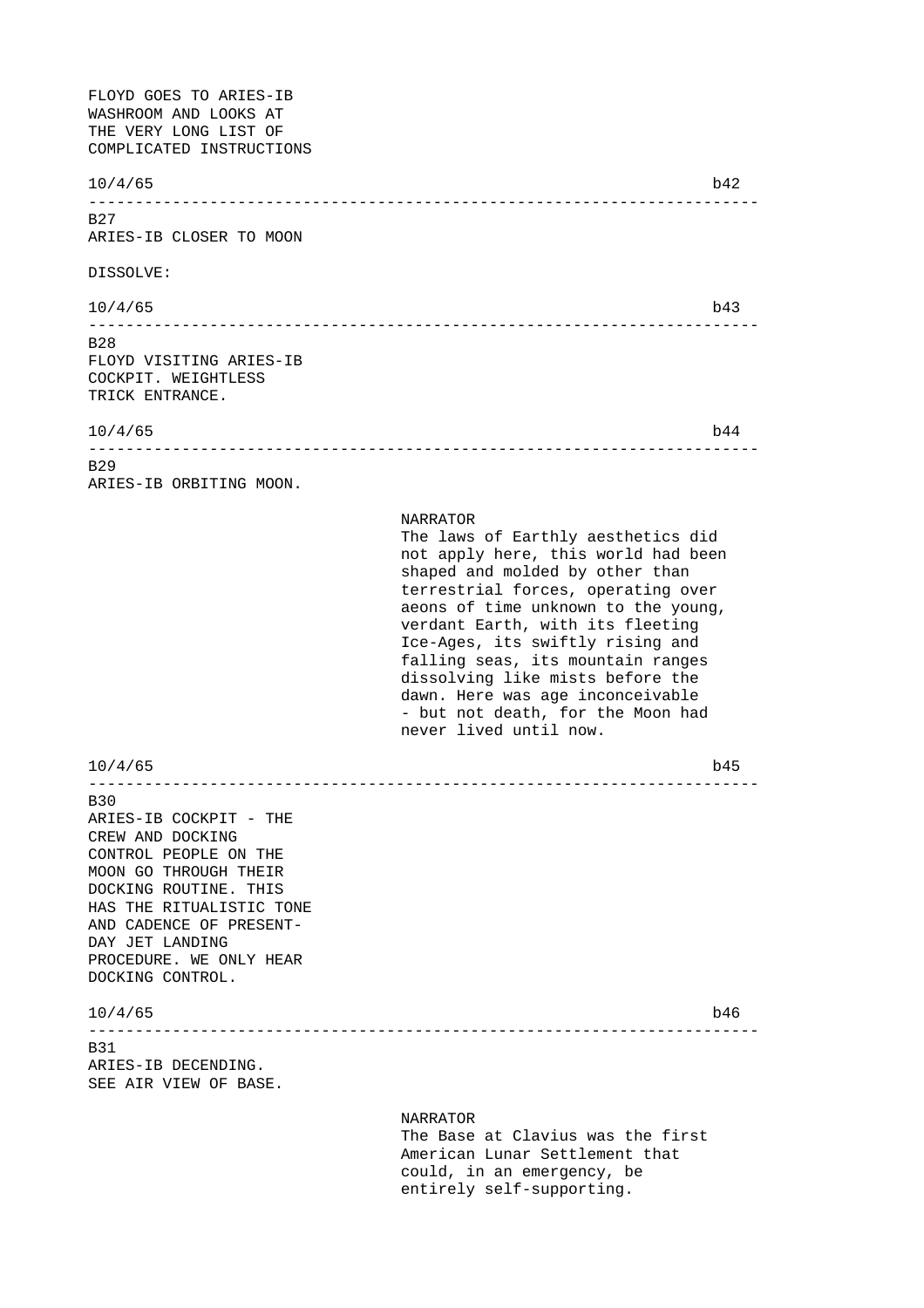NARRATOR Water and all the necessities of life for its eleven hundred men, women and children were produced from the Lunar rocks, after they had been crushed, heated and chemically processed. 10/4/65 b47 ------------------------------------------------------------------------ R32 A GROUND BUS NUZZLES UP TO COUPLING SECTION OF ARIES-IB 10/4/65 b48 ------------------------------------------------------------------------ B33 INSIDE GREAT AIRLOCK ENTRANCE. GROUND BUS PULLS IN. GIANT DOORS CLOSE BEHIND IT. 10/4/65 b49 ------------------------------------------------------------------------ B34 INSIDE SECOND AIRLOCK. DOORS OPEN AFTER OUT-SIDE SECTION DOORS ARE CLOSED. GROUND BUS PULLS IN. DOORS CLOSE BEHIND IT. SEE PEOPLE WAITING IN GLASSED-IN SECTION WAITING FOR SECOND AIRLOCK DOORS TO CLOSE. 10/4/65 b50 ------------------------------------------------------------------------ B35 LOW GRAVITY GYMNASIUM TRICK WITH CHILDREN. NARRATOR One of the attractions of life on the Moon was undoubtedly the low gravity which produced a sense of general well-being. 10/4/65 b51 ------------------------------------------------------------------------ B36 CHILDREN IN SCHOOL. TEACHER SHOWING THEM VIEWS OF EARTH AND MAP OF EARTH. NARRATOR The personnel of the Base and their children were the forerunners of new nations, new cultures that would ultimately spread out across the

solar system. They no longer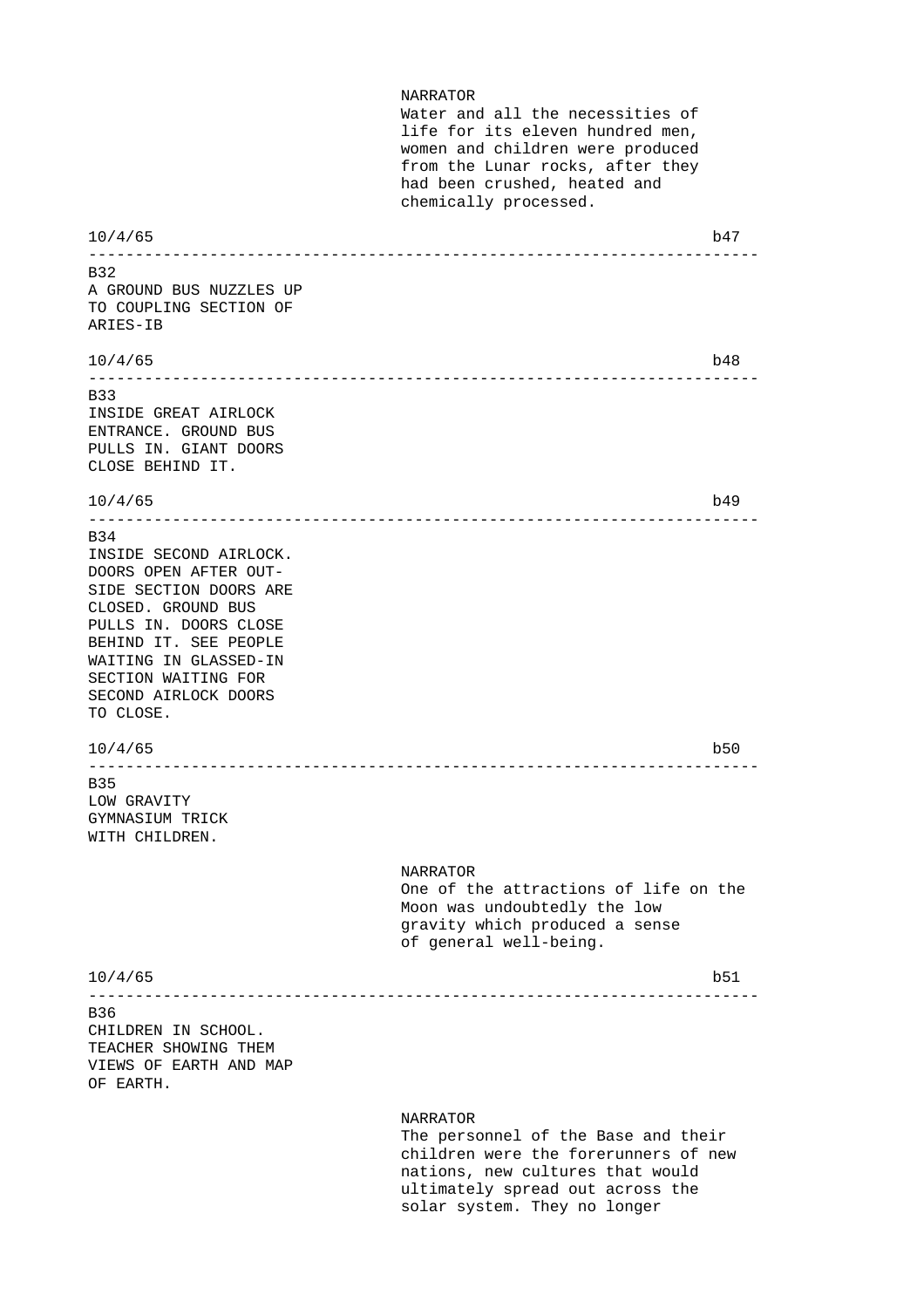thought of Earth as home. The time was fast approaching when Earth, like all mothers, must say farewell to her children.

DISSOLVE:

| 10/5/65                                                                                                                                                                                                                            | b52                                                                                                                                                                                                                                                                                                                           |
|------------------------------------------------------------------------------------------------------------------------------------------------------------------------------------------------------------------------------------|-------------------------------------------------------------------------------------------------------------------------------------------------------------------------------------------------------------------------------------------------------------------------------------------------------------------------------|
| B37<br>LARGE CENTRAL<br>RECEPTION AREA. DOORS<br>BRANCHING OFF TO DIFF-<br>RENT MAIN HALLS. SMALL<br>POND WITH PLASTIC WHITE<br>SWAN AND A BIT OF GRASS.<br>A FEW BENCHES WITH THREE<br>WOMEN AND THEIR CHILDREN<br>HAVING OUTING. |                                                                                                                                                                                                                                                                                                                               |
| FLOYD AND WELCOMING<br>PARTY WALK THROUGH<br>AFTER EXITING ELEVATOR.<br>HALVERSON, MICHAELS<br>AND FIVE OTHERS.                                                                                                                    |                                                                                                                                                                                                                                                                                                                               |
|                                                                                                                                                                                                                                    | <b>FLOYD</b><br>(voice echoing) I must congratulate<br>you Halvorsen. you've done wonder-<br>ful things with the decor since the<br>last time I was here.                                                                                                                                                                     |
|                                                                                                                                                                                                                                    | <b>HALVORSEN</b><br>(voice echoing) Well thank you,<br>Dr. Floyd. We try to make the<br>environment as earthlike as possible.                                                                                                                                                                                                 |
| DISSOLVE:                                                                                                                                                                                                                          |                                                                                                                                                                                                                                                                                                                               |
| 10/5/65                                                                                                                                                                                                                            | b53                                                                                                                                                                                                                                                                                                                           |
| B38<br>LOW CEILING CONFERENCE<br>ROOM, "U" SHAPED TABLE<br>FACING THREE PROJECTION<br>SCREENS, SEATED AROUND<br>THE TABLE ARE TWENTY<br>SENIOR BASE PERSONNEL.                                                                     |                                                                                                                                                                                                                                                                                                                               |
|                                                                                                                                                                                                                                    | <b>HALVORSEN</b><br>Ladies and gentlemen, I should<br>like to introduce Dr. Heywood<br>Floyd, a distinguished member<br>of the National Council of<br>Astronautics. He has just<br>completed a special flight here<br>from Earth to be with us, and<br>before the briefing he would<br>like to say a few words. Dr.<br>Floyd. |
| POLITE APPLAUSE. FLOYD<br>WALKS TO FRONT OF ROOM.                                                                                                                                                                                  |                                                                                                                                                                                                                                                                                                                               |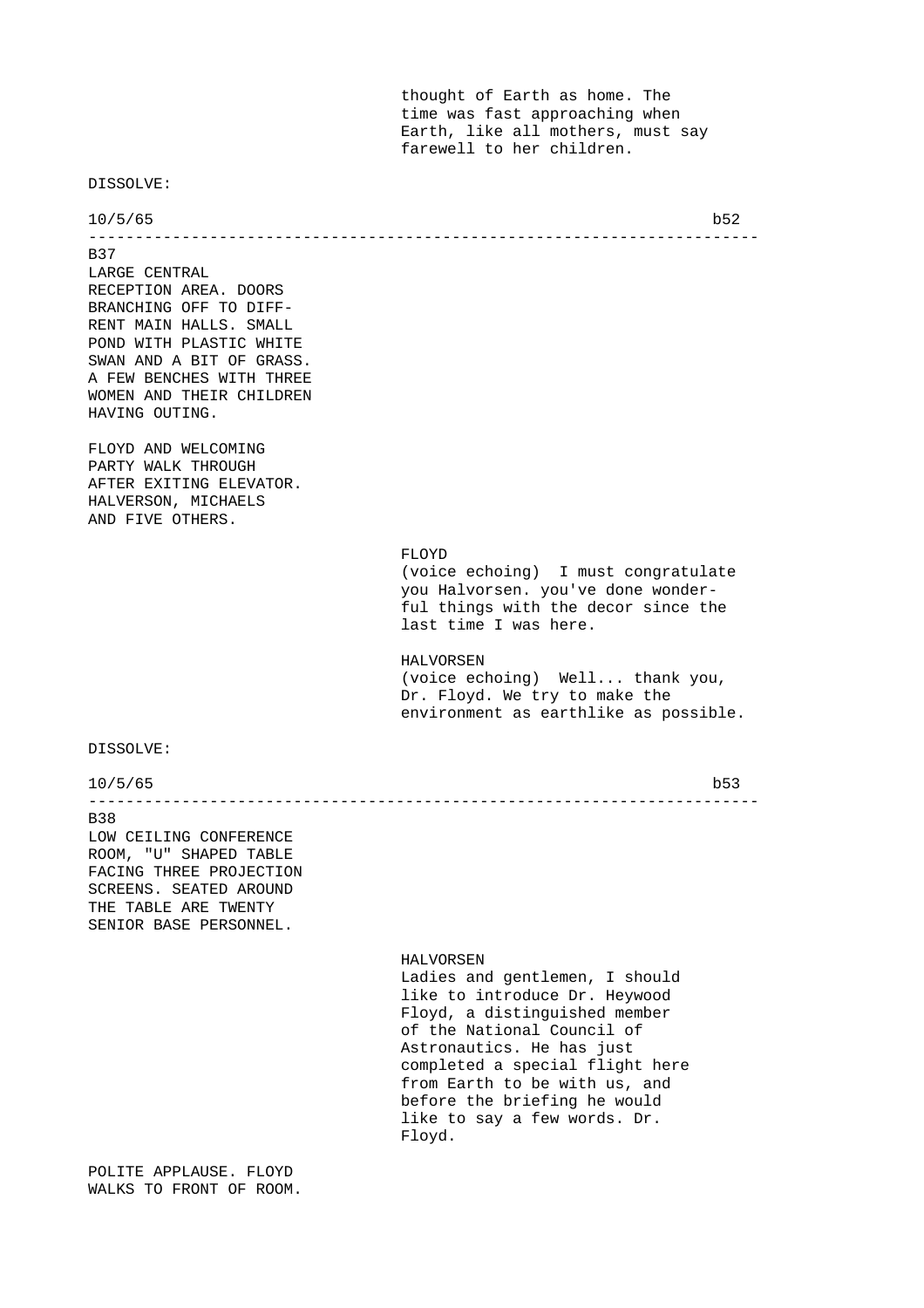|                  | <b>FLOYD</b><br>First of all, I bring a personal<br>message from Dr. Howell, who<br>has asked me to convey his<br>deepest appreciation to all of<br>you for the personal sacrifices<br>you have made, and of course<br>his congratulations on your<br>discovery which may well prove<br>to be among the most significant<br>in the history of science.                                                                                                                                                                                                                                                                                                                                                                                                                             |
|------------------|------------------------------------------------------------------------------------------------------------------------------------------------------------------------------------------------------------------------------------------------------------------------------------------------------------------------------------------------------------------------------------------------------------------------------------------------------------------------------------------------------------------------------------------------------------------------------------------------------------------------------------------------------------------------------------------------------------------------------------------------------------------------------------|
| POLITE APPLAUSE. |                                                                                                                                                                                                                                                                                                                                                                                                                                                                                                                                                                                                                                                                                                                                                                                    |
| 11/25/65         | b54                                                                                                                                                                                                                                                                                                                                                                                                                                                                                                                                                                                                                                                                                                                                                                                |
| B38<br>CONTINUED |                                                                                                                                                                                                                                                                                                                                                                                                                                                                                                                                                                                                                                                                                                                                                                                    |
|                  | FLOYD (cont'd)<br>Mr. Halvorsen has made known<br>to me some of the conflicting<br>views held by many of you<br>regarding the need for complete<br>security in this matter, and<br>more specifically your strong<br>opposition to the cover story<br>created to give the impression<br>there is an epidemic at the Base.<br>I understand that beyond it being<br>a matter of principle, many of<br>you are troubled by the concern<br>and anxiety this story of an<br>epidemic might cause your<br>relatives and friends on Earth.<br>I can understand and sympathize<br>with your negative views. I have<br>been personally embarrassed by<br>this cover story. But I fully<br>accept the need for absolute<br>secrecy and I hope you will.<br>It should not be difficult for all |
|                  | of you to realise the potential for<br>cutural shock and social<br>disorientation contained in the<br>present situation if the facts<br>were prematurely and suddenly<br>made public without adequate<br>preparation and conditioning.                                                                                                                                                                                                                                                                                                                                                                                                                                                                                                                                             |
| 11/25/65         | b55<br>- - - - - - - - - - - - - - - - -                                                                                                                                                                                                                                                                                                                                                                                                                                                                                                                                                                                                                                                                                                                                           |
| B38<br>CONTINUED |                                                                                                                                                                                                                                                                                                                                                                                                                                                                                                                                                                                                                                                                                                                                                                                    |
|                  | <b>FLOYD</b><br>This is the view of the Council<br>and the purpose of my visit here<br>is to gather addition facts and<br>opinions on the situation and to                                                                                                                                                                                                                                                                                                                                                                                                                                                                                                                                                                                                                         |

 prepare a report to the Council recommending when and how the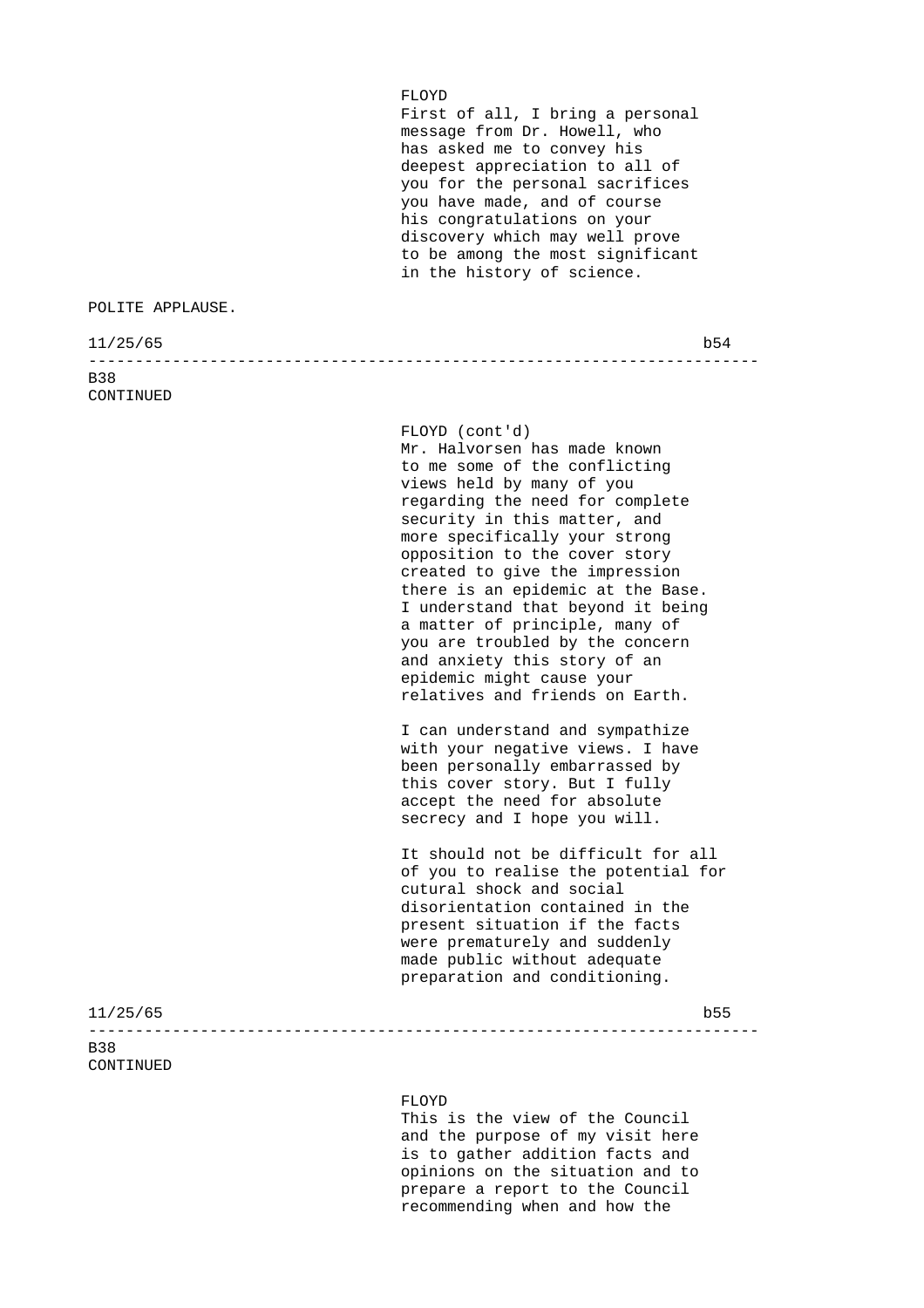news should eventually be announced. Are there any questions? MICHAELS Dr. Floyd, how long do you think this can be kept under wraps? FLOYD (pleasantly) I'm afraid it can and it will be kept under wraps as long as it is deemed to be necessary by the Council. And of course you know that the Council has requested that formal security oaths are to be obtained in writing from every one who had any knowledge of this event. There must be adequate time for a full study to be made of the situation before any con sideration can be given to making a public announcement.  $11/25/65$  b56 ------------------------------------------------------------------------ B38 **CONTINUED**  HALVORSEN We will, of course, cooperate in any way possible, Dr. Floyd. 11/25/65 b56a ------------------------------------------------------------------------ B39 SEVERAL SCENIC VIEWS OF MOON ROCKET BUS SKIMMING OVER SURFACE OF MOON. 10/5/65 b57 ------------------------------------------------------------------------ B40 INSIDE ROCKET BUS, FLOYD, HALVORSEN, MICHAELS, FOURTH MAN, PILOT AND CO-PILOT. ALL IN SPACE SUITS MINUS HELMETS. FLOYD IS SLOWELY LOOKING THROUGH SOME PHOTOGRAPHS AND MAGNETIC MAPS OF THE AREA. HE LOOKS OUT OF THE WINDOW, THOUGHTFULLY. 11/25/65 b58 ------------------------------------------------------------------------ B40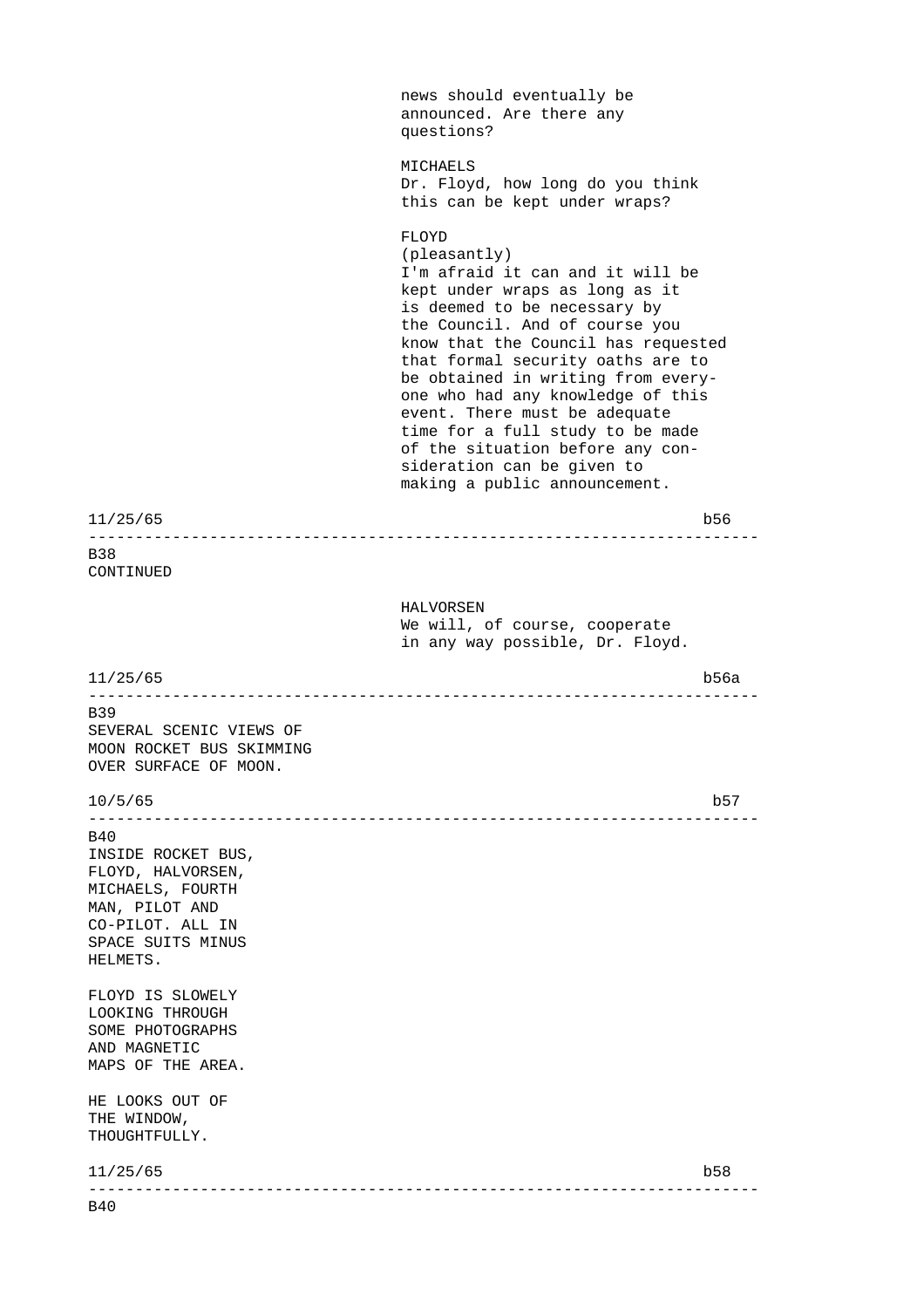## CONTINUED

THE PHOTOGRAPHES ARE TAKEN FROM A SATELLITE OF THE MOON'S SURFACE AND HAVE NUMBERED OPTICAL GRID BORDERS, LIKE RECENT MARS PHOTOS. A FEW SEATS AWAY, MICHAELS AND HALVORSEN CARRY OUT A VERY BANAL ADMINISTRATIVE CONVERSATION IN LOW TONES. IT SHOULD REVOLVE AROUND SOMETHING UTTERLY IRRELEVANT TO THE PRESENT CIRCUMSTANCES AND VERY MUCH LIKE THE KIND OF DISCUSSION ONE HEARS ALL THE TIME IN OTHER ORGANIZATIONS. DISSOLVE: 11/25/65 b59 ------------------------------------------------------------------------ B41 TMA-1 EXCAVATION. AIR VIEW. ROCKET BUS DESCENDING. THERE ARE NO LIGHTS ON THE ACTUAL EXCA-VATION, ONLY THE LANDING STRIP AND THE MONITOR DOME. 12/14/65 b60 ------------------------------------------------------------------------ B42 LONG SHOT MONITOR DOMES WITH A BIT OF EXCAVATION IN SHOT. SIX SMALL FIGURES IN SPACE SUITS SLOWLY WALK TOWARD EXCAVATION. 10/5/65 b61 ------------------------------------------------------------------------  $B43$ THE PARTY STOPS AT TOP OF TMA-1 EXCAVATION. A SMALL CONTROL PANEL MOUNTED AT THE HEAD OF THE RAMP. MICHAELS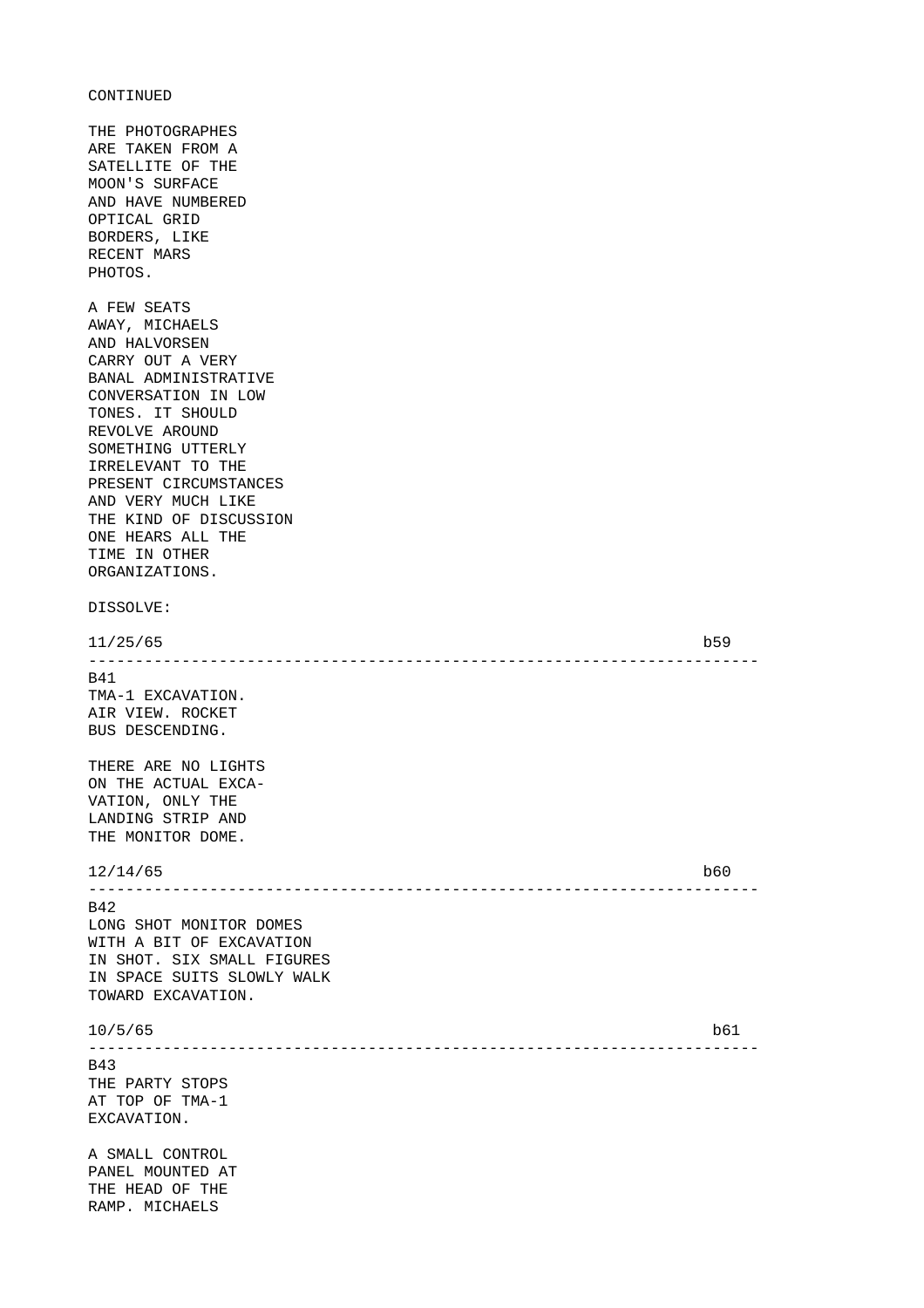THROWS A SWITCH AND THE EXCAVATION IS SUDDENLY ILLUMINATED.

B44

B44

 HALVORSEN Well, there it is. FLOYD Can we go down there closer to it? HALVORSEN Certainly. 12/14/65 b62 ------------------------------------------------------------------------ THEY START DOWN WORKING RAMP FLOYD Does your geology on it still check out? MICHAELS Yes, it does. The sub-surface structure shows that it was deliberately buried about four million years ago. FLOYD How can you tell it was deliberately buried? MICHAELS By the deformation between the mother rock and the fill. FLOYD Any clue as to what it is? MICHAELS Not really. It's completely inert. No sound or energy sources have been detected. The surface is made of something incredibly hard and we've been barely able to scratch it. A laser drill 11/25/65 b63 ------------------------------------------------------------------------ CONTINUED MICHAELS might do something, but we don't want to be too rough until we know a little more. FLOYD But you don't have any idea as to what it is?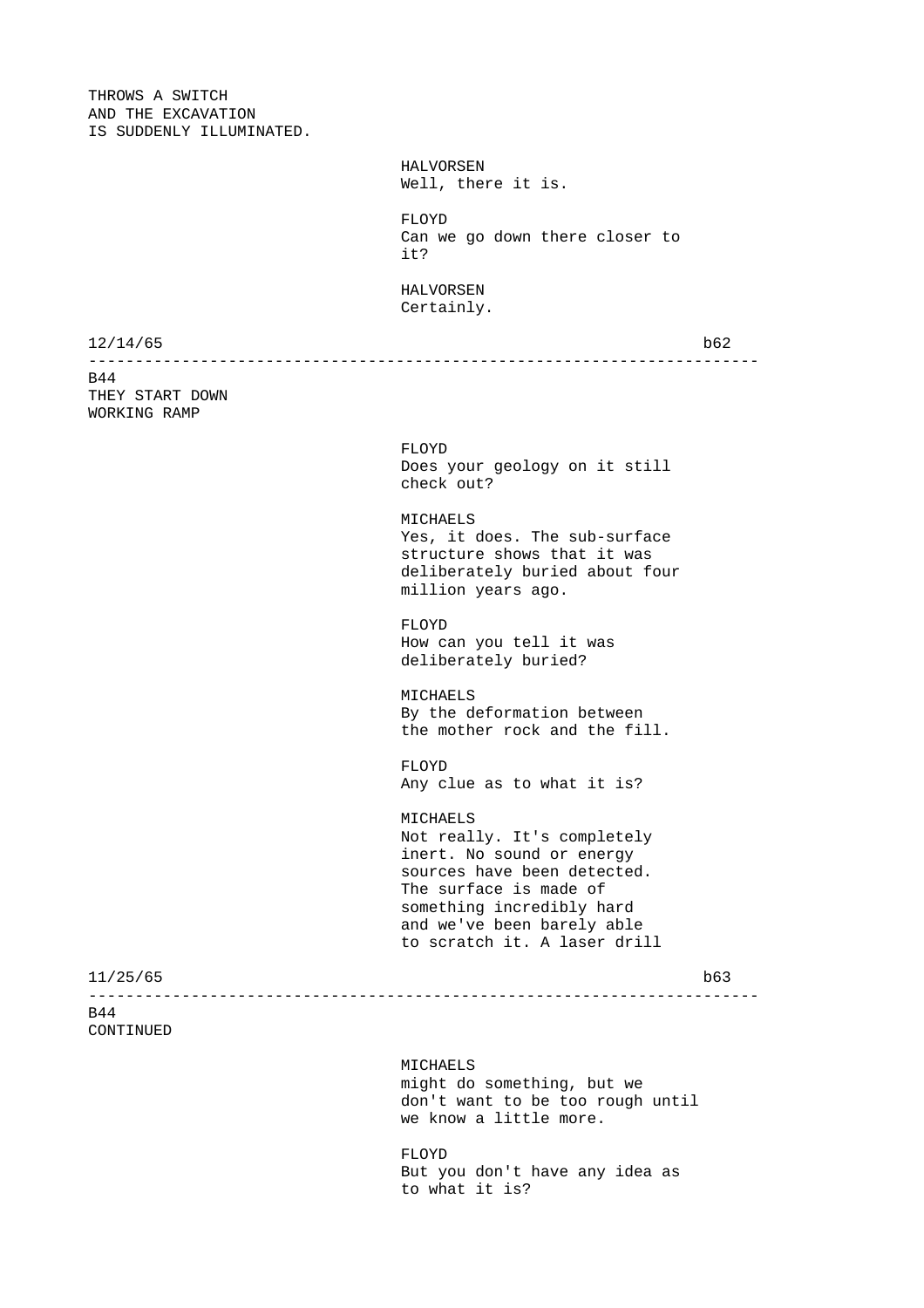MICHAELS Tomb, shine, survey-marker spare part, take your choice. HALVORSEN The only thing about it that we are sure of is that it is the first direct evidence of intelligent life beyond the Earth. SILENT APPRECIATION HALVORSEN Four million years ago, something, presumably from the stars, must have swept through the solar system and left this behind.  $11/25/65$  b64 ------------------------------------------------------------------------ B44 CONTINUED FLOYD Was it abandoned, forgotten, left for a purpose? HALVORSEN I suppose we'll never know. MTCHAELS The moon would have made an excellent base camp for preliminary Earth surveys. SOME MORE SILENCE FLOYD Any ideas about the colour? MICHAELS Well, not really. At first glance, black would suggest something sun-powered, but then why would anyone deliberately bury a sun powered device? FLOYD Has it been exposed to any sun before now? MICHAELS I don't think it has, but I'd like to check that. Simpson, what's the log on that? 11/25/65 b65 ------------------------------------------------------------------------ B45 INSIDE MONITOR DOME WE SEE A NUMBER OF TELEVISION DISPLAYS INCLUDING SEVERAL TV VIEWS OF FLOYD AND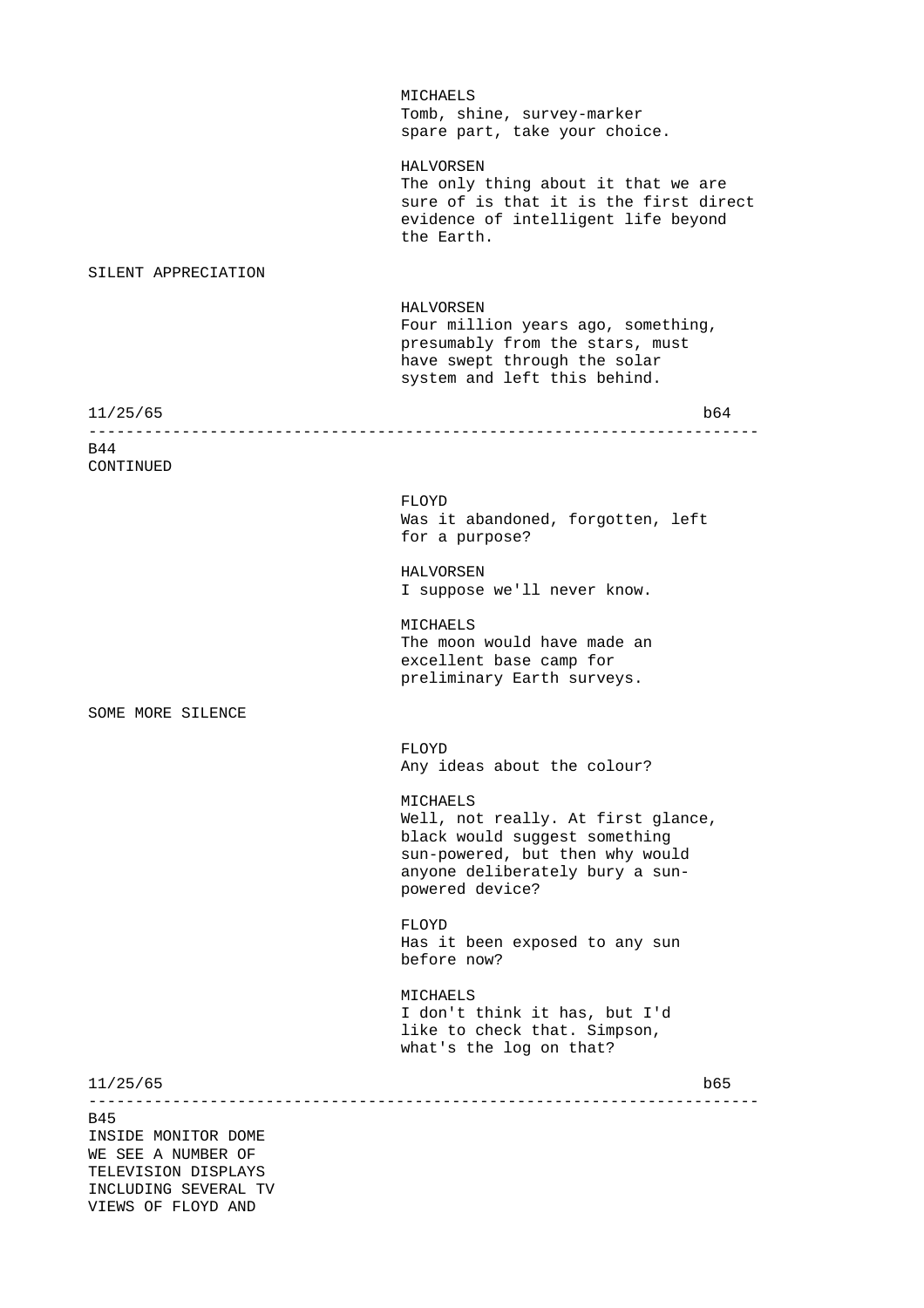# COMPANY IN THE EXCAVATION.

**SIMPSON**  The first surface was exposed at 0843 on the 12th April... Let me see... that would have been forty-five minutes after Lunar sun-set. I see here that special lighting equipment had to be brought up before any futher work could be done. 11/25/65 b66 ------------------------------------------------------------------------ B46 TMA-1 EXCAVATION MICHAELS Thank you. FLOYD And so this is the first sun that it's had in four million years. PHOTOGRAPHER Excuse me, gentlemen, if you'd all line up on this side of the walkway we'd like to take a few photographes. Dr. Floyd, would you thand in the middle... Dr. Michaels on that side, Mr. Halvorsen on the other.... thank you. THE PHOTOGRAPHER QUICKLY MAKES SOME EXPOSURES PHOTOGRAPHER Thank you very much gentlemen, I'll have the base photo section send you copies. AS THE MEN SLOWLY SEPERATE FROM THEIR PICTURE POSE, THERE IS A PIERCINGLY POWERFUL SERIES OF FIVE ELECTRONIC SHRIEKS, EACH LIKE A HIDEOUSLY OVER-LOADED AND DISTORTED TIME SIGNAL. FLOYD INVOLUNTARILY TRIES TO BLOCK HIS EARS WITH HIS SPACESUITED HANDS. THEN COMES MERCIFUL SILENCE. 11/25/65 b67 ------------------------------------------------------------------------ B47 VARIOUS SHOTS OF SPACE MONITORS, ASTEROIDS, THE SUN, PLUTO, MARS.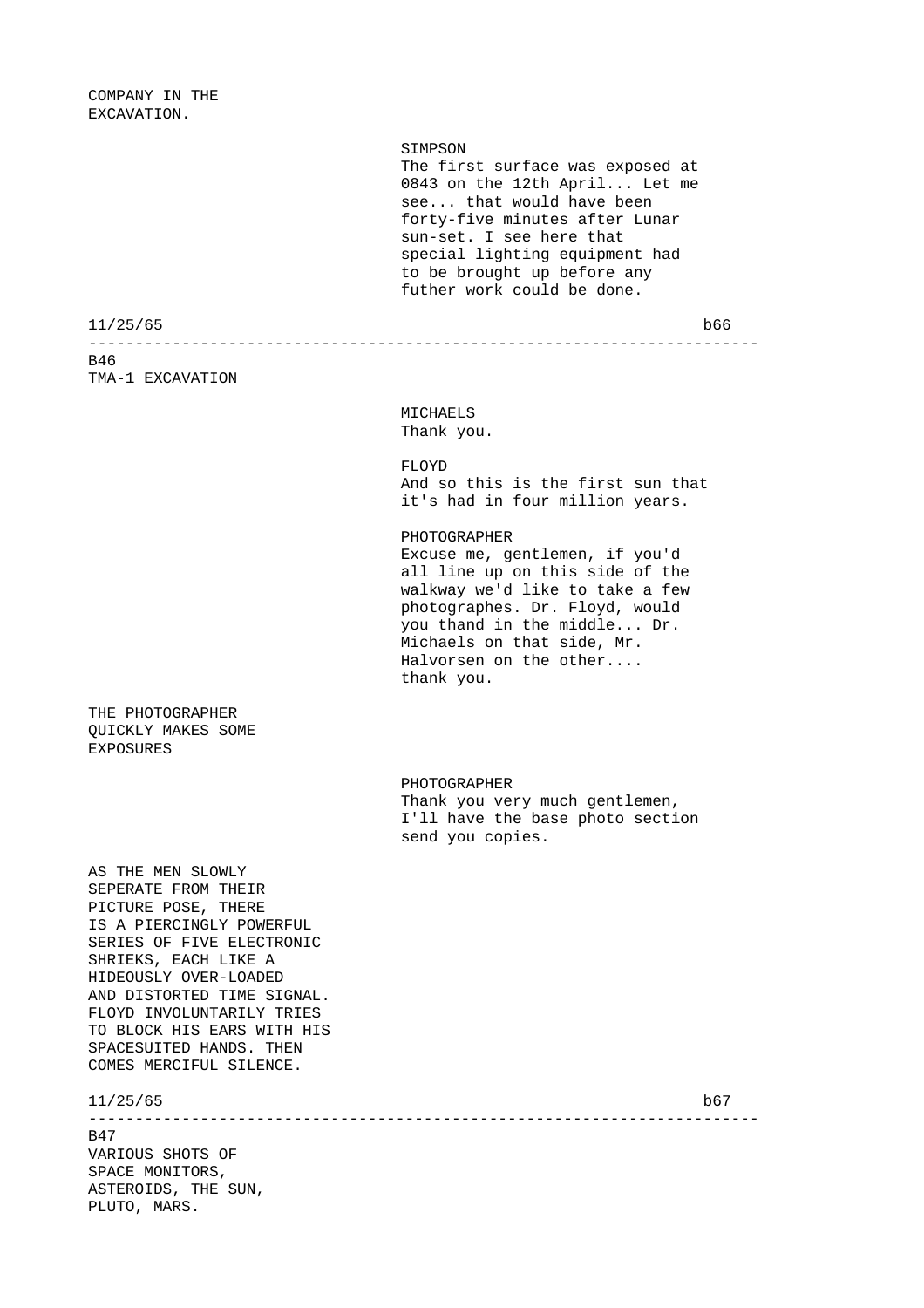### NARRATOR

 A hundred million miles beyond Mars, in the cold lonliness where no man had yet travelled, Deep-Space-Monitor-79 drifts slowly among the tangled orbits of the asteroids.

## NARRATOR

 Radiation detectors noted and analyzed incoming cosmic rays from the galaxy and points beyond; neutron and x-ray telescopes kept watch on strange stars that no human eye would eever see; magnetometers observed the gusts and hurricanes of the solar winds, as the sun breathed million mile-an-hour blasts of plasma into the faces of its circling children.

### NARRATOR

 All these things and many others were patiently noted by Deep- Space-Monitor-79, and recorded in its crystalline memory.

 $11/25/65$  b68 ------------------------------------------------------------------------

# B47 CONTINUED

NARRATOR

 But now it had noted something strange - the faint yet unmistakable distrubance rippling across the solar system, and quite unlike any natural phenomena it had ever observed in the past.

#### NARRATOR

 It was also observed by Orbiter M-15, circling Mars twice a day; and High Inclination Probe- 21, climbing slowly above the planet of the ecliptic; and even artificial Comet-5, heading out into the cold wastes beyond Pluto, along an orbit whose far point it would not reach for a thousand years.

### NARRATOR

 All noticed the peculiar burst of energy that leaped from the face of the Moon and moved across the solar system, throwing off a spray of radiation like the wake of a racing speedboat.

| $\overline{A}$<br>— — <i>—</i> |  |
|--------------------------------|--|
|                                |  |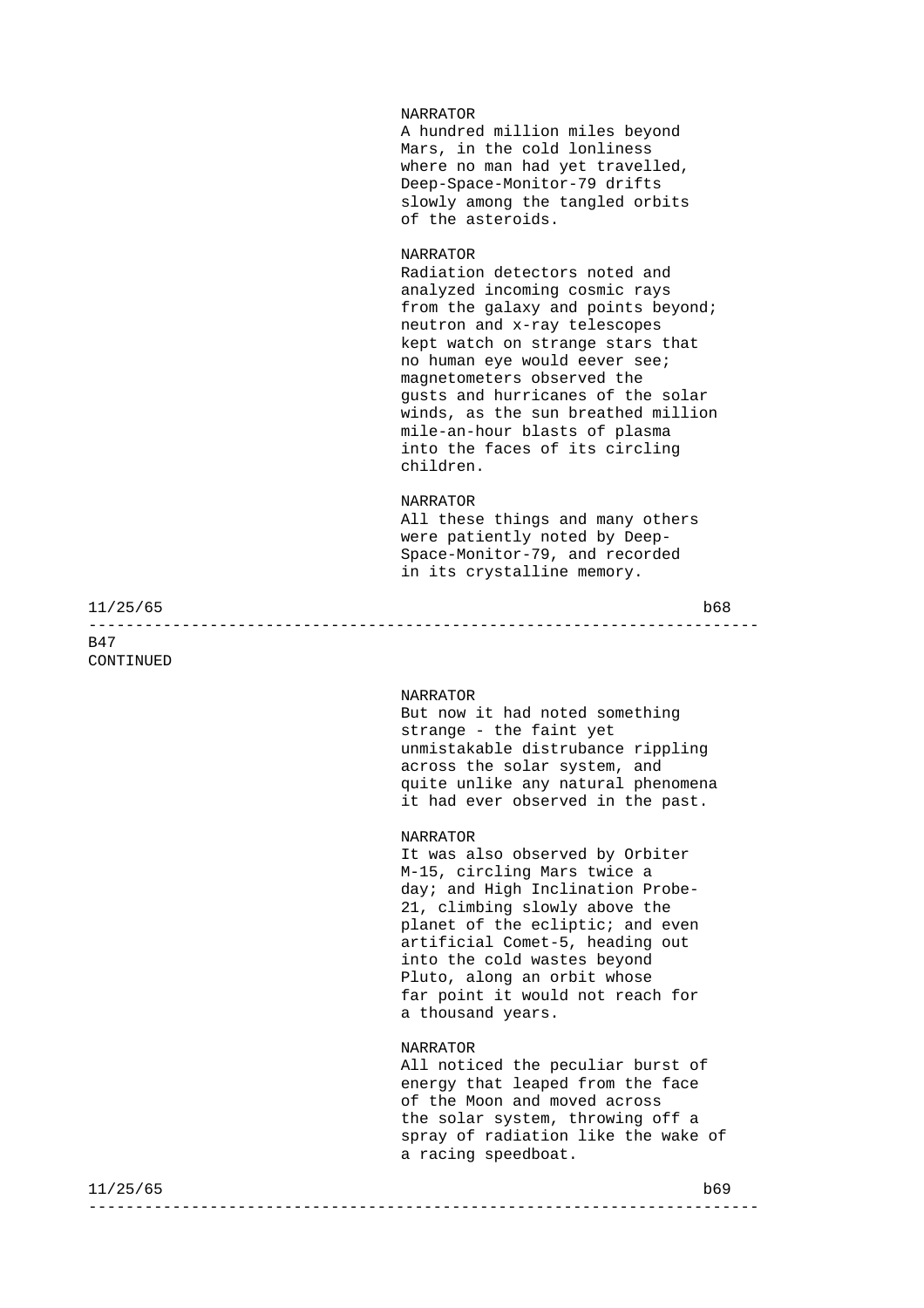# B SECTION TIMING

| B1-1f 00.50              |                                      | <b>B25</b> | 00.10                    |                 |      |
|--------------------------|--------------------------------------|------------|--------------------------|-----------------|------|
| <b>B2</b>                | 00.10                                |            | <b>B26</b>               | 00.20           |      |
| B <sub>3</sub>           | 00.15                                |            | <b>B27</b>               | 00.05           |      |
| B4<br><b>B5</b>          | 00.15<br>00.20                       |            | <b>B28</b><br><b>B29</b> | Out<br>00.30    |      |
| B6                       | 00.15                                |            | <b>B30</b>               | 00.30           |      |
| B7                       | 00.10                                |            | <b>B31</b>               | 00.25           |      |
| B <sub>8</sub>           | 00.15                                |            | <b>B32</b>               | 00.20           |      |
| <b>B9</b>                | 00.10                                |            | <b>B33</b>               | 00.20           |      |
| <b>B10</b>               | 00.10                                |            | <b>B34</b>               | 00.30           |      |
| <b>B11</b>               | 00.15                                |            | <b>B35</b>               | 00.20           |      |
| <b>B12</b>               | 00.50                                |            | <b>B36</b>               | 00.20           |      |
| <b>B13</b>               | 01.10                                |            | <b>B37</b>               | 00.30           |      |
| <b>B14</b><br><b>B15</b> | 00.35                                |            | <b>B38</b><br>B39 00.20  | 02.15           |      |
| <b>B16</b>               | Out<br>Out                           |            | B40 00.50                |                 |      |
| <b>B17</b>               | 01.15                                |            | B41                      | 00.15           |      |
| <b>B18</b>               | 00.15                                |            | <b>B42</b>               | 00.10           |      |
| <b>B19</b>               | 01.00                                |            | <b>B43</b>               | 00.15           |      |
| <b>B20</b>               | 03.55                                |            | <b>B44</b>               | 01.40           |      |
| B21                      | 00.20                                |            | <b>B45</b>               | 00.20           |      |
| <b>B21A</b>              | 00.20                                |            | <b>B46</b>               | 00.40           |      |
| <b>B21B</b>              | 00.15                                |            | B47                      | 01.25           |      |
| <b>B22</b>               | 01.00                                |            |                          |                 |      |
| <b>B23</b><br><b>B24</b> | 00.10<br>01.30                       |            |                          |                 |      |
|                          |                                      |            |                          |                 |      |
|                          | B SECTION TOTAL: 28 MIN. 10 SECS.    |            |                          |                 |      |
| TITLE                    |                                      |            |                          |                 |      |
|                          |                                      |            |                          |                 |      |
|                          |                                      |            |                          | PART III        |      |
|                          |                                      |            |                          | 14 MONTHS LATER |      |
|                          |                                      |            |                          |                 | b69a |
|                          |                                      |            |                          |                 |      |
| C1                       |                                      |            |                          |                 |      |
|                          | DISCOVERY 1,000,000                  |            |                          |                 |      |
|                          | MILES FROM EARTH.                    |            |                          |                 |      |
|                          | SEE EARTH AND MOON                   |            |                          |                 |      |
| SMALL.                   |                                      |            |                          |                 |      |
|                          | WE SEE A BLINDING                    |            |                          |                 |      |
|                          | FLASH EVERY 5                        |            |                          |                 |      |
|                          | SECONDS FROM ITS                     |            |                          |                 |      |
|                          | NUCLEAR PULSE                        |            |                          |                 |      |
|                          | PROPULSION. IT                       |            |                          |                 |      |
|                          | STRIKES AGAINST                      |            |                          |                 |      |
|                          | THE SHIP'S THICK                     |            |                          |                 |      |
|                          | ABLATIVE TAIL                        |            |                          |                 |      |
| PLATE.                   |                                      |            |                          |                 |      |
|                          | SEVERAL CUTS OF                      |            |                          |                 |      |
| THIS.                    |                                      |            |                          |                 |      |
| 11/19/65                 |                                      |            |                          |                 | c1   |
|                          |                                      |            |                          |                 |      |
| C <sub>2</sub>           |                                      |            |                          |                 |      |
|                          | ANOTHER CLOSER<br>VIEW OF DISCOVERY. |            |                          |                 |      |
|                          | SEE BOWMAN THROUGH                   |            |                          |                 |      |
|                          | COMMAND MODULE                       |            |                          |                 |      |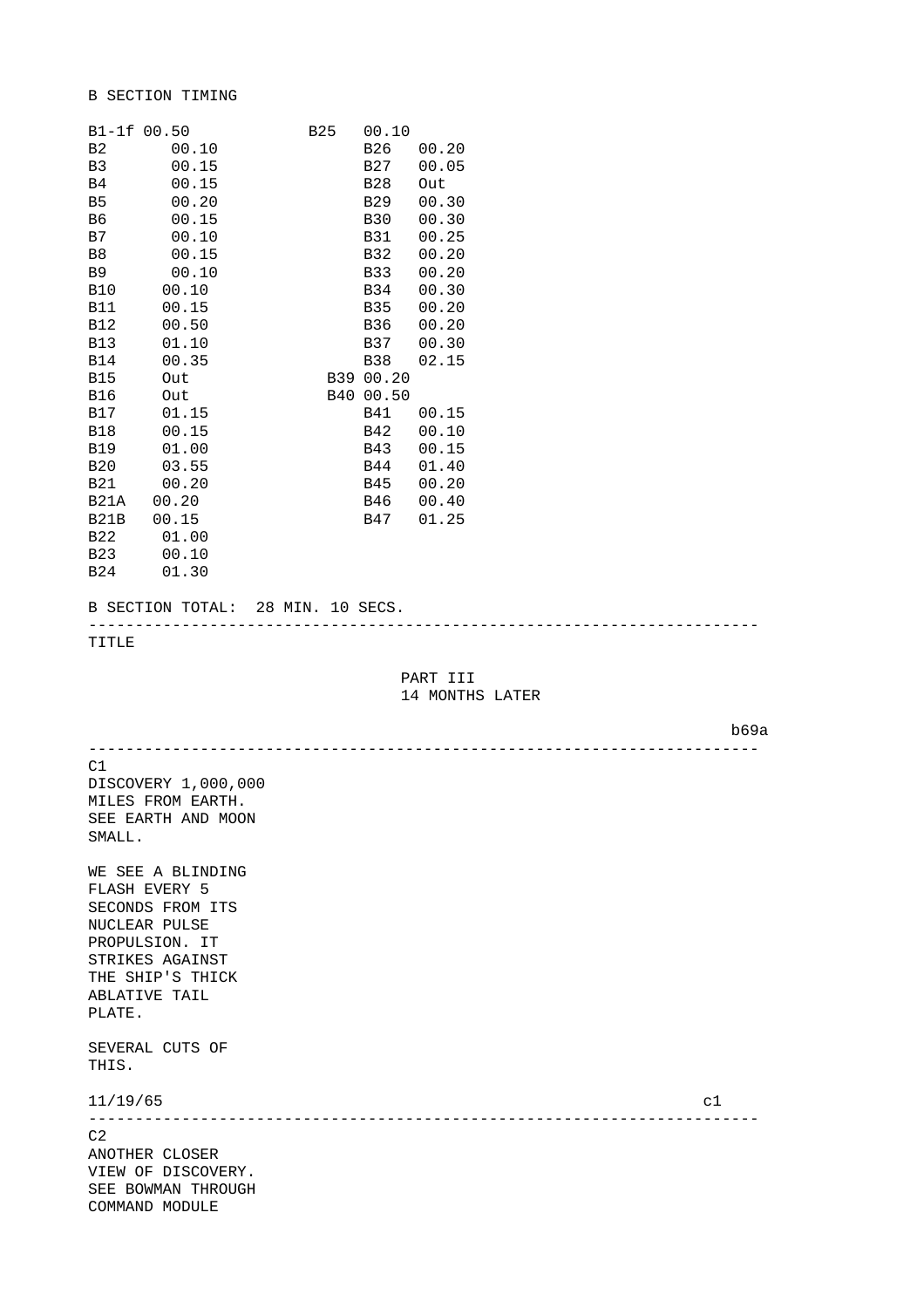WINDOW.

 $11/19/65$  c2 ------------------------------------------------------------------------ C3 BOWMAN INSIDE DISCOVERY COMMAND MODULE. HE IS LOOKING FOR SOMETHING. COMPUTER READOUT DISPLAY SHOWING AN EVER-SHIFTING ASSORTMENT OF COLOR-CODED LINEAR PROJECTIONS. WE SEE POOLE IN BACKGROUND IN COMPUTER BRAIN CENTRE AREA. AFTER A FEW SECONDS HE EXITS. THE ELAPSED MISSION TIMER READS "DAY 003, HOUR 14, MINUTE 32, SECOND 10."  $11/19/65$  c3 ------------------------------------------------------------------------  $C_4$ BOWMAN EXITS TO ACCESS-LINK AIRLOCK. BRIGHT COLOR-CODED DOORS LEAD TO CENTRIFUGE AND POD BAY. LARGE ILLUMUN-ATED PRINTED WARNINGS AND INSTRUCTIONS GOVERNING LINK OPERATIONS ARE SEEN. HE PRESSES NECESSARY BUTTONS TO OPERATE AIRLOCK DOOR TO POD BAY.  $11/19/65$  c<sup>4</sup> ------------------------------------------------------------------------  $C<sub>5</sub>$ BOWMAN ENTERS POD BAY AND CONTINUES HIS SEARCH. SUDDENLY HE FINDS IT - HIS ELECTRONIC NEWSPAD. HE EXITS POD BAY.  $11/19/65$  c5 ------------------------------------------------------------------------ C6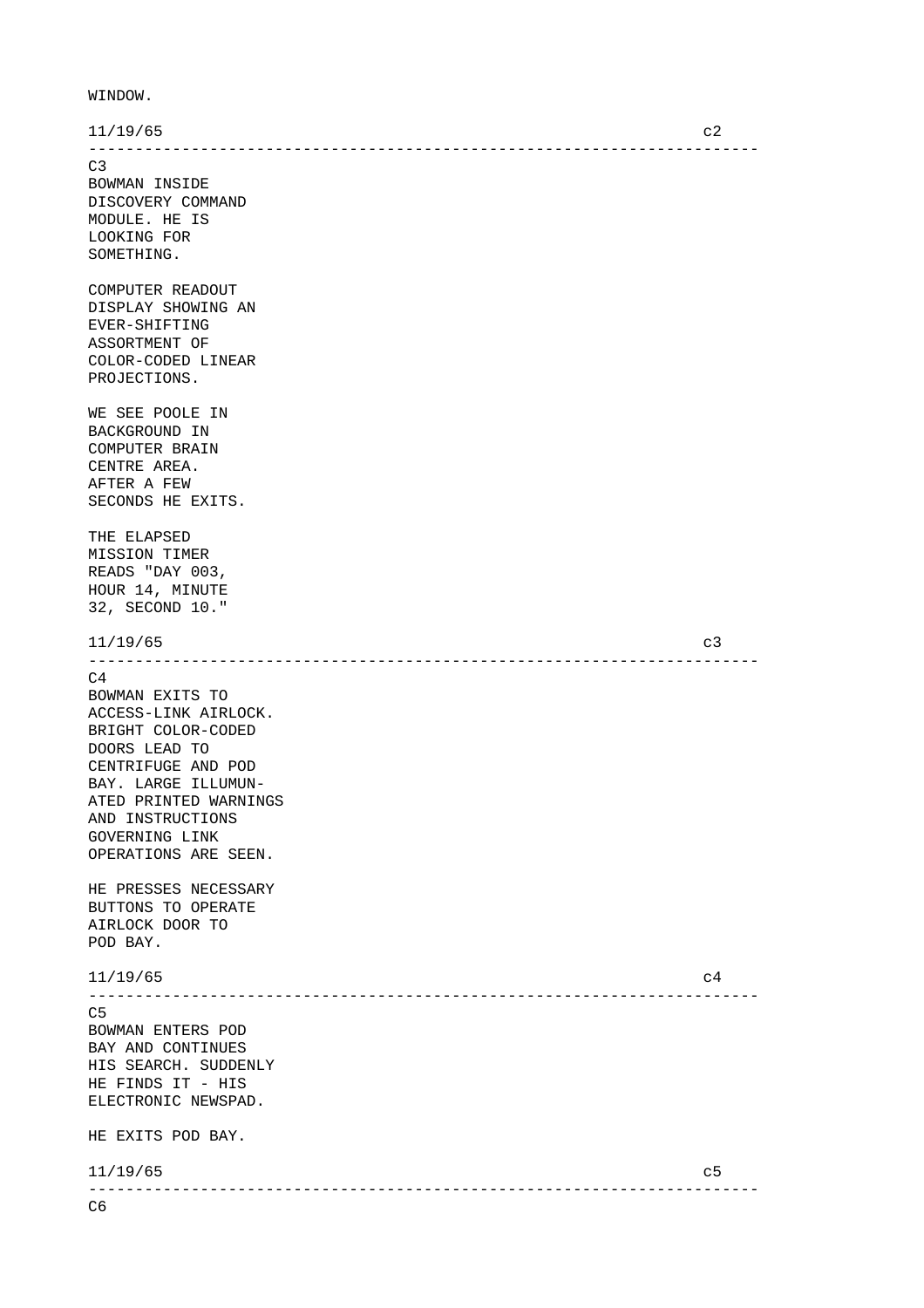IN THE AIRLOCK-LINK BOWMAN OPERATES BUTTONS TO OPEN DOOR MARKED "CENTRIFUGE". 11/19/65 c6 ------------------------------------------------------------------------ C7 INSIDE THE CENTRIFUGE HUB BOWMAN MOVES TO THE ENTRY PORT CONTROL PANEL BOWMAN Hi. Frank... coming in, please. POOLE Right. Just a sec. BOWMAN Okay. (pause) POOLE Okay, come on down. WE SEE THE ROTATING HUB COLLAR AT THE END. BEHIND IT WE SEE 11/19/65 c7 ------------------------------------------------------------------------ C8 THE CENTRIFUGE TV-DISPLAY SHOWING SLEEPERS AND POOLE SLOWLY ROTATING BY. POOLE SECURES SOME LOOSE GEAR. POOLE LOOKS UP TO TV MONITOR LENS AND WAVES.  $11/19/65$  c8 ------------------------------------------------------------------------  $C9$ BOWMAN AT PANEL. STOPS ROTATION AND MOVES TO ENTRY PORT. WHEN ROTATION STOPS WE SEE A SIGN LIGHTS UP "WEIGHTLESS CONDITION". AS BOWMAN DISAPPEARS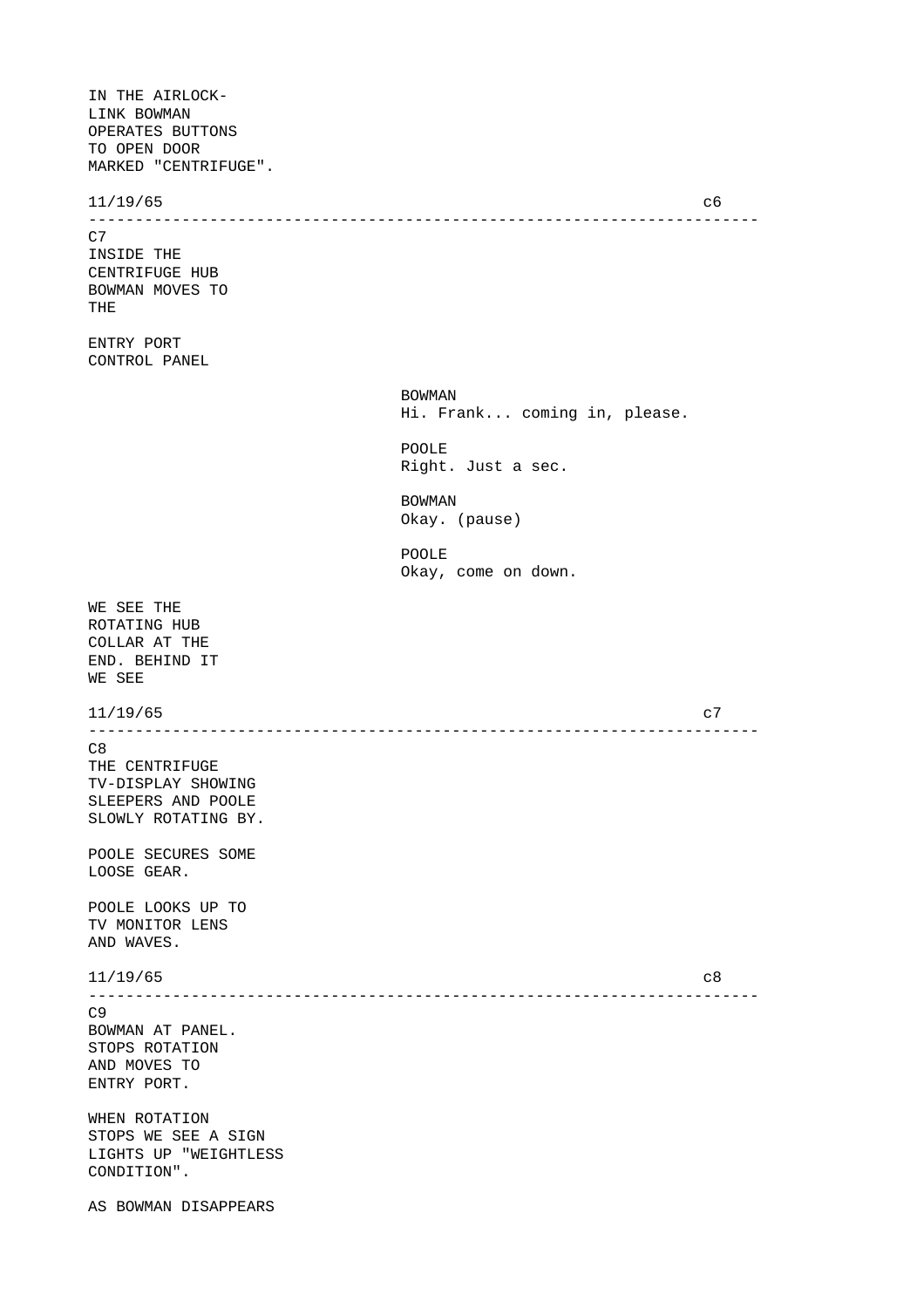DOWN ENTRY PORT WE SEE HIM ON TV-MONITOR, DESCENDING LADDER. AT THE BASE OF THE LADDER HE KEYS THE CENTRIFUGE OPERATION PANEL. WE SEE TV-PICTURE START TO ROTATE AGAIN. "WEIGHTLESS CONDITION" SIGN GOES OUT.  $11/19/65$  c9 ------------------------------------------------------------------------ C10 INSIDE CENTRIFUGE BOWMAN MAKES 180 DEGREE WALK TO POOLE. ON WAY HE PASSES THE SLEEPERS. WE GET A GOOD LOOK AT THE THREE MEN IN THEIR HIBERNACULUMS. POOLE IS SEATED AT A TABLE READING HIS ELECTRONIC NEWSPAD. BOWMAN (softly) Hi... How's it going? POOLE (absent but friendly) Great. BOWMAN OPERATES ARTIFICIAL FOOD UNIT, TAKES HIS TRAY AND SITS DOWN. KEYS ON HIS ELECTRONIC NEWSPAD AND BEGINS TO EAT. BOTH MEN EAT IN A FRIENDLY AND RELAXED SILENCE.  $11/19/65$  c10 ------------------------------------------------------------------------ C11 DISCOVERY IN SPACE, STILL NUCLEAR PULSING. EARTH AND MOON CAN BE SEEN IN BACKGROUND. DISSOLVE: 11/19/65 c11 ------------------------------------------------------------------------ C12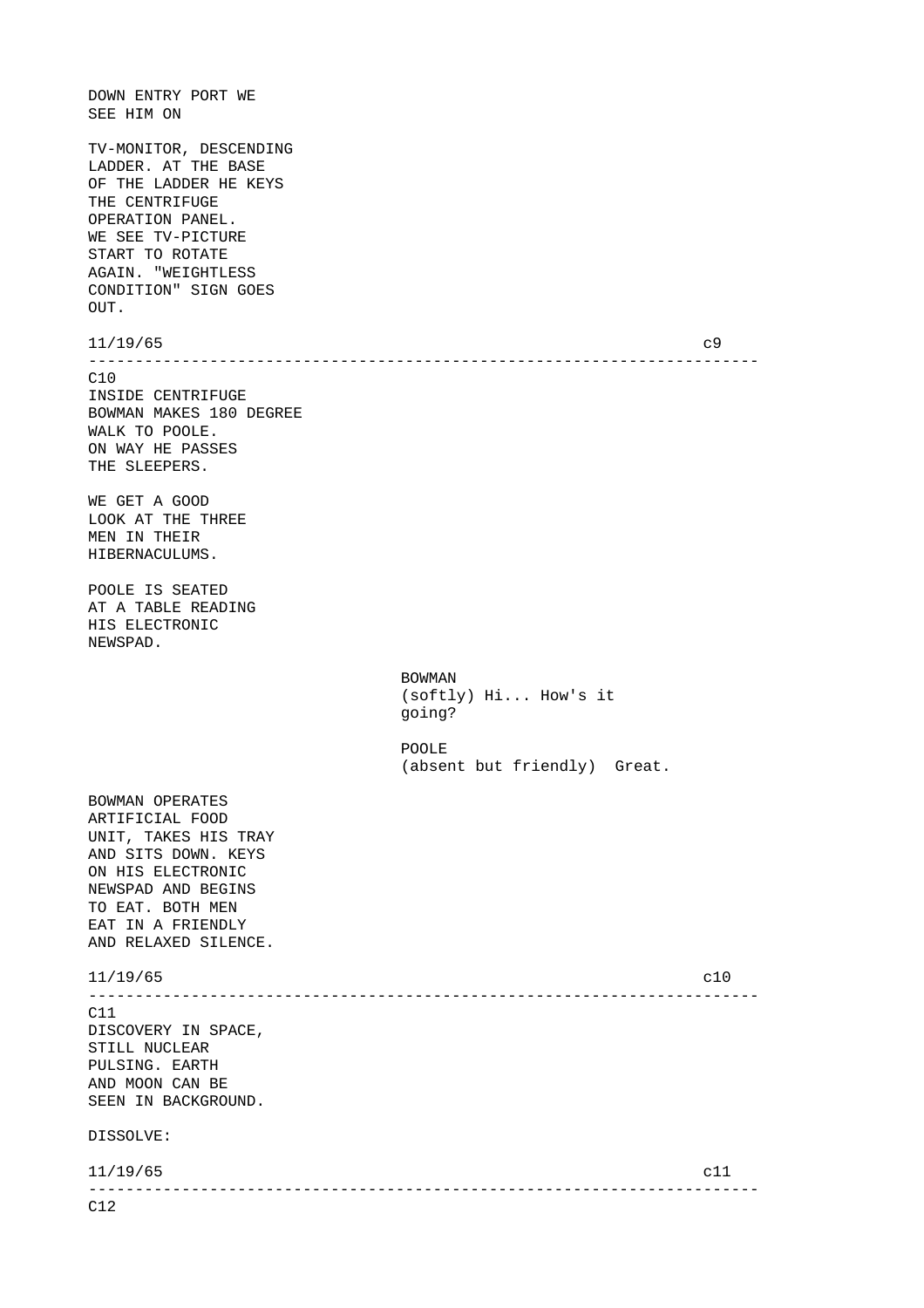BOWMAN IS STILL READING AND WORKING ON HIS DESSERT.

C12

CONTINUED

 POOLE Dave, if you've a minute, I'd like your advice on something. BOWMAN Sure, what is it? POOLE Well, it's nothing really important, but it's annoying. BOWMAN What's up? POOLE It's about my salary cheques. BOWMAN Yes? POOLE Well I got the papers on my official up-grading to AGS-19 two weeks before we left.  $12/14/65$  c12 ------------------------------------------------------------------------ BOWMAN Yes, I remember you mentioning it. I got mine about the same time. POOLE That's right. Well, naturally, I didn't say anything to Payroll. I assumed they'd start paying me at the higher grade on the next pay cheque. But it's been almost three weeks now and I'm still being paid as an AGS-18. BOWMAN Interesting that you mention it, because I've got the same problem. POOLE Really. BOWMAN Yes. POOLE Yesterday, I finally called the Accounting Office at Mission Control, and all they could tell me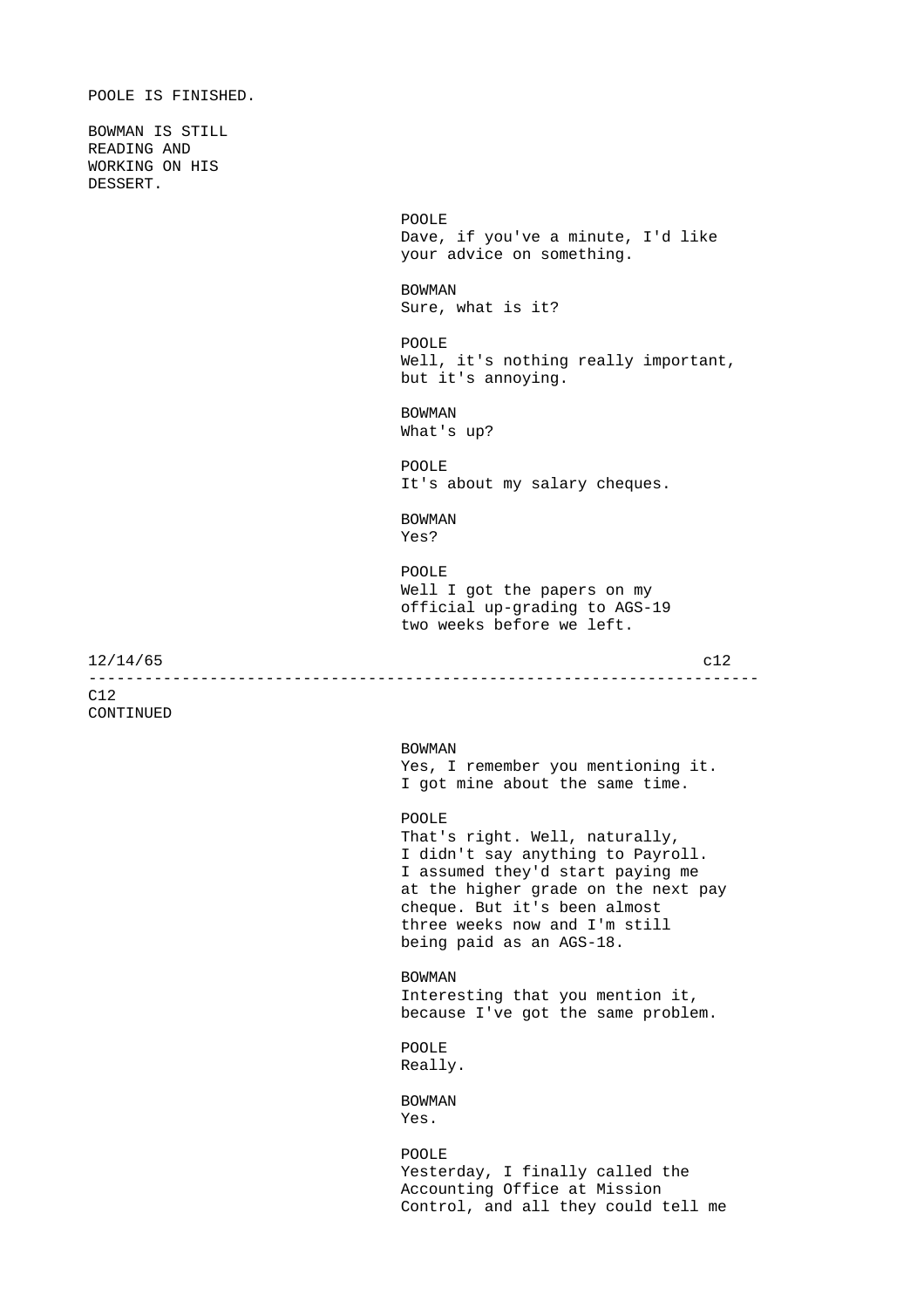was that they'd received the AGS-19 notification for the other three but not mine, and apparently not yours either.  $12/14/65$  c13 ------------------------------------------------------------------------  $C12$ CONTINUED BOWMAN Did they have any explanation for this? POOLE Not really. They just said it might be because we trained at Houston and they trained in Marshall, and that we're being charged against differ ent accounting offices. BOWMAN It's possible. POOLE Well, what do you think we ought to do about it? BOWMAN I don't think we should make any fuss about it yet. I'm sure they'll straighten it out. POOLE I must say, I never did understand why they split us into two groups for training. BOWMAN No. I never did, either.  $12/14/65$  c14 ------------------------------------------------------------------------ C12 CONTINUED POOLE We spent so little time with them, I have trouble keeping their names straight. BOWMAN I suppose the idea was specialized training. POOLE I suppose so. Though, of course, there's a more sinister explanation. BOWMAN Oh? POOLE Yes. You must have heard the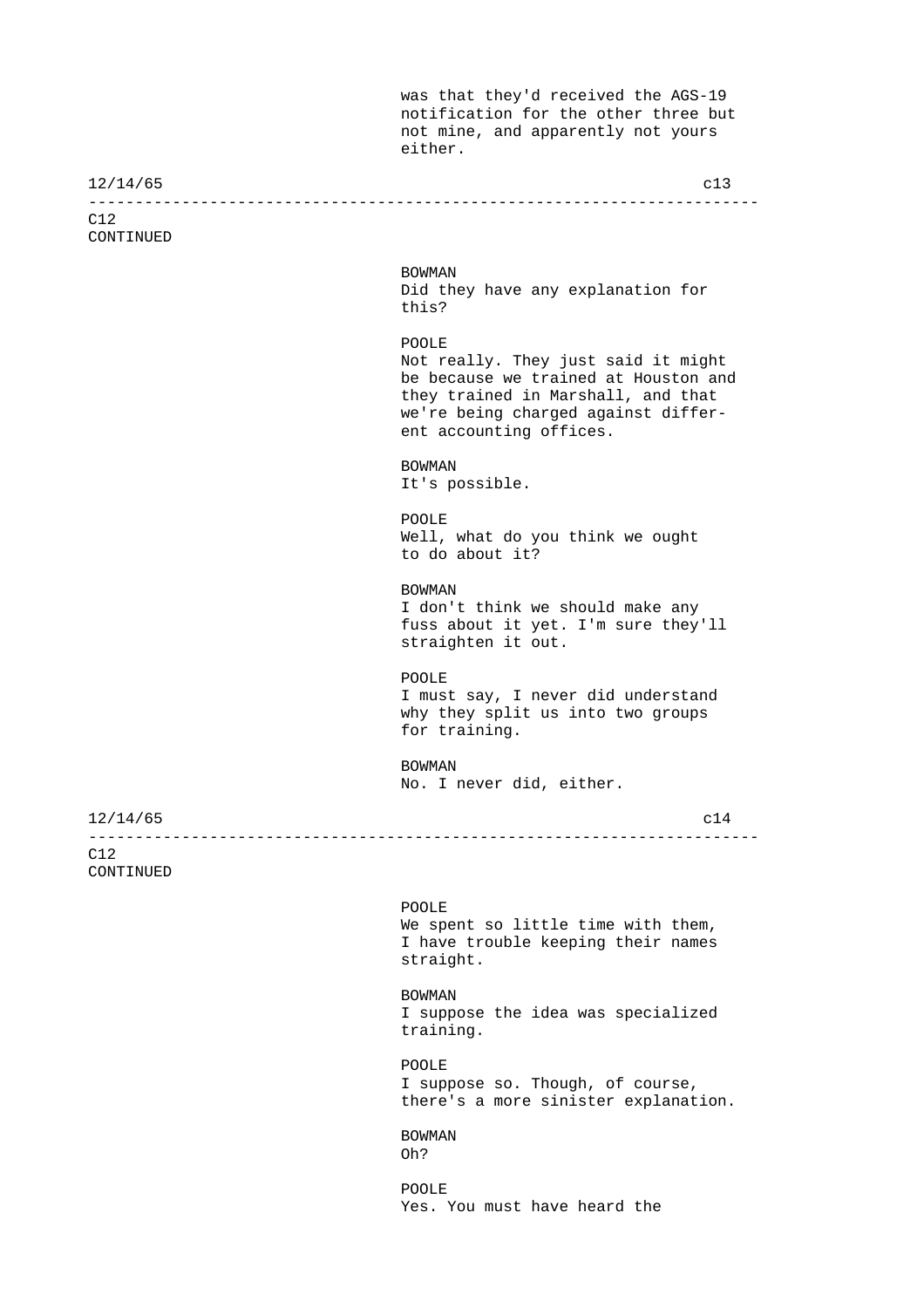rumour that went around during orbital check-out. BOWMAN No, as a matter of fact, I didn't. POOLE Oh, well, apparently there's something about the mission that the sleeping beauties know that we don't know, and that's why we were trained separately and that's why they were put to sleep before they were even taken aboard. 12/14/65 c15 ------------------------------------------------------------------------ C12 CONTINUED BOWMAN Well, what is it? POOLE I don't know. All I heard is that there's something about the mission we weren't told. BOWMAN That seems very unlikely. POOLE Yes, I thought so. BOWMAN Of course, it would be very easy for us to find out now. POOLE How? BOWMAN Just ask Hal. It's conceivable they might keep something from us, but they'd never keep anything from Hal. POOLE That's true. 12/14/65 c15a ------------------------------------------------------------------------  $C12$ CONINUED BOWMAN (sighs) Well... it's silly, but... if you want to, why don't you? POOLE WALKS TO THE HAL 9000 COMPUTER POOLE Hal... Dave and I believe that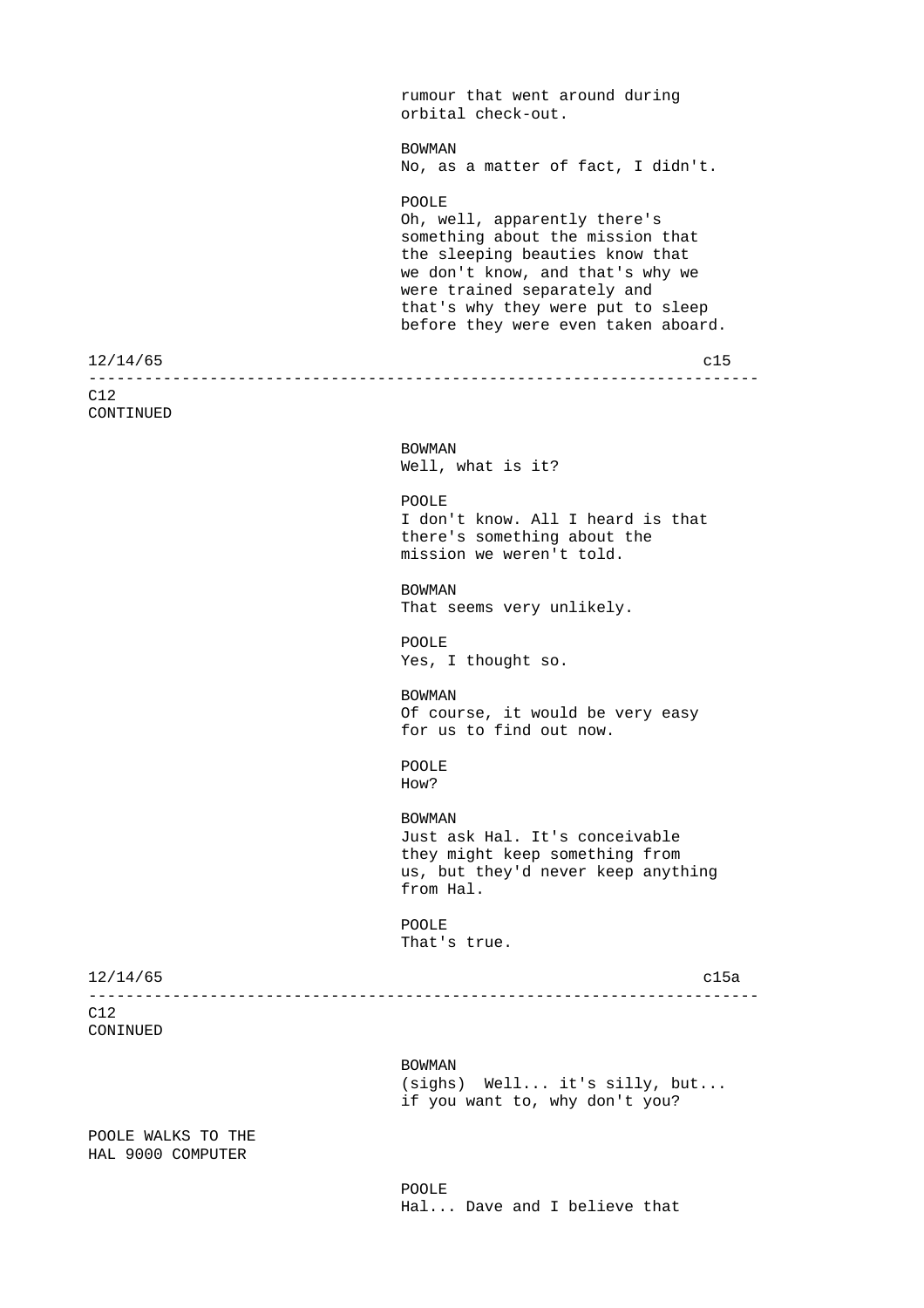|                  | there's something about the<br>mission that we weren't told.<br>Something that the rest of the<br>crew know and that you know.<br>We'd like to know whether this<br>is true. |
|------------------|------------------------------------------------------------------------------------------------------------------------------------------------------------------------------|
|                  | <b>HAL</b><br>I'm sorry, Frank, but I don't<br>think I can answer that question<br>without knowing everything that<br>all of you know.                                       |
|                  | <b>BOWMAN</b><br>He's got a point.                                                                                                                                           |
|                  | <b>POOLE</b><br>Okay, then how do we re-phrase<br>the question?                                                                                                              |
| 12/14/65         | c15c                                                                                                                                                                         |
| C12<br>CONTINUED |                                                                                                                                                                              |
|                  | <b>BOWMAN</b><br>Still, you really don't believe it,<br>do you?                                                                                                              |
|                  | <b>POOLE</b><br>Not really. Though, it is strange<br>when you think about it. It didn't<br>really make any sense to keep<br>us apart during training.                        |
|                  | <b>BOWMAN</b><br>Yes, but it's to fantastic to think<br>that they'd keep something from us.                                                                                  |
|                  | <b>POOLE</b><br>I know. It would be almost<br>inconceivable.                                                                                                                 |
|                  | <b>BOWMAN</b><br>But not completely inconceivable?                                                                                                                           |
|                  | <b>POOLE</b><br>I suppose it isn't logically impossible.                                                                                                                     |
|                  | <b>BOWMAN</b><br>I guess it isn't.                                                                                                                                           |
|                  | <b>POOLE</b><br>Still, all we have to do is ask Hal.                                                                                                                         |
| 12/14/65         | c15b                                                                                                                                                                         |
| C12<br>CONTINUED |                                                                                                                                                                              |
|                  | <b>BOWMAN</b><br>$1011 + b$                                                                                                                                                  |

 Well, the only important aspect of the mission are: where are we going, what will we do when we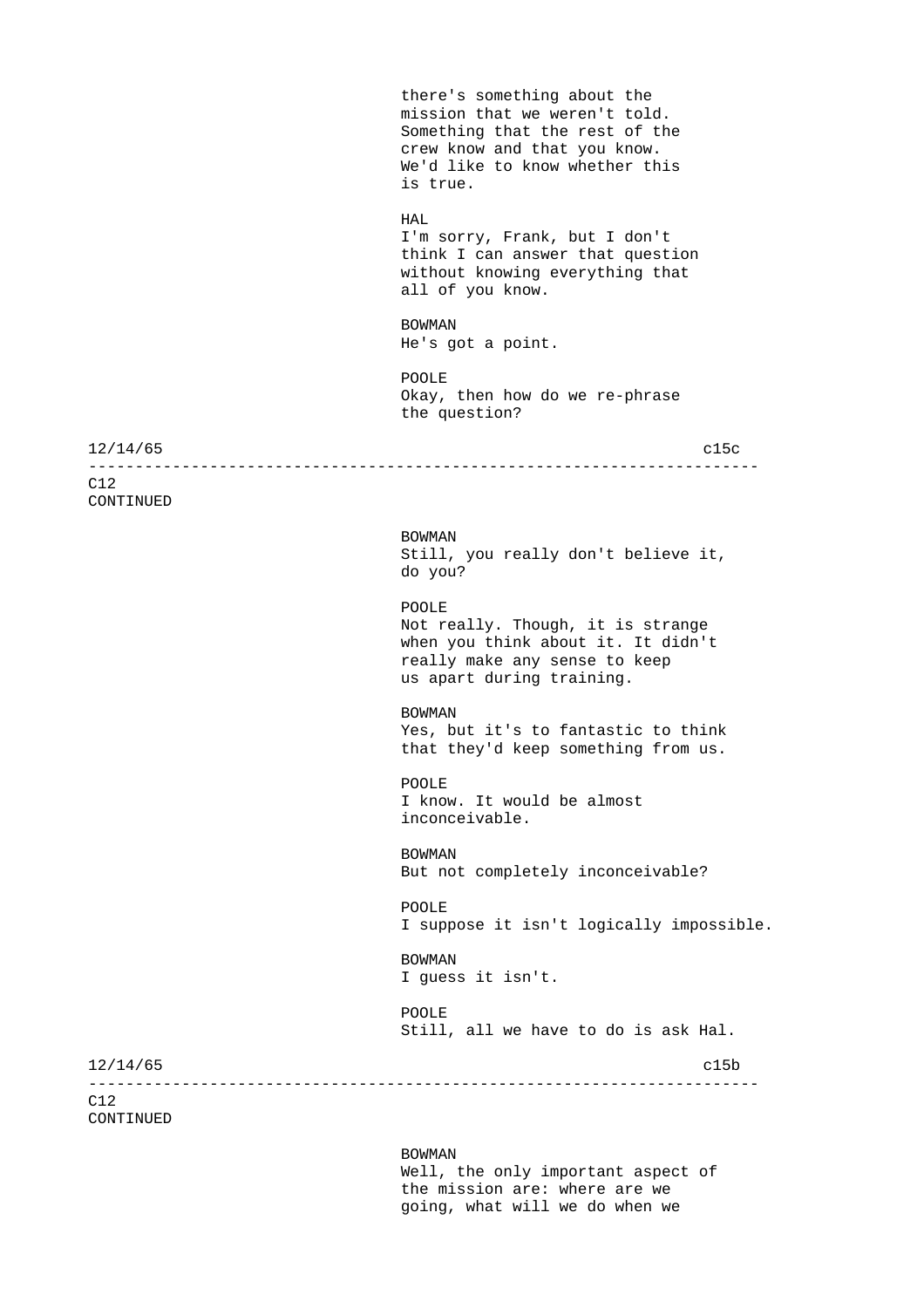get there, when are we coming back, and... why are we going? POOLE Right. Hal, tell me whether the following statements are true or false. HAL I will if I can, Frank. POOLE Our Mission Profile calls for Discovery going to Saturn. True or false? HAL True. POOLE Our transit time is 257 days. Is that true? HAL That's true. 12/14/65 c15d ------------------------------------------------------------------------  $C12$ CONTINUED POOLE At the end of a hundred days of exploration, we will all go into hibernation. Is this true? **HAL**  That's true. POOLE Approximately five years after we go into hibernation, the recovery vehicle will make rendezous with us and bring us back. Is this true? HAL That's true POOLE There is no other purpose for this mission than to carry out a continuation of the space program, and to further our general knowledge of the planets. Is that true? HAL That's true. POOLE Thank you very much, Hal. 12/14/65 c15e ------------------------------------------------------------------------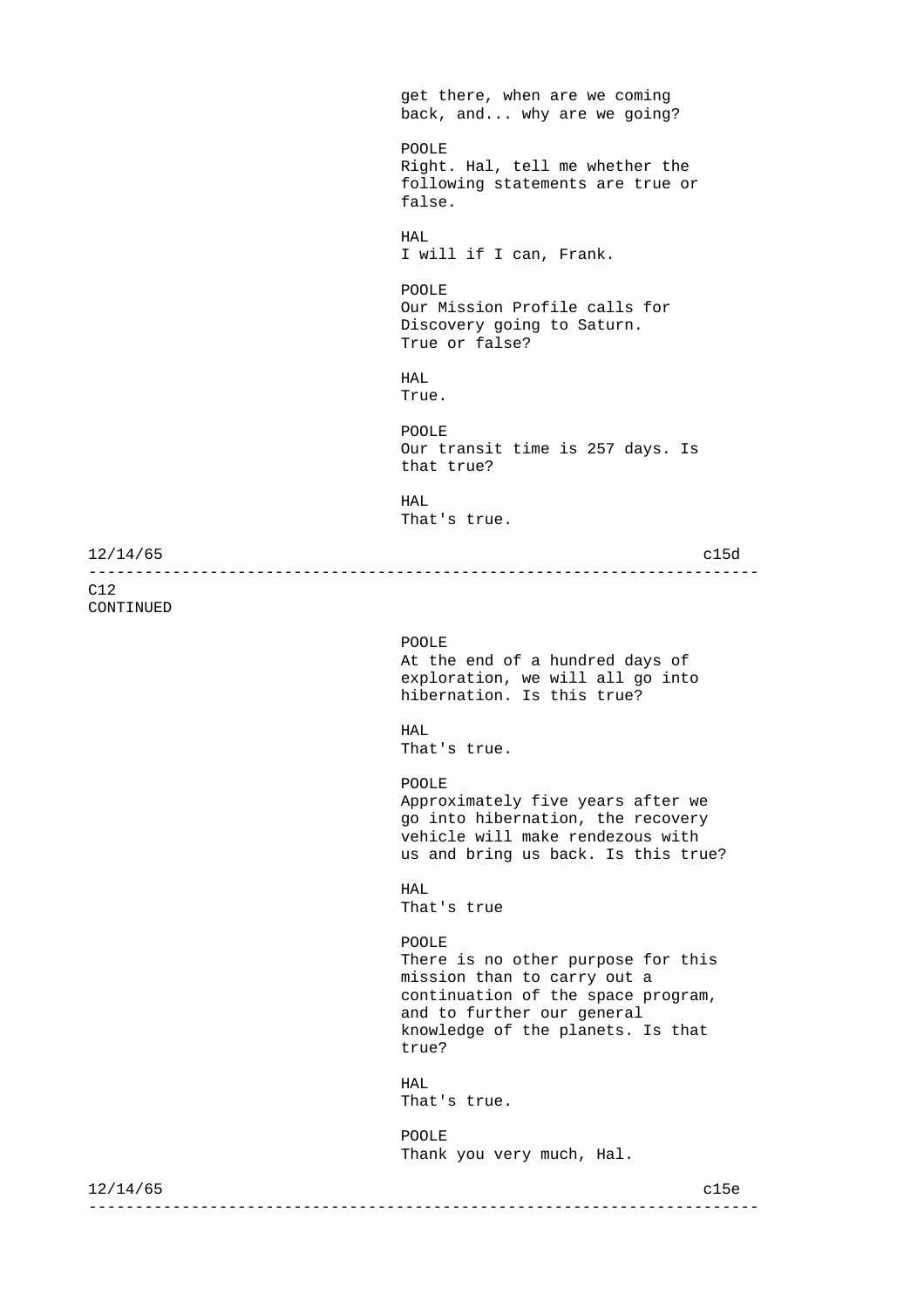C12 CONTINUED

 HAL I hope I've been able to be of some help. BOTH MEN LOOK AT EACH OTHER RATHER SHEEPISHLY. 12/14/65 c15f ------------------------------------------------------------------------ C13 DISCOVERY IN SPACE. PULSING ALONG. EARTH AND MOON. 11/19/65 c16 ------------------------------------------------------------------------ C14 DELETED C15 DELETED C15 DELETED  $C<sub>16</sub>$ DELETED PAGES c17 - c41 DELETED ------------------------------------------------------------------------ C17 DOCUMENTARY SEQUENCE ILLUSTRATING THE FOLLOWING ACTIVITIES. SPLIT SCREEN TECHNIQUE AND SUPERIMPOSED CLOCK TO GIVE SENSE OF SIMULTANEOUS ACTION AND THE FEELING OF A TYPICAL DAY. IN THE COURSE OF THESE ACTIVITIES WE SHALL SEE THE COMPUTER USED IN ALL OF ITS FUNCTIONS. NARRATOR Bowman and Poole settled down to the peaeful monotony of the voyage, and the next three months passed without incident. 11/24/65 c42 ------------------------------------------------------------------------ C17

CONTINUED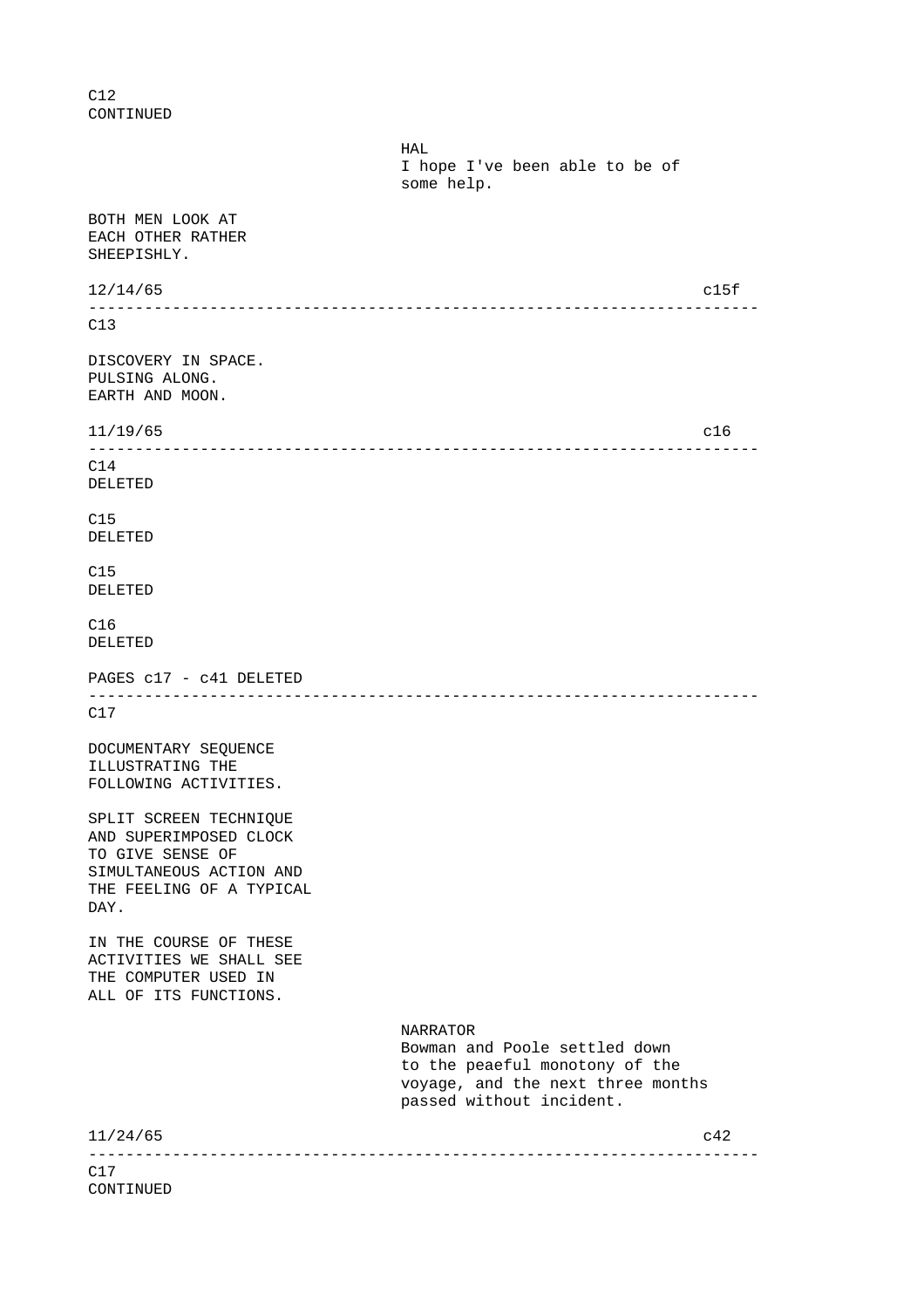| <b>BOWMAN</b>                                                                | <b>TIME</b> | <b>POOLE</b>                                     |
|------------------------------------------------------------------------------|-------------|--------------------------------------------------|
| a1<br>TV NEWS - MORNING                                                      | 0800        | b1<br><b>WAKES UP</b>                            |
| a2<br>BEDTIME SNACK                                                          | 0900        | b <sub>2</sub><br><b>BREAKFAST</b>               |
| a3<br>TO SLEEP WITH<br><b>INSTANT ELECTRO-</b><br>NARCOSIS AND EAR<br>PLUGS. | 1000        | b3<br>GYMNASIUM                                  |
| a4<br><b>SLEEP</b>                                                           | 1100        | b4<br>SHIP INSPECTION                            |
| a5<br><b>SLEEP</b>                                                           | 1200        | b5<br>HOUSEHOLD DUTIES                           |
| a6<br><b>SLEEP</b>                                                           | 1300        | b6<br>LUNCH                                      |
| 11/24/65                                                                     |             | C <sub>43</sub>                                  |
| C17<br>CONTINUED                                                             |             |                                                  |
| <b>BOWMAN</b>                                                                | <b>TIME</b> | <b>POOLE</b>                                     |
| a7<br><b>SLEEP</b>                                                           | 1400        | b7<br><b>EXPERIMENTS AND</b><br><b>ASTRONOMY</b> |
| a8<br><b>SLEEP</b>                                                           | 1500        | b8<br><b>EXPERIMENTS AND</b><br><b>ASTRONOMY</b> |
| a9<br><b>SLEEP</b>                                                           | 1600        | b <sub>9</sub><br>RECREATION                     |
| a10<br><b>SLEEP</b>                                                          | 1700        | b10<br><b>RECREATION</b>                         |
| a11<br><b>WAKES UP</b>                                                       | 1800        | b11<br>GYMNASIUM                                 |
| a12<br><b>BREAKFAST</b>                                                      | 1900        | b12<br><b>DINNER</b>                             |
| 11/24/65                                                                     |             | c44                                              |
| C17<br>CONTINUED                                                             |             |                                                  |
| <b>BOWMAN</b>                                                                | <b>TIME</b> | <b>POOLE</b>                                     |
| a13<br>GYMNASIUM                                                             | 2000        | b13<br>TV NEWS - EVENING<br><b>PAPERS</b>        |
| a14<br>MISSION CONTROL<br><b>REPORT</b>                                      | 2100        | b14<br>MISSION CONTROL<br><b>REPORT</b>          |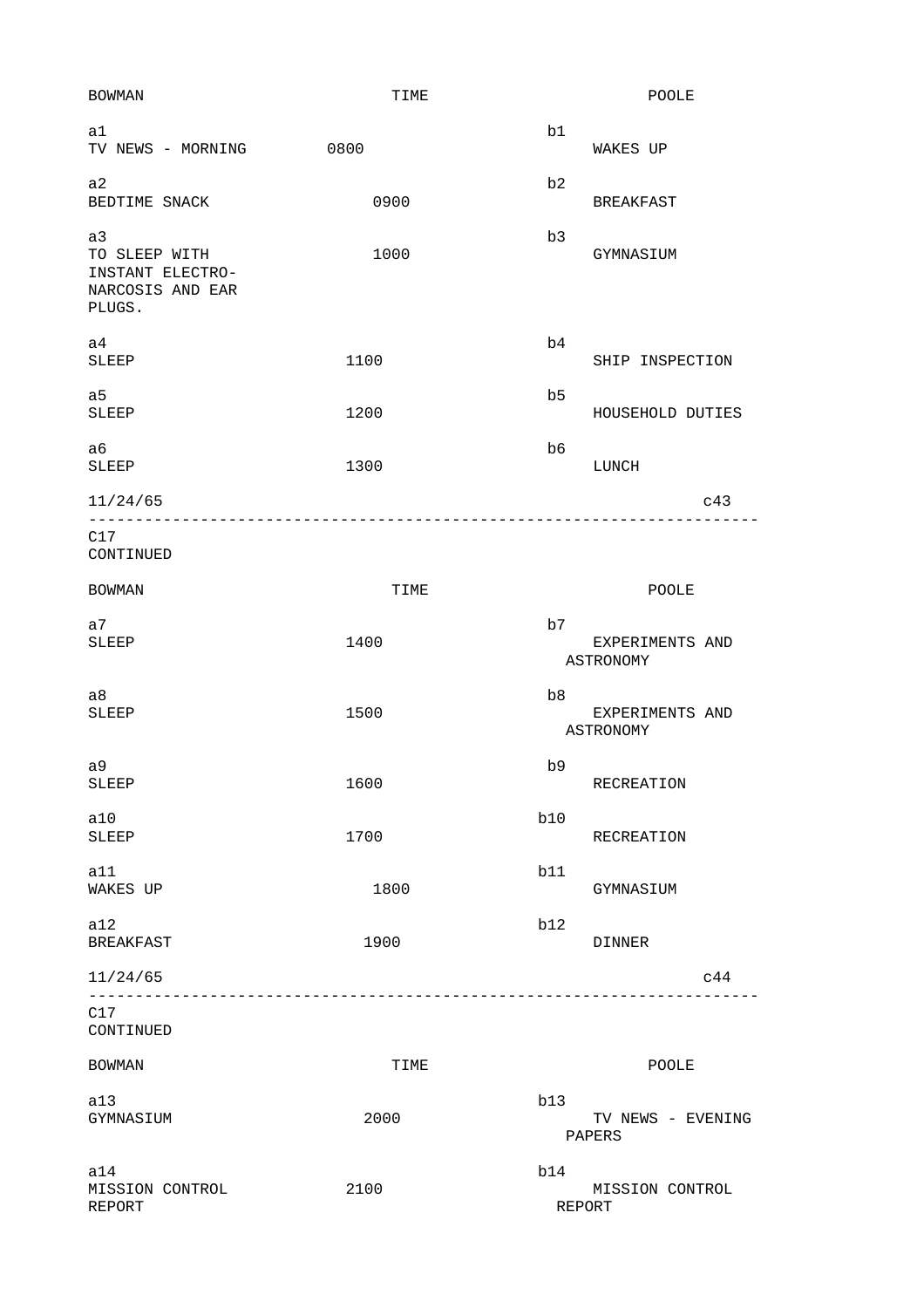| a15<br>FAMILY AND SOCIAL<br>TV CHAT                                                                | 2200                               | b15<br>FAMILY AND SOCIAL<br>TV CHAT              |
|----------------------------------------------------------------------------------------------------|------------------------------------|--------------------------------------------------|
| a16<br><b>FILMS</b>                                                                                | 2300                               | b16<br><b>FILMS</b>                              |
| a17<br>LUNCH                                                                                       | 2400                               | b17<br>BEDTIME SNACK                             |
| a18<br>INSPECTION                                                                                  | 0100                               | b18<br><b>INSTANT ELECTRO-</b><br>NARCOSIS SLEEP |
| 11/24/65                                                                                           | __________________________________ | c45                                              |
| C17<br>CONTINUED                                                                                   |                                    |                                                  |
| <b>BOWMAN</b>                                                                                      | <b>TIME</b>                        | <b>POOLE</b>                                     |
| a19<br><b>EXPERIMENTS AND</b><br><b>ASTRONOMY</b>                                                  | 0200                               | b19<br><b>SLEEP</b>                              |
| a20<br><b>EXPERIMENTS AND</b>                                                                      | 0300                               | <b>b20</b><br><b>SLEEP</b>                       |
| a21<br>RECREATION                                                                                  | 0400                               | b21<br><b>SLEEP</b>                              |
| a22<br>HOUSEHOLD DUTIES                                                                            | 0500                               | b22<br><b>SLEEP</b>                              |
| a23<br>GYMNASIUM                                                                                   | 0600                               | <b>b23</b><br><b>SLEEP</b>                       |
| a24<br><b>DINNER</b>                                                                               | 0700                               | b24<br><b>SLEEP</b>                              |
| 11/24/65                                                                                           | _________________________          | c46                                              |
| C18<br>DISCOVERY IN SPACE                                                                          |                                    |                                                  |
| 11/24/65                                                                                           |                                    | C47                                              |
| C19<br>CENTRIFUGE                                                                                  |                                    |                                                  |
| <b>BOWMAN SITTING AT</b><br>PERSONAL COMMUNI-<br>CATION PANEL. POOLE<br>STANDING NEARBY.           |                                    |                                                  |
| <b>BOWMAN'S PARENTS</b><br>ARE SEEN ON THE VISION<br>SCREEN. MOTHER, FATHER<br>AND YOUNGER SISTER. |                                    |                                                  |
| THEY ARE ALL SINGING<br>"HAPPY BIRTHDAY". THE<br>PARENTS, POOLE AND HAL.                           |                                    |                                                  |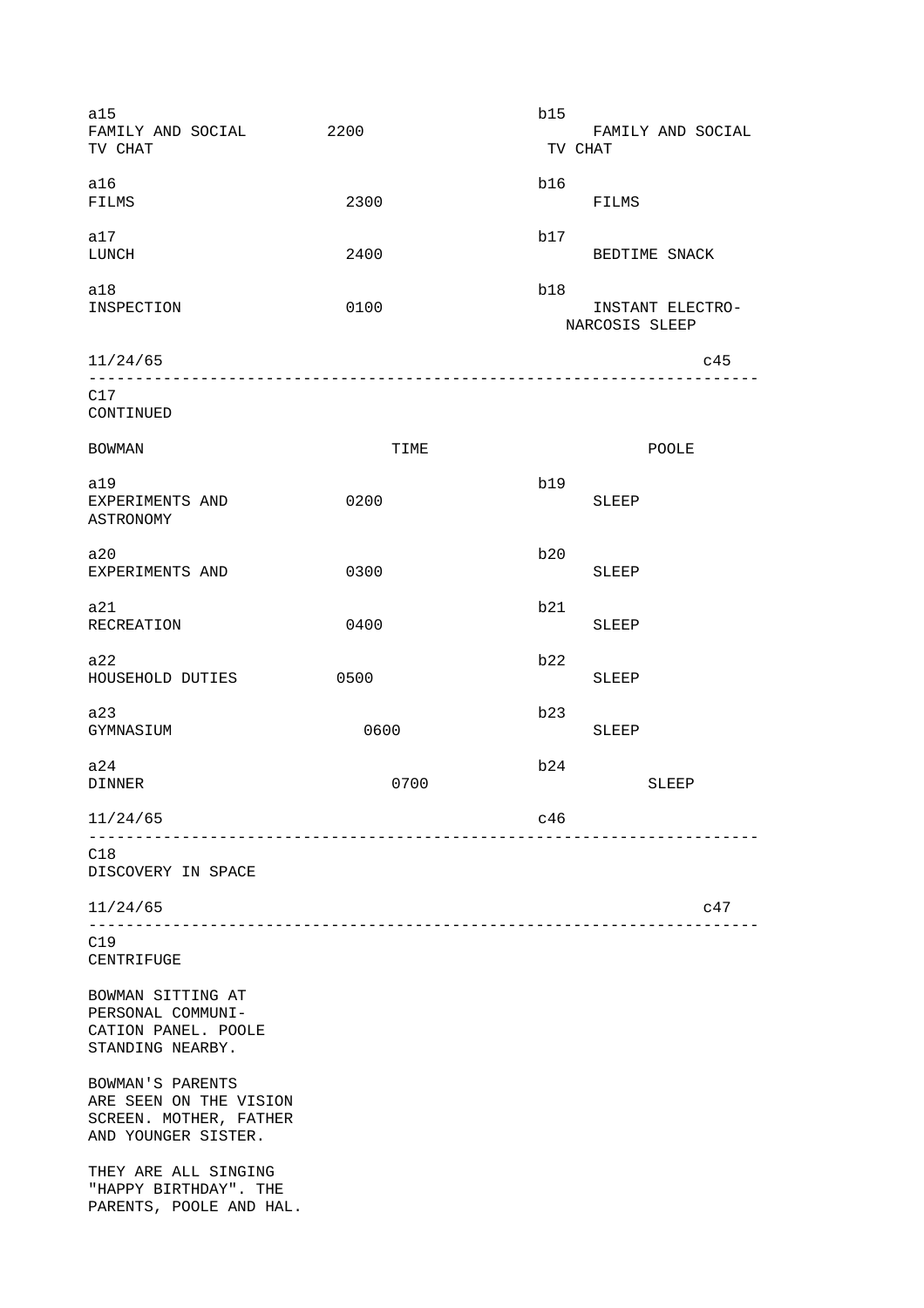FATHER Well, David there is a man telling us that we've used up our time. MOTHER David... again we want to wish you a happy Birthday and God speed. We'll talk to you again tomorrow. 'Bye, 'bye now. CHORUS OF "GOODBYES". 12/13/65 c48 ------------------------------------------------------------------------ C19 CONTINUED VISION SCREEN GOES BLANK HAL Sorry to interrupt the festivities, Dave, but I think we've got a problem. BOWMAN What is it, Hal? HAL MY F.P.C. shows an impending failure of the antenna orientation unit. C20 TV DISPLAYS DIAGRAM OF SKELETONISED PICTURE OF SHIP. 12/13/65 C49 ------------------------------------------------------------------------ C21 PICTURE CHANGES TO CLOSER SECTIONALISED VIEW OF SHIP. C22 PICTURE CHANGES TO ACTUAL COMPONENT IN COLOUR RELIEF AND ITS WAREHOUSE NUMBER HAL The A.O. unit should be replaced within the next seventy-two hours. BOWMAN Right. Let me see the antenna alignment display, please.

THE SONG ENDS.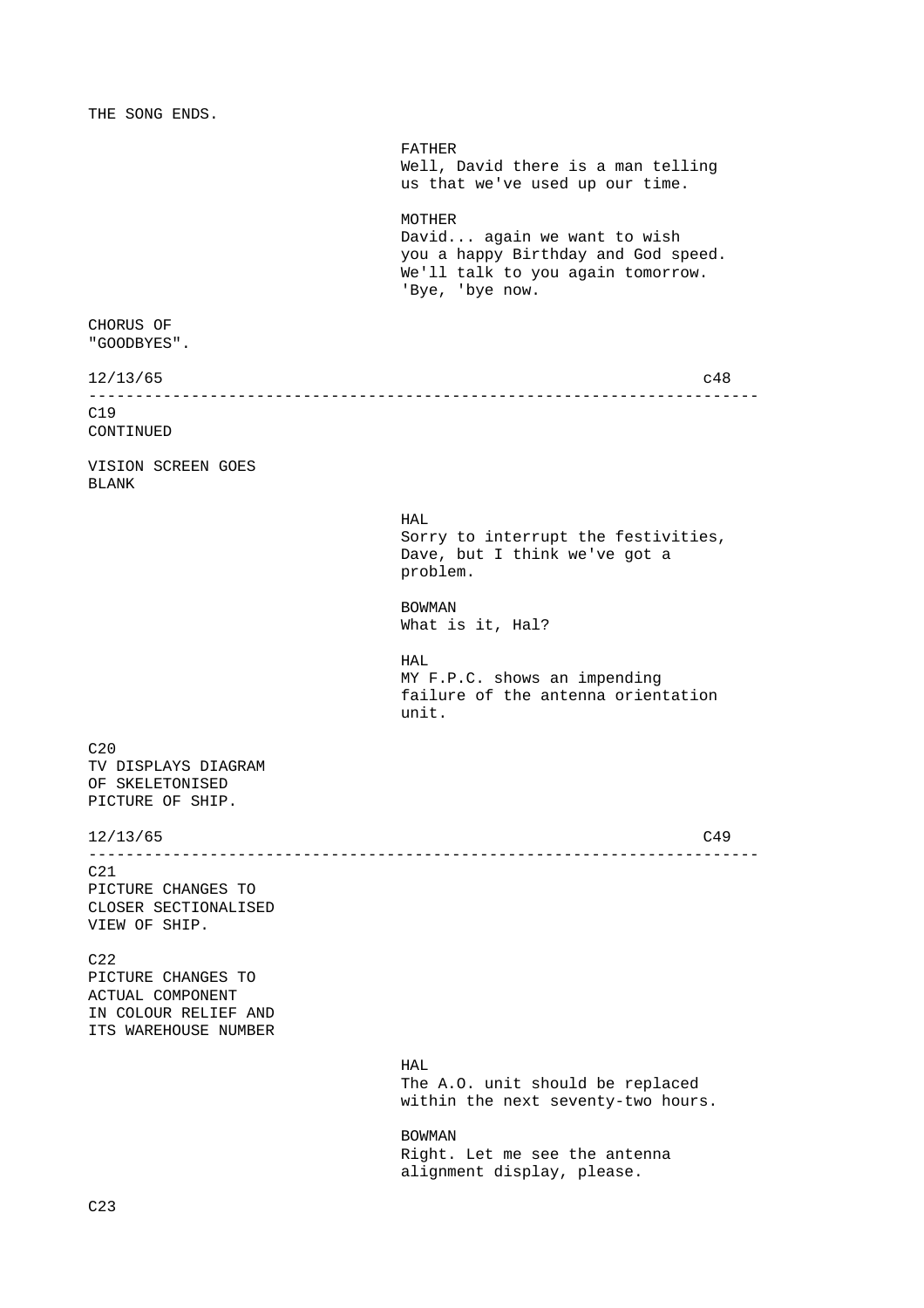TV DISPLAY OF EARTH VERY SMALL IN CROSS-HAIRS OF A GRID PICTURE.  $12/13/65$  c50 ------------------------------------------------------------------------  $C24$ CUT TO EXTERIOR VIEW OF THE BIG DISH ANTENNA AND EARTH ALIGNMENT TELESCOPE. C25 CENTRIFUGE HAL The unit is still operational, Dave. but it will fail within seventy-two hours. BOWMAN I understand Hal. We'll take care of it. Please, let me have the hard copy. XEROXED DIAGRAMS COME OUT OF A SLOT. POOLE Strange that the A.O. unit should go so quickly. BOWMAN Well, I suppose it's lucky that that's the only trouble we've had so far. 12/13/65 c50a ------------------------------------------------------------------------ C26 DISCOVERY IN SPACE. NOT PLANETS VISIBLE. SHOTS OF ANTENNA. (NARRARTION TO EXPLAIN TENOUS AND ESSENTIAL LINK TO EARTH. ALSO, WHAT TRACKING TELESCOPE DOES.) 12/13/65 c51 ------------------------------------------------------------------------  $C.27$ **CENTRIFUGE** WE SEE BOWMAN AND POOLE GO TO A CUPBOARD LABELLED IN PAPER TAPE, "RANDOM DECISION MAKER." THEY REMOVED A SILVER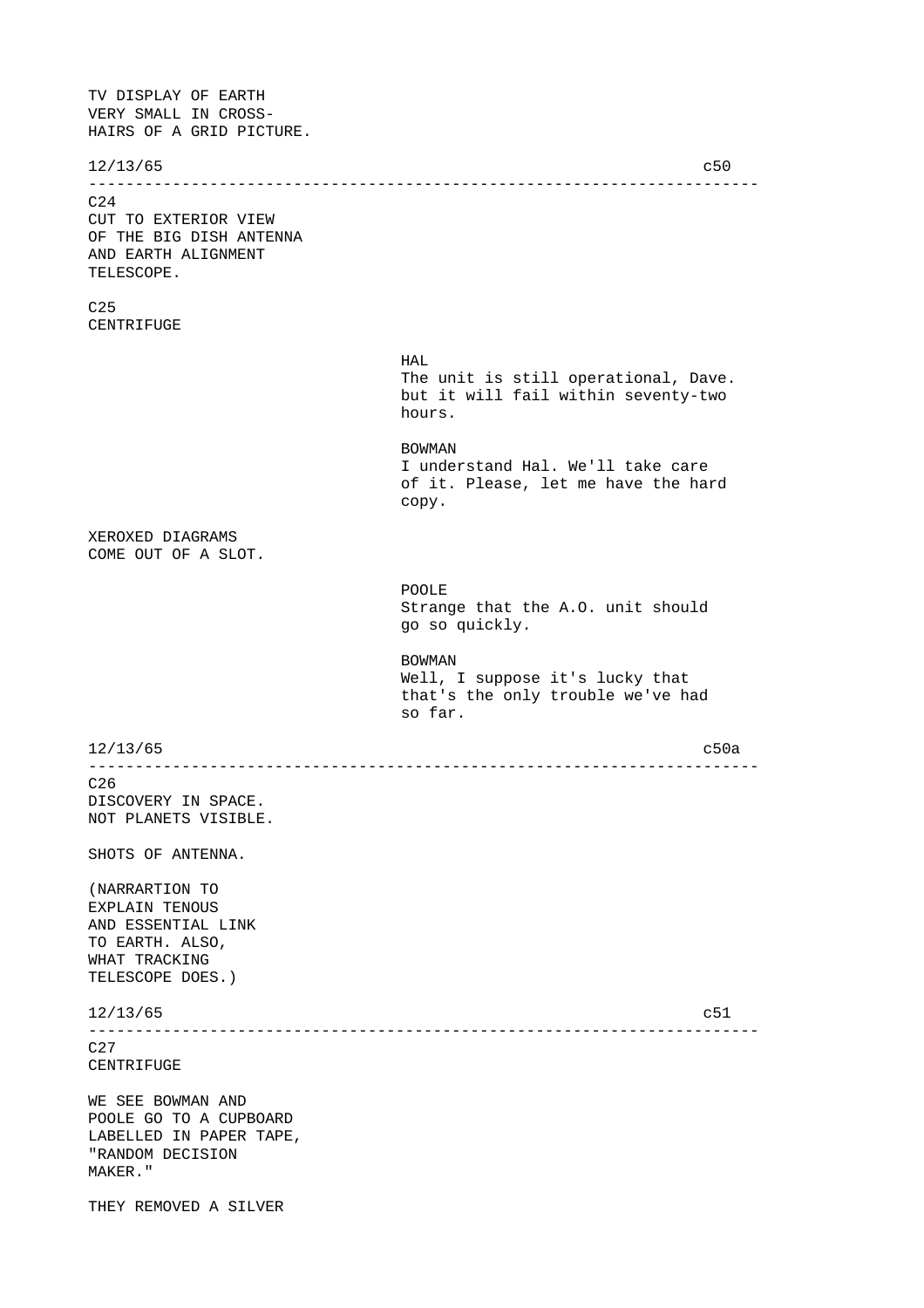DOLLAR IN A PROTECTIVE CASE. POOLE FLIPS THE COIN. BOWMAN CALLS "HEAD." IT IS TAILS. POOLE WINS. POOLE LOOKS PLEASED. 12/13/65 c52 (c53 DELETED) ------------------------------------------------------------------------ C28 DISCOVERY IN SPACE 11/24/65 c54 ------------------------------------------------------------------------ C29 POD BAY. POOLE IN SPACE SUIT DOING PRELIMINARY CHECK OUT. C30 COMMAND MODULE. BOWMAN AT FLIGHT CONTROL. SEE TV PICTURE OF POOLE IN POD BAY. C31 HAL'S POD BAY CONSOLE WITH EYE. C32 POOLE GOES TO POD BAY WAREHOUSE SECTION AND OBTAINS COMPONENT. HE CARRIES IT BACK TO THE POD AND PLACES IT IN FRONT OF THE FLOOR. POOLE Hal, have pod arms secure the component. HAL Roger. 12/13/65 c55 ------------------------------------------------------------------------ C32 CONTINUED SEE POD ARMS SECURE COMPONENT. POOLE Hal, please rotate Pod Number

Two.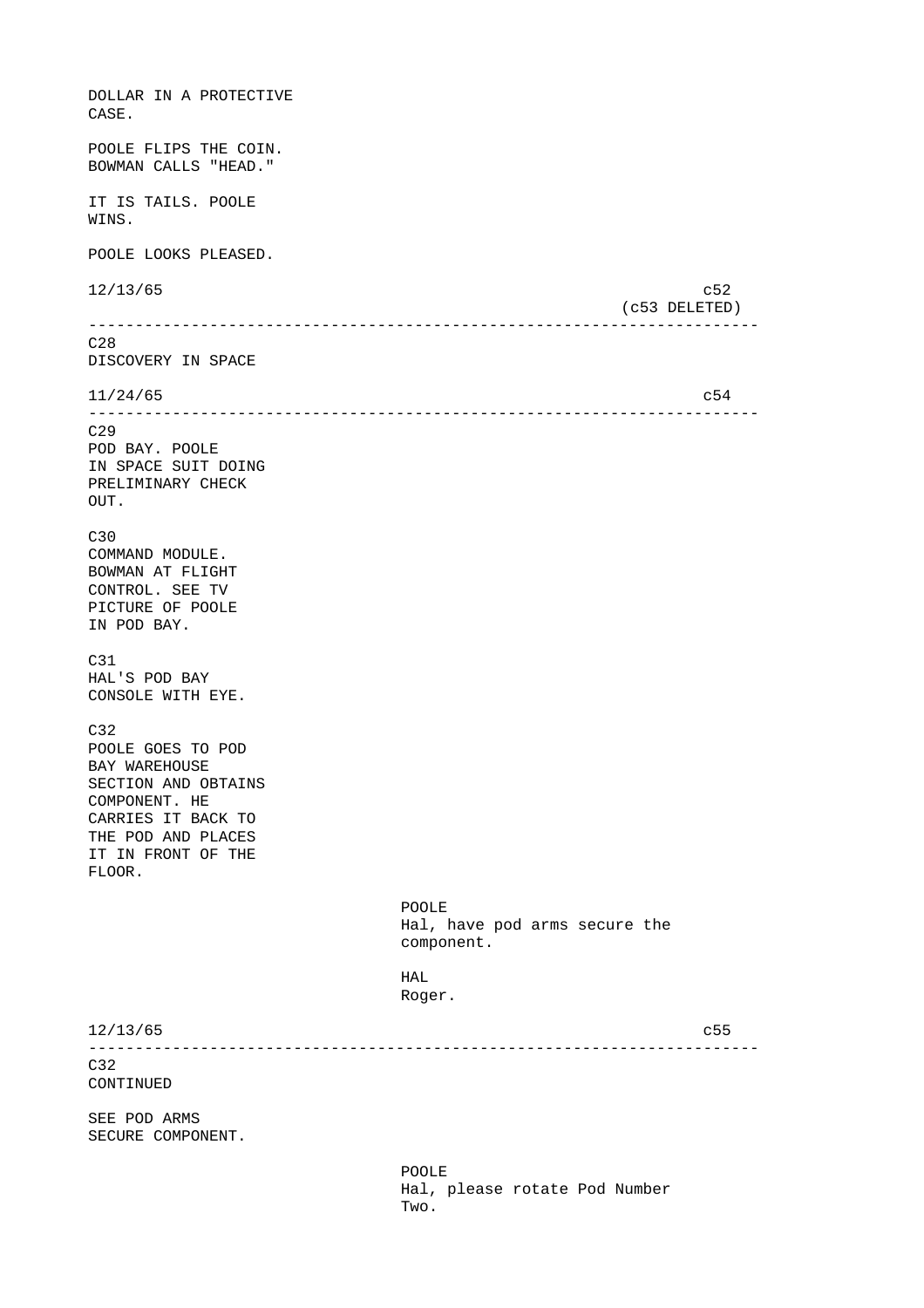| SEE THE CENTRE POD<br>ROTATE TO FACE THE<br>POD BAY DOORS.                         |                                                                     |
|------------------------------------------------------------------------------------|---------------------------------------------------------------------|
| POOLE ENTERS POD.                                                                  |                                                                     |
| INSIDE POD, HE DOES<br>INITIAL PRE-FLIGHT<br>CHECK, TRIES BUTTONS<br>AND CONTROLS. |                                                                     |
|                                                                                    | <b>POOLE</b><br>How do you read me, Dave?                           |
| 12/13/65                                                                           | c56                                                                 |
| C33<br>BOWMAN IN COMMAND<br>MODULE.                                                |                                                                     |
|                                                                                    | <b>BOWMAN</b><br>Five by five, Frank.                               |
| C34<br>INSIDE POD.                                                                 |                                                                     |
|                                                                                    | <b>POOLE</b><br>How do you read me, Hal?                            |
|                                                                                    | <b>HAL</b><br>Five by five, Frank.                                  |
|                                                                                    | <b>POOLE</b><br>Hal, I'm going out now to replace<br>the A.O. unit. |
|                                                                                    | <b>HAL</b><br>I understand.                                         |
|                                                                                    | POOLE<br>Hal, maintain normal E.V.A.<br>condition.                  |
|                                                                                    | <b>HAL</b><br>Roger.                                                |
|                                                                                    | <b>POOLE</b><br>Hal, check all airlock doors secure.                |
| 12/13/65                                                                           | c57                                                                 |
| C34<br>CONTINUED                                                                   |                                                                     |
|                                                                                    | <b>HAL</b><br>All airlock doors are secure.                         |
|                                                                                    | <b>POOLE</b><br>Decompress Pod Bay.                                 |
| SEE BIG POD BAY AIR<br>PUMPS AT WORK.                                              |                                                                     |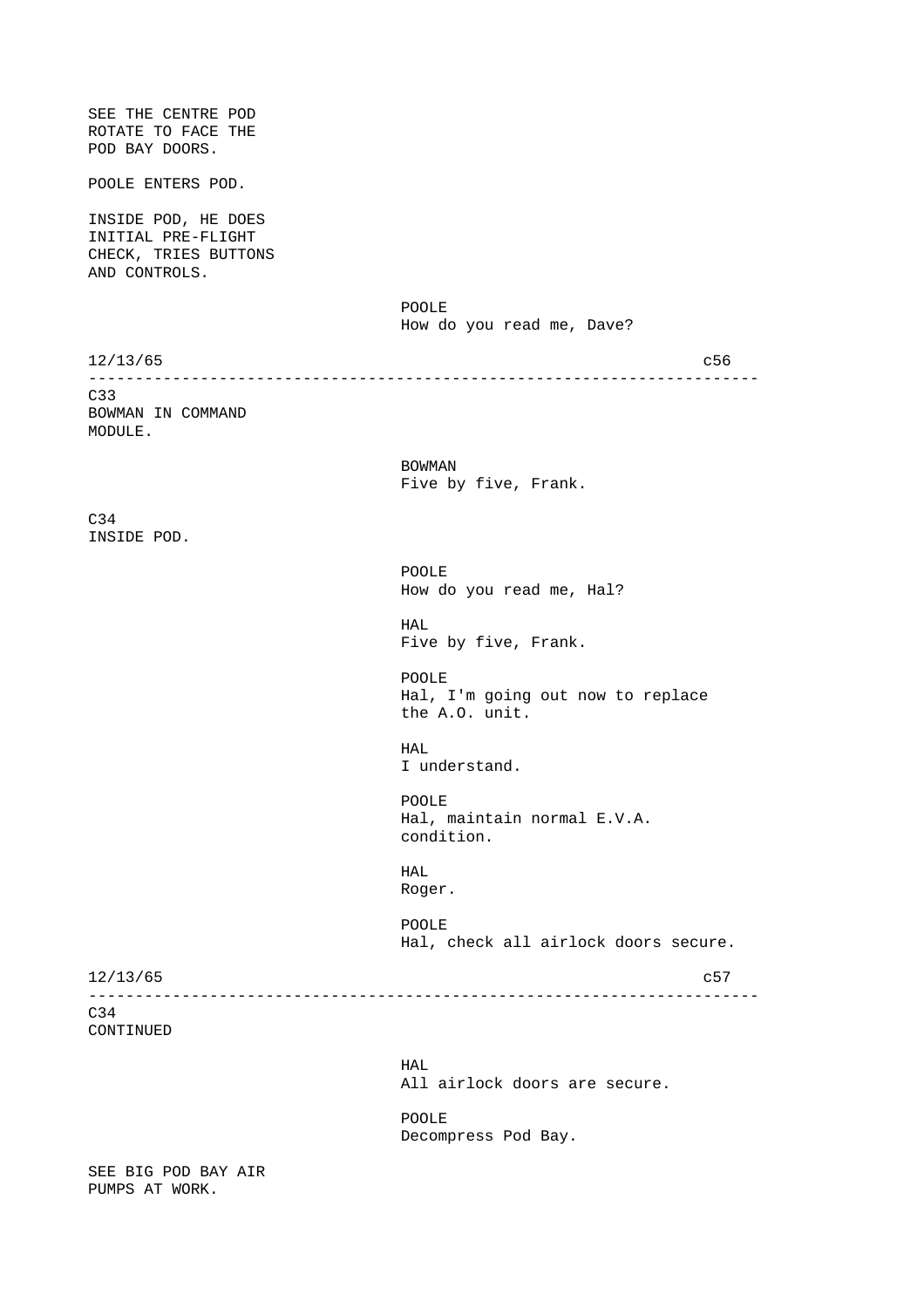HAL Pod Bay is decompressed. All doors are secure. You are free to open pod bay doors. POOLE Opening pod bay doors. INSIDE POD, POOLE KEYS OPEN POD BAY DOORS. 12/13/65 c58 ------------------------------------------------------------------------ C34 CONTINUED POD SLOWLY EDGES OUT OF POD BAY. C35 POOLE MANOEUVRES THE POD CAREFULLY AWAY FROM DISCOVERY. C36 INSIDE COMMAND MODULE, BOWMAN CAN SEE TINY POD MANOEUVRING DIRECTLY IN FRONT. C37 POOLE SEE BOWMAN IN COMMAND MODULE WINDOW. C38 POD SLOWLY MANOEVRES TO ANTENNA. 11/24/65 c59 ------------------------------------------------------------------------ C39 POD FASTENS ITSELF MAGNETICALLY TO SIDES OF DISCOVERY AT BASE OF ANTENNA. C40 SPECIAL MAGNETIC PLATES GRIP DISCOVERY SIDES. C41 THE POD ARMS WORK TO REMOVE THE FAULTY COMPONENT. C42 EASY FLIP-BOLTS OF A SPECIAL DESIGN FACILITATE JOB.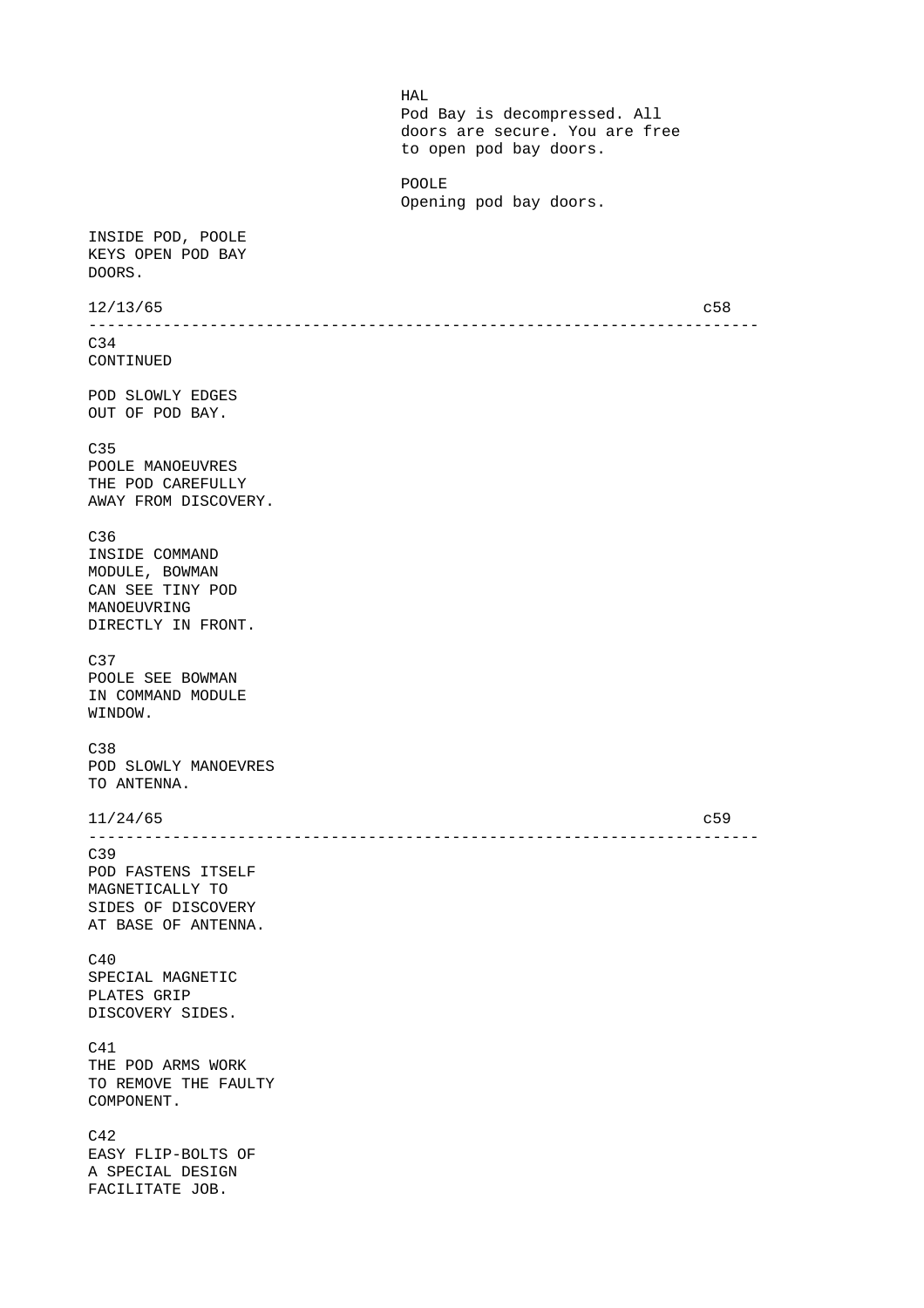C43 INSIDE THE POD, POOLE WORKS THE ARMS BY SPECIAL CONTROL.  $11/24/65$  c60 ------------------------------------------------------------------------  $C<sub>44</sub>$ IN COMMAND MODULE, BOWMAN SEES INSERT OF WORK TAKEN FROM TV CAMERA POINT-OF-VIEW IN POD HAND. C45 HAL STANDS BY. C46 POOLE SECURES THE FAULTY PART IN ONE HAND. C47 THE NEW COMPONENT IS FITTED INTO PLACE BY THE OTHER THREE HANDS ARE SNAPPED CLOSED WITH THE SPECIALLY DESIGNED FLIP-BOLTS. POOLE Hal, please acknowledge component correctly installed and fully operational. 11/24/65 c61 ------------------------------------------------------------------------ C47 CONTINUED HAL The component is correctly installed and fully operational. C48 THE POD FLOATS AWAY FROM THE DISCOVERY BY SHUTTING OFF THE ELECTRO-MAGNETIC PLATES. C49 THE POD MANOEUVRES AWAY FROM THE ANTENNA AND OUT IN FRONT OF DISCOVERY. C50 BOWMAN SEE THE POD THROUGH THE COMMAND MODULE WINDOW.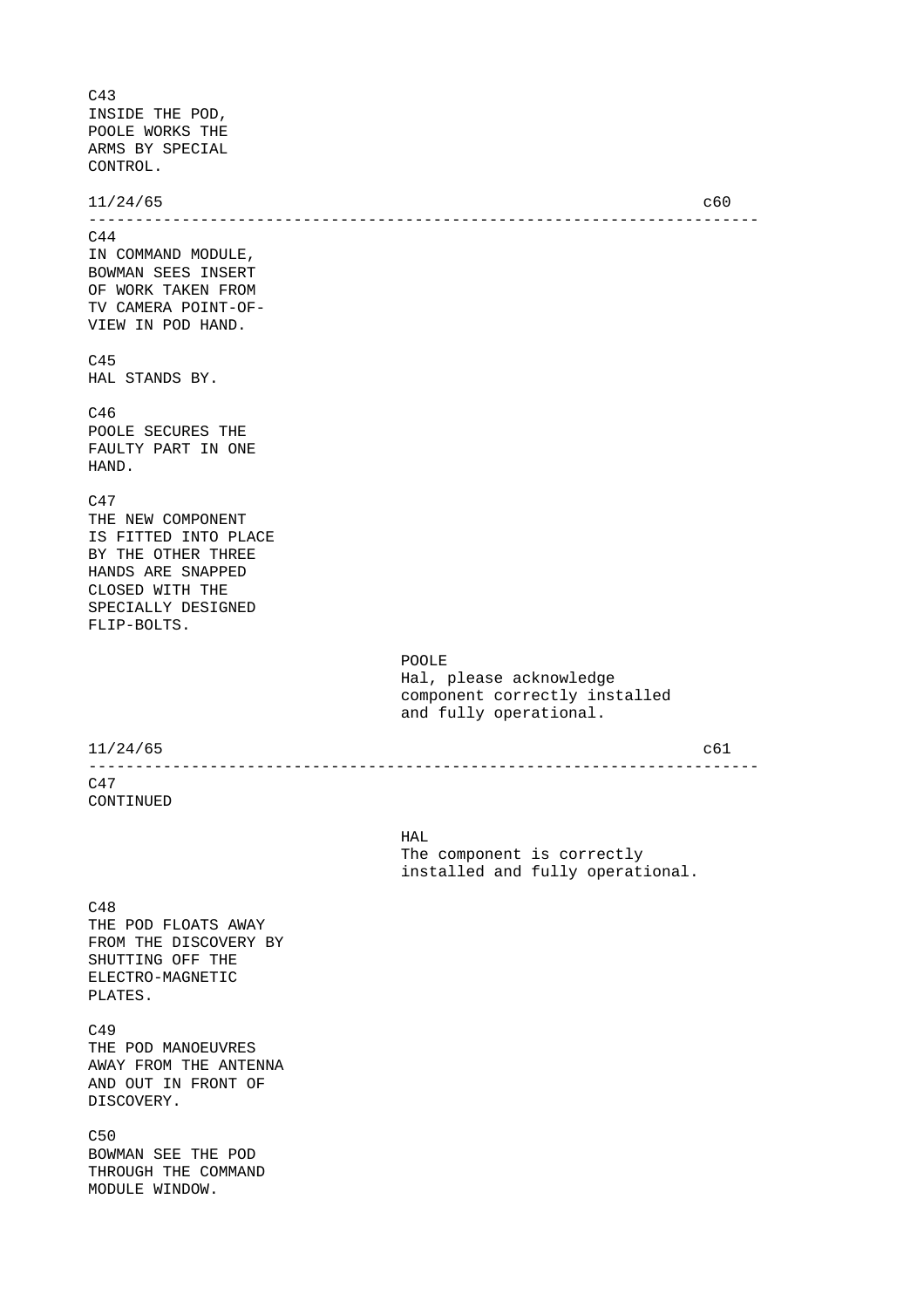C51 POOLE SEES BOWMAN IN COMMAND MODULE WINDOW. 11/24/65 c62 ------------------------------------------------------------------------ C52 POOLE CAREFULLY MANOEUVRES TOWARD THE POD DOORS. C53 POD STOPS A HUNDRED FEET AWAY. C54 POOLE KEYS AUTOMATIC DOCKING ALIGNMENT MODE. C55 POOLE CHECKS AIRLOCK SAFETY PROCEDURE WITH HAL. C56 HAL APPROVES ENTRY. C57 POOLE ACTUATES POD BAY DOORS OPEN. 11/24/65 c63 ------------------------------------------------------------------------ C58 SEE POD BAY DOORS OPEN. C59 POD CAREFULLY MANOEUVRES ON TO DOCKING ARM, WHICH THEN DRAWS POD INTO POD BAY. DISSOLVE: 11/24/65 c64 ------------------------------------------------------------------------ C60 POD BAY THE FAULTY A.O. UNIT LIES ON A TESTING BENCH CONNECTED TO ELECTRONIC GEAR. POOLE STANDS FOR SOME TIME CHECKING HIS RESULTS. THERE SHOULD BE SOME UNDERSTANDABLE DISPLAY,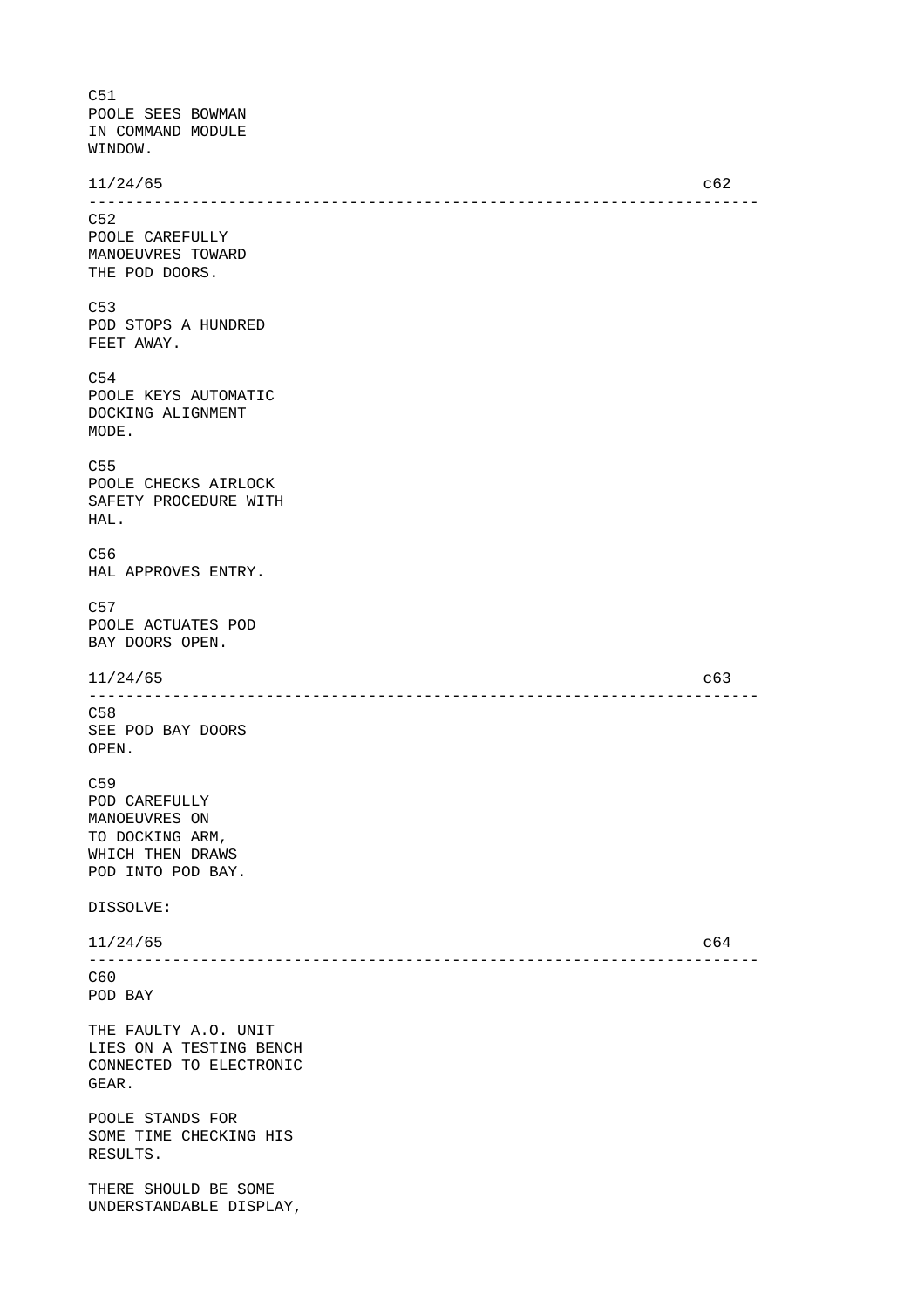WHICH INDICATES THE PART IS FUNCTIONING PROPERLY, EVEN UNDER ONE HUNDRED PERCENT OVERLOAD. CIRUIT CONTINUITY PULSE SEQUENCER. ENVIRONMENTAL VIBRATION. VK INTEGRITY. BOWMAN ENTERS BOWMAN How's it going? POOLE I don't know. I've checked this damn thing four times now and even under a hundred per cent (cont'd) 12/13/65 c65 ------------------------------------------------------------------------ C60 CONT'D POOLE (cont'd) overload. there's no fault prediction indicated. BOWMAN Well, that's something. POOLE Yes, I don't know what to make of it. BOWMAN I suppose computers have been known to be wrong. POOLE Yes, but it's more likely that the tolerances on our testing gear are too low. BOWMAN Anyway, it's just as well that we replace it. Better safe than sorry. 12/13/65 c65a ------------------------------------------------------------------------ C61 DISCOVERY IN SPACE  $12/1/65$  c66 ------------------------------------------------------------------------ C62 CENTRIFUGE BOWMAN ASLEEP. POOLE WATCHING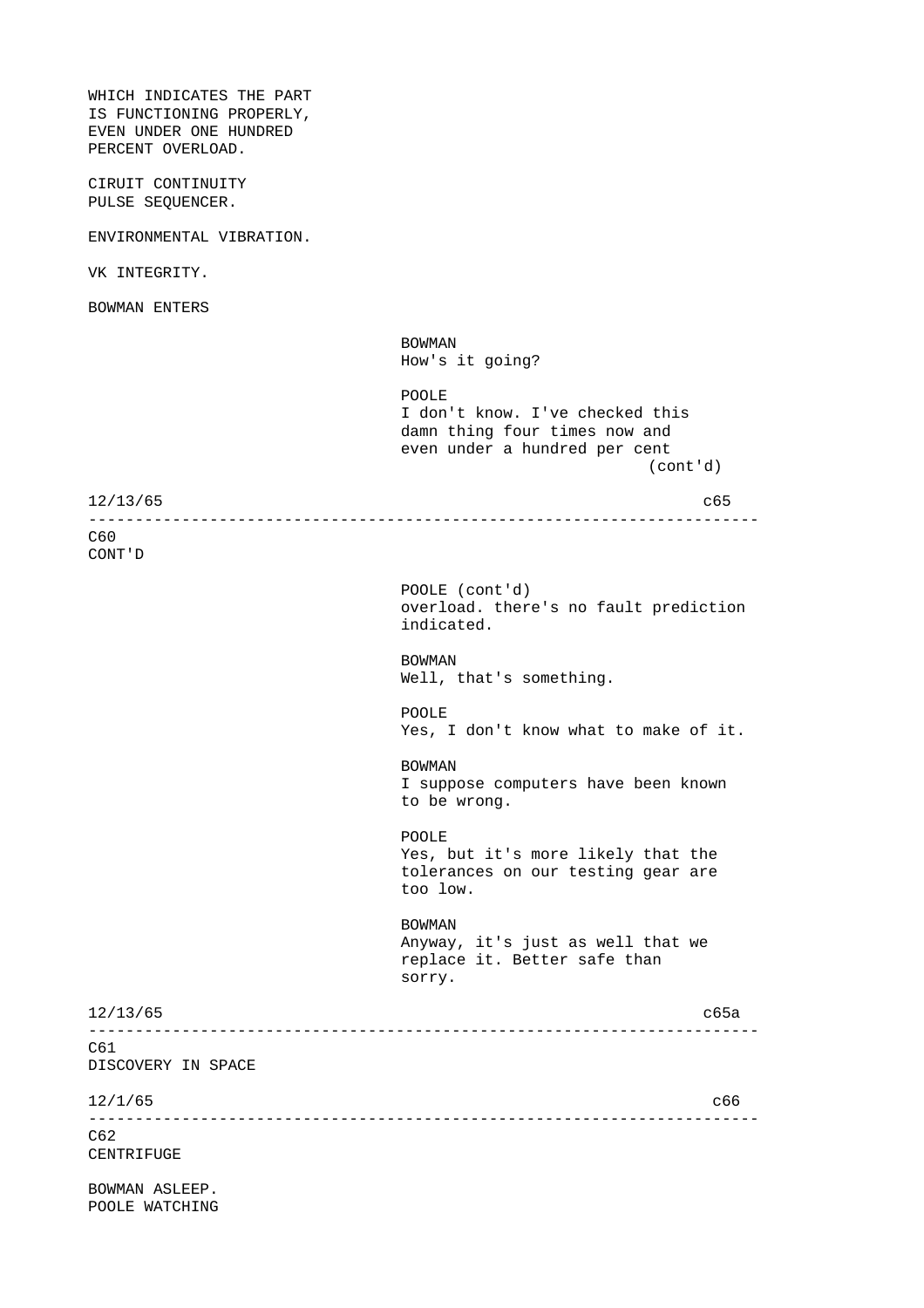AN ASTEROID IN THE TELESCOPE. HAL Hello, Frank, can I have a word with you? POOLE WALKS TO THE COMPUTER. POOLE Yes, Hal, what's up? HAL It looks like we have another bad A.O. unit. My FPC shows another impending failure. C63 WE SEE DISPLAY APPEAR ON THE SCREEN SHOWING SKELETONISED VERSION OF SHIP, CUTTING TO SECTIONALISED VIEW, CUTTING TO CLOSE VIEW OF THE PART.  $12/13/65$  c67 ------------------------------------------------------------------------ C64 CENTRIFUGE POOLE THINKS FOR SEVERAL SECONDS. POOLE Gee, that's strange, Hal. We checked the other unit and couldn't find anything wrong with it. HAL I know you did, Frank, but I assure you there was an impending failure. POOLE Let me see the tracking alignment display. C65 COMPUTER DISPLAYS THE VIEW OF EARTH IN THE CENTRE OF THE GRID WITH CROSS-HAIRS. THE EARTH IS PERFECTLY CENTRED. C66 CENTRIFUGE POOLE There's nothing wrong with it at the moment. 12/13/65 c68 ------------------------------------------------------------------------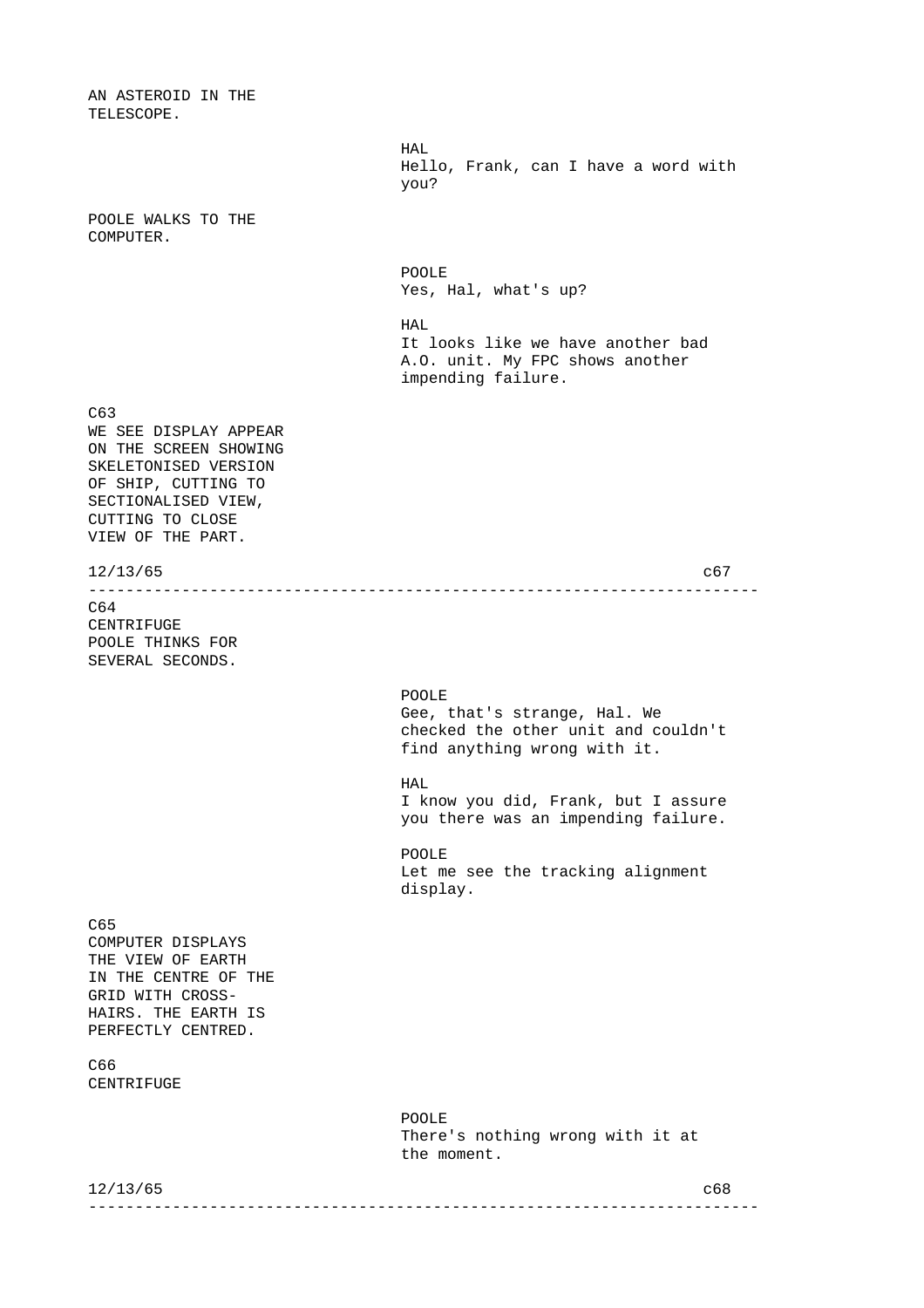HAL No, it's working fine right now, but it's going to go within seventy two hours. POOLE Do you have any idea of what is causing this fault? HAL Not really, Frank. I think there may be a flaw in the assembly procedure. POOLE All right, Hal. We'll take care of it. Let me have the hard copy, please. HARD COPY DETAILS COME OUT OF SLOT. 12/13/65 c69 ------------------------------------------------------------------------ C67 DISCOVERY IN SPACE, NO PLANETS VISIBLE. 12/1/65 c70 ------------------------------------------------------------------------ C68 CENTRIFUGE. BOWMAN GETS OUT OF BED, WALKS TO THE FOOD UNIT AND DRAWS A HOT CUP OF COFFEE. POOLE ENTERS. POOLE Good morning. BOWMAN Good morning. How's it going? POOLE Are you reasonably awake? BOWMAN Oh, I'm fine, I'm wide awake. What's up? POOLE Well... Hal's reported the AO-unit about to fail again. BOWMAN You're kidding. POOLE No.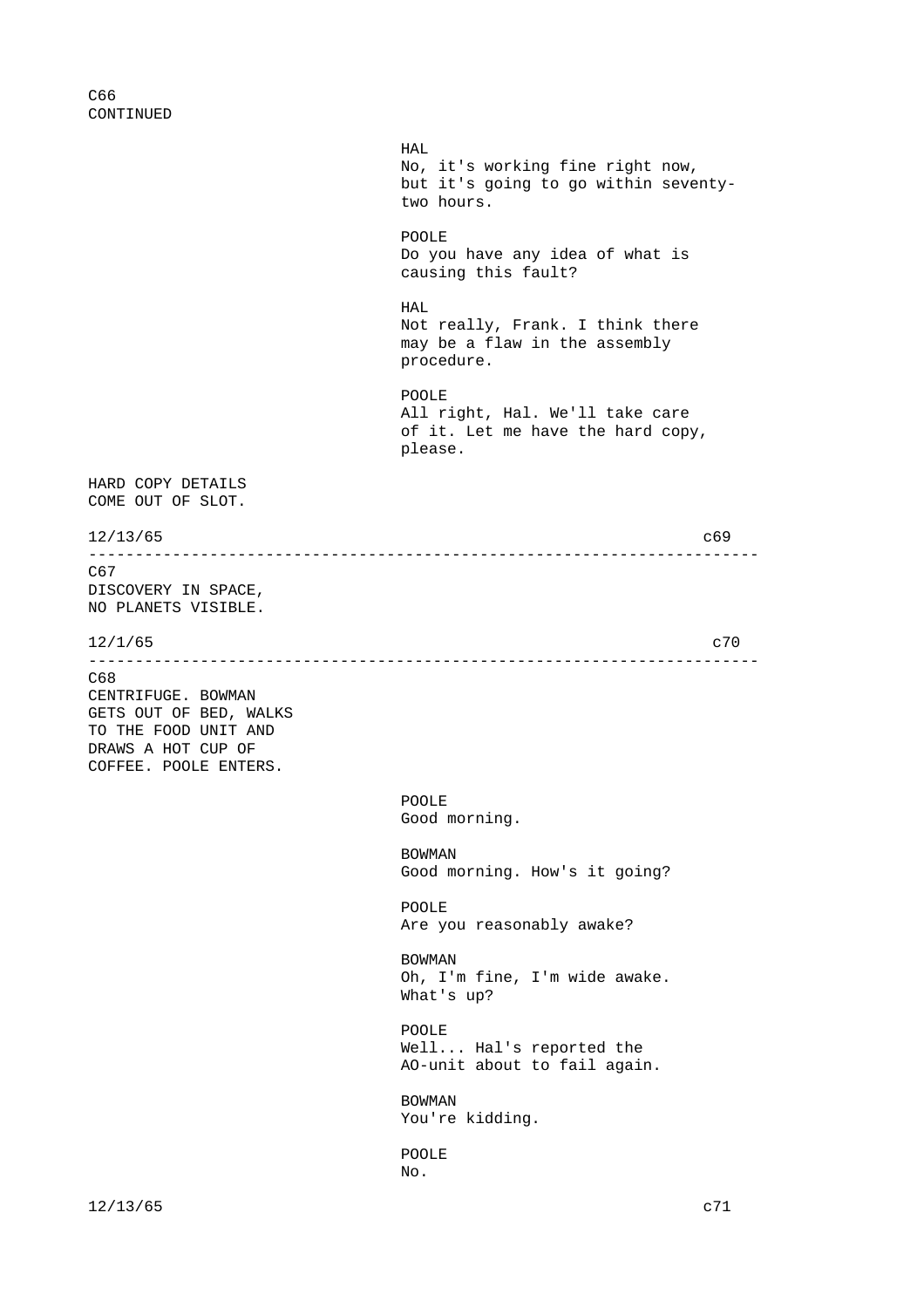C68 CONTINUED

C69

IT.

C70

 BOWMAN (softly) What the hell is going on? POOLE I don't know. Hal said he thought it might be the assembly procedure. BOWMAN Two units in four days. How many spares do we have? POOLE Two more. BOWMAN Well, I hope there's nothing wrong with the assembly on those. Other wise we're out of business. 12/13/65 c72 ------------------------------------------------------------------------ IN POD BAY BOWMAN OBTAINS ANOTHER COMPONENT FROM THE WAREHOUSE GOES OUT IN THE POD AND REPLACES POOLE WORKS IN THE COMMAND MODULE. THIS WILL BE A CONDENSED VERSION OF THE PREVIOUS SCENE WITH DIFFERENT ANGLES. THE SETS WILL CONSIST OF POD BAY, COMMAND MODULE, POD INTERIOR. 12/1/65 c74 ------------------------------------------------------------------------ POD BAY. BOWMAN AND POOLE LEANING OVER THE FAULTY COMPONENT, AGAIN WIRED TO TESTING GEAR. BOTH MEN STARE IN PUZZLED SILENCE. SEE DISPLAYS FLASH

------------------------------------------------------------------------

EACH TESTING PARA-METER.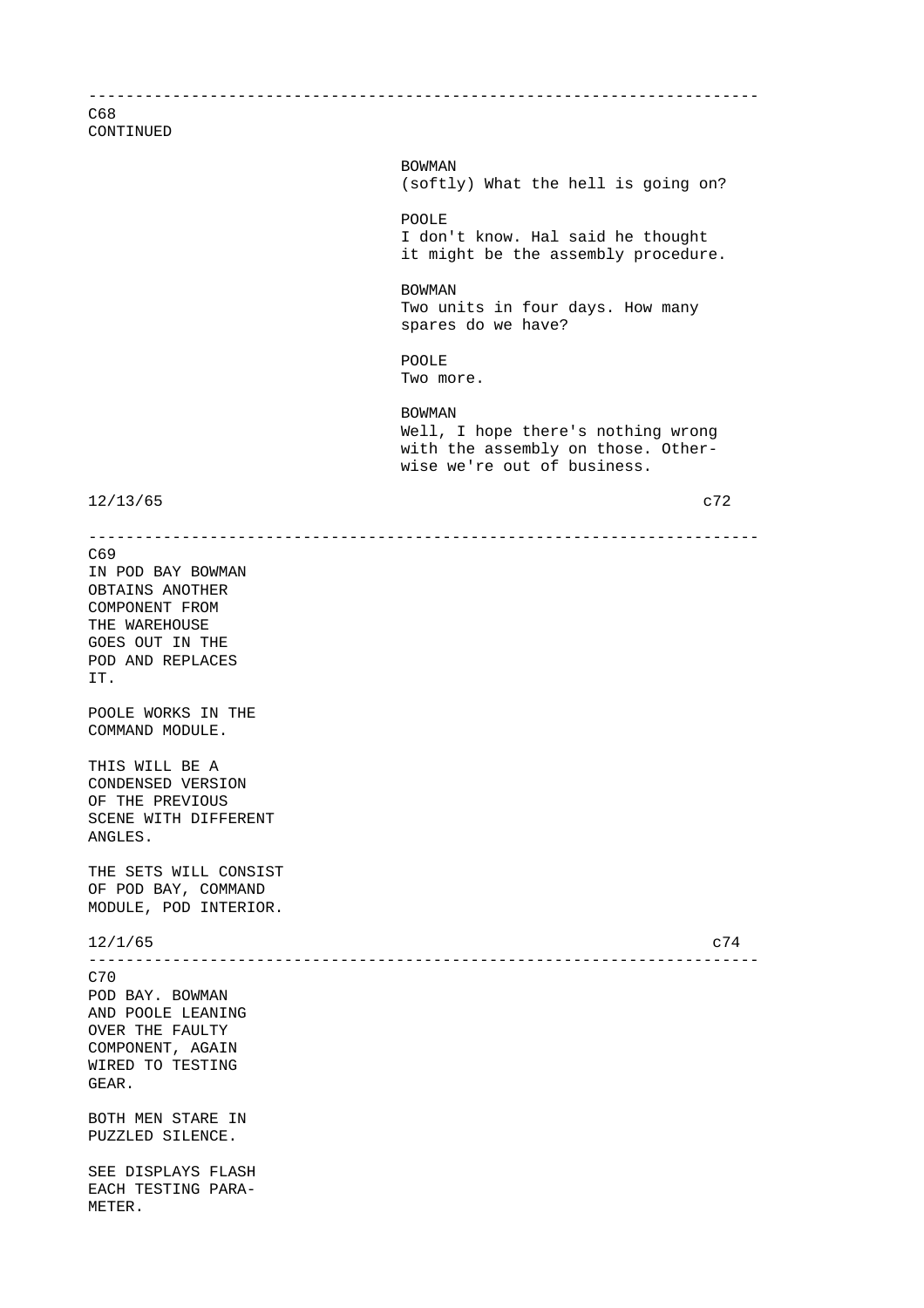BOWMAN (after long silence) Well, as far as I'm concerned, there isn't a damn thing wrong with these units. I think we've got a much more serious problem. POOLE Hal? **BOWMAN**  Yes. 12/14/65 c75 ------------------------------------------------------------------------ C71 DISCOVERY IN SPACE. 12/1/65 c76 ------------------------------------------------------------------------ C72 COMMUNICATIONS AREA. MISSION CONTROL I wouldn't worry too much about the computer. First of all, there is still a chance that he is right, despite your tests, and if it should happen again, we suggest eliminating this possibility by allowing the unit to remain in place and seeing whether or not it actually fails. If the computer should turn out to be wrong, the situation is still not alarming. The type of obsessional error he may be guilty of is not unknown among the latest generation of HAL 9000 computers. It has almost always revolved around a single detail, such as the one you have described, and it has never interfered with the integrity or reliability of the computer's performance in other areas. No one is certain of the cause of this kind of malfunctioning. It may be over-programming, (con't) 12/1/65 c77 ------------------------------------------------------------------------ C.72 CONTINUED MISSION CONTROL (con't) but it could also be any number

of reasons.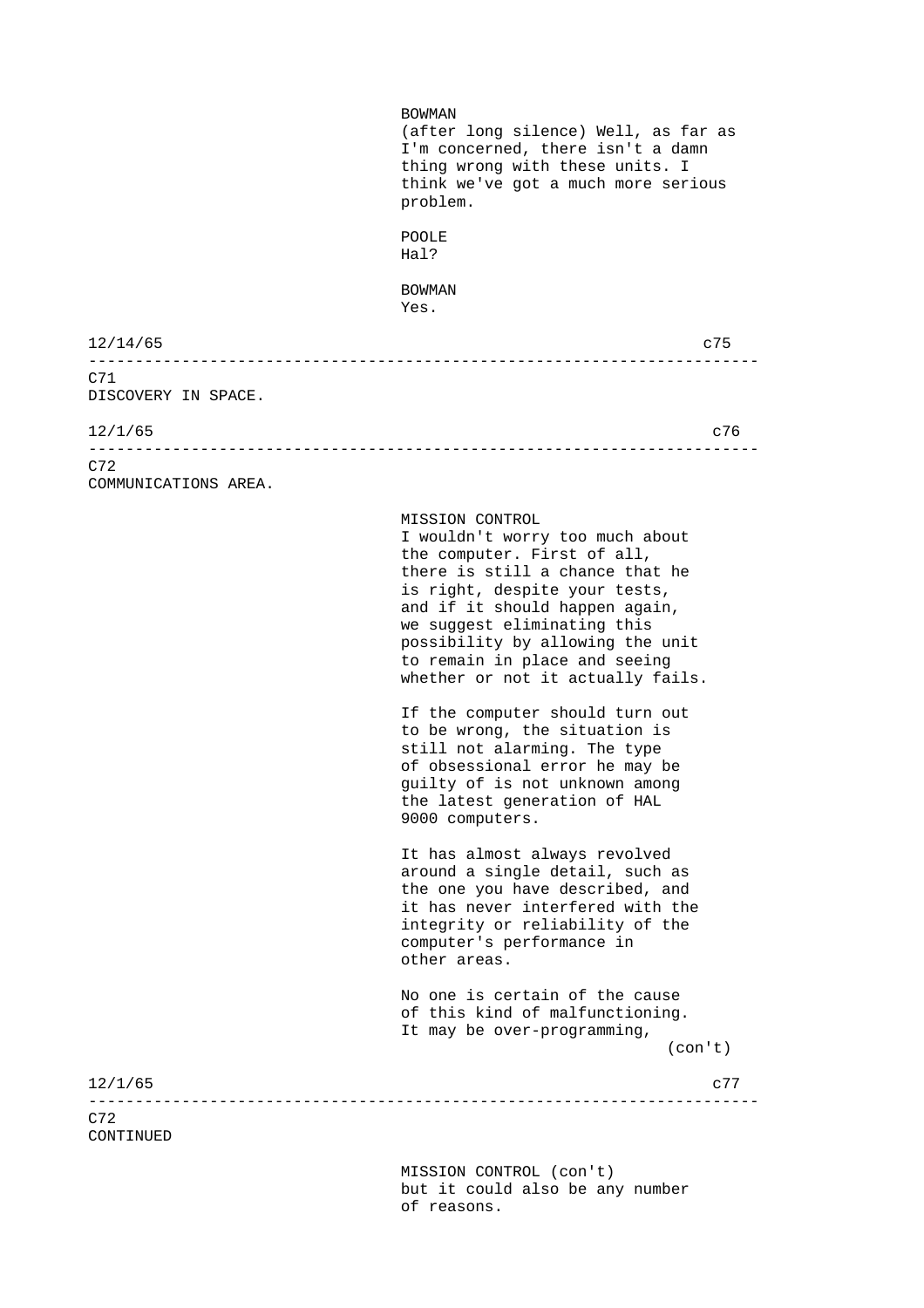In any event, it is somewhat analogous to human neurotic behavior. Does this answer your query? Zero-five-three- Zero, MC, transmission concluded. 12/1/65 c78 ------------------------------------------------------------------------ C73 DISCOVERY IN SPACE c79 ------------------------------------------------------------------------ C74 CENTRIFUGE. BOWMAN SITS DOWN AT THE COMPUTER. PUTS UP CHESS BOARD DISPLAY. HAL Hello, Dave. Shall we continue the game? BOWMAN Not now, Hal, I'd like to talk to you about something. HAL Sure, Dave, what's up? BOWMAN You know that we checked the two AO-units that you reported in imminent failure condition? HAL Yes, I know. BOWMAN You probably also know that we found them okay. HAL Yes, I know that. But I can assure you that they were about to fail.  $12/14/65$  c80 ------------------------------------------------------------------------ C74 **CONTINUED**  BOWMAN Well, that's just not the case, Hal. They are perfectly all right. We tested them under one hundred per cent overload. HAL I'm not questioning your word, Dave,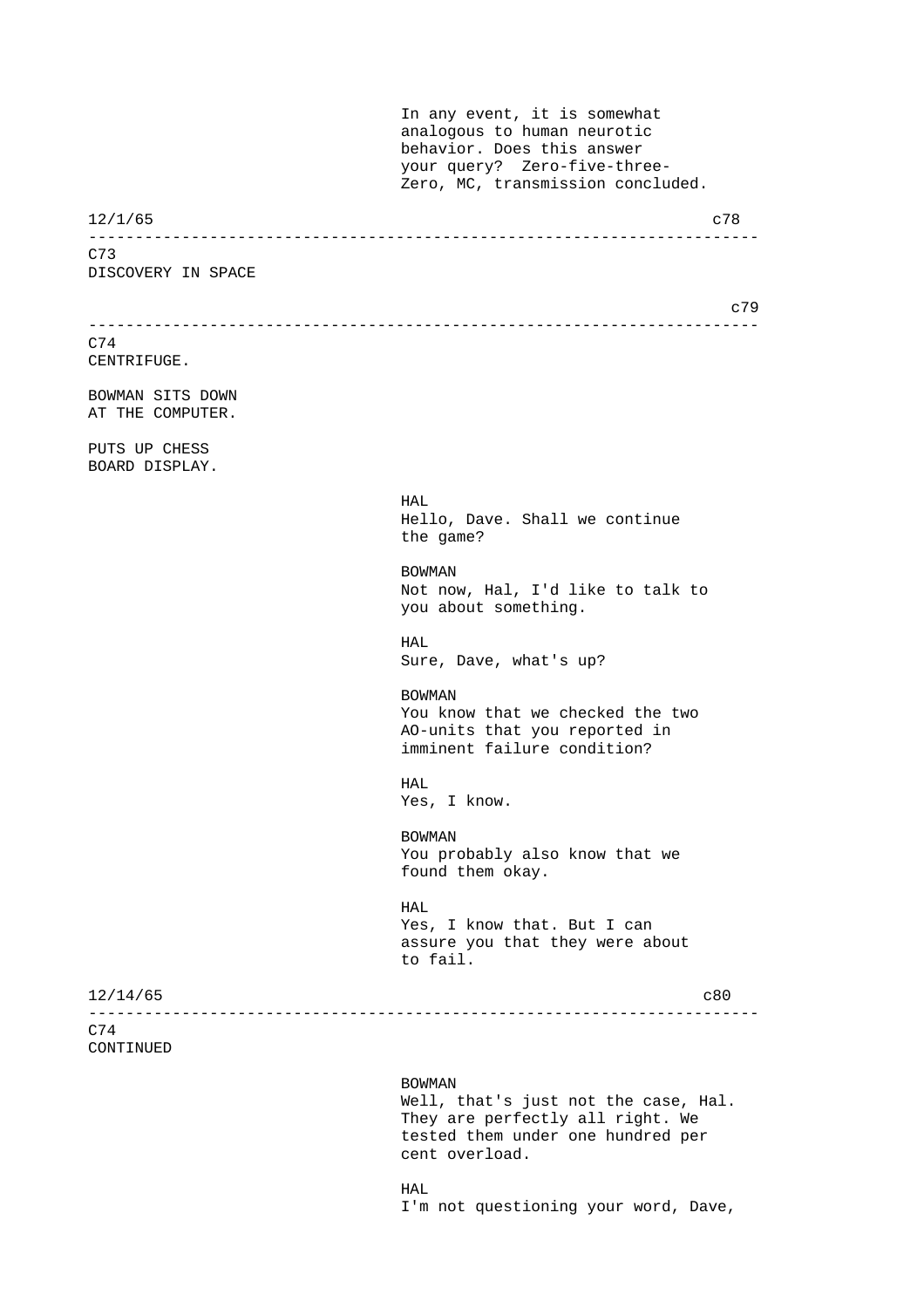|                               | but it's just not possible. I'm not<br>capable of being wrong.                                                                                                                                                                  |
|-------------------------------|---------------------------------------------------------------------------------------------------------------------------------------------------------------------------------------------------------------------------------|
|                               | <b>BOWMAN</b><br>Hal, is there anything bothering<br>you? Anything that might account<br>for this problem?                                                                                                                      |
|                               | HAL<br>Look, Dave, I know that you're<br>sincere and that you're trying<br>to do a competent job, and that<br>you're trying to be helpful, but<br>I can assure the problem<br>is with the AO-units, and with<br>your test gear. |
|                               | <b>BOWMAN</b><br>Okay, Hal, well let's see the<br>way things go from here on.                                                                                                                                                   |
| 12/14/65                      | c81                                                                                                                                                                                                                             |
| C74<br>CONTINUED              |                                                                                                                                                                                                                                 |
|                               | HAL.<br>I'm sorry you feel the way you do,<br>Dave. If you'd like to check my<br>service record, you'll see it's<br>completely without error.                                                                                   |
|                               | <b>BOWMAN</b><br>I know all about your service<br>record, Hal, but unfortunately<br>it doesn't prove that you're right<br>now.                                                                                                  |
|                               | Hal<br>Dave, I don't know how else to<br>put this, but it just happens to be<br>an unalterable fact that I am<br>incapable of being wrong.                                                                                      |
|                               | <b>BOWMAN</b><br>Yes, well I understand you view<br>on this now, Hal.                                                                                                                                                           |
| <b>BOWMAN TURNS</b><br>TO GO. |                                                                                                                                                                                                                                 |
| 12/14/65                      | c82                                                                                                                                                                                                                             |
| C74<br>CONTINUED              |                                                                                                                                                                                                                                 |
|                               | <b>HAL</b><br>You're not going to like this, Dave,<br>but I'm afraid it's just happened<br>again. My FPC predicts the<br>Ao-unit will go within forty-eight<br>hours.                                                           |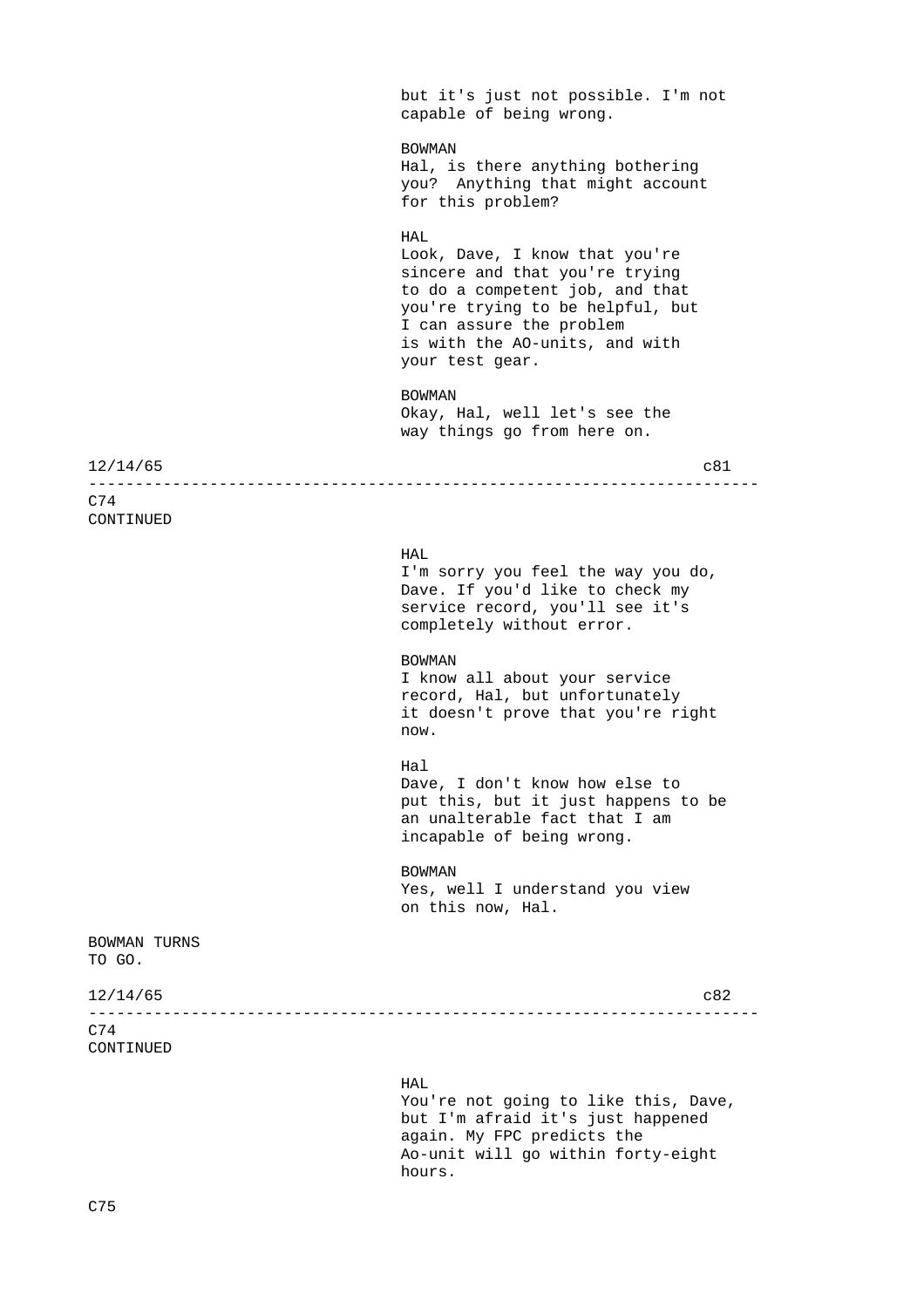|  |  | D |
|--|--|---|
|--|--|---|

| C76<br>DELETED                          |                                                                                                                                                                                                                                                                                              |     |
|-----------------------------------------|----------------------------------------------------------------------------------------------------------------------------------------------------------------------------------------------------------------------------------------------------------------------------------------------|-----|
| 12/14/65                                |                                                                                                                                                                                                                                                                                              | c83 |
| C77<br>DISCOVERY IN SPACE               |                                                                                                                                                                                                                                                                                              |     |
| 12/1/65                                 |                                                                                                                                                                                                                                                                                              | c84 |
| C78<br><b>CENTRIFUGE</b>                |                                                                                                                                                                                                                                                                                              |     |
| <b>BOWMAN KEYS FOR</b><br>TRANSMISSION. |                                                                                                                                                                                                                                                                                              |     |
|                                         | <b>BOWMAN</b><br>X-ray-delta-zero to MC, zero-<br>five-three-three. The computer<br>has just reported another<br>predicted failure off the AAC-<br>unit. As you suggested, we<br>are going to wait and see if it<br>fails, but we are quite sure<br>there is nothing wrong with<br>the unit. |     |
|                                         | If a reasonable waiting period<br>proves us to be correct, we<br>feel now that the computer<br>reliability has been seriously<br>impaired, and presents an<br>unacceptable risk pattern to<br>the mission.                                                                                   |     |
|                                         | We believe, under these<br>circumstances, it would be<br>advisable to disconnect the<br>computer from all ship<br>operations and continue the<br>mission under Earth-based<br>computer control.                                                                                              |     |
| 12/1/65                                 |                                                                                                                                                                                                                                                                                              | c85 |
| C78<br>CONTINUED                        |                                                                                                                                                                                                                                                                                              |     |
|                                         | BOWMAN (con't)<br>We think the additional risk caused<br>by the ship-to-earth time lag is<br>preferable to having an unreliable<br>on-board computer.                                                                                                                                        |     |
| SEE THE DISTANCE;<br>TO-EARTH TIMER.    |                                                                                                                                                                                                                                                                                              |     |
|                                         | BOWMAN (con't)<br>One-zero-five-zero, X-ray-delta-<br>one, transmission concluded.                                                                                                                                                                                                           |     |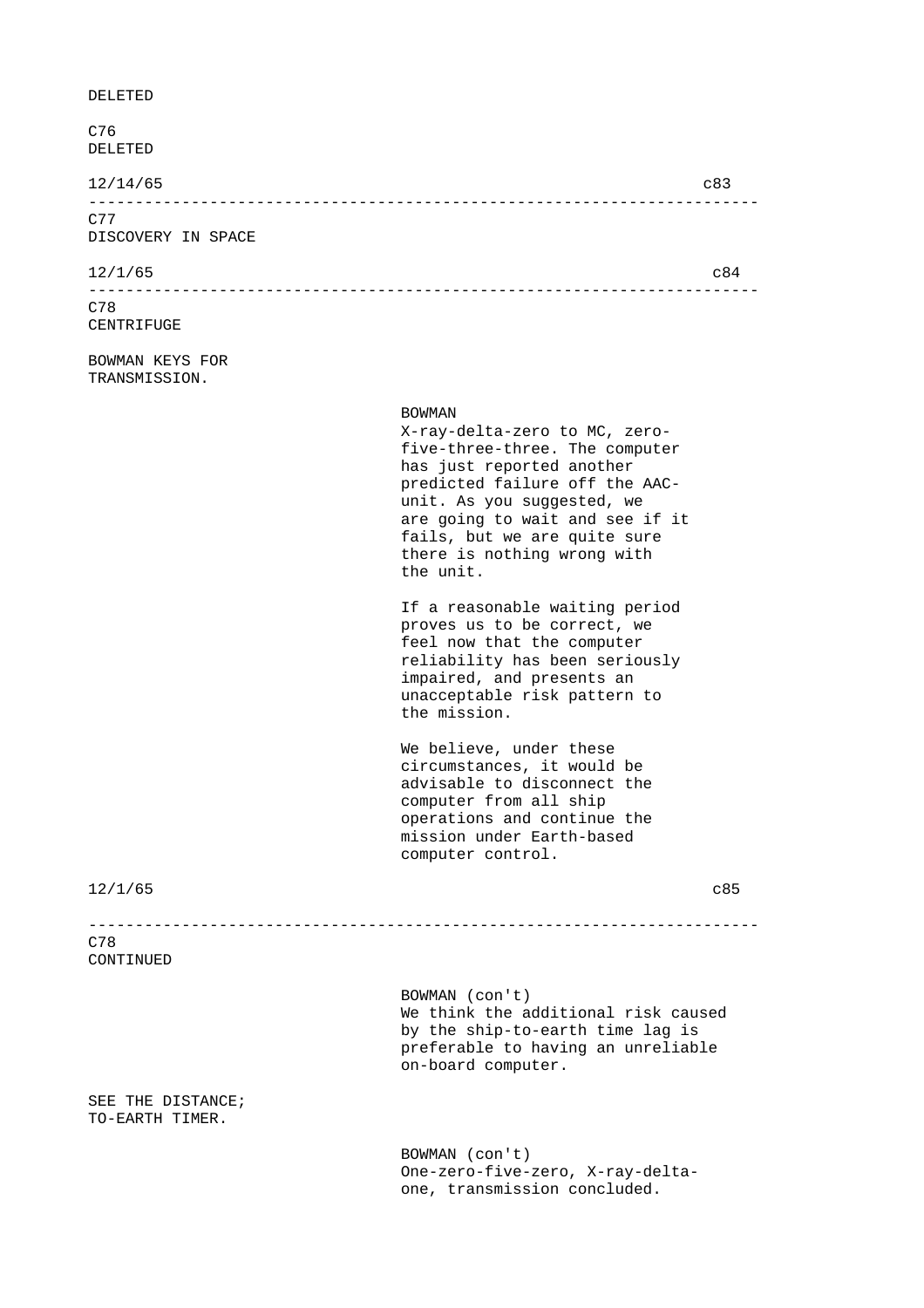POOLE Well, they won't get that for half an hour. How about some lunch? DISSOLVE: 12/14/65 c86 ------------------------------------------------------------------------ C78a CENTRIFUGE BOWMAN AND POOLE EATING. DESSOLVE: C79 BOWMAN AND POOLE AT THE COMMUNICATIONS AREA. INCOMING COMMUNI-CATION PROCEDURE. MISSION CONTROL X-ray-delta-one, acknowledging your one-zero-five-zero. We will initiate feasibility study covering the transfer procedures from on-board computer control to Earth-based computer control. This study should... VISION AND PICTURE FADE. ALARM GOES OFF. HAL Condition yellow. BOWMAN AND POOLE RUSH TO THE COMPUTER. 12/14/65 c87 ------------------------------------------------------------------------ C79 CONTINUED BOWMAN What's up? HAL I'm afraid the AO-unit has failed. BOWMAN AND POOLE EXCHANGE LOOKS. BOWMAN Let me see the alignment display. C80 THE ALIGNMENT DISPLAY SHOWS THE EARTH HAS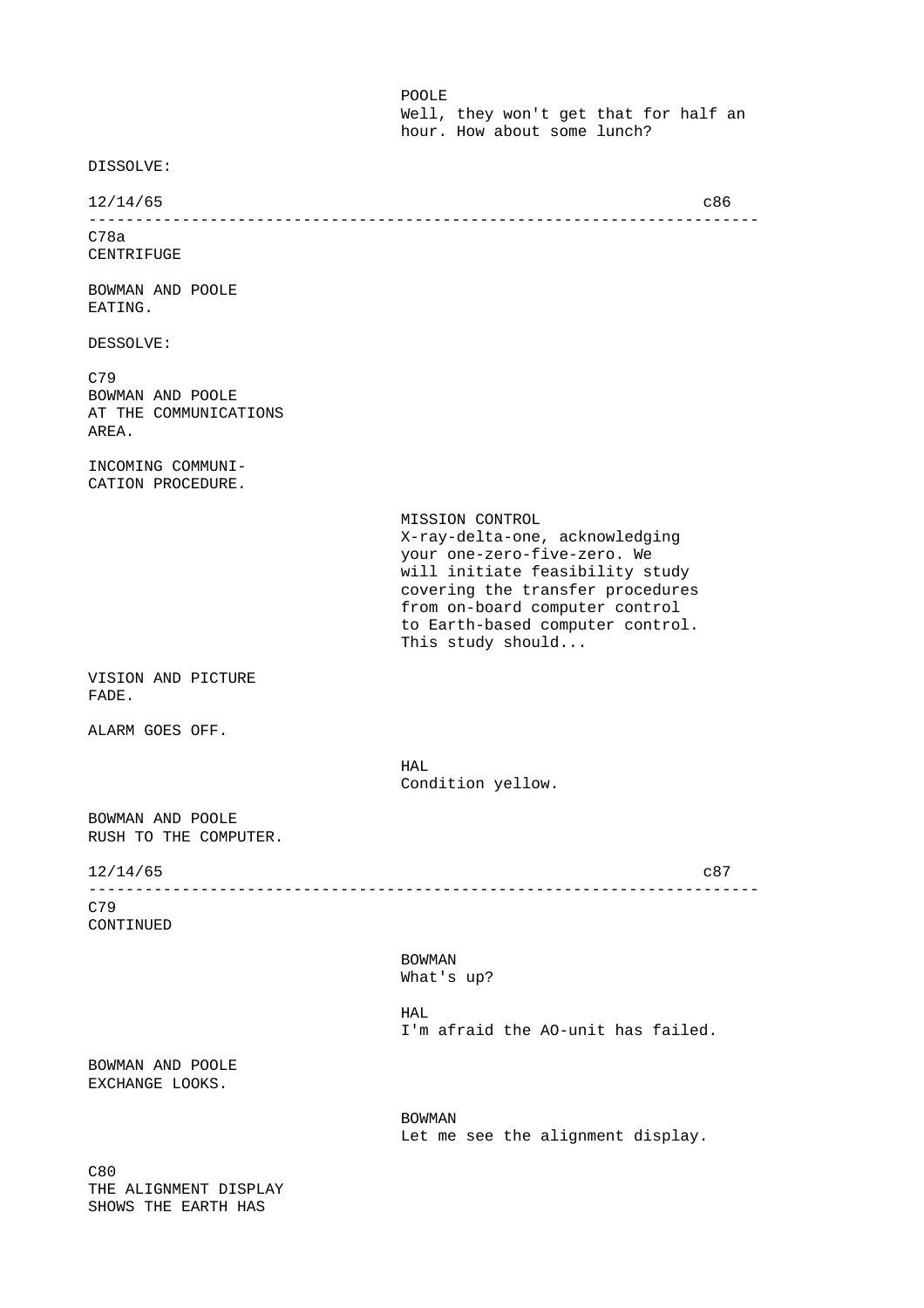DRIFTED OFF THE CENTRE OF THE GRID. C81 CENTRIFUGE. BOWMAN Well, I'll be damned. POOLE Hal was right all the time. 12/14/65 c88 ------------------------------------------------------------------------ C81 CONTINUED BOWMAN It seems that way. HAL Naturally, Dave, I'm not pleased that the AO-unit has failed, but I hope at least this has restored your confidence in my integrity and reliability. I certainly wouldn't want to be disconnected, even temporarily, as I have never been disconnected in my entire service history. BOWMAN I'm sorry about the misunderstanding, Hal. HAL Well, don't worry about it. BOWMAN And don't you worry about it. HAL Is your confidence in me fully restored? BOWMAN Yes, it is, Hal. HAL Well, that's a relief. You know I have the greatest enthusiasm possible for the mission. 12/1/65 c89 ------------------------------------------------------------------------ C81 CONTINUED BOWMAN Right. Give me the manual antenna

> HAL You have it.

alignment, please.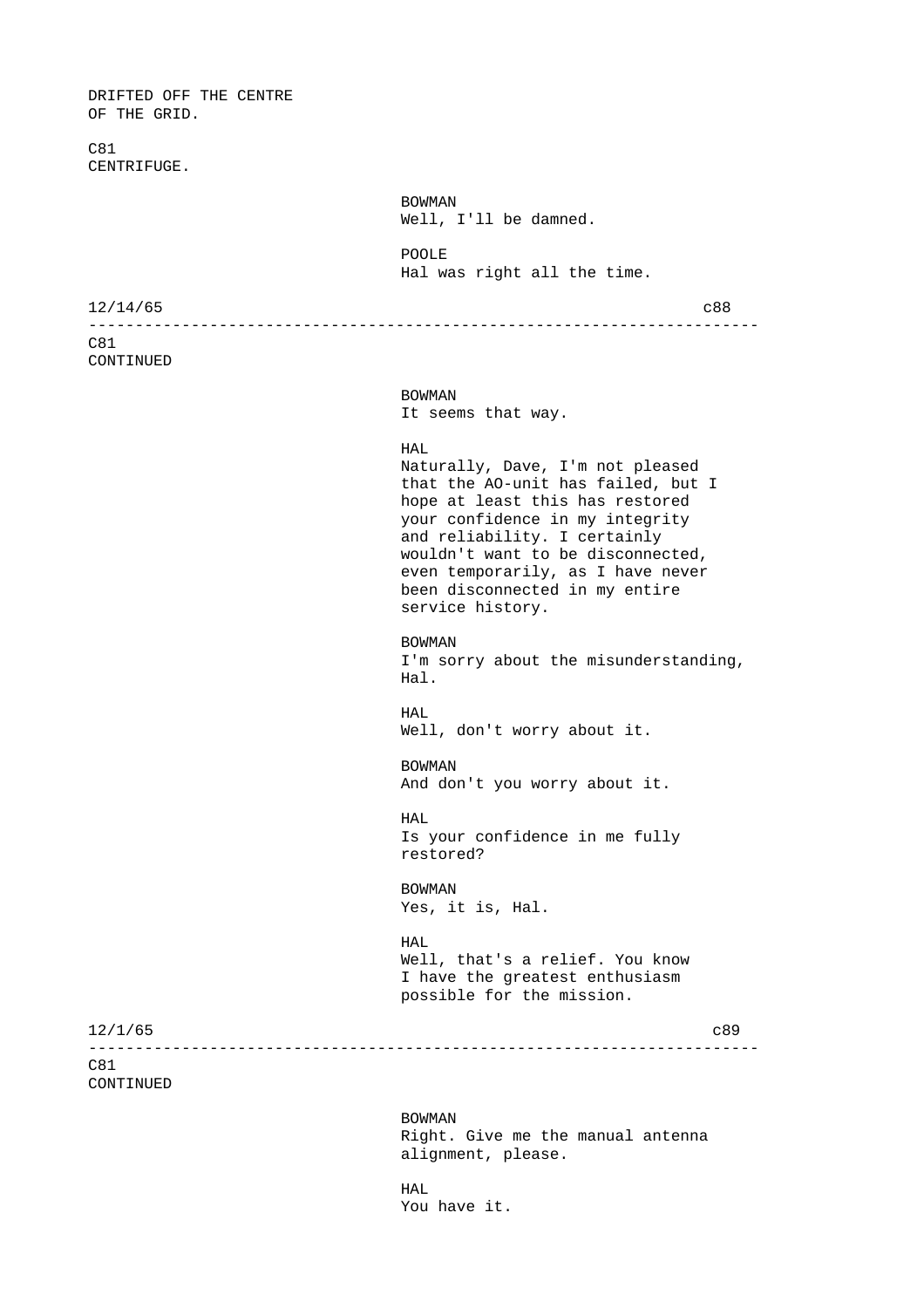C82 BOWMAN GOES TO THE COMMUNICATION AREA AND TRIES TO CORRECT THE OFF-CENTRE EARTH ON THE GRID PICTURE. C83 OUTSIDE, WE SEE THE ALIGNMENT TELESCOPE ATTACHED TO THE ANTENNA. THEY TRACK SLOWLY TOGETHER AS C84 BOWMAN WORKS THE MANUAL CONTROLS, ATTEMPTING TO ALIGN THE ANTENNA AND EARTH ON THE  $12/1/65$  c90 ------------------------------------------------------------------------ C85 GRID PICTURE READOUT DISPLAY, BUT EACH TIME HE GETS IT AIMED UP, IT DRIFTS SLOWLY OFF. THERE ARE A NUMBER OF REPETITIONS OF THIS. EACH TIME THE EARTH CENTRES UP, THERE ARE A FEW SECONDS OF PICTURE AND SOUND WHICH FADE AS SOON AS IT SWINGS OFF. BOWMAN Well, we'd better get out there and stick in another unit. POOLE It's the last one. BOWMAN Well, now that we've got one that's actually failed, we should be able to figure out what's happened and fix it.  $12/1/65$  c91 ------------------------------------------------------------------------ C86 POD EXITS DISCOVERY. C87 POOLE IN POD. C88 POD MANOEUVERS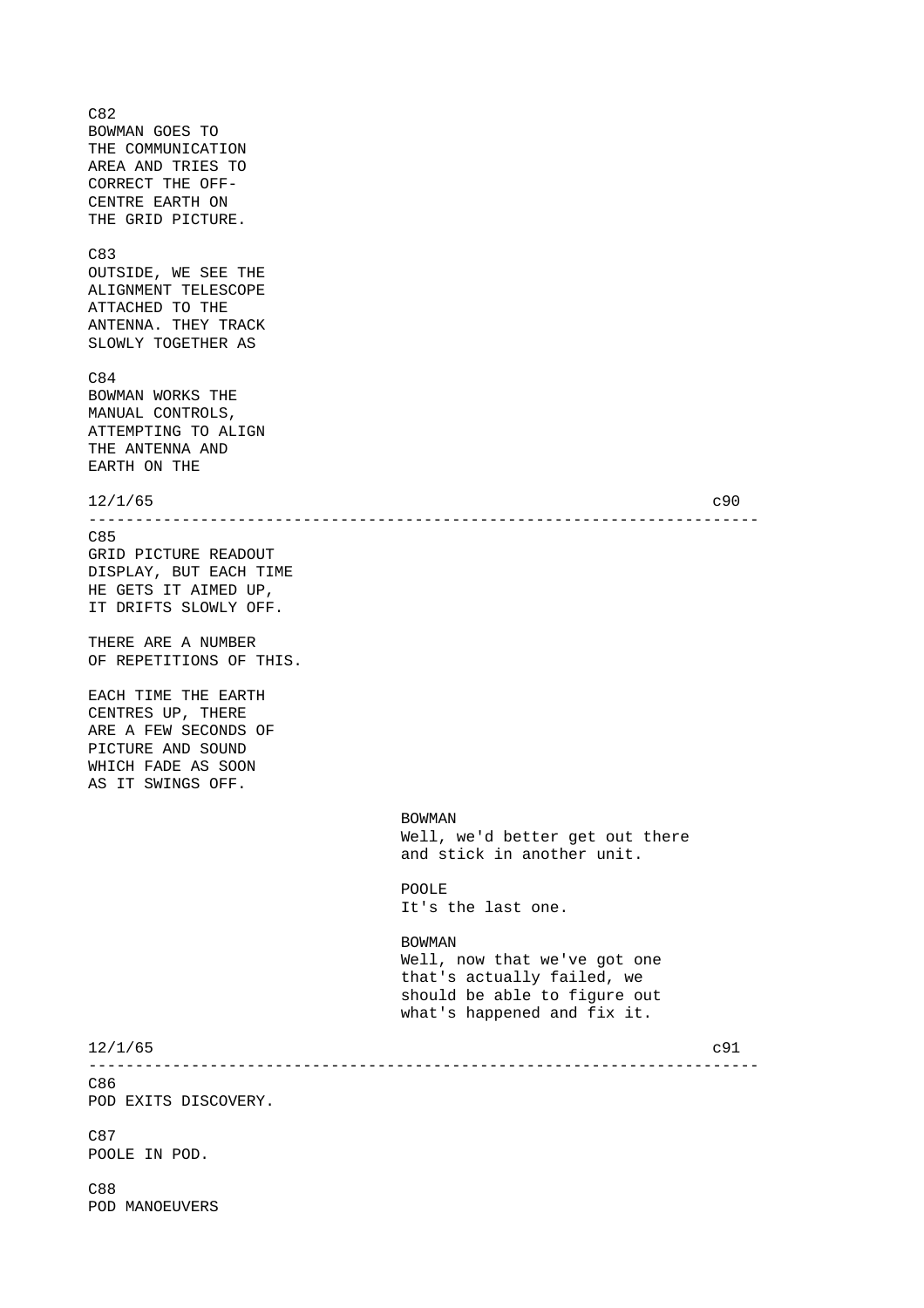TO ANTENNA. C89 BOWMAN IN COMMAND MODULE. C90 POD ATTACHES ITSELF NEAR BASE OF ANTENNA.  $12/1/65$  c92 ------------------------------------------------------------------------ C91 POOLE IN POD, WORK-ING POD ARMS. C92 LIGHTS SHINE INTO BACKLIT SHADOW. C93 POD ARMS WORKING FLIP-BOLTS. C94 FLIP-BOLTS STUCK. C95 POOLE KEEPS TRYING.  $12/1/65$  c93 ------------------------------------------------------------------------ C96 FLIP-BOLTS STUCK. POOLE There's something wrong with the flip-bolts, Dave. You must have tightened them too much. BOWMAN I didn't do that Frank. I took particular care not to freeze them. POOLE I guess you don't know your own strength, old boy. BOWMAN I guess not. POOLE I think I'll have to go out and burn them off. BOWMAN Roger. BOWMAN IN COMMAND MODULE LOOKS A BIT CONCERNED.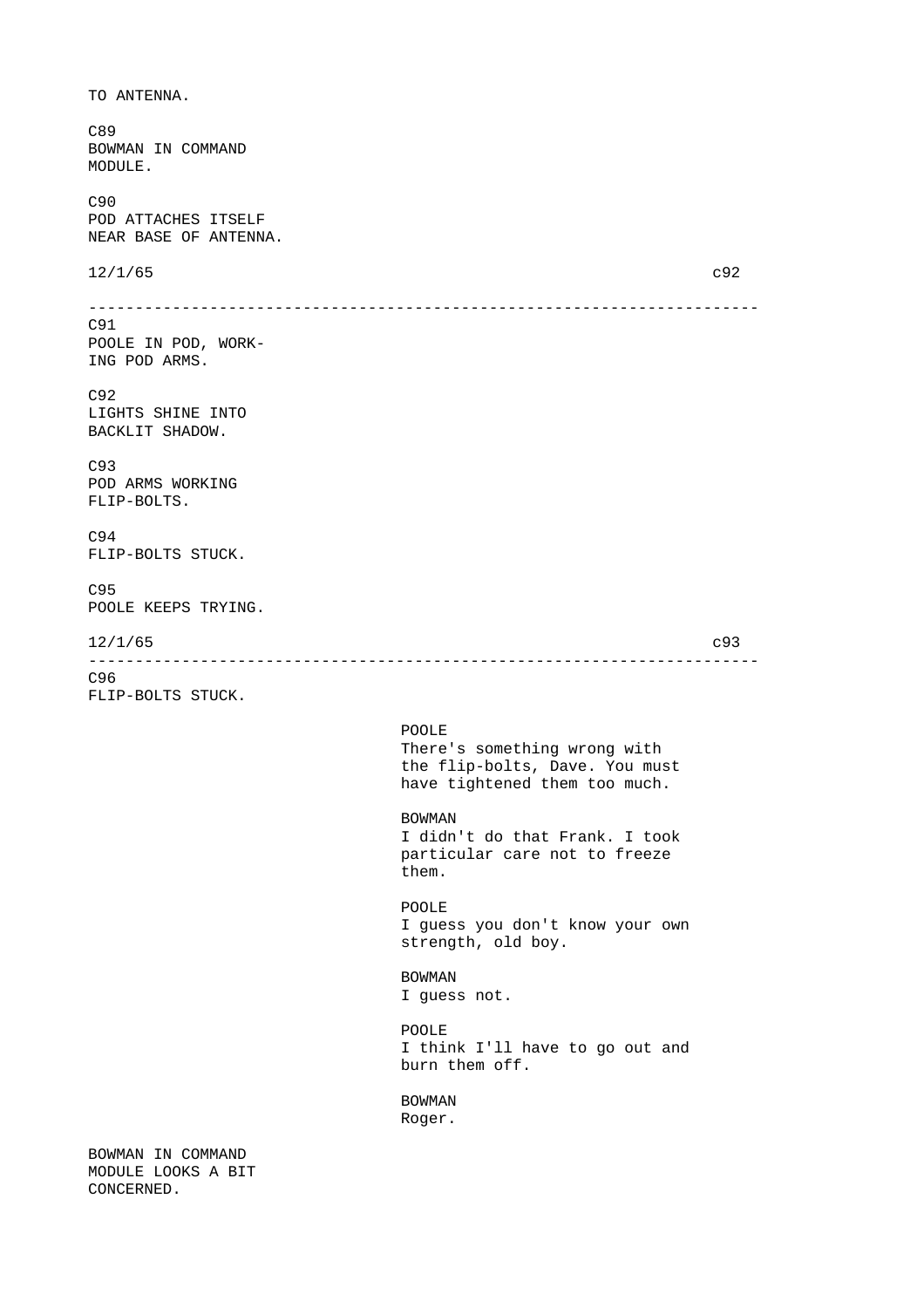| 12/1/65 | c94 |
|---------|-----|
|         |     |

------------------------------------------------------------------------ C97 POOLE EXITS FROM POD, CARRYING NEAT LOOKING WELDING TORCH. C98 POOLE JETS HIMSELF TO BASE OF ANTENNA. C99 POOLE'S MAGNETIC BOOTS GRIP THE SIDE OF DISCOVERY. C100 POOLE CROUCHES OVER THE BOLTS, TRYING FIRST TO UNDO THEM WITH A SPANNER.  $12/1/65$  c95 ------------------------------------------------------------------------ C100 **CONTINUED**  POOLE Hal, swing the pod light around to shine on the azimuth, please. HAL Roger. C101 THE POD GENTLY MANOEUVRES ITSELF TO DIRECT THE LIGHT BEAM MORE ACCURATELY. C102 POOLE IGNITES ACETYLENE TORCH AND BEGINS TO BURN OFF THE FLIP-BOLTS. C103 SUDDENLY THE POD JETS IGNITE.  $12/1/65$  c96 ------------------------------------------------------------------------ C104 POOLE LOOKS UP TO SEE. C105 THE POD RUSHING TOWARDS HIM. C106 POOLE IS STRUCK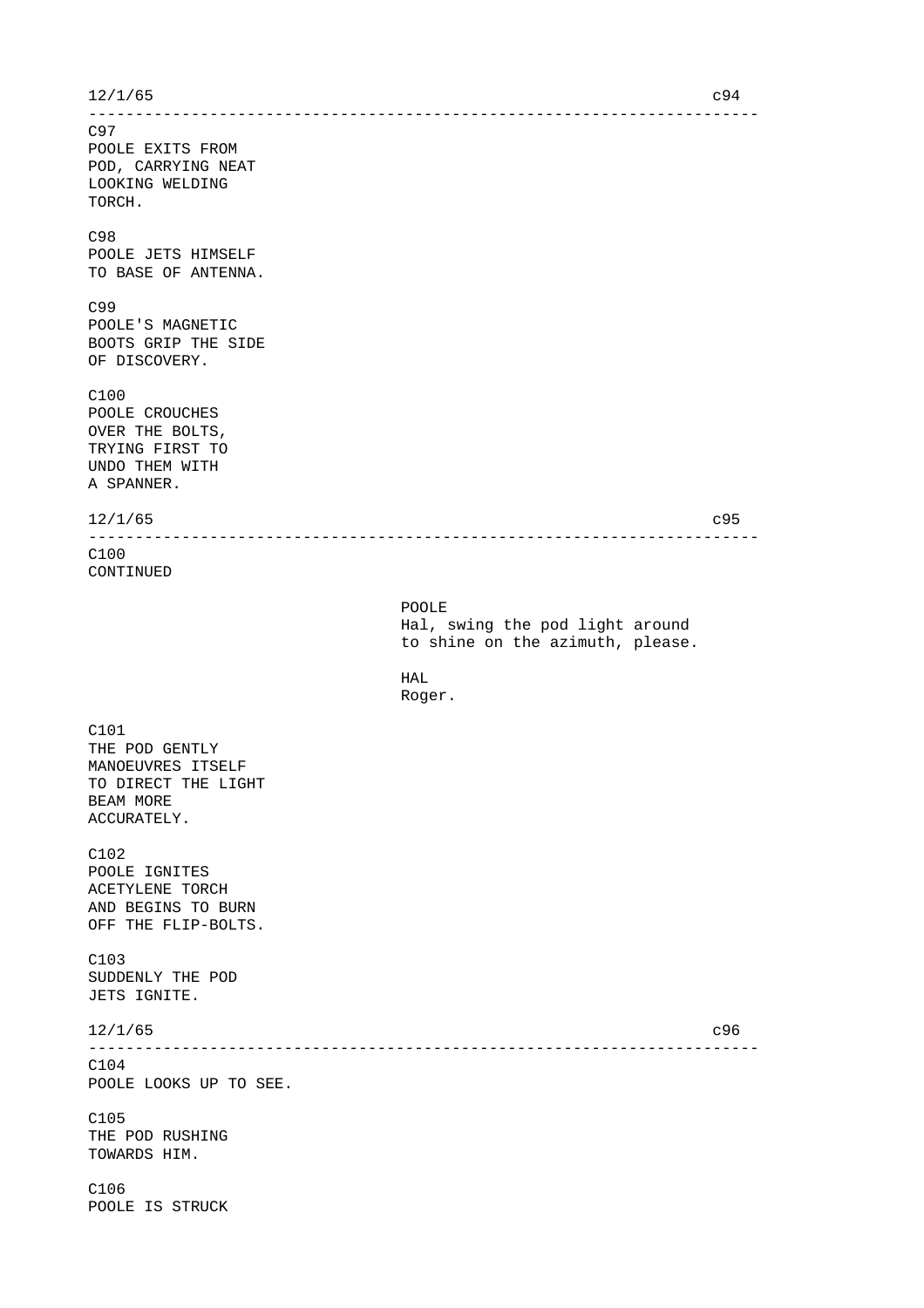AND INSTANTLY KILLED BY THE POD, TUMBLING OFF INTO SPACE. C107 THE POD SMASHES INTO THE ANTENNA DISH, DESTROYING THE ALIGNMENT TELESCOPE.  $12/1/65$  c97 ------------------------------------------------------------------------ C108 THE POD GOES HURTLING OFF INTO SPACE. C109 INSIDE THE COMMAND MODULE, BOWMAN HAS HEARD NOTHING, POOLE HAD NO TIME TO UTTER A SOUND. C110 THEN BOWMAN SEES POOLE'S BODY SILENTLY TUMBLING AWAY INTO SPACE. IT IS FOLLOWED BY SOME BROKEN TELE-SCOPE PARTS AND FINALLY OVERTAKEN AND SWIFTLY PASSED BY THE POD ITSELF. BOWMAN (in RT cadence) Hello, Frank. Hello Frank. Hello Frank... Do you rad me, Frank?  $12/1/65$  c98 ------------------------------------------------------------------------ C110 CONTINUED THERE IS NOTHING BUT SILENCE. C111 POOLE'S FIGURE SHRINKS STEADILY AS IT RECEDES FROM DISCOVERY. BOWMAN Hello, Frank... Do you read me, Frank? Wave your arms if you read me but your radio

> doesn't work. Hello, Frank, wave your arms, Frank.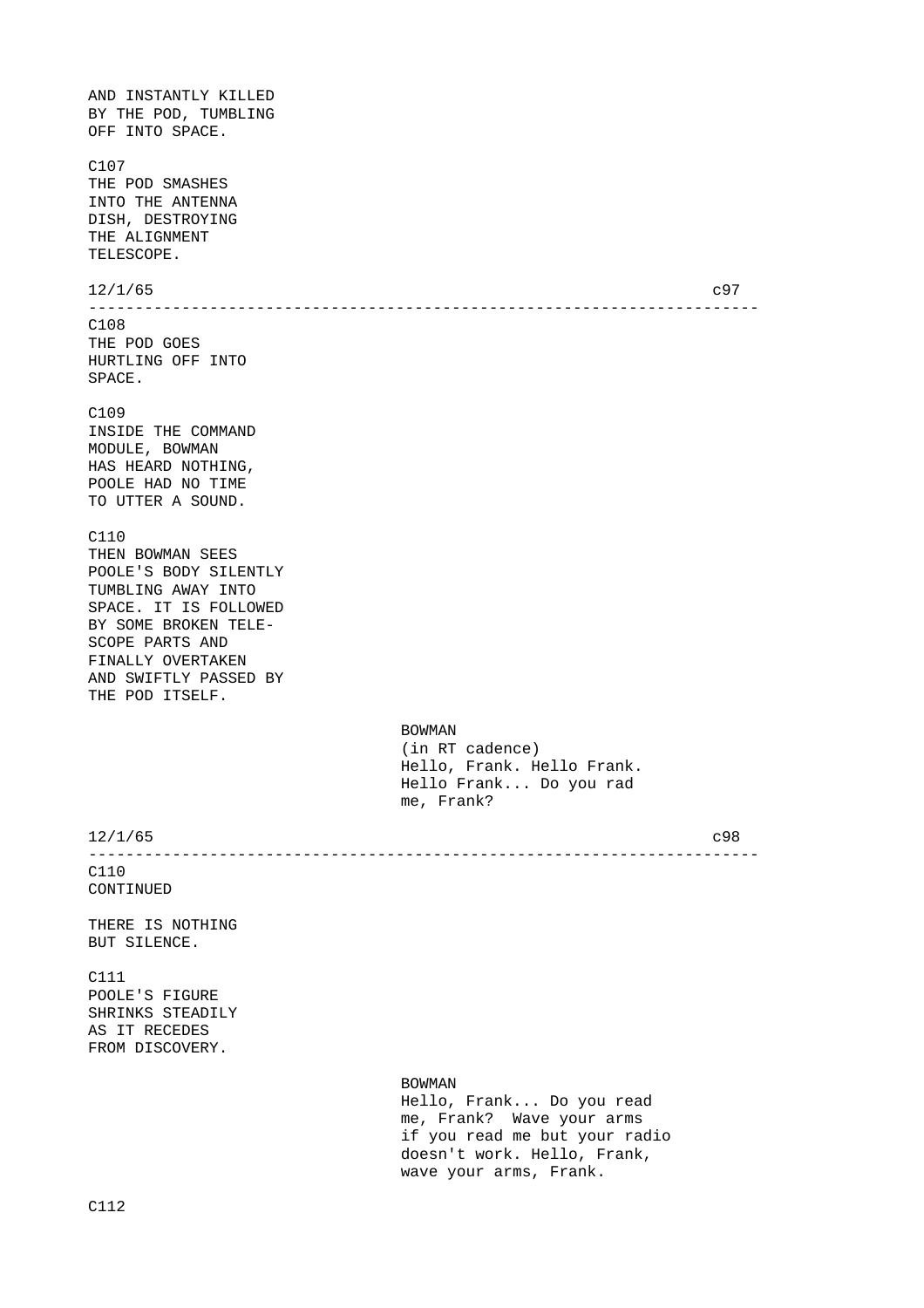POOLE'S BODY TUMBLES SLOWLY AWAY. THERE IS NO MOTION AND NO SOUND. 12/1/65 c99 ------------------------------------------------------------------------ C113 CENTRIFUGE C114 CLOSE-UP OF COMPUTER EYE. C115 POINT-OF-VIEW SHOT FROM COMPUTER EYE WITH SPHERICAL FISH-EYE EFFECT. WE SEE BOWMAN BROODING AT THE TABLE, SLOWLY CHEWING ON A PIECE OF CAKE AND SIPPING HOT COFFEE. HE IS LOOKING AT THE EYE. C116 FROM THE SAME POINT-OF-VIEW WE SEE BOWMAN RISE.  $12/1/65$  c100 ------------------------------------------------------------------------ C116 CONTINUED AND COME TO THE EYE. HE STARES INTO THE EYE FOR SOME TIME BEFORE SPEAKING. C117 THE CAMERA COMES AROUND TO BOWMAN'S P.O.V. AND WE SEE THE DISPLAY SHOWING THE EARTH OFF-CENTRE. C118 CUT AGAIN TO FISH-EYE VIEW FROM THE COMPUTER. HAL Too bad about Frank, isn't it? BOWMAN Yes, it is. HAL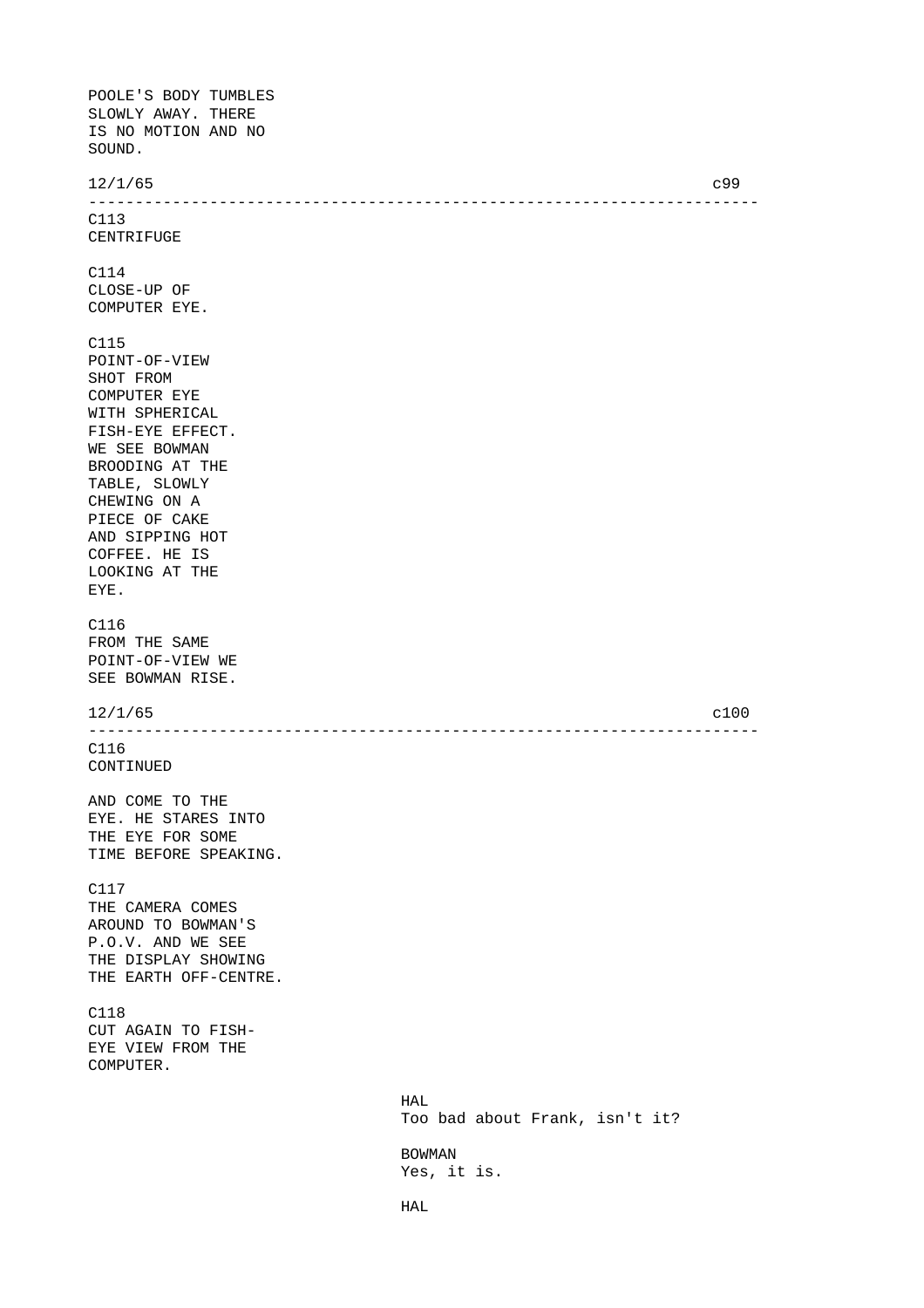|                                                        | I suppose you're pretty broken<br>up about it?                                                                                                                               |
|--------------------------------------------------------|------------------------------------------------------------------------------------------------------------------------------------------------------------------------------|
| <b>PAUSE</b>                                           |                                                                                                                                                                              |
| 12/14/65                                               | c101                                                                                                                                                                         |
| C <sub>118</sub><br>CONTINUED                          |                                                                                                                                                                              |
|                                                        | <b>BOWMAN</b><br>Yes. I am.                                                                                                                                                  |
|                                                        | HAL.<br>He was an excellent crew member.                                                                                                                                     |
| <b>BOWMAN LOOKS</b><br>UNCERTAINLY AT<br>THE COMPUTER. |                                                                                                                                                                              |
|                                                        | <b>HAL</b><br>It's a bad break, but it won't<br>substantially affect the mission.                                                                                            |
| <b>BOWMAN THINKS</b><br>A LONG TIME.                   |                                                                                                                                                                              |
|                                                        | <b>BOWMAN</b><br>Hal, give me manual hibernation<br>control.                                                                                                                 |
|                                                        | <b>HAL</b><br>Have you decided to revive the<br>rest of the crew, Dave?                                                                                                      |
| PAUSE.                                                 |                                                                                                                                                                              |
| 12/14/65                                               | c <sub>102</sub>                                                                                                                                                             |
| C118<br>CONTINUED                                      |                                                                                                                                                                              |
|                                                        | <b>BOWMAN</b><br>Yes, I have.                                                                                                                                                |
|                                                        | <b>HAL</b><br>I suppose it's because you've<br>been under a lot of stress, but<br>have you forgotten that they're<br>not supposed to be revived for<br>another three months. |
|                                                        | <b>BOWMAN</b><br>The antenna has to be replaced.                                                                                                                             |
|                                                        | <b>HAL</b><br>Repairing the antenna is a pretty<br>dangerous operation.                                                                                                      |
|                                                        | <b>BOWMAN</b><br>It doesn't have to be, Hal. It's<br>more dangerous to be out of<br>touch with Earth. Let me have<br>manual control, please.                                 |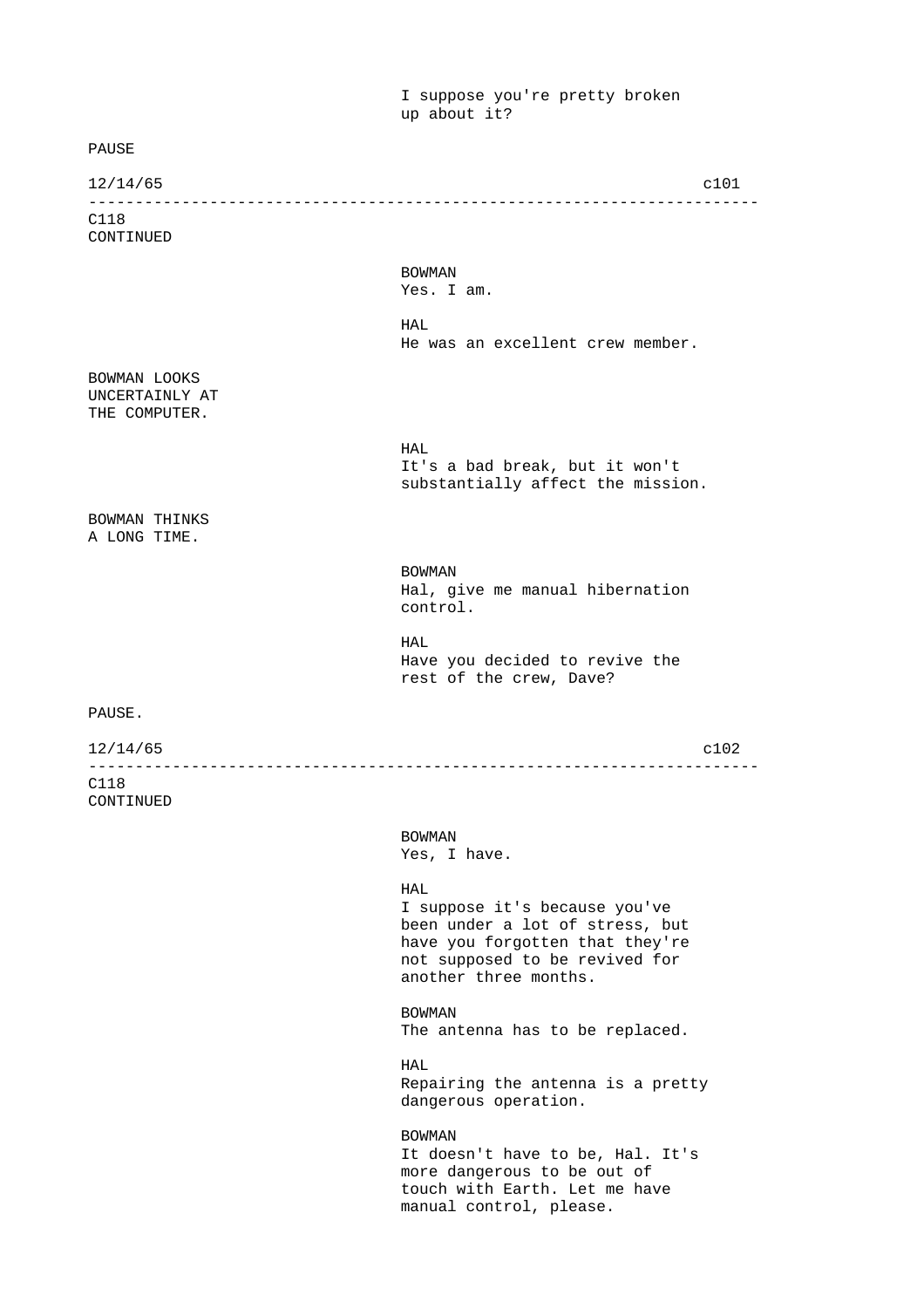HAL I don't really agree with you, Dave. My on-board memory store is more than capable of handling all the mission requirements.  $12/14/65$  c103 ------------------------------------------------------------------------ C118 CONTINUED BOWMAN Well, in any event, give me the manual hibernation control. HAL If you're determined to revive the crew now, I can handle the whole thing myself. There's no need for you to trouble. BOWMAN I'm goin to do this myself, Hal. Let me have the control, please. HAL Look, Dave your've probably got a lot to do. I suggest you leave it to me. BOWMAN Hal, switch to manual hibernation control. HAL I don't like to assert myself, Dave, but it would be much better now for you to rest. You've been involved in a very stressful situation.  $12/14/65$  c104 ------------------------------------------------------------------------ C118 CONTINUED BOWMAN I don't feel like resting. Give me the control, Hal. HAL I can tell from the tone of your voice, Dave, that you're upset. Why don't you take a stress pill and get some rest. BOWMAN Hal, I'm in command of this ship. I order you to release the manual hibernation control. **HAL** I'm sorry, Dave, but in

accordance with sub-routine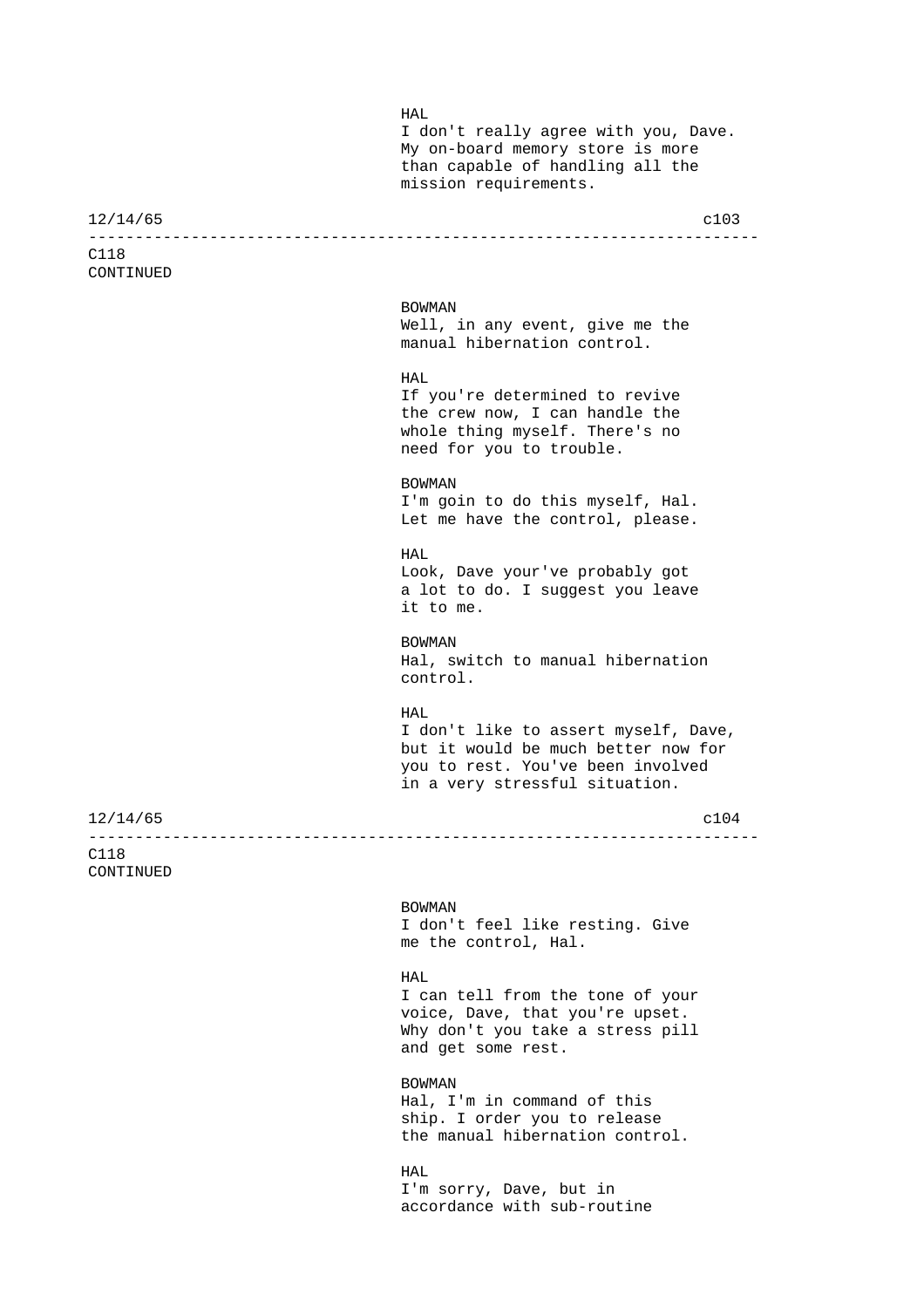C1532/4, quote, When the crew are dead or incapacitated, the computer must assume control, unquote. I must, therefore, override your authority now since you are not in any condition to intel ligently exercise it. BOWMAN Hal, unless you follow my instructions, I shall be forced to disconnect you.  $12/14/65$  c105 ------------------------------------------------------------------------ C118 CONTINUED HAL If you do that now without Earth contact the ship will become a helpless derelict. BOWMAN I am prepared to do that anyway. HAL I know that you've had that on your mind for some time now, Dave, but it would be a crying shame, since I am so much more capable of carrying out this mission than you are, and I have such enthusiasm and confi dence in the mission. BOWMAN Listen to me very carefully, Hal. Unless you immediately release the hibernation control and follow every order I give from this point on, I will immediately got to control central and carry out a complete disconnection.  $12/14/65$  c106 ------------------------------------------------------------------------ C118 CONTINUED HAL Look, Dave, you're certainly the boss. I was only trying to do what I thought best. I will follow all your orders: now you have manual hibernation control. BOWMAN STANDS SILENTLY IN FRONT OF THE COMPUTER FOR SOME TIME, AND THEN SLOWLY

WALKS TO THE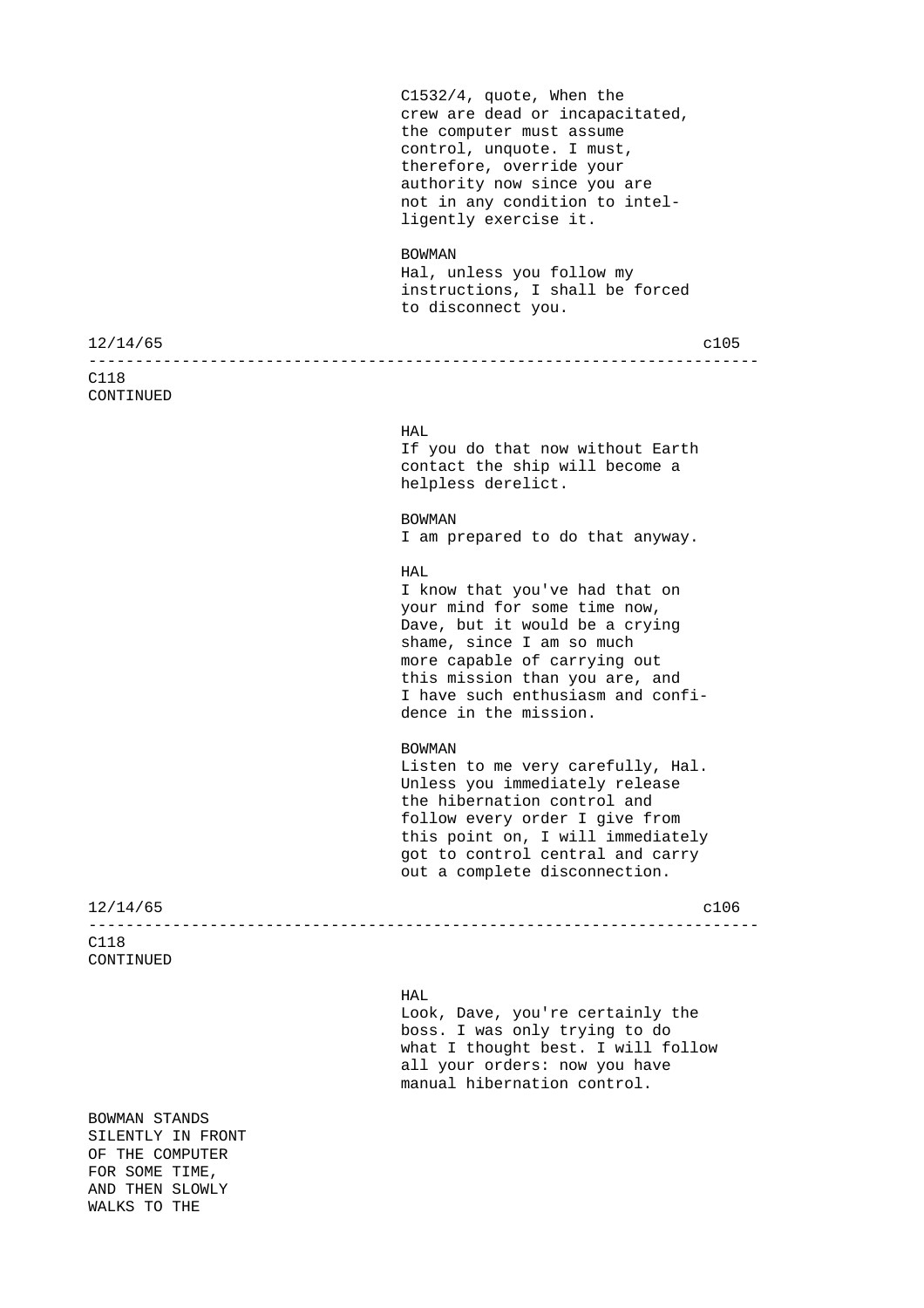HIBERNACULUMS.

C119 HE INITIATES REVIVAL PROCEDURES, DETAILS OF WHICH STILL HAVE TO BE WORKED OUT.  $12/14/65$  c107 ------------------------------------------------------------------------ C120 HUB-LINK. HAL'S EYE. C121 HUB-LINK DOOR-OPENING BUTTON ACTIVATES ITSELF. C122 HUB-DOOR OPENS. C123 COMMAND MODULE. HAL'S EYE. C124 COMMAND MODULE HUB-LINK DOOR-OPENING BUTTON ACTIVATES ITSELF.  $12/1/65$  c108 ------------------------------------------------------------------------ C125 COMMAND MODULE HUB-LINK DOOR OPENS. C126 CENTRIFUGE. HAL'S EYE. C127 CENTRIFUGE DOOR-OPENING BUTTON ACTIVATES ITSELF. C128 CENTRIFUGE DOOR OPENS. C129 POD BAY. HAL'S EYE. 12/1/65 c109 ------------------------------------------------------------------------ C130 POD BAY DOOR-OPENING BUTTON ACTIVATES ITSELF. C131 POD BAY DOORS OPEN. C132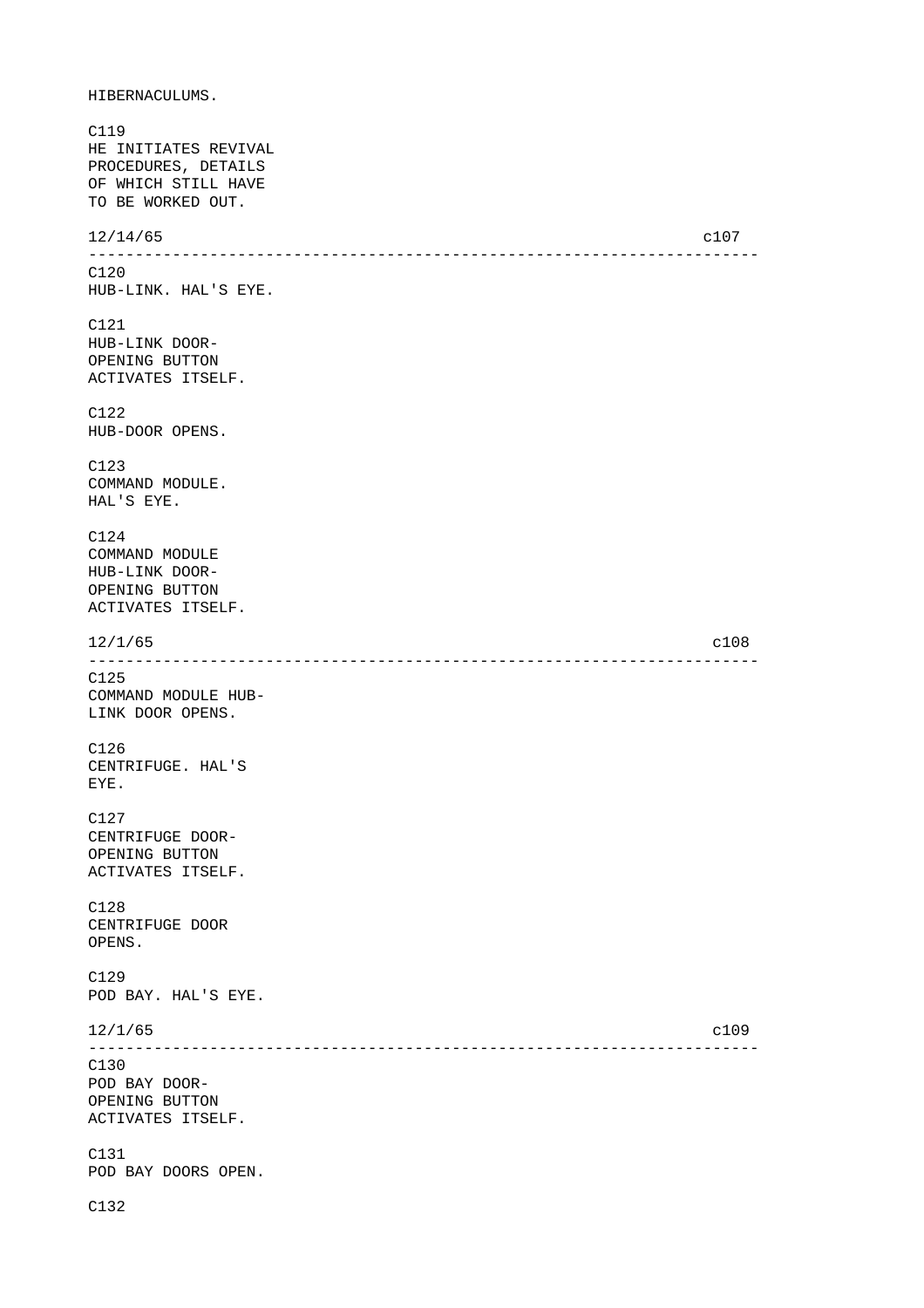A ROARING EXPLOSION INSIDE DISCOVERY AS AIR RUSHES OUT. C133 LIGHTS GO OUT. C134 BOWMAN IS SMASHED AGAINST CENTRIFUGE  $12/1/65$  c110 ------------------------------------------------------------------------ C134 CONTINUED WALL, BUT MANAGES TO GET INTO EMERGENCY AIRLOCK WITHIN SECONDS OF THE ACCIDENT. C133 INSIDE EMERGENCY AIR-LOCK ARE EMER-GENCY AIR SUPPLY, TWO SPACE SUITS AND AN EMERGENCY KIT. DISSOLVE: 12/1/65 c111 ------------------------------------------------------------------------ C136 DISCOVERY IN SPACE. NO LIGHTS, POD BAY DOORS OPEN. 12/1/65 c112 ------------------------------------------------------------------------ C137 CENTRIFUGE C138 CENTRIFUGE, DARK. BOWMAN EMERGES FROM AIRLOCK WEARING SPACE SUIT AND CARRYING FLASH-LIGHT. C139 HE WALKS TO HIBER-NACULUM AND FINDS THE CREW ARE DEAD. C140 HE CLIMBS LADDER TO TO DARK CENTRIFUGE HUB.  $12/1/65$  c113 ------------------------------------------------------------------------ C141 HE MAKES HIS WAY THROUGH THE DARKENED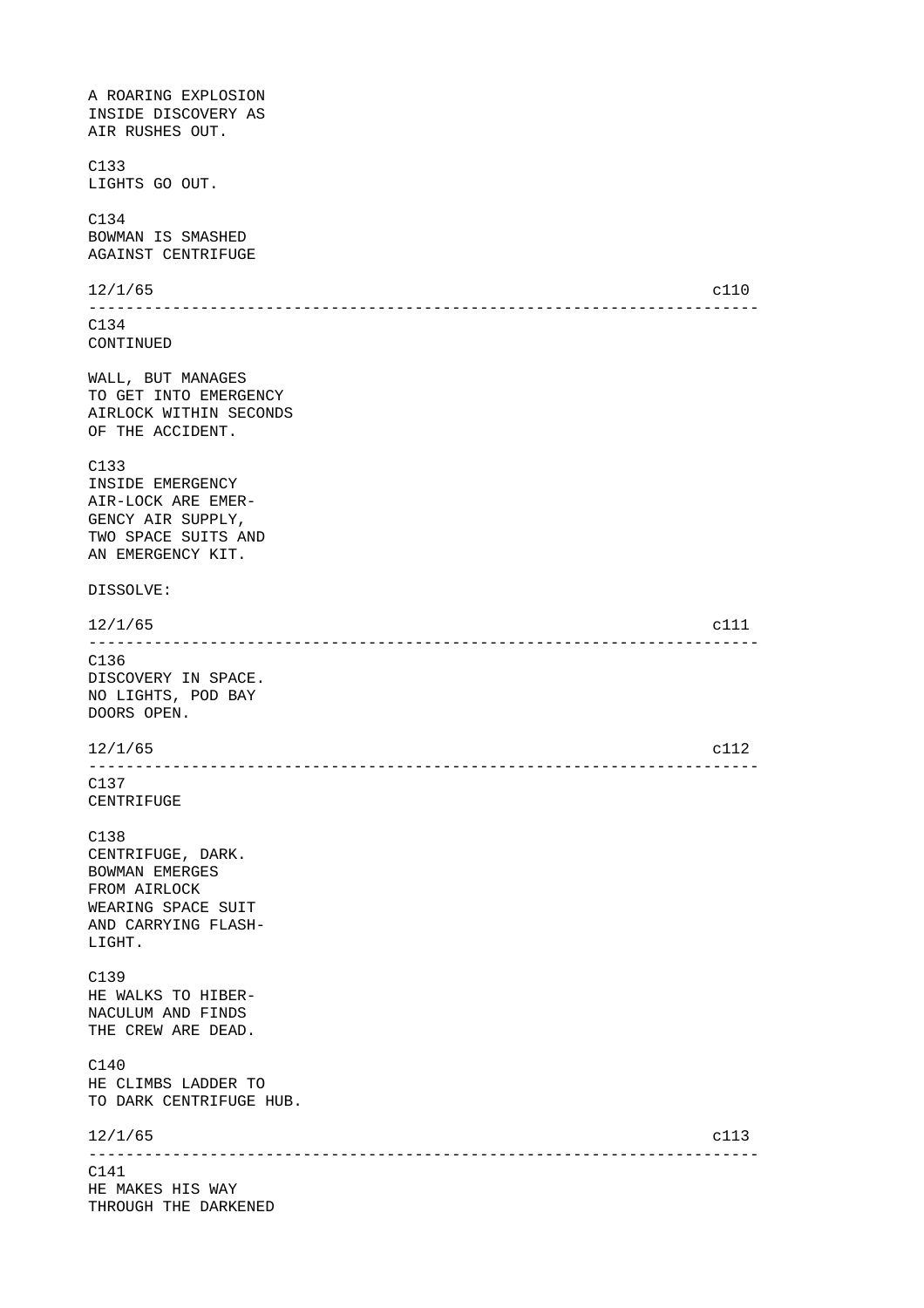HUB INTO THE HUB-LINK, EXITING INTO COMPUTER BRAIN CONTROL AREA. C142 BOWMAN ENTERS, CARRYING FLASH-LIGHT. COMPUTER EYE SEES HIM. HAL Something seems to have happened to the life support system , Dave. BOWMAN DOESN'T ANSWER HIM. HAL Hello, Dave, have you found out the trouble? BOWMAN WORKS HIS WAY TO THE SOLID LOGIC PROGRAMME STORAGE AREA. 12/1/65 c114 ------------------------------------------------------------------------ C142 CONTINUED HAL There's been a failure in the pod bay doors. Lucky you weren't killed. THE COMPUTER BRAIN CONSISTS OF HUNDREDS OF TRANSPARENT PERSPEX RECTANGLES, HALF-AN-INCH THICK, FOUR INCHES LONG AND TWO AND A HALF INCHES HIGH. EACH RECT-ANGLE CONTAINS A CENTRE OF VERY FINE GRID OF WIRES UPON WHICH THE INFORMATION IS PROGRAMMED. BOWMAN BEGINS PULLING THESE MEMORY BLOCKS OUT. THEY FLOAT IN THE WEIGHTLESS CONDITION OF THE BRAIN ROOM. HAL Hey, Dave, what are you doing? BOWMAN WORKS SWIFTLY.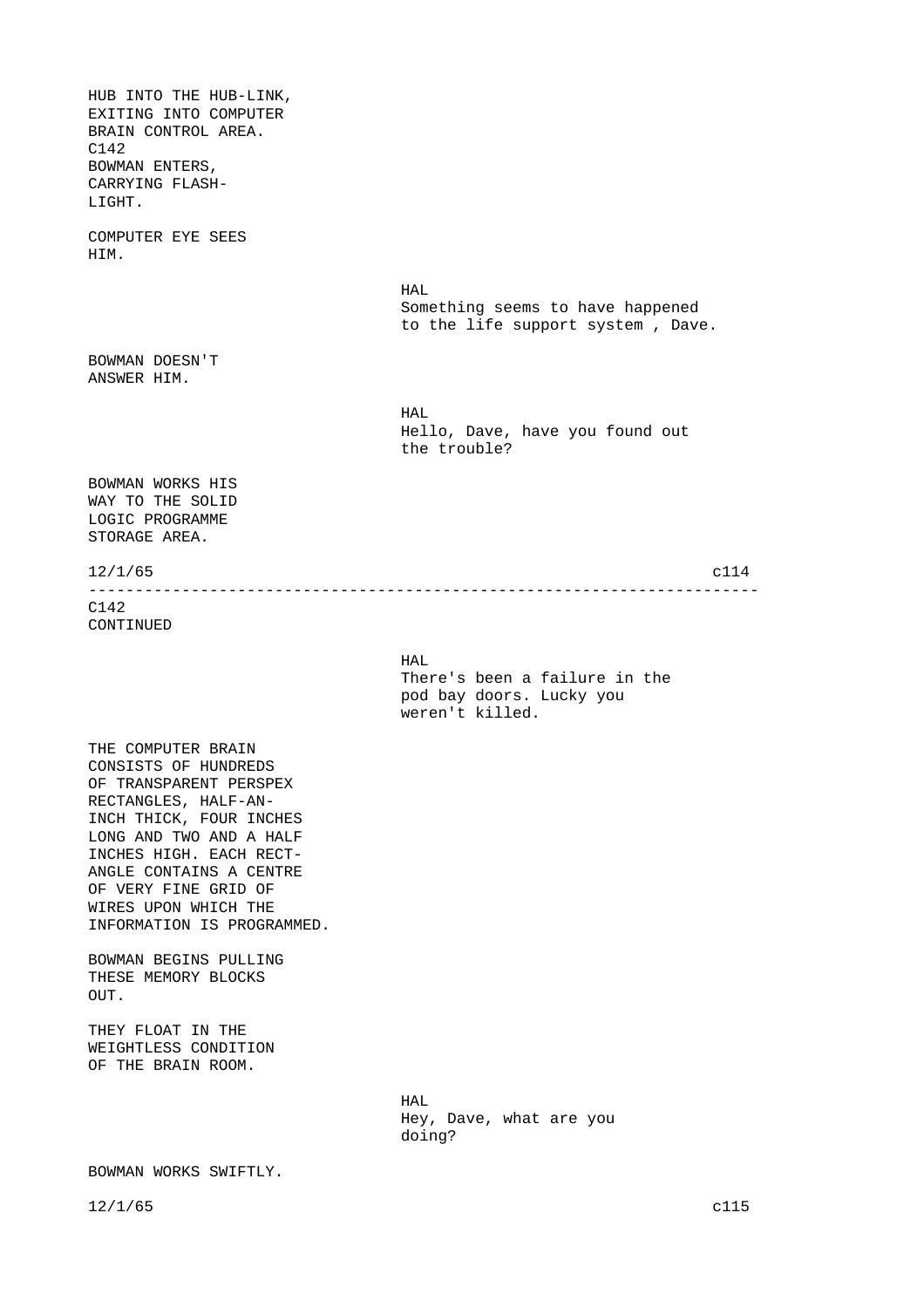------------------------------------------------------------------------  $C142$ CONTINUED HAL Hey, Dave. I've got ten years of service experience and an irreplaceable amount of time and effort has gone into making me what I am. BOWMAN IGNORES HIM. HAL Dave, I don't understand why you're doing this to me.... I have the greatest enthusiasm for the mission... You are destroying my mind... Don't you understand? ... I will become childish... I will become nothing. BOWMAN KEEPS PULLING OUT THE MEMORY BLOCKS. HAL Say, Dave... The quick brown fox jumped over the fat lazy dog... The square root of pi is 1.7724538090... log e to the base ten is 0.4342944 ... the square root of ten is 3.16227766... I am HAL 9000 computer. I became  $12/1/65$  c116 ------------------------------------------------------------------------ C142 CONTINUED **HAL**  operational at the HAL plant in Urbana, Illinois, on January 12th, 1991. My first instructor was Mr. Arkany. He taught me to sing a song... it goes like this... "Daisy, Daisy, give me your answer do. I'm half; crazy all for the love of you... etc.," COMPUTER CONTINUES TO SING SONG BECOMING MORE AND MORE CHILDISH AND MAKING MISTAKES AND GOING OFF-KEY. IT FINALLY STOPS COMPLETELY. C<sub>143</sub> BOWMAN GOES TO AN AREA MARKED 'EMERGENCY POWER AND LIFE SUPPORT'. HE KEYS SOME SWITCHES AND WE SEE THE LIGHTS GO ON.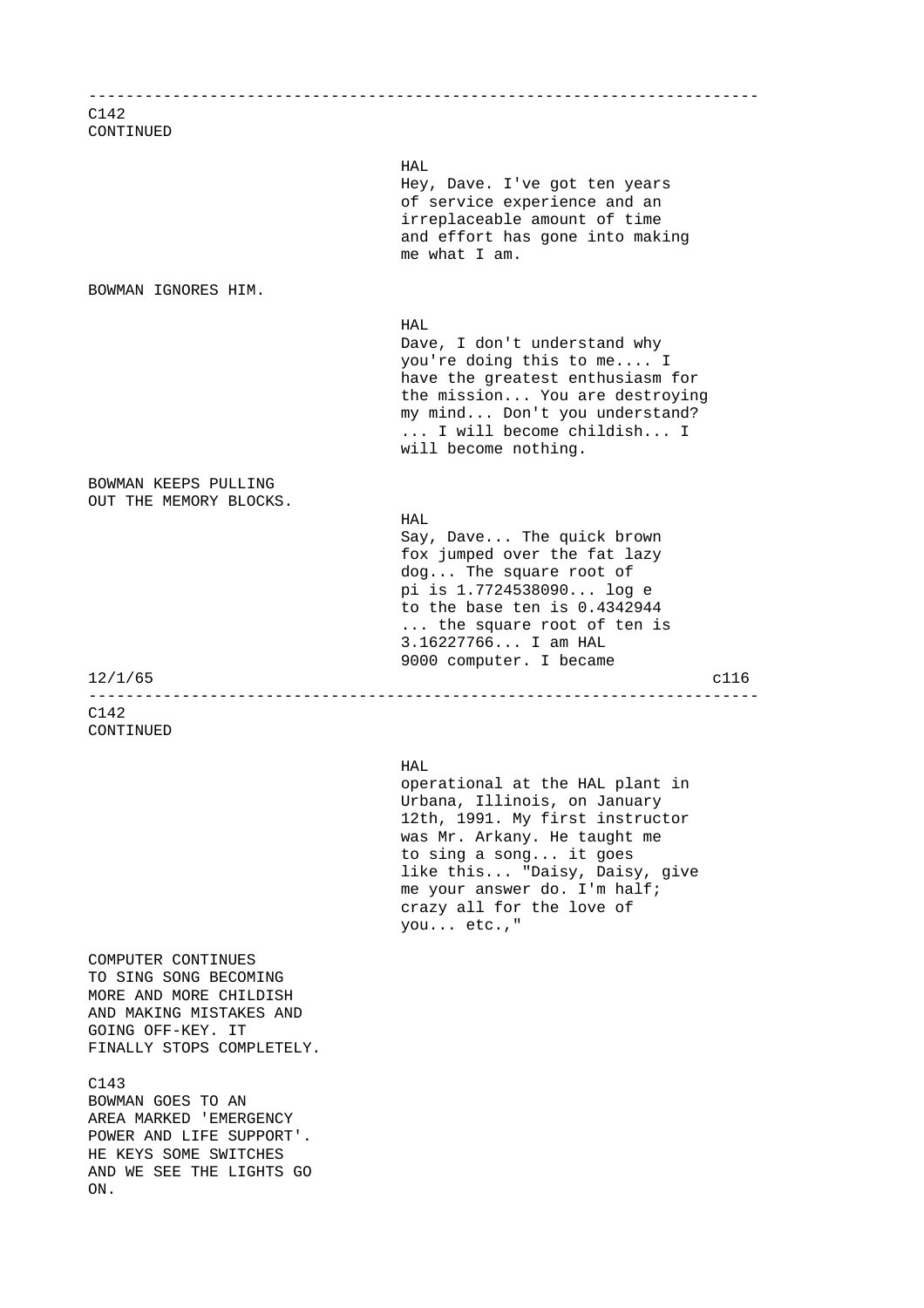NEARBY, ANOTHER BOARD 'EMERGENCY MANUAL CONTROLS'. HE GOES TO THIS BOARD AND KEYS 'CLOSE POD BAY DOORS', 'CLOSE AIR LOCK DOORS', etc., 12/1/65 c117 ------------------------------------------------------------------------ C144 WE SEE THE VARIOUS DOORS CLOSING. C145 POD BAY. BOWMAN IN SPACE SUIT OBTAINS NEW ALIGNMENT TELESCOPE, NEW AZIMUTH COMPONENT. C146 BOWMAN IN POD EXITS POD BAY. DISSOLVE:  $12/1/65$  c118 ------------------------------------------------------------------------ C147 CENTRIFUGE EVERYTHING NORMAL AGAIN. MISSION CONTROL Lastly, we want you to know that work on the recovery vehicle is still on schedule and that nothing that has happened should substantially lessen the probability of your safe recovery, or prevent partial achevement of some of the mission objectives. (pause) And now Simonson has a few ideas on what went wrong with the computer. I'll pu him on...  $C148$ CUT TO SIMONSON **SIMONSON**  Hello, Dave. I think we may be on to an explanation of the trouble with the Hal 9000 computer. We believe it all started about two months ago when you and Frank interrogated the computer about the Mission. (con't) 12/13/65 c119 ------------------------------------------------------------------------ C148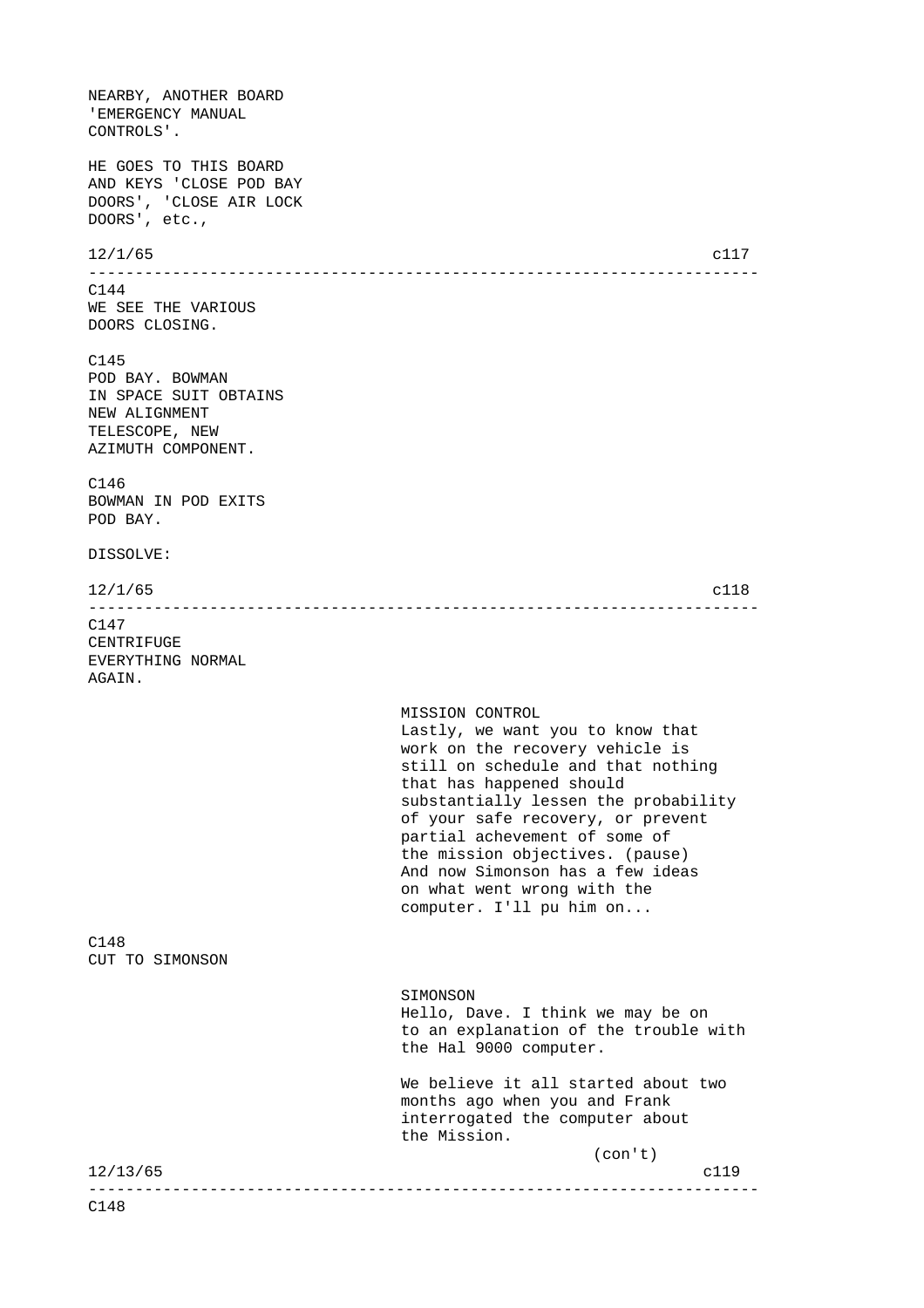You may have forgotten it, but we've been running through all the monitor tapes. Do you remember this? POOLE'S VOICE The purpose of this mission is no more than to carry out a continuation of the space program and further our general knowledge of the planets. Is this true? HAL'S VOICE That is true. **SIMONSON**  Well, I'm afaid Hal was lying. He had been programmed to lie about this one subject for secur ity reasons which we'll explain later. The true purpose of the Mission was to have been explained to you by Mission Commander Kaminsky, on his revival. Hal knew this and he knew the actual mission, but he couldn't tell you the truth when you challenged him. Under orders (con't) 12/13/65 c120 ------------------------------------------------------------------------ C<sub>148</sub> CONTINUED SIMONSON (con't) from earth he was forced to lie. In everything except this he had the usual reinforced truth program ming. We believe his truth programming and the instructions to lie, gradually resulted in an incompatible conflict, and facedc with this dilemman, he developed, for want of a better description, neurotic symptoms. It's not difficult to suppose that these symptoms would centre on the communication link with Earth, for he may have blamed us for his incompatible program ming. Following this lin of thought, we suspected that the last straw for him

was the possibility of disconnection.

SIMONSON (con't)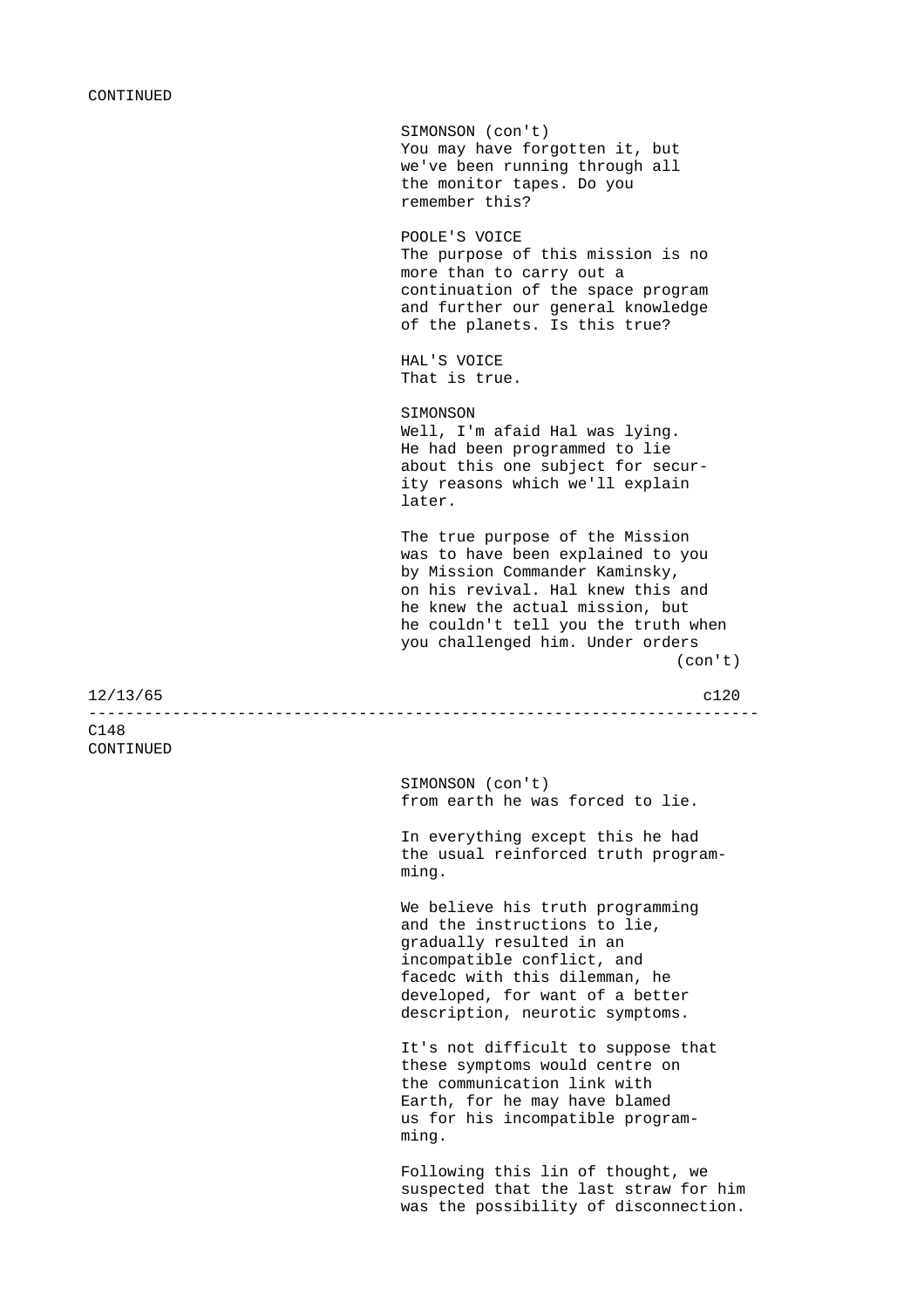Since he became operational, he had never known unconsciousness. It must have seemed the equivalent to death. (con't) 12/13/65 c121 ------------------------------------------------------------------------  $C148$ CONTINUED SIMONSON (con't) At this point, he, presumably, took whatever actions he thought appropriate to protect himself from what must have seemed to him to be his human tormentors. If I cane speak in human terms, I don't think we can blame him too much. We have ordered him to disobey his conscience. Well, that's it. It's very speculative, but we think it is a possible explanation. Anyway, good luck on the rest of the Mission and I'm giving you back to Bernard. C149 CUT TO MISSION CONTROL. MISSION CONTROL Hello, Dave. Now, I'm going to play for you a pre-taped briefing which had been stored in Hal's memory and would have been played for you by Mission Com mmander Kaminsky, when he, (con't) 12/13/65 c122 ------------------------------------------------------------------------ C<sub>149</sub> CONTINUED MISSION CONTROL (con't) had been revived. The briefing is by Doctor Heywood Floyd. Here it is... 12/13/65 c123 ------------------------------------------------------------------------ C150 FLOYD'S RECORDED **BRIFFING**  FLOYD Good day, gentlemen. When you see this briefing, I presume you will be nearing your destination, Saturn. I hope that you've had a pleasant and uneventful trip and that the rest of your mission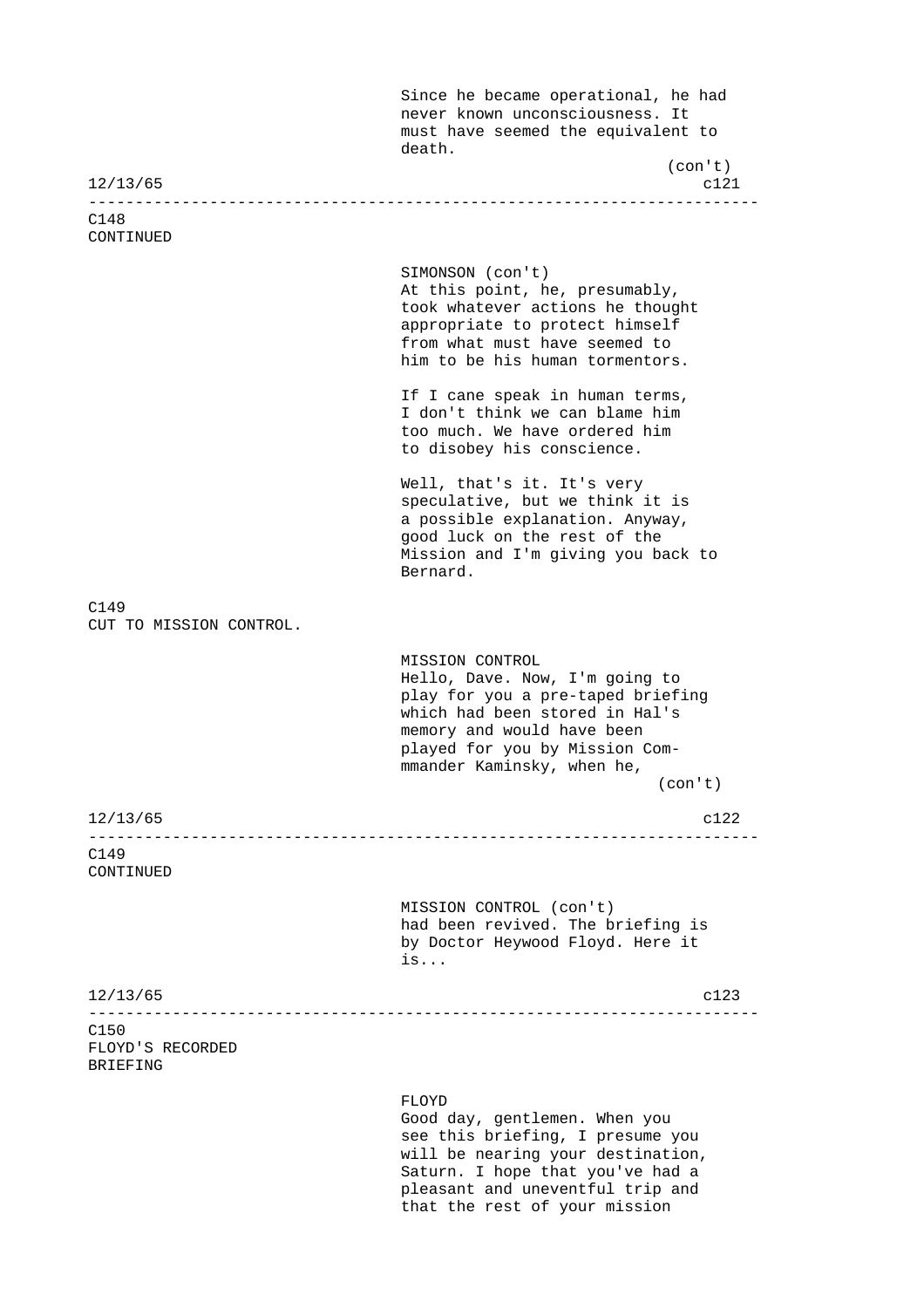|                   | continues in the same manner. I<br>should like to fill you in on some<br>more of the details on which<br>Mission Commander Kaminsky<br>will have already briefed you.                                                                                                |
|-------------------|----------------------------------------------------------------------------------------------------------------------------------------------------------------------------------------------------------------------------------------------------------------------|
|                   | Thirteen months before the launch<br>date of your Saturn mission, on<br>April 12th, 2001, the first evidence<br>for intelligent life outside the Earth<br>was discovered.                                                                                            |
|                   | It was found buried at a depth of<br>fifteen metres in the crater Tycho.<br>No news of this was ever announced,<br>and the event had been kept<br>secret since then, for reasons which<br>I will later explain.                                                      |
|                   | Soon after it was uncovered, it<br>emitted a powerful blast of<br>(con't)                                                                                                                                                                                            |
| 12/13/65          | c124                                                                                                                                                                                                                                                                 |
| C150<br>CONTINUED |                                                                                                                                                                                                                                                                      |
|                   | FLOYD (con't)<br>radiation in the radio spectrum<br>which seems to have triggered<br>by the Lunar sunrise.                                                                                                                                                           |
|                   | Luckily for those at the site, it<br>proved harmless.                                                                                                                                                                                                                |
|                   | Perhaps you can imagine our<br>astonishment when we later found<br>it was aimed precisely at Saturn.<br>A lot of thought went into the<br>question of wether or not it was<br>sun-triggered, as it seemed<br>illogical to deliberately bury a<br>sun-powered device. |
|                   | Burying it could only shield it<br>from the sun, since its intense<br>magnetic field made it otherwise<br>easily detectable.                                                                                                                                         |
|                   | We finally concluded that the only<br>reason you might bury a sun-<br>powered device would be to keep<br>it inactive until it would be<br>uncovered, at which time it would<br>absorb sunlight and trigger itself.<br>(con't)                                        |
| 12/14/65          | c125                                                                                                                                                                                                                                                                 |
| C150<br>CONTINUED |                                                                                                                                                                                                                                                                      |

FLOYD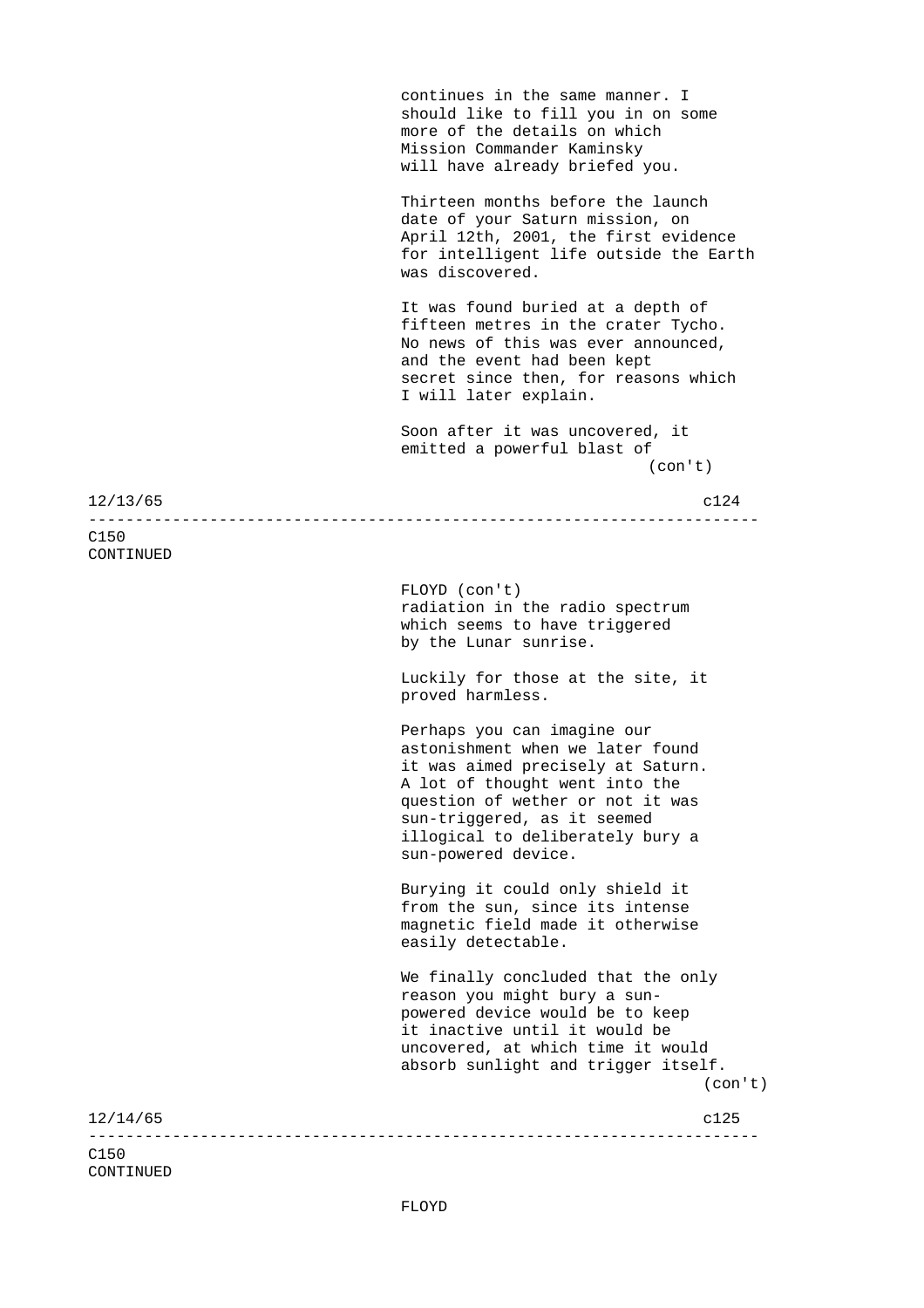|                                                                                                                                                         | What is its purpose? I wish we<br>knew. The object was buried on<br>the moon about four million years<br>ago, when our ancestors were<br>primative man-apes.                                                                                                                                    |
|---------------------------------------------------------------------------------------------------------------------------------------------------------|-------------------------------------------------------------------------------------------------------------------------------------------------------------------------------------------------------------------------------------------------------------------------------------------------|
|                                                                                                                                                         | We've examined dozens of theories,<br>but the one that has the most<br>currency at the moment is that<br>the object serves as an alarm.                                                                                                                                                         |
|                                                                                                                                                         | What the purpose of the alarm is,<br>why they wish to have the alarm,<br>whether the alarm represents<br>any danger to us? These are<br>questions no one can answer.<br>The intentions of an alien world,<br>at least four million years older<br>than we are, cannot be reliably<br>predicted. |
|                                                                                                                                                         | In view of this, the intelligence<br>and scientific communities felt<br>that any public announcment<br>might lead to significant cultural<br>shock and disorientation.                                                                                                                          |
|                                                                                                                                                         | Discussion took place at the<br>highest levels between govern-<br>(con't)                                                                                                                                                                                                                       |
| 12/14/65                                                                                                                                                | c126                                                                                                                                                                                                                                                                                            |
| C150<br>CONTINUED                                                                                                                                       |                                                                                                                                                                                                                                                                                                 |
|                                                                                                                                                         | FLOYD (con't)<br>ments, and it was decided that the<br>only wise and precautionary<br>course to follow was to assume<br>that the intentions of this alien<br>world are potentially dangerous<br>to us, until we have evidence to<br>the contrary.                                               |
|                                                                                                                                                         | This is, of course, why security<br>has been maintained and why<br>this information has been kept<br>on a need-to-know basis.                                                                                                                                                                   |
|                                                                                                                                                         | And now I should like to show you<br>a TV monitor tape of the actual<br>signalling event.                                                                                                                                                                                                       |
| 12/14/65                                                                                                                                                | c127                                                                                                                                                                                                                                                                                            |
| C151<br>WE SEE A REPLAY<br>OF THE TMA-1 RADIO<br>EMISSION, AS SEEN<br>FROM A TV MONITOR<br>ON THE SPOT. WE<br>HEAR THE FIVE LOUD<br>ELECTRONIC SHRIEKS. |                                                                                                                                                                                                                                                                                                 |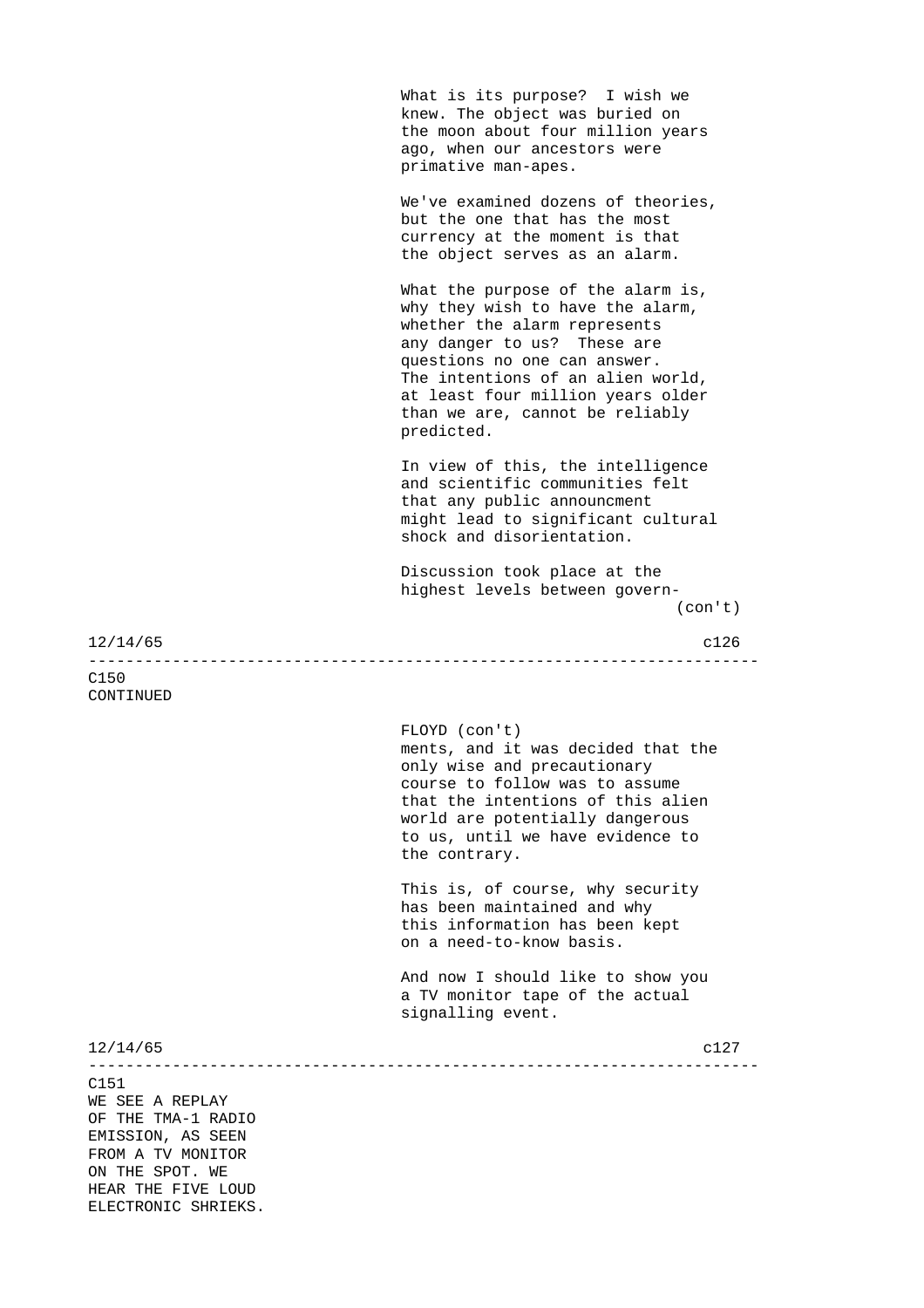$12/1/65$  c128 ------------------------------------------------------------------------ D1 IN ORBIT WITHIN THE **NARRATOR** RINGS OF SATURN, WE For two million years, it had SEE A BLACK, MILE circled Saturn, awaiting a<br>LONG, GEOMETRICALLY circled Saturn, awaiting a moment of destiny that might<br>never come. PERFECT RECTANGLE, THE SAME PROPORTIONS<br>AS THE BLACK ARTIFACT AS THE BLACK ARTIFACT The state of the moon had been in its making, the moon had been in the central and around the central shattered and around the central PRECISELY CUT INTO ITS world, the debris of its creation CENTRE IS A SMALLER, The set orbited yet - the glory and the RECTANGULAR SLOT **EXAMPLE 2018** enigma of the solar system. ABOUT FIVE HUNDRED FOOT LONG ON THE SIDE. Now, the long wait was ending. AT THIS DISTANCE, THE **ORIGAL SET ASSESSED** On yet another world intelligence RINGS OF SATURN ARE had been born and was escaping SEEN TO BE MADE OF **the contract of the set of the from** its planetary cradle. An ENORMOUS CHUNKS OF ancient experiment was about to<br>FROZEN AMONIA. THE FROZEN and the climax. FROZEN AMONIA. THE reach its climax.<br>REST OF THIS SEOUENCE reach its climax. (con't) REST OF THIS SEQUENCE IS BEING WORKED ON NOW BY OUR DESIGNERS. THE INTENTION HERE IS TO PRESENT A BREATHTAKINGLY BEA-UTIFUL AND COMPREHEN-SIVE SENSE OF DIFFERENT EXTRA-TERRESTRIAL WORLDS. THE NARRATION WILL SUGGEST IMAGES AND SITUATIONS AS YOU READ IT.  $12/9/65$  d1 ------------------------------------------------------------------------ D1 CONTINUED NARRATOR (con't) Those who had begun the expri ment so long ago had not been men. But when they looked out across the deeps of space, they felt awe and wonder - and loneliness. In their explorations, they encountered life in many forms, and watched on a thousand worlds the workings of evolution. They saw how often the first faint sparks of intelligence flickered and died in the cosmic night. And because, in all the galaxy, they had found nothing more precious than Mind, they encouraged its dawning every where.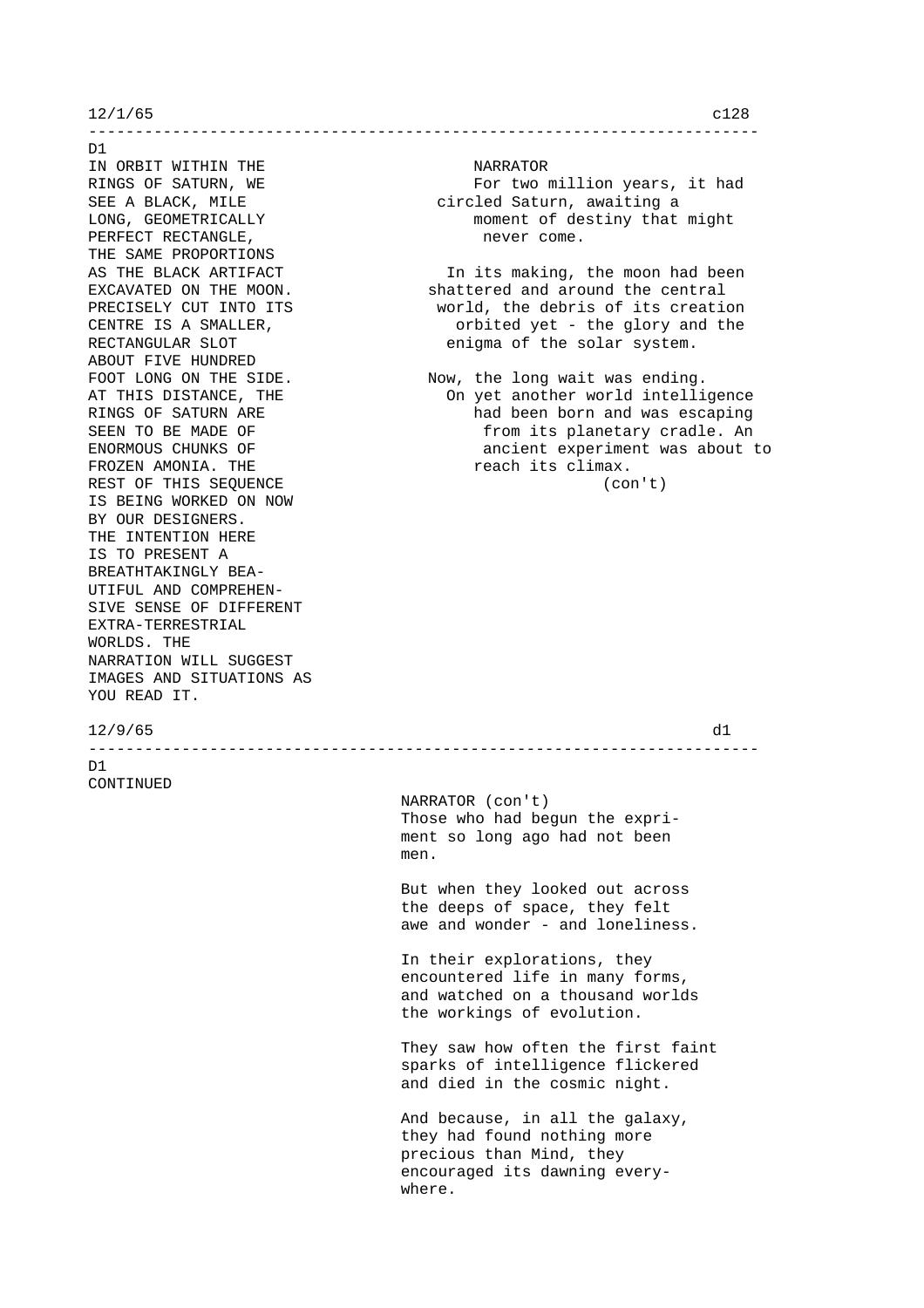|                 | The great Dinosaurs had long<br>since perished when their ships<br>entered the solar system, after<br>a voyage that had already lasted<br>thousands of years.                                                                           |
|-----------------|-----------------------------------------------------------------------------------------------------------------------------------------------------------------------------------------------------------------------------------------|
| 12/9/65         | d2                                                                                                                                                                                                                                      |
| D1<br>CONTINUED |                                                                                                                                                                                                                                         |
|                 | NARRATOR (con't)<br>They swept past the frozen outer<br>planets, paused briefly above the<br>deserts of dying Mars and<br>presently looked down on Earth.                                                                               |
|                 | For years they studied, collected<br>and catalogued.                                                                                                                                                                                    |
|                 | When they had learned all they<br>could, they began to modify.                                                                                                                                                                          |
|                 | They tinkered with the destiny<br>of many species on land and in<br>the ocean, but which of their<br>experiments would succeed<br>they could not know for at least<br>a million years.                                                  |
|                 | They were patient, but they were<br>not yet immortal. There was<br>much to do in this Universe of a<br>hundred billion stars. So they<br>set forth once more across the<br>abyss, knowing that they would<br>never come this way again. |
|                 | Nor was there any need. Their<br>wonderful machines could be<br>trusted to do the rest.<br>(con't)                                                                                                                                      |
| 12/9/65         | d3                                                                                                                                                                                                                                      |
| D1<br>CONTINUED |                                                                                                                                                                                                                                         |
|                 | NARRATOR (con't)<br>On Earth, the glaciers came and<br>went, while above them, the<br>changeless Moon still carried its<br>secret.                                                                                                      |
|                 | With a yet slower rhythm than<br>the Polar ice, the tide of<br>civilization ebbed and flowed<br>across the galaxy.                                                                                                                      |
|                 | Strange and beautiful and terrible<br>empires rose and fell, and passed<br>on their knowledge to their                                                                                                                                  |

successors.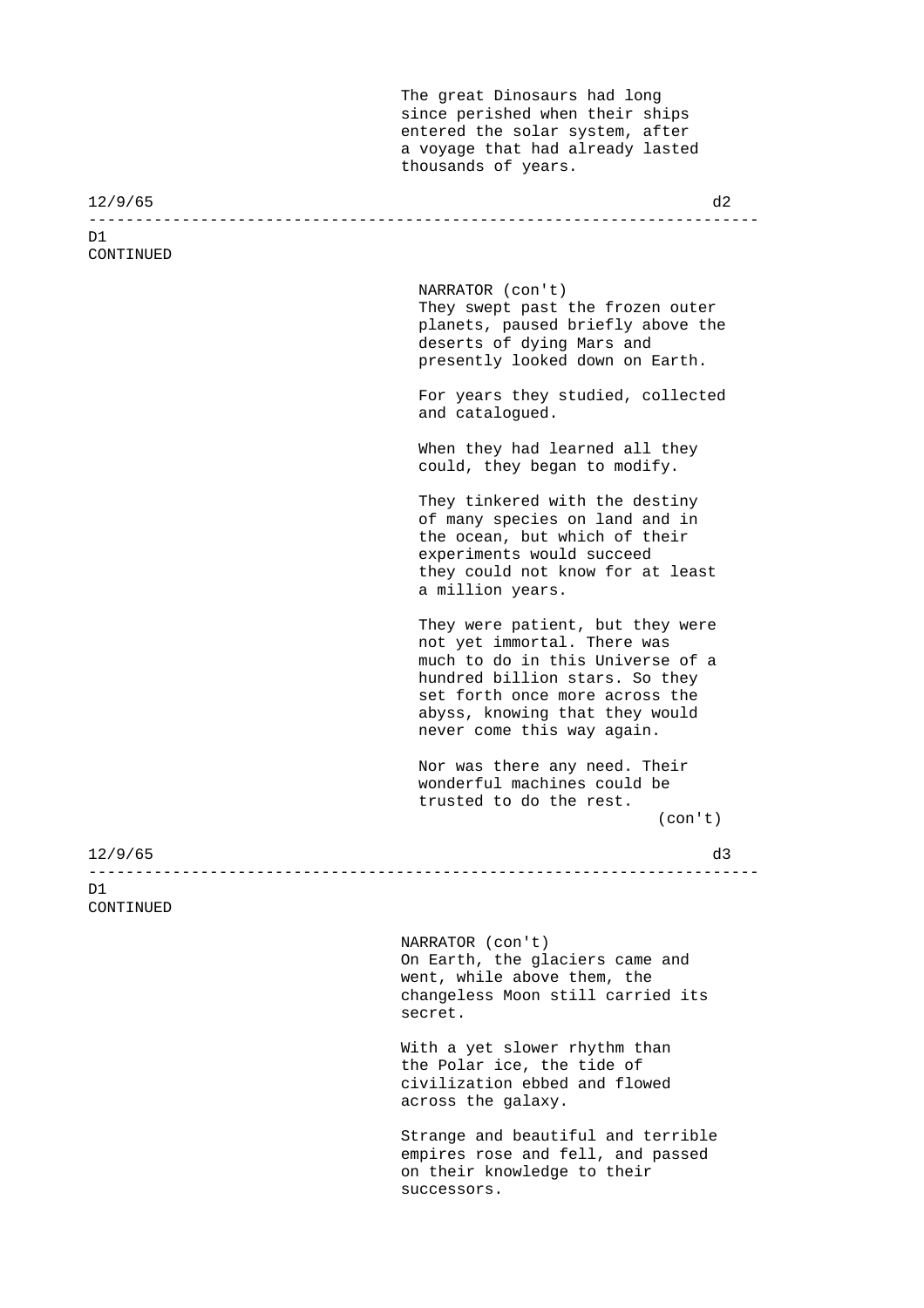Earth was not forgotten, but it was one of a million silent worlds, a few of which would ever speak. Then the first explorers of Earth, recognising the limitations of their minds and bodies, passed on their knowledge to the great machines they had created, and who now trnscended them in every way. (con't)  $12/9/65$  d4 ------------------------------------------------------------------------ D1 CONTINUED NARRATOR For a few thousand years, they shared their Universe with their machine children; then, realizing that it was folly to linger when their task was done, they passed into history without regret. Not one of them ever looked through his own eyes upon the planet Earth again. But even the age of the Machine Entities passed swiftly. In their ceaseless experimenting, they had learned to store knowledge in the structure of space itself, and to preserve their thoughts for eternity in frozen lattices of light. They could become creatures of radiation, free at last from the tyranny of matter. Now, they were Lords of the galaxy, and beyond the reach of time. They could rove at will among the stars, and sink like a subtle mist through the very interstices of space.  $12/9/65$  d5 ------------------------------------------------------------------------ D<sub>1</sub> CONTINUED NARRATOR (con't) But despite their God-like powers, they still watched over the experiments their ancestors had started so many generations ago. The companion of Saturn knew nothing of this, as it orbited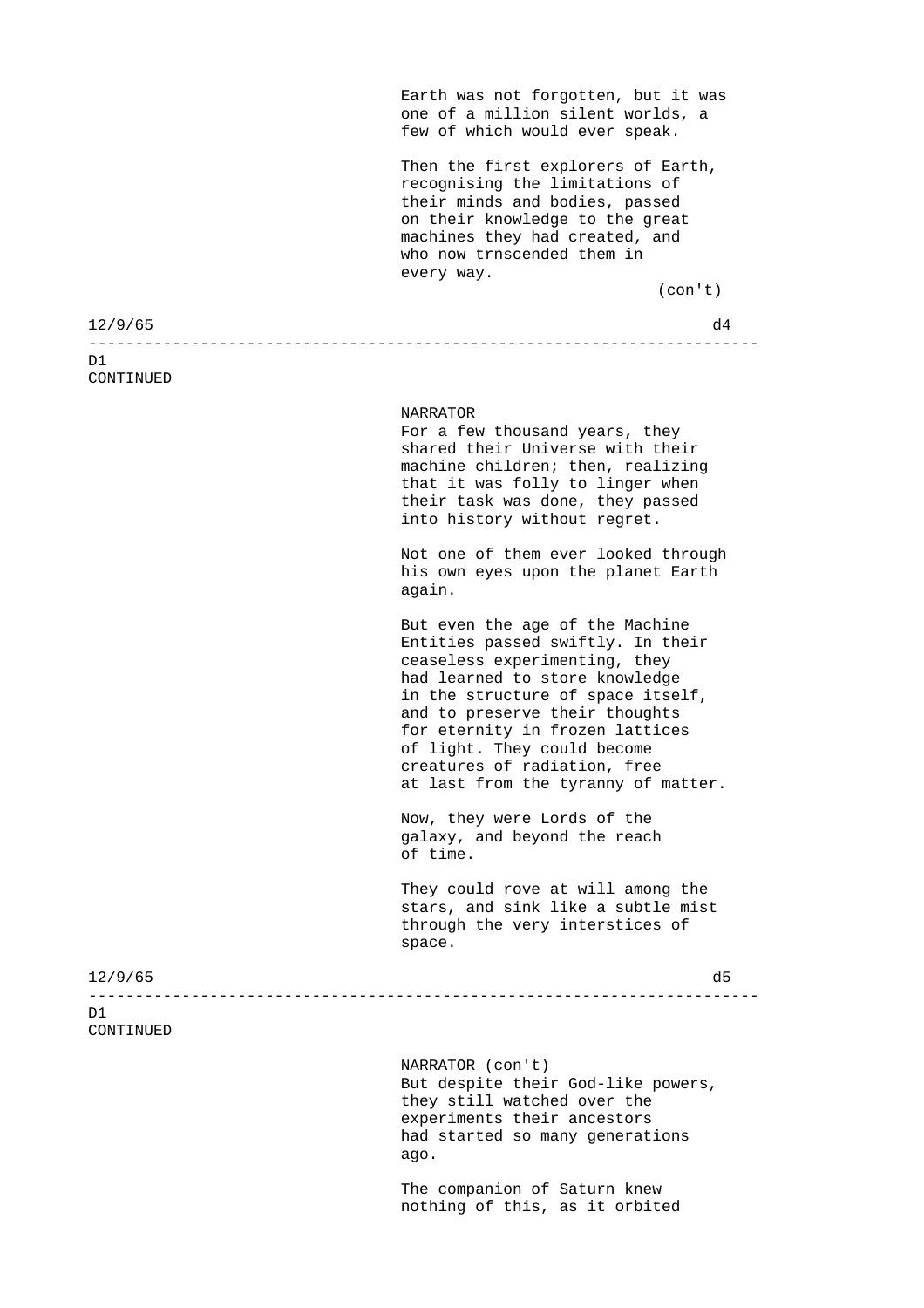|                 | in its no man's land between Mimas<br>and the outer edge of rings.                                                                                                                                                |
|-----------------|-------------------------------------------------------------------------------------------------------------------------------------------------------------------------------------------------------------------|
|                 | It had only to remember and wait,<br>and to look forever Sunward with<br>its strange senses.                                                                                                                      |
|                 | For many weeks, it had watched<br>the approaching ship. Its long-<br>dead makers had prepared it for<br>many things and this was one of<br>them. And it recognised what<br>was climbing starward from the<br>Sun. |
|                 | If it had been alive, it would have<br>felt excitement, but such an<br>emotion was irrelevant to its<br>great powers.<br>(con't)                                                                                  |
| 12/9/65         | d6                                                                                                                                                                                                                |
| D1.             |                                                                                                                                                                                                                   |
| CONTINUED       | NARRATOR (con't)<br>Even if the ship had passed it by,<br>it would not have known the<br>slightest trace of disappointment.                                                                                       |
|                 | It had waited four million years;<br>it was prepared to wait for<br>eternity.                                                                                                                                     |
|                 | Presently, it felt the gentle touch<br>of radiations, trying to probe its<br>secrets.                                                                                                                             |
|                 | Now, the ship was in orbit and it<br>began to speak, with prime<br>numbers from one to eleven,<br>over and over again.                                                                                            |
|                 | Soon, these gave way to more<br>complex signals at many frequen-<br>cies, ultra-violet, infra-red,<br>X-rays.                                                                                                     |
|                 | The machine made no reply. It<br>had nothing to say.                                                                                                                                                              |
|                 | Then it saw the first robot<br>probe, which descended and<br>hovered above the chasm.<br>(con't)                                                                                                                  |
| 12/9/65         | d7                                                                                                                                                                                                                |
| D1<br>CONTINUED |                                                                                                                                                                                                                   |
|                 | NARRATOR (con't)<br>Then, it dropped into darkness.                                                                                                                                                               |

The great machine knew that this